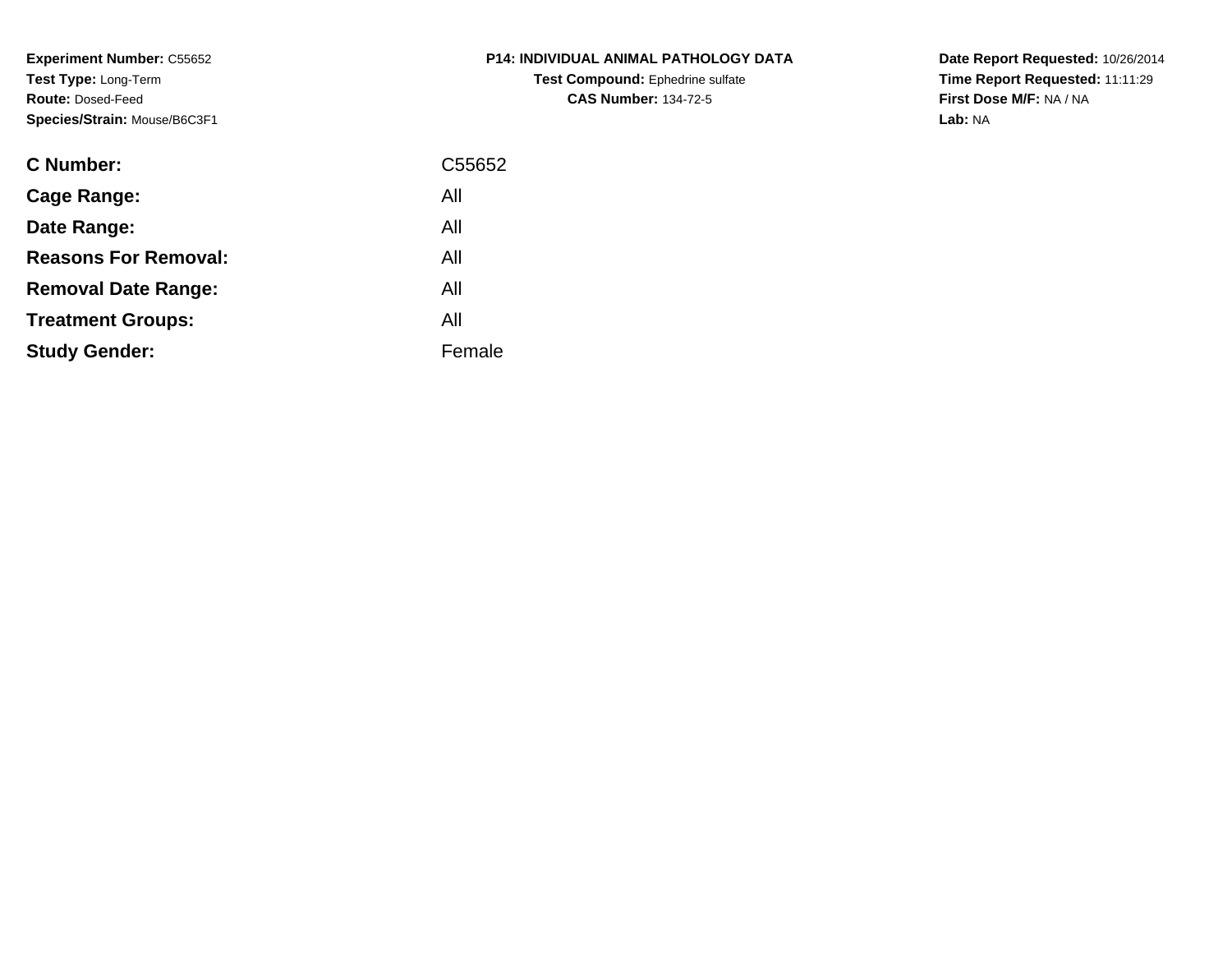| <b>Experiment Number: C55652</b><br>Test Type: Long-Term<br><b>Route: Dosed-Feed</b><br>Species/Strain: Mouse/B6C3F1 |                      | <b>P14: INDIVIDUAL ANIMAL PATHOLOGY DATA</b><br>Test Compound: Ephedrine sulfate<br><b>CAS Number: 134-72-5</b> | Date Report Requested: 10/26/2014<br>Time Report Requested: 11:11:29<br>First Dose M/F: NA / NA<br>Lab: NA |  |
|----------------------------------------------------------------------------------------------------------------------|----------------------|-----------------------------------------------------------------------------------------------------------------|------------------------------------------------------------------------------------------------------------|--|
| <b>ANIMAL ID: 1 051</b>                                                                                              | <b>TRT#: 1</b>       | <b>SEX: Female</b>                                                                                              | DAY ON TEST:                                                                                               |  |
|                                                                                                                      | <b>DOSE: 250 PPM</b> | <b>DISP:</b> Terminal Sacrifice                                                                                 | HISTO:                                                                                                     |  |
| <b>OBSERVATIONS</b>                                                                                                  |                      |                                                                                                                 |                                                                                                            |  |
| Adrenal gland                                                                                                        | Cortex Nos           | Focal Cellular Change                                                                                           |                                                                                                            |  |
|                                                                                                                      | Capsule              | Hyperplasia, Stromal                                                                                            |                                                                                                            |  |
| Brain                                                                                                                | Thalamus             | Calcification, Nos                                                                                              |                                                                                                            |  |
| Ovary                                                                                                                |                      | Cyst, Nos                                                                                                       |                                                                                                            |  |
| Pancreas                                                                                                             | Islets               | Hyperplasia, Nos                                                                                                |                                                                                                            |  |
| Unspecified                                                                                                          | Multiple Organs Nos  | Hyperplasia, Lymphoid                                                                                           |                                                                                                            |  |
| Uterus                                                                                                               | Endometrium          | Cyst, Multiple                                                                                                  |                                                                                                            |  |
|                                                                                                                      |                      | Dilatation, Nos                                                                                                 |                                                                                                            |  |
| PRIMARY CAUSE OF DEATH                                                                                               |                      |                                                                                                                 |                                                                                                            |  |

-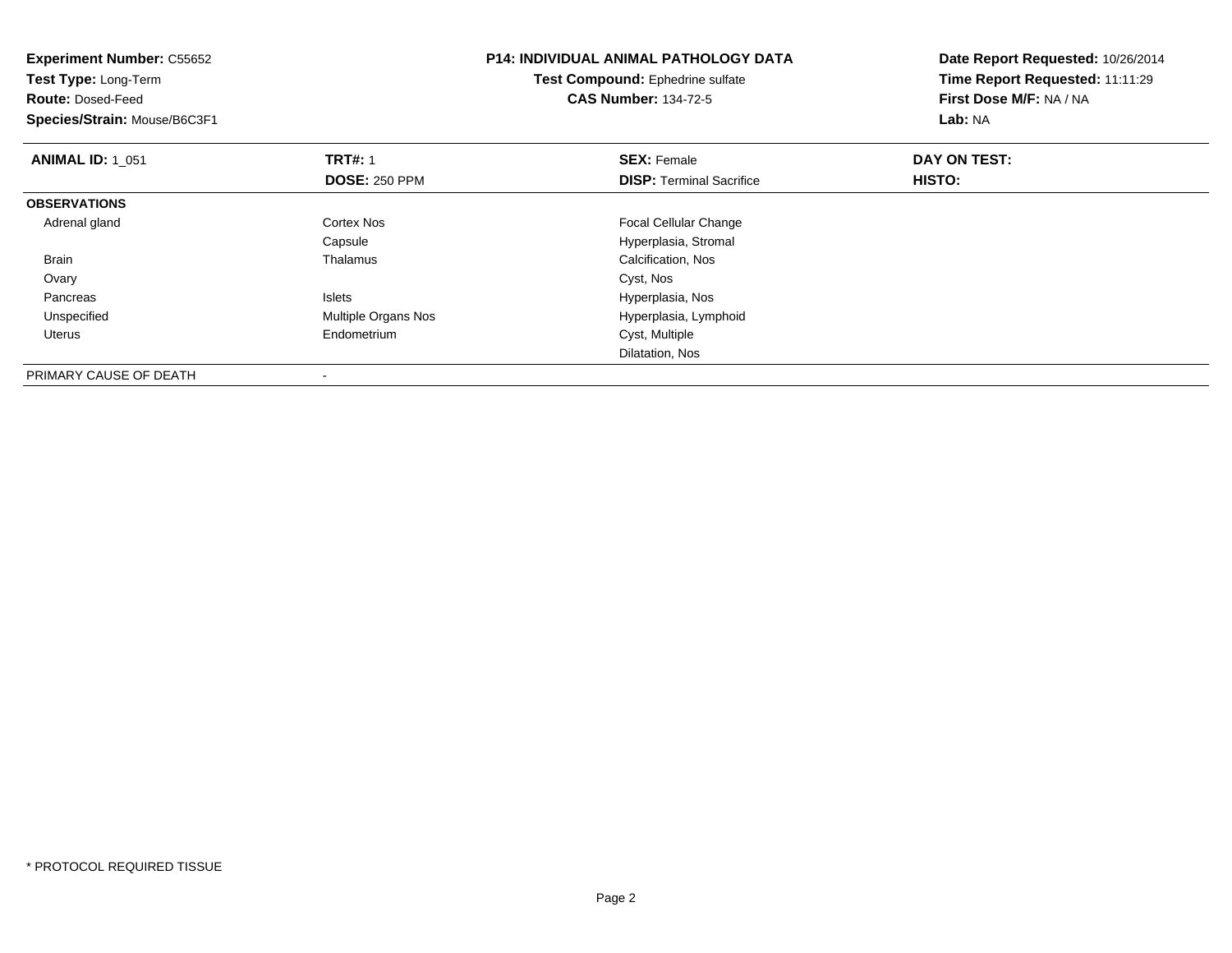| <b>Experiment Number: C55652</b><br>Test Type: Long-Term |                           | <b>P14: INDIVIDUAL ANIMAL PATHOLOGY DATA</b> | Date Report Requested: 10/26/2014 |
|----------------------------------------------------------|---------------------------|----------------------------------------------|-----------------------------------|
|                                                          |                           | Test Compound: Ephedrine sulfate             | Time Report Requested: 11:11:29   |
| <b>Route: Dosed-Feed</b>                                 |                           | <b>CAS Number: 134-72-5</b>                  | First Dose M/F: NA / NA           |
| Species/Strain: Mouse/B6C3F1                             |                           |                                              | Lab: NA                           |
| <b>ANIMAL ID: 1 052</b>                                  | <b>TRT#: 1</b>            | <b>SEX: Female</b>                           | DAY ON TEST:                      |
|                                                          | <b>DOSE: 250 PPM</b>      | <b>DISP:</b> Terminal Sacrifice              | HISTO:                            |
| <b>OBSERVATIONS</b>                                      |                           |                                              |                                   |
| Adrenal gland                                            | Capsule                   | Hyperplasia, Stromal                         |                                   |
| Heart                                                    |                           | Thrombosis, Nos                              |                                   |
| Ovary                                                    |                           | Cyst, Nos                                    |                                   |
| Pituitary gland                                          | Intermedia                | Adenoma, Nos                                 |                                   |
|                                                          | <b>Anterior Pituitary</b> | Hyperplasia, Focal                           |                                   |
| Stomach                                                  | <b>Glandular Stomach</b>  | Degeneration, Hyaline                        |                                   |
|                                                          | <b>Glandular Stomach</b>  | Inflammation, Acute/Chronic                  |                                   |
| Unspecified                                              | Multiple Organs Nos       | Lymphoma, Mixed-Malignant Type               |                                   |
| Uterus                                                   |                           | Dilatation, Nos                              |                                   |
| PRIMARY CAUSE OF DEATH                                   |                           |                                              |                                   |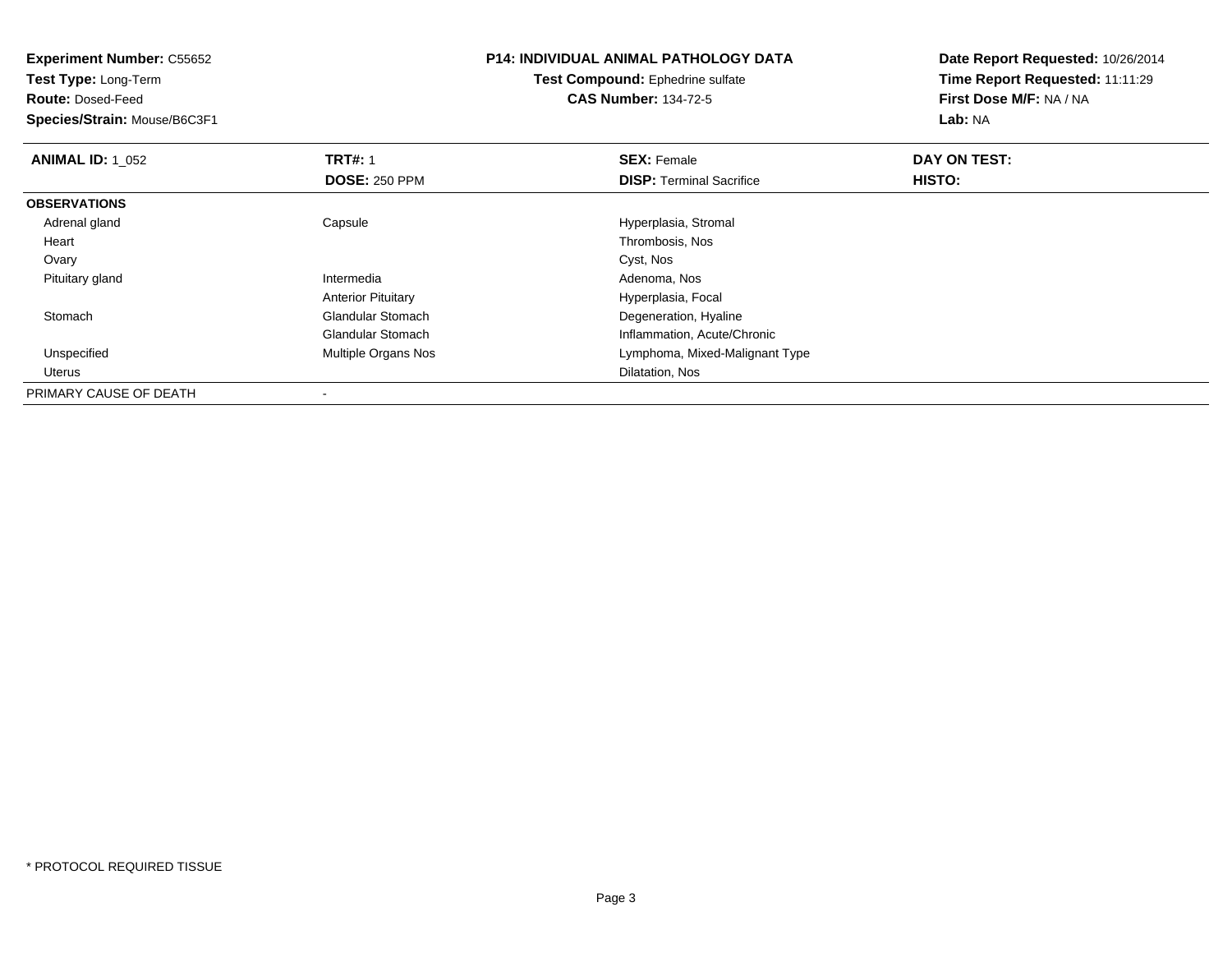**Test Type:** Long-Term

**Route:** Dosed-Feed

**Species/Strain:** Mouse/B6C3F1

### **P14: INDIVIDUAL ANIMAL PATHOLOGY DATA**

**Test Compound:** Ephedrine sulfate**CAS Number:** 134-72-5

| <b>ANIMAL ID: 1_053</b> | <b>TRT#: 1</b>            | <b>SEX: Female</b>                   | DAY ON TEST: |  |
|-------------------------|---------------------------|--------------------------------------|--------------|--|
|                         | <b>DOSE: 250 PPM</b>      | <b>DISP: Terminal Sacrifice</b>      | HISTO:       |  |
| <b>OBSERVATIONS</b>     |                           |                                      |              |  |
| Adrenal gland           | Capsule                   | Hyperplasia, Stromal                 |              |  |
| Bone marrow             |                           | Fibrosis                             |              |  |
| Brain                   | Thalamus                  | Calcification, Nos                   |              |  |
| Liver                   |                           | Focal Cellular Change                |              |  |
|                         |                           | Hepatocellular Adenoma               |              |  |
| Ovary                   |                           | Cyst, Nos                            |              |  |
| Pituitary gland         | <b>Anterior Pituitary</b> | Adenoma, Nos                         |              |  |
|                         | <b>Anterior Pituitary</b> | Cyst, Multiple                       |              |  |
|                         | <b>Anterior Pituitary</b> | Hyperplasia, Focal                   |              |  |
| Unspecified             | Multiple Organs Nos       | Lymphoma, Lymphocytic-Malignant Type |              |  |
| <b>Uterus</b>           | Endometrium               | Hyperplasia, Cystic                  |              |  |
|                         | Endometrium               | Inflammation, Acute                  |              |  |
| PRIMARY CAUSE OF DEATH  | ۰                         |                                      |              |  |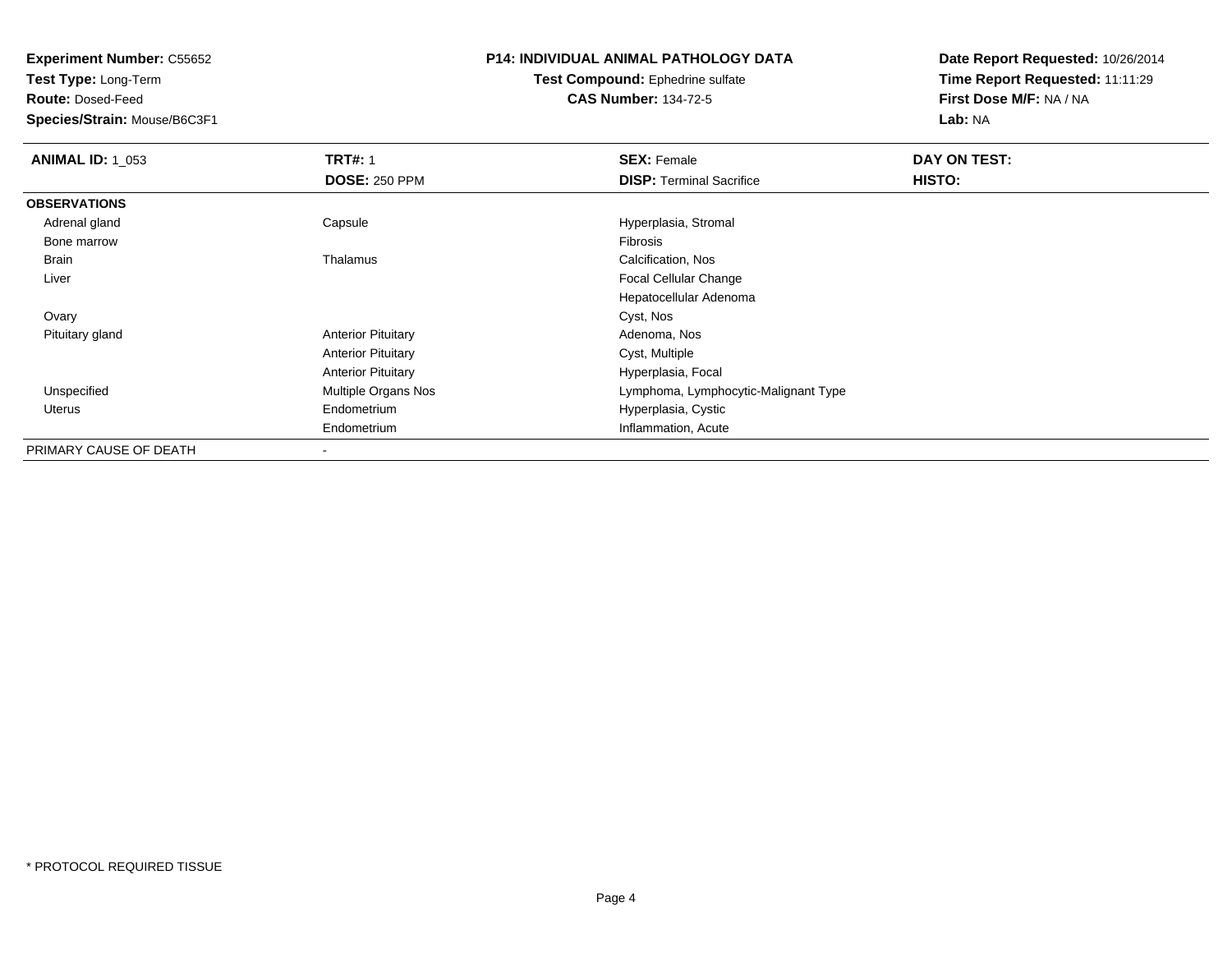| <b>Experiment Number: C55652</b><br>Test Type: Long-Term<br><b>Route: Dosed-Feed</b><br>Species/Strain: Mouse/B6C3F1 |                            | <b>P14: INDIVIDUAL ANIMAL PATHOLOGY DATA</b><br>Test Compound: Ephedrine sulfate<br><b>CAS Number: 134-72-5</b> | Date Report Requested: 10/26/2014<br>Time Report Requested: 11:11:29<br>First Dose M/F: NA / NA<br>Lab: NA |
|----------------------------------------------------------------------------------------------------------------------|----------------------------|-----------------------------------------------------------------------------------------------------------------|------------------------------------------------------------------------------------------------------------|
| <b>ANIMAL ID: 1 054</b>                                                                                              | <b>TRT#: 1</b>             | <b>SEX: Female</b>                                                                                              | DAY ON TEST:                                                                                               |
|                                                                                                                      | <b>DOSE: 250 PPM</b>       | <b>DISP:</b> Terminal Sacrifice                                                                                 | HISTO:                                                                                                     |
| <b>OBSERVATIONS</b>                                                                                                  |                            |                                                                                                                 |                                                                                                            |
| Adrenal gland                                                                                                        | Medulla                    | Hyperplasia, Focal                                                                                              |                                                                                                            |
|                                                                                                                      | Capsule                    | Hyperplasia, Stromal                                                                                            |                                                                                                            |
| Liver                                                                                                                |                            | Necrosis, Focal                                                                                                 |                                                                                                            |
| Pituitary gland                                                                                                      | <b>Anterior Pituitary</b>  | <b>Focal Cellular Change</b>                                                                                    |                                                                                                            |
| Thyroid                                                                                                              |                            | Hyperplasia, Follicular Cell                                                                                    |                                                                                                            |
| Unspecified                                                                                                          | <b>Multiple Organs Nos</b> | Lymphoma, Mixed-Malignant Type                                                                                  |                                                                                                            |
| Uterus                                                                                                               | Endometrium                | Cyst, Multiple                                                                                                  |                                                                                                            |
| PRIMARY CAUSE OF DEATH                                                                                               |                            |                                                                                                                 |                                                                                                            |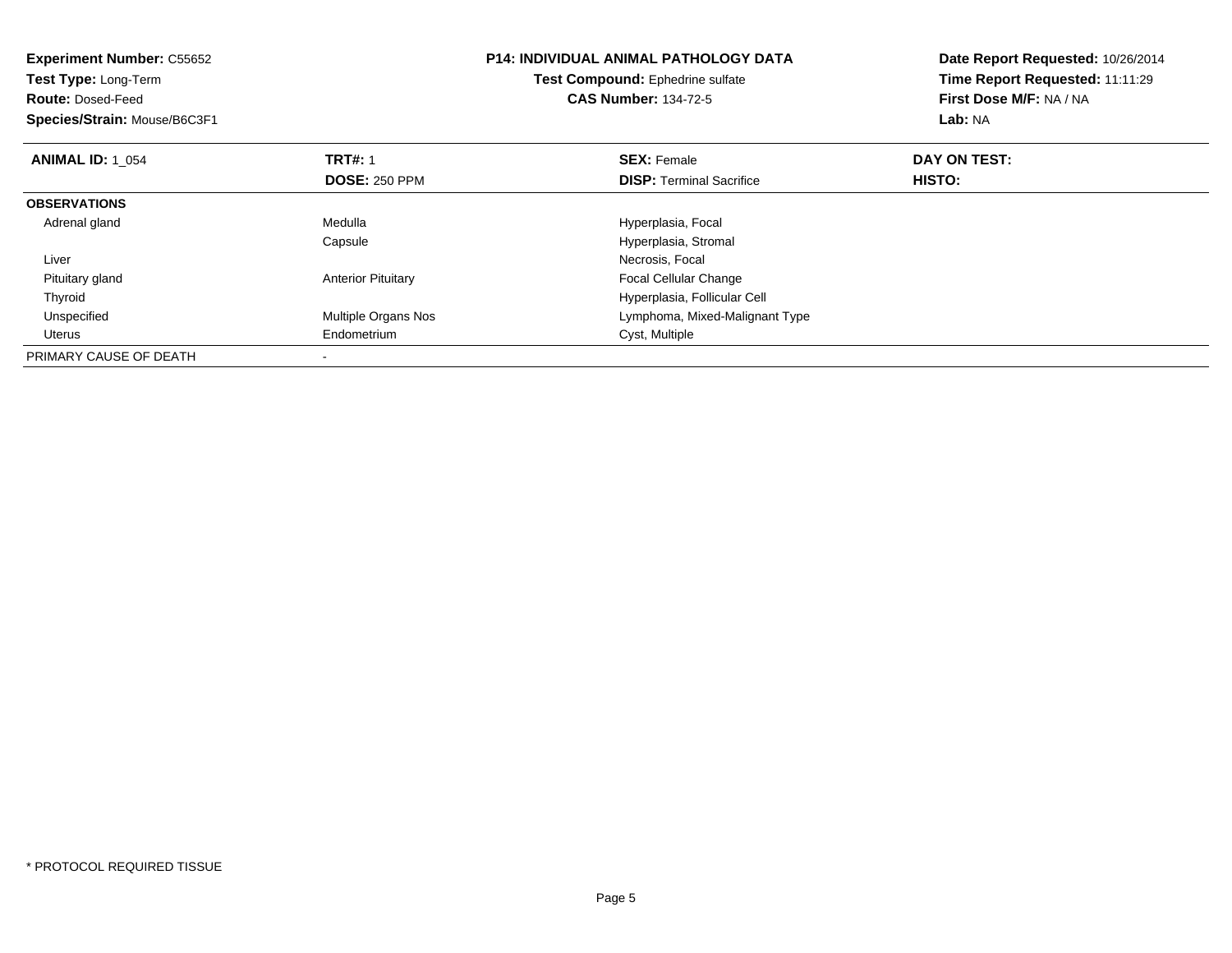| <b>Experiment Number: C55652</b><br><b>Test Type: Long-Term</b> |                      | P14: INDIVIDUAL ANIMAL PATHOLOGY DATA   | Date Report Requested: 10/26/2014 |
|-----------------------------------------------------------------|----------------------|-----------------------------------------|-----------------------------------|
|                                                                 |                      | <b>Test Compound: Ephedrine sulfate</b> | Time Report Requested: 11:11:29   |
| <b>Route: Dosed-Feed</b>                                        |                      | <b>CAS Number: 134-72-5</b>             | First Dose M/F: NA / NA           |
| Species/Strain: Mouse/B6C3F1                                    |                      |                                         | Lab: NA                           |
| <b>ANIMAL ID: 1 055</b>                                         | <b>TRT#: 1</b>       | <b>SEX: Female</b>                      | DAY ON TEST:                      |
|                                                                 | <b>DOSE: 250 PPM</b> | <b>DISP:</b> Terminal Sacrifice         | HISTO:                            |
| <b>OBSERVATIONS</b>                                             |                      |                                         |                                   |
| Adrenal gland                                                   | Capsule              | Hyperplasia, Stromal                    |                                   |
| Liver                                                           |                      | Hepatocellular Adenoma                  |                                   |
| Ovary                                                           |                      | Luteoma                                 |                                   |
| Pancreas                                                        | <b>Islets</b>        | Hyperplasia, Nos                        |                                   |
| Thyroid                                                         |                      | Hyperplasia, Follicular Cell            |                                   |
|                                                                 |                      | Inflammation, Chronic Focal             |                                   |
| Unspecified                                                     | Multiple Organs Nos  | Lymphoma, Mixed-Malignant Type          |                                   |
| Uterus                                                          |                      | Dilatation, Nos                         |                                   |
|                                                                 |                      | <b>Endometrial Stromal Polyp</b>        |                                   |
| PRIMARY CAUSE OF DEATH                                          |                      |                                         |                                   |

-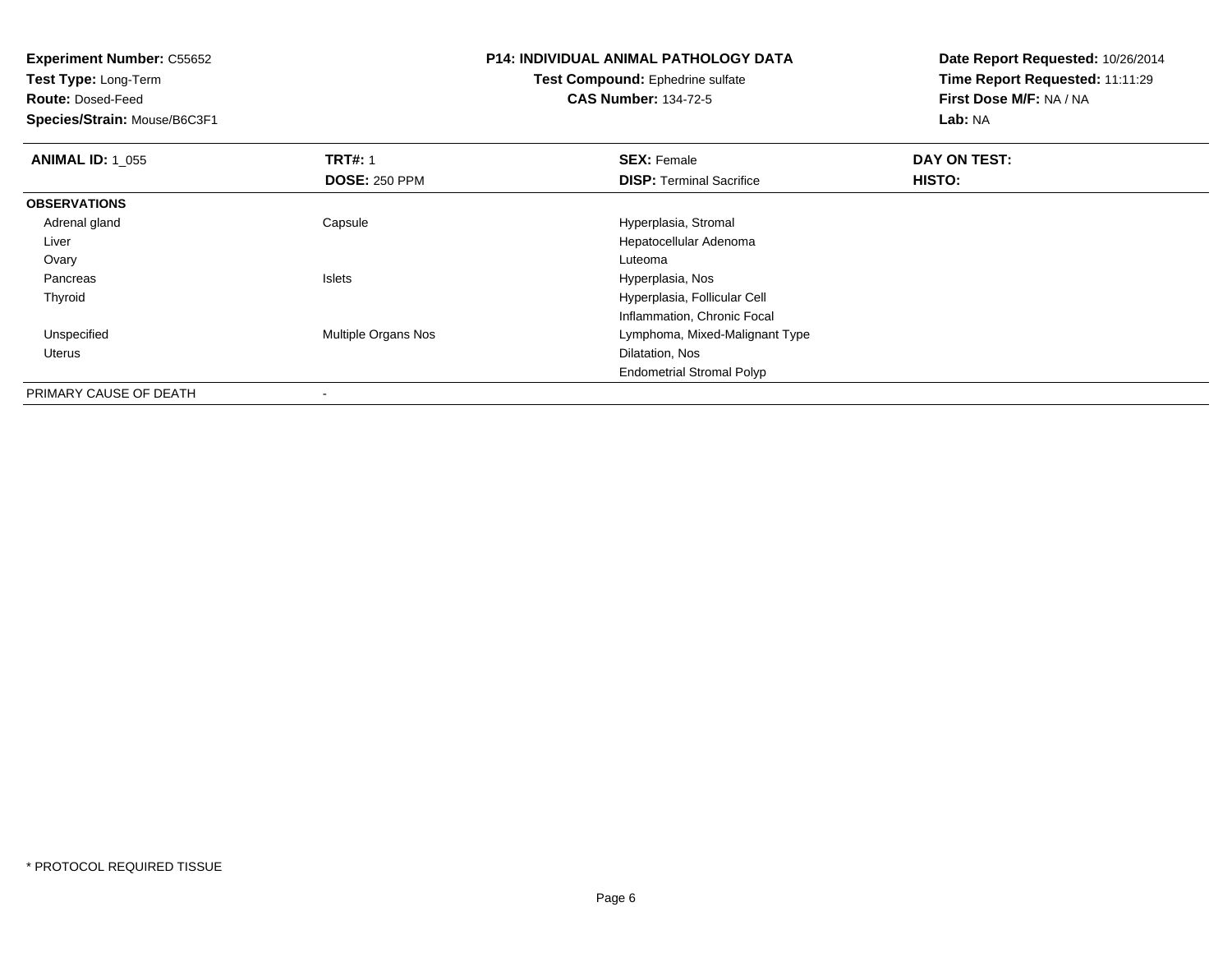| <b>Experiment Number: C55652</b><br>Test Type: Long-Term<br><b>Route: Dosed-Feed</b><br>Species/Strain: Mouse/B6C3F1 |                      | <b>P14: INDIVIDUAL ANIMAL PATHOLOGY DATA</b><br>Test Compound: Ephedrine sulfate<br><b>CAS Number: 134-72-5</b> | Date Report Requested: 10/26/2014<br>Time Report Requested: 11:11:29<br>First Dose M/F: NA / NA<br>Lab: NA |
|----------------------------------------------------------------------------------------------------------------------|----------------------|-----------------------------------------------------------------------------------------------------------------|------------------------------------------------------------------------------------------------------------|
| <b>ANIMAL ID: 1 056</b>                                                                                              | <b>TRT#: 1</b>       | <b>SEX: Female</b>                                                                                              | DAY ON TEST:                                                                                               |
|                                                                                                                      | <b>DOSE: 250 PPM</b> | <b>DISP:</b> Moribund Sacrifice                                                                                 | HISTO:                                                                                                     |
| <b>OBSERVATIONS</b>                                                                                                  |                      |                                                                                                                 |                                                                                                            |
| Adrenal gland                                                                                                        | Capsule              | Hyperplasia, Stromal                                                                                            |                                                                                                            |
| Ovary                                                                                                                |                      | Cyst, Hemorrhagic                                                                                               |                                                                                                            |
| Unspecified                                                                                                          | Multiple Organs Nos  | Lymphoma, Mixed-Malignant Type                                                                                  |                                                                                                            |
| PRIMARY CAUSE OF DEATH                                                                                               |                      |                                                                                                                 |                                                                                                            |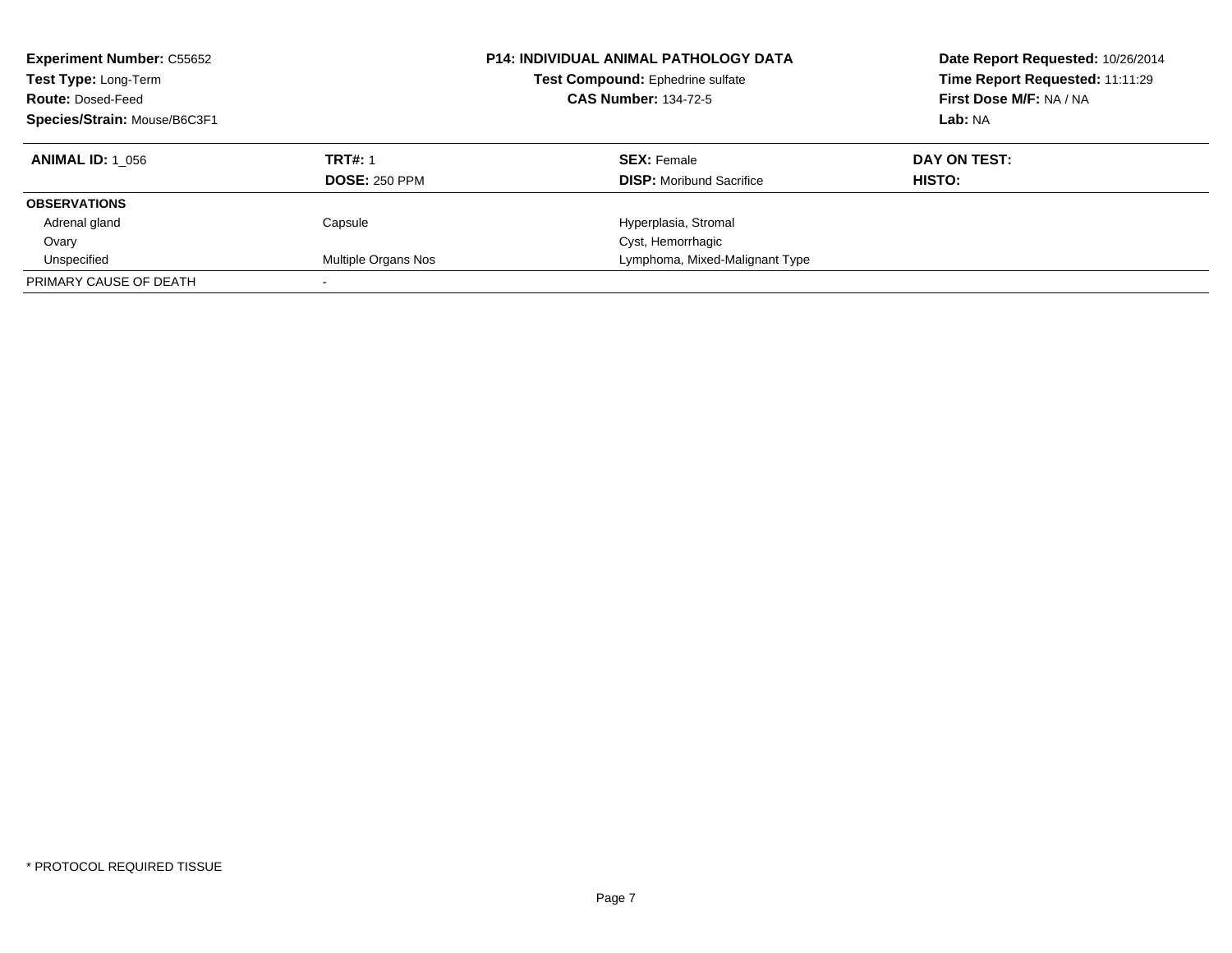| <b>Experiment Number: C55652</b><br>Test Type: Long-Term |                      | <b>P14: INDIVIDUAL ANIMAL PATHOLOGY DATA</b> | Date Report Requested: 10/26/2014<br>Time Report Requested: 11:11:29 |  |
|----------------------------------------------------------|----------------------|----------------------------------------------|----------------------------------------------------------------------|--|
|                                                          |                      | Test Compound: Ephedrine sulfate             |                                                                      |  |
| <b>Route: Dosed-Feed</b>                                 |                      | <b>CAS Number: 134-72-5</b>                  | First Dose M/F: NA / NA                                              |  |
| Species/Strain: Mouse/B6C3F1                             |                      |                                              | Lab: NA                                                              |  |
| <b>ANIMAL ID: 1 057</b>                                  | <b>TRT#: 1</b>       | <b>SEX: Female</b>                           | DAY ON TEST:                                                         |  |
|                                                          | <b>DOSE: 250 PPM</b> | <b>DISP: Terminal Sacrifice</b>              | HISTO:                                                               |  |
| <b>OBSERVATIONS</b>                                      |                      |                                              |                                                                      |  |
| Adrenal gland                                            | Capsule              | Hyperplasia, Stromal                         |                                                                      |  |
| Brain                                                    | Thalamus             | Calcification, Nos                           |                                                                      |  |
| Pancreas                                                 | Islets               | Hyperplasia, Nos                             |                                                                      |  |
| Thyroid                                                  |                      | Hyperplasia, Follicular Cell                 |                                                                      |  |
| Unspecified                                              | Multiple Organs Nos  | Lymphoma, Lymphocytic-Malignant Type         |                                                                      |  |
|                                                          | Adipose Tissue       | Necrosis, Fat                                |                                                                      |  |
| Uterus                                                   |                      | Cyst, Nos                                    |                                                                      |  |
|                                                          | Endometrium          | Hyperplasia, Cystic                          |                                                                      |  |
| PRIMARY CAUSE OF DEATH                                   |                      |                                              |                                                                      |  |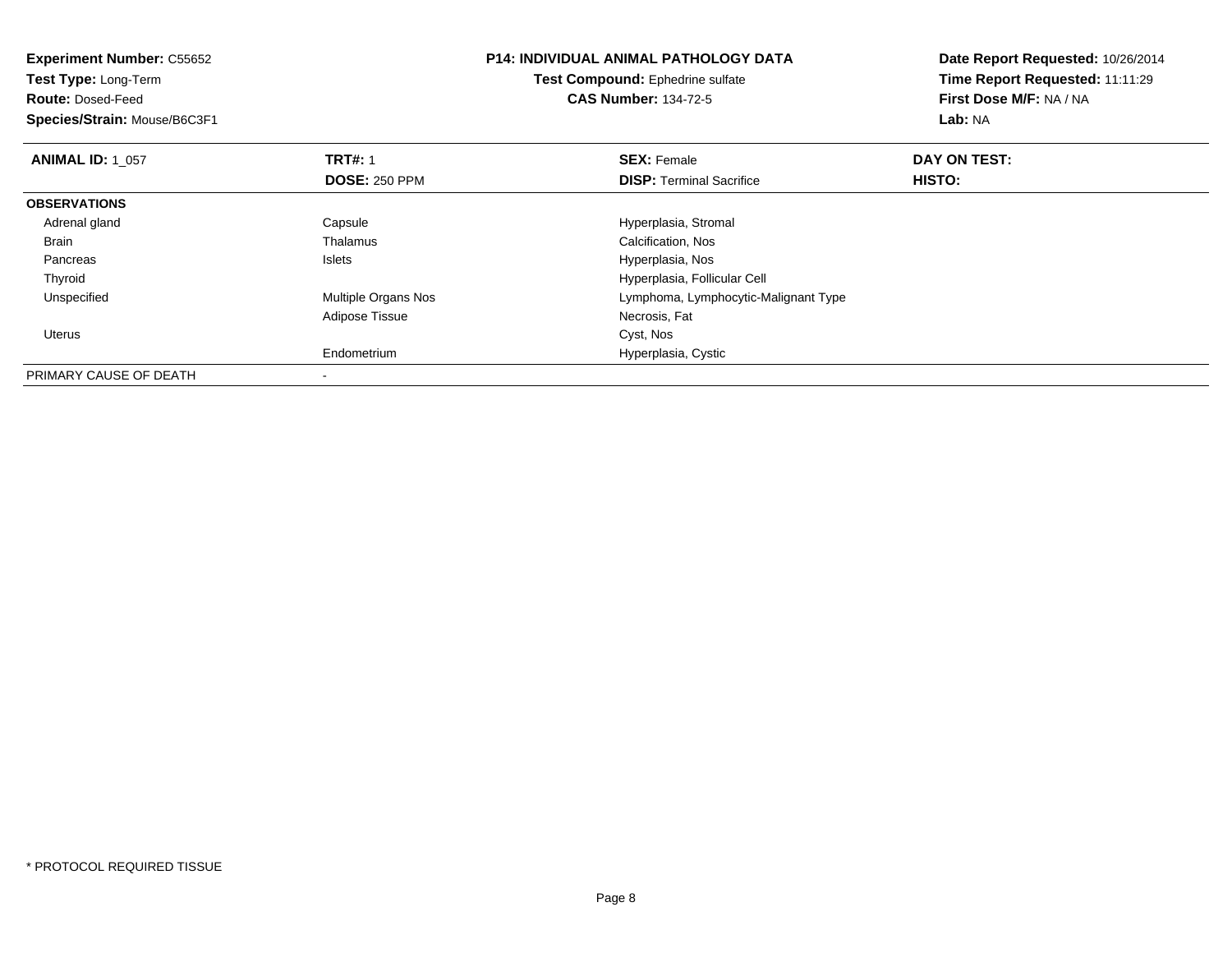| <b>Experiment Number: C55652</b><br>Test Type: Long-Term |                           | <b>P14: INDIVIDUAL ANIMAL PATHOLOGY DATA</b> | Date Report Requested: 10/26/2014 |
|----------------------------------------------------------|---------------------------|----------------------------------------------|-----------------------------------|
|                                                          |                           | Test Compound: Ephedrine sulfate             | Time Report Requested: 11:11:29   |
| <b>Route: Dosed-Feed</b>                                 |                           | <b>CAS Number: 134-72-5</b>                  | First Dose M/F: NA / NA           |
| Species/Strain: Mouse/B6C3F1                             |                           |                                              | Lab: NA                           |
| <b>ANIMAL ID: 1_058</b>                                  | <b>TRT#: 1</b>            | <b>SEX: Female</b>                           | DAY ON TEST:                      |
|                                                          | <b>DOSE: 250 PPM</b>      | <b>DISP:</b> Terminal Sacrifice              | HISTO:                            |
| <b>OBSERVATIONS</b>                                      |                           |                                              |                                   |
| Adrenal gland                                            | Cortex Nos                | Cyst, Multiple                               |                                   |
|                                                          | Capsule                   | Hyperplasia, Stromal                         |                                   |
| Bone marrow                                              |                           | Hyperplasia, Granulocytic                    |                                   |
| Kidney                                                   | <b>Convoluted Tubules</b> | Degeneration, Nos                            |                                   |
| Lung                                                     |                           | Alveolar/Bronchiolar Adenoma                 |                                   |
| Ovary                                                    |                           | Cyst, Nos                                    |                                   |
| Unspecified                                              | Multiple Organs Nos       | Lymphoma, Mixed-Malignant Type               |                                   |
| Uterus                                                   | Endometrium               | Hyperplasia, Cystic                          |                                   |
| PRIMARY CAUSE OF DEATH                                   |                           |                                              |                                   |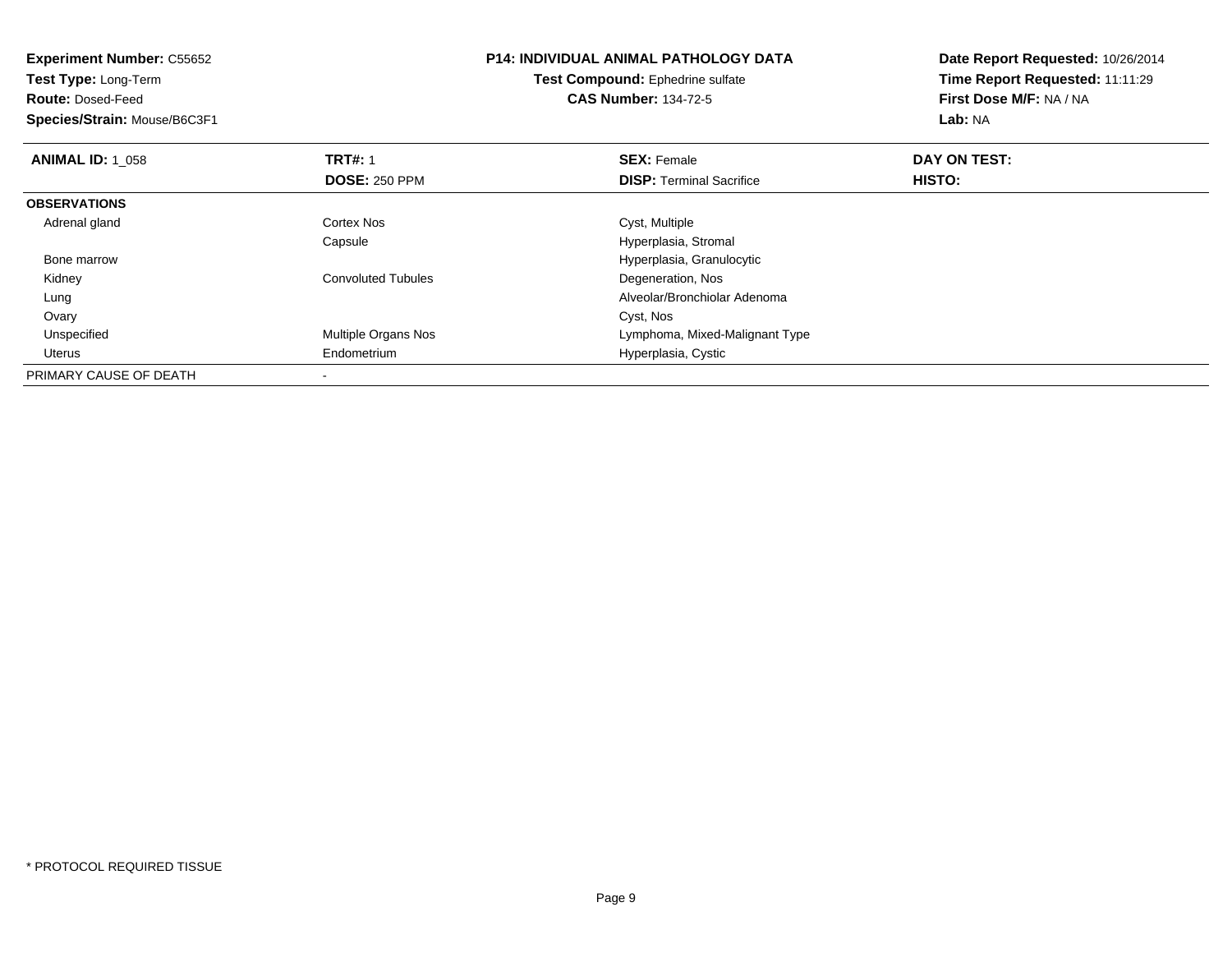| <b>Experiment Number: C55652</b><br><b>Test Type: Long-Term</b><br><b>Route: Dosed-Feed</b><br>Species/Strain: Mouse/B6C3F1 |                      | <b>P14: INDIVIDUAL ANIMAL PATHOLOGY DATA</b><br>Test Compound: Ephedrine sulfate<br><b>CAS Number: 134-72-5</b> | Date Report Requested: 10/26/2014<br>Time Report Requested: 11:11:29<br>First Dose M/F: NA / NA<br>Lab: NA |
|-----------------------------------------------------------------------------------------------------------------------------|----------------------|-----------------------------------------------------------------------------------------------------------------|------------------------------------------------------------------------------------------------------------|
| <b>ANIMAL ID: 1 059</b>                                                                                                     | <b>TRT#: 1</b>       | <b>SEX: Female</b>                                                                                              | DAY ON TEST:                                                                                               |
|                                                                                                                             | <b>DOSE: 250 PPM</b> | <b>DISP:</b> Natural Death                                                                                      | <b>HISTO:</b>                                                                                              |
| <b>OBSERVATIONS</b>                                                                                                         |                      |                                                                                                                 |                                                                                                            |
| Adrenal gland                                                                                                               | Capsule              | Adenoma, Nos                                                                                                    |                                                                                                            |
|                                                                                                                             | Capsule              | Hyperplasia, Stromal                                                                                            |                                                                                                            |
| Salivary gland                                                                                                              |                      | Degeneration, Nos                                                                                               |                                                                                                            |
|                                                                                                                             |                      | Perivascular Cuffing                                                                                            |                                                                                                            |
| Unspecified                                                                                                                 | Multiple Organs Nos  | Hemangiosarcoma                                                                                                 |                                                                                                            |
| Uterus                                                                                                                      |                      | Dilatation, Nos                                                                                                 |                                                                                                            |
| PRIMARY CAUSE OF DEATH                                                                                                      |                      |                                                                                                                 |                                                                                                            |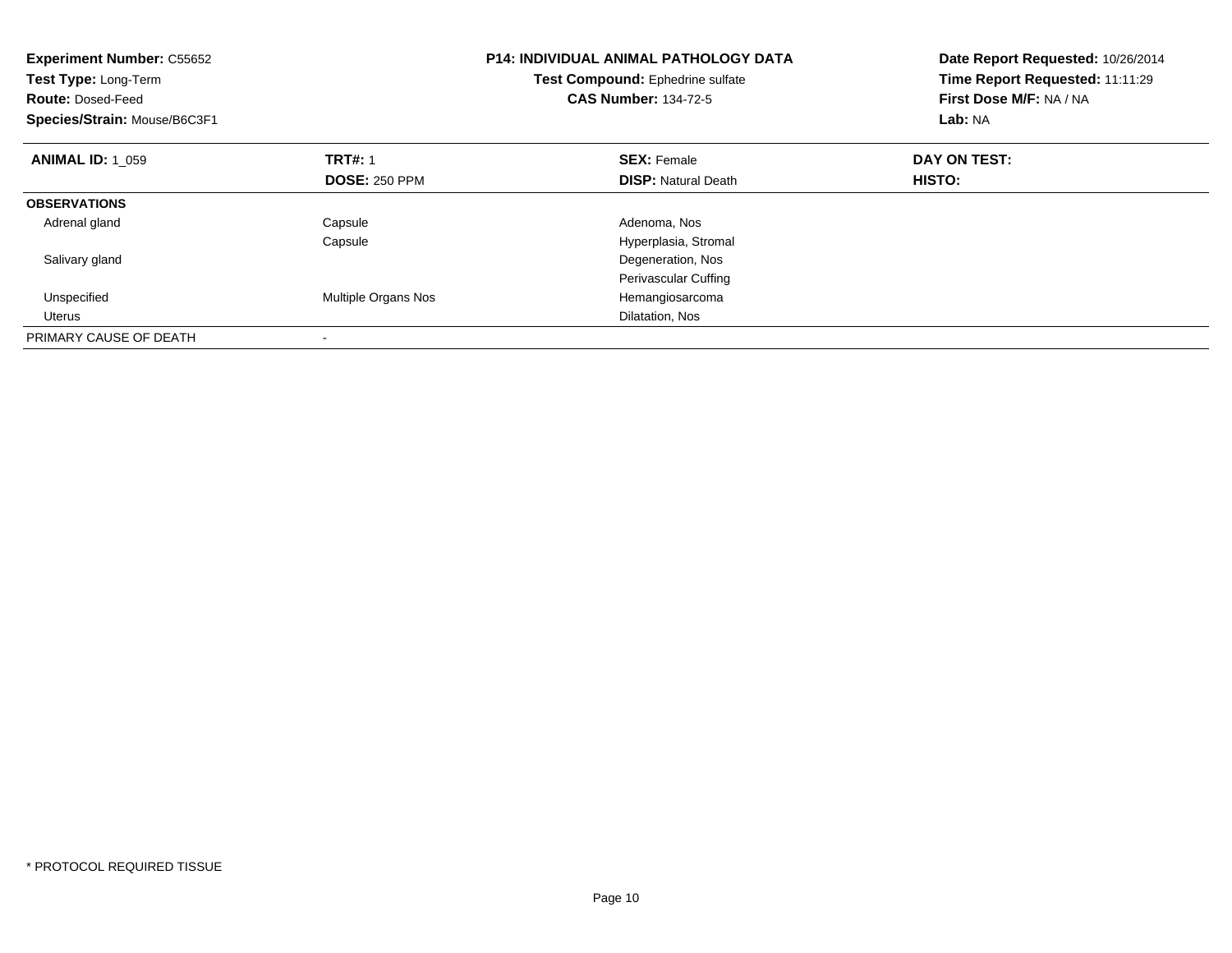| <b>Experiment Number: C55652</b> |                           | <b>P14: INDIVIDUAL ANIMAL PATHOLOGY DATA</b> | Date Report Requested: 10/26/2014 |  |
|----------------------------------|---------------------------|----------------------------------------------|-----------------------------------|--|
| Test Type: Long-Term             |                           | Test Compound: Ephedrine sulfate             | Time Report Requested: 11:11:29   |  |
| <b>Route: Dosed-Feed</b>         |                           | <b>CAS Number: 134-72-5</b>                  | First Dose M/F: NA / NA           |  |
| Species/Strain: Mouse/B6C3F1     |                           |                                              | Lab: NA                           |  |
| <b>ANIMAL ID: 1_060</b>          | <b>TRT#: 1</b>            | <b>SEX: Female</b>                           | DAY ON TEST:                      |  |
|                                  | <b>DOSE: 250 PPM</b>      | <b>DISP: Terminal Sacrifice</b>              | <b>HISTO:</b>                     |  |
| <b>OBSERVATIONS</b>              |                           |                                              |                                   |  |
| Adrenal gland                    | Capsule                   | Hyperplasia, Stromal                         |                                   |  |
| Pituitary gland                  | <b>Anterior Pituitary</b> | Adenoma, Nos                                 |                                   |  |
| Spleen                           |                           | Hyperplasia, Lymphoid                        |                                   |  |
| Stomach                          | <b>Glandular Stomach</b>  | Cyst, Multiple                               |                                   |  |
| Thyroid                          |                           | Hyperplasia, Follicular Cell                 |                                   |  |
| Urinary bladder                  |                           | Perivascular Cuffing                         |                                   |  |
| Uterus                           |                           | Angiectasis                                  |                                   |  |
|                                  |                           | Hemosiderosis                                |                                   |  |
|                                  | Endometrium               | Hyperplasia, Cystic                          |                                   |  |
| PRIMARY CAUSE OF DEATH           |                           |                                              |                                   |  |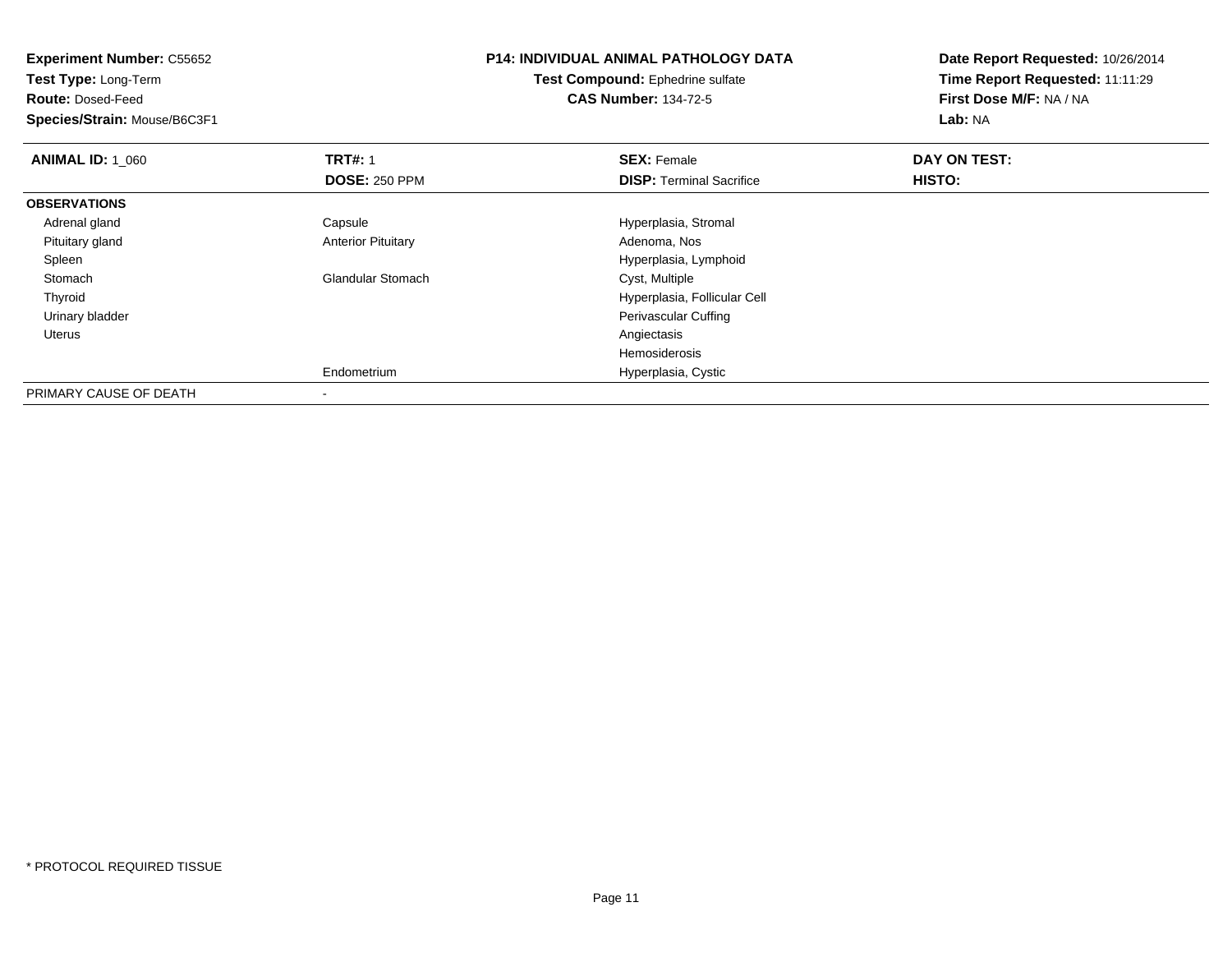**Test Type:** Long-Term

**Route:** Dosed-Feed

**Species/Strain:** Mouse/B6C3F1

# **P14: INDIVIDUAL ANIMAL PATHOLOGY DATA**

#### **Test Compound:** Ephedrine sulfate**CAS Number:** 134-72-5

| <b>ANIMAL ID: 1 061</b> | <b>TRT#: 1</b>            | <b>SEX: Female</b>                   | <b>DAY ON TEST:</b> |  |
|-------------------------|---------------------------|--------------------------------------|---------------------|--|
|                         | <b>DOSE: 250 PPM</b>      | <b>DISP:</b> Terminal Sacrifice      | <b>HISTO:</b>       |  |
| <b>OBSERVATIONS</b>     |                           |                                      |                     |  |
| Adrenal gland           | Capsule                   | Hyperplasia, Stromal                 |                     |  |
| <b>Brain</b>            | Thalamus                  | Calcification, Nos                   |                     |  |
| Kidney                  |                           | Degeneration, Nos                    |                     |  |
| Liver                   |                           | Hepatocellular Adenoma               |                     |  |
| Pituitary gland         | <b>Anterior Pituitary</b> | Adenoma, Nos                         |                     |  |
| Spleen                  |                           | Hematopoiesis                        |                     |  |
| Thyroid                 |                           | Hyperplasia, Follicular Cell         |                     |  |
|                         |                           | Inflammation, Chronic                |                     |  |
| Unspecified             | Multiple Organs Nos       | Lymphoma, Histiocytic-Malignant Type |                     |  |
| Uterus                  | Endometrium               | Hyperplasia, Cystic                  |                     |  |
| PRIMARY CAUSE OF DEATH  |                           |                                      |                     |  |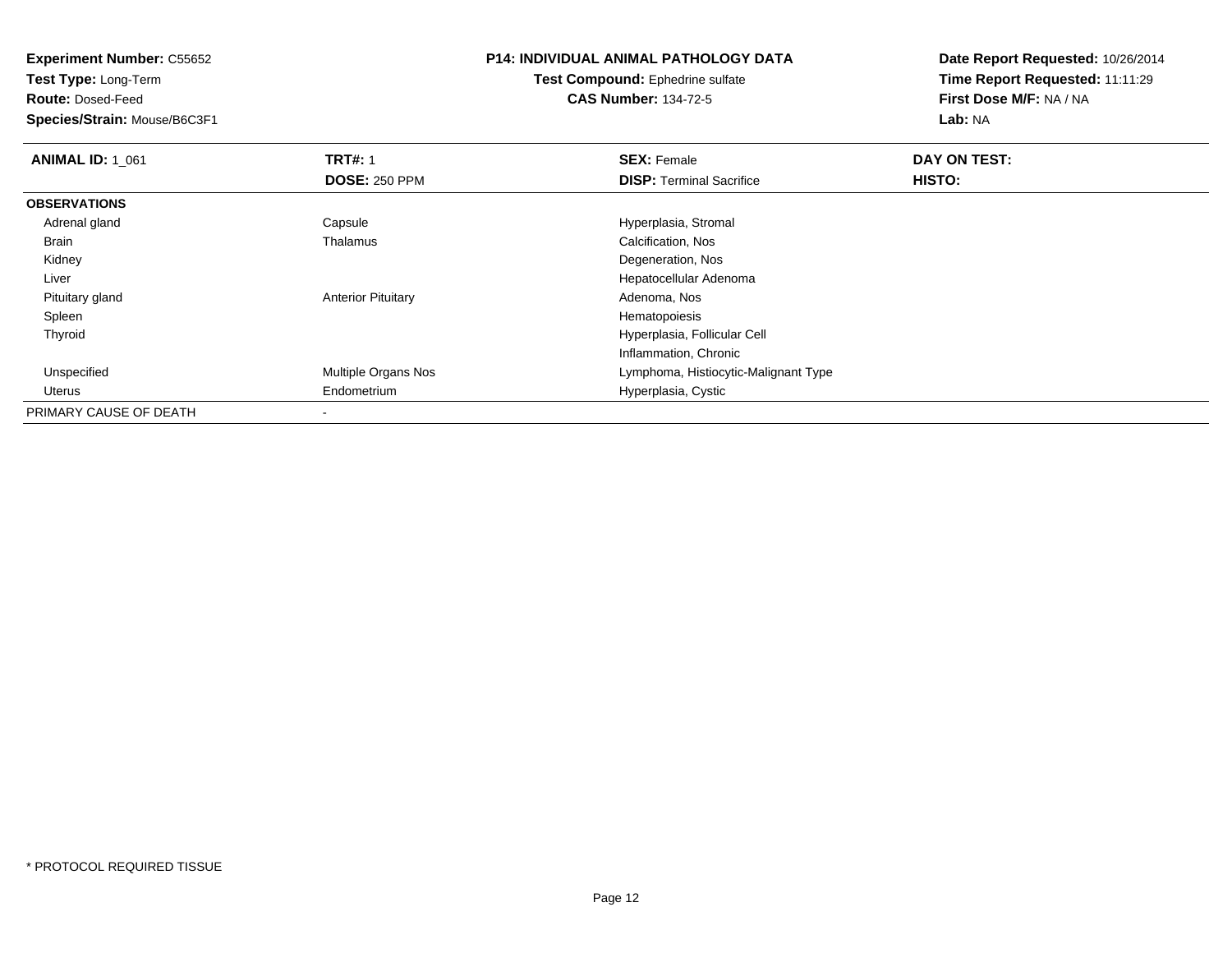**Test Type:** Long-Term

**Route:** Dosed-Feed

**Species/Strain:** Mouse/B6C3F1

### **P14: INDIVIDUAL ANIMAL PATHOLOGY DATA**

#### **Test Compound:** Ephedrine sulfate**CAS Number:** 134-72-5

| <b>ANIMAL ID: 1_062</b> | <b>TRT#: 1</b>            | <b>SEX: Female</b>              | DAY ON TEST: |
|-------------------------|---------------------------|---------------------------------|--------------|
|                         | <b>DOSE: 250 PPM</b>      | <b>DISP: Terminal Sacrifice</b> | HISTO:       |
| <b>OBSERVATIONS</b>     |                           |                                 |              |
| Adrenal gland           | Capsule                   | Hyperplasia, Stromal            |              |
| Liver                   |                           | Degeneration, Nos               |              |
| Lymph node              | Mandibular Lymph Node     | Hyperplasia, Plasma Cell        |              |
| Ovary                   |                           | Cyst, Hemorrhagic               |              |
|                         |                           | Cyst, Nos                       |              |
| Pancreas                | Islets                    | Islet-Cell Adenoma              |              |
| Pituitary gland         | <b>Anterior Pituitary</b> | Adenoma, Nos                    |              |
|                         | <b>Anterior Pituitary</b> | Hyperplasia, Focal              |              |
| Thyroid                 |                           | Hyperplasia, Follicular Cell    |              |
|                         |                           | Inflammation, Chronic Focal     |              |
| Unspecified             | Multiple Organs Nos       | Hyperplasia, Lymphoid           |              |
| Uterus                  | Endometrium               | Cyst, Multiple                  |              |
|                         |                           | Dilatation, Nos                 |              |
| PRIMARY CAUSE OF DEATH  |                           |                                 |              |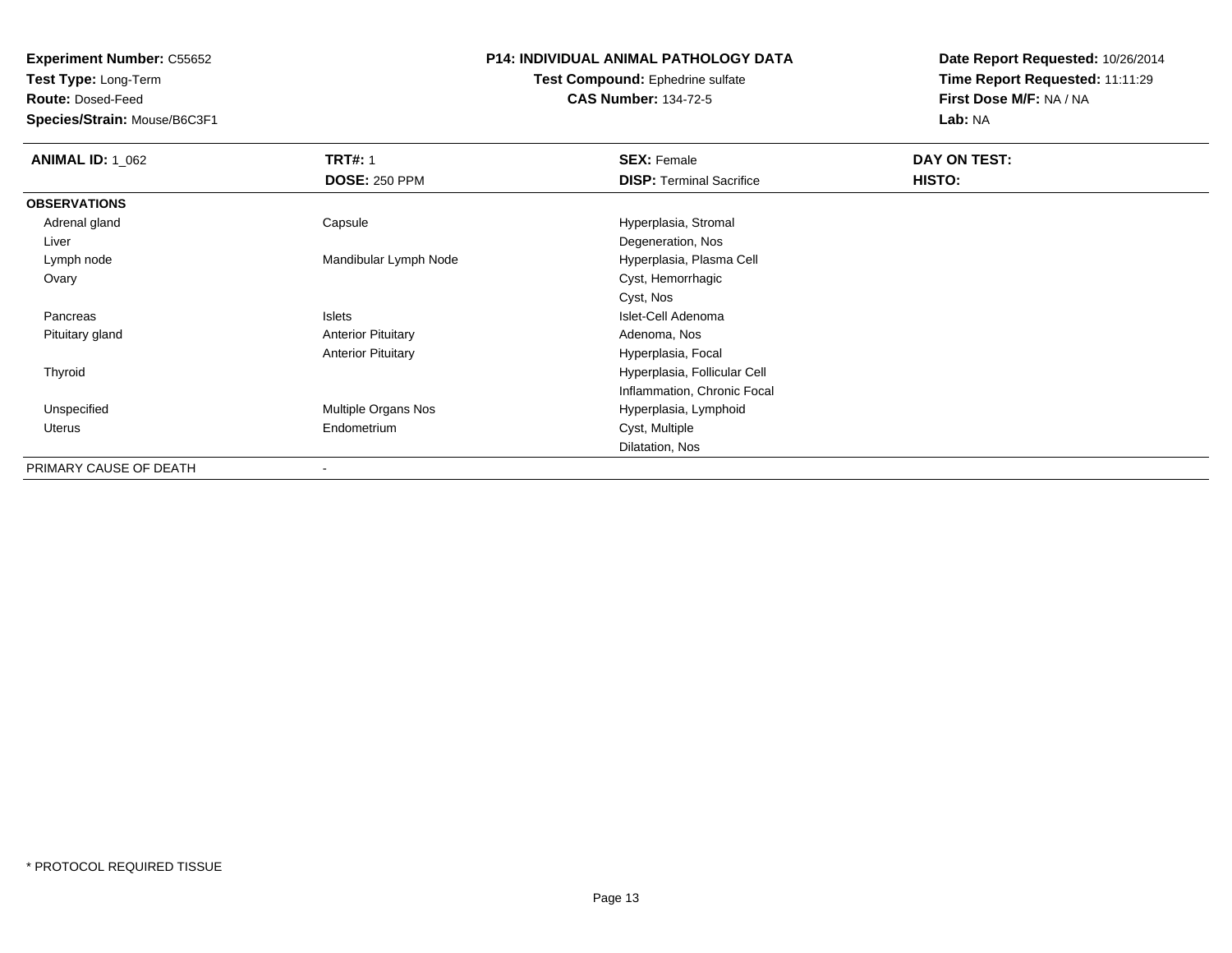| <b>Experiment Number: C55652</b><br>Test Type: Long-Term<br><b>Route: Dosed-Feed</b><br>Species/Strain: Mouse/B6C3F1 | <b>P14: INDIVIDUAL ANIMAL PATHOLOGY DATA</b><br>Test Compound: Ephedrine sulfate<br><b>CAS Number: 134-72-5</b> |                                 | Date Report Requested: 10/26/2014<br>Time Report Requested: 11:11:29<br>First Dose M/F: NA / NA<br>Lab: NA |
|----------------------------------------------------------------------------------------------------------------------|-----------------------------------------------------------------------------------------------------------------|---------------------------------|------------------------------------------------------------------------------------------------------------|
| <b>ANIMAL ID: 1 063</b>                                                                                              | <b>TRT#: 1</b>                                                                                                  | <b>SEX: Female</b>              | DAY ON TEST:                                                                                               |
|                                                                                                                      | <b>DOSE: 250 PPM</b>                                                                                            | <b>DISP:</b> Terminal Sacrifice | HISTO:                                                                                                     |
| <b>OBSERVATIONS</b>                                                                                                  |                                                                                                                 |                                 |                                                                                                            |
| Adrenal gland                                                                                                        | Capsule                                                                                                         | Hyperplasia, Stromal            |                                                                                                            |
| Pancreas                                                                                                             | Islets                                                                                                          | Hyperplasia, Nos                |                                                                                                            |
| Unspecified                                                                                                          | <b>Multiple Organs Nos</b>                                                                                      | Lymphoma, Mixed-Malignant Type  |                                                                                                            |
|                                                                                                                      | Toe Nos                                                                                                         | Squamous Cell Papilloma         |                                                                                                            |
| Uterus                                                                                                               | Endometrium                                                                                                     | Cyst, Multiple                  |                                                                                                            |
| PRIMARY CAUSE OF DEATH                                                                                               |                                                                                                                 |                                 |                                                                                                            |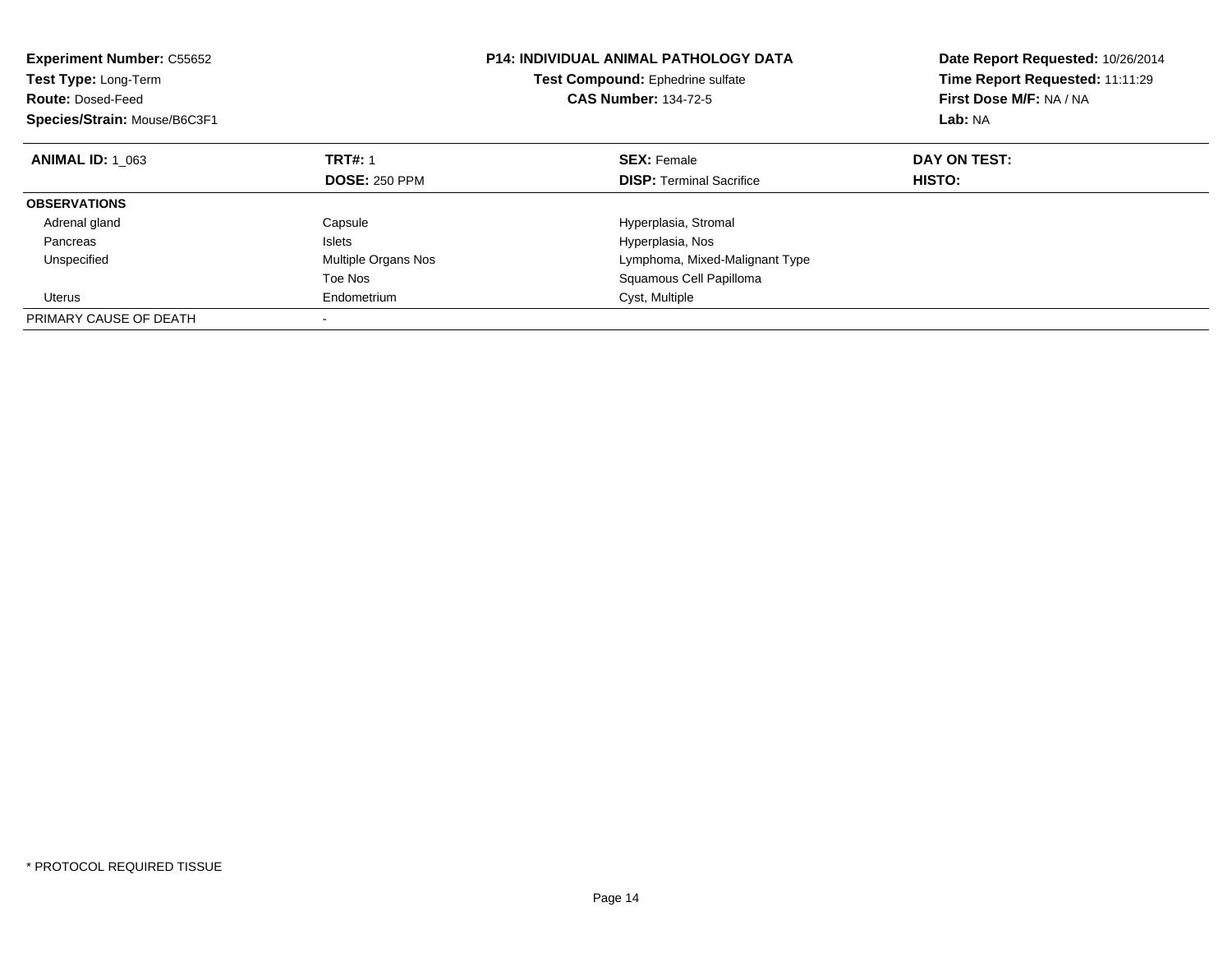**Experiment Number:** C55652**Test Type:** Long-Term**Route:** Dosed-Feed **Species/Strain:** Mouse/B6C3F1**P14: INDIVIDUAL ANIMAL PATHOLOGY DATATest Compound:** Ephedrine sulfate**CAS Number:** 134-72-5**Date Report Requested:** 10/26/2014**Time Report Requested:** 11:11:29**First Dose M/F:** NA / NA**Lab:** NA**ANIMAL ID: 1\_064 TRT#:** 1 **SEX:** Female **DAY ON TEST: DOSE:** 250 PPM**DISP:** Terminal Sacrifice **HISTO: OBSERVATIONS** Adrenal gland Cortical Adenoma Capsule Hyperplasia, Stromal Liver Pigmentation, Nos**Ovary** y and the control of the control of the control of the control of the control of the control of the control of the control of the control of the control of the control of the control of the control of the control of the co Pituitary glandAnterior Pituitary **Adenoma, Nosting Adenoma, Nosting Adenoma**, Nosting Adenoma, Nosting Adenoma, Nosting Adenoma, Nosting Adenoma, Nosting Adenoma, Nosting Adenoma, Nosting Adenoma, Nosting Adenoma, Nosting Adenoma, Nosti Spleenn and the state of the state of the state of the state of the state of the state of the state of the state of the state of the state of the state of the state of the state of the state of the state of the state of the stat UnspecifiedMultiple Organs Nos **Hyperplasia, Lymphoid** Adipose Tissue Necrosis, Fat Uterus Endometrium Cyst, Multiple PRIMARY CAUSE OF DEATH

-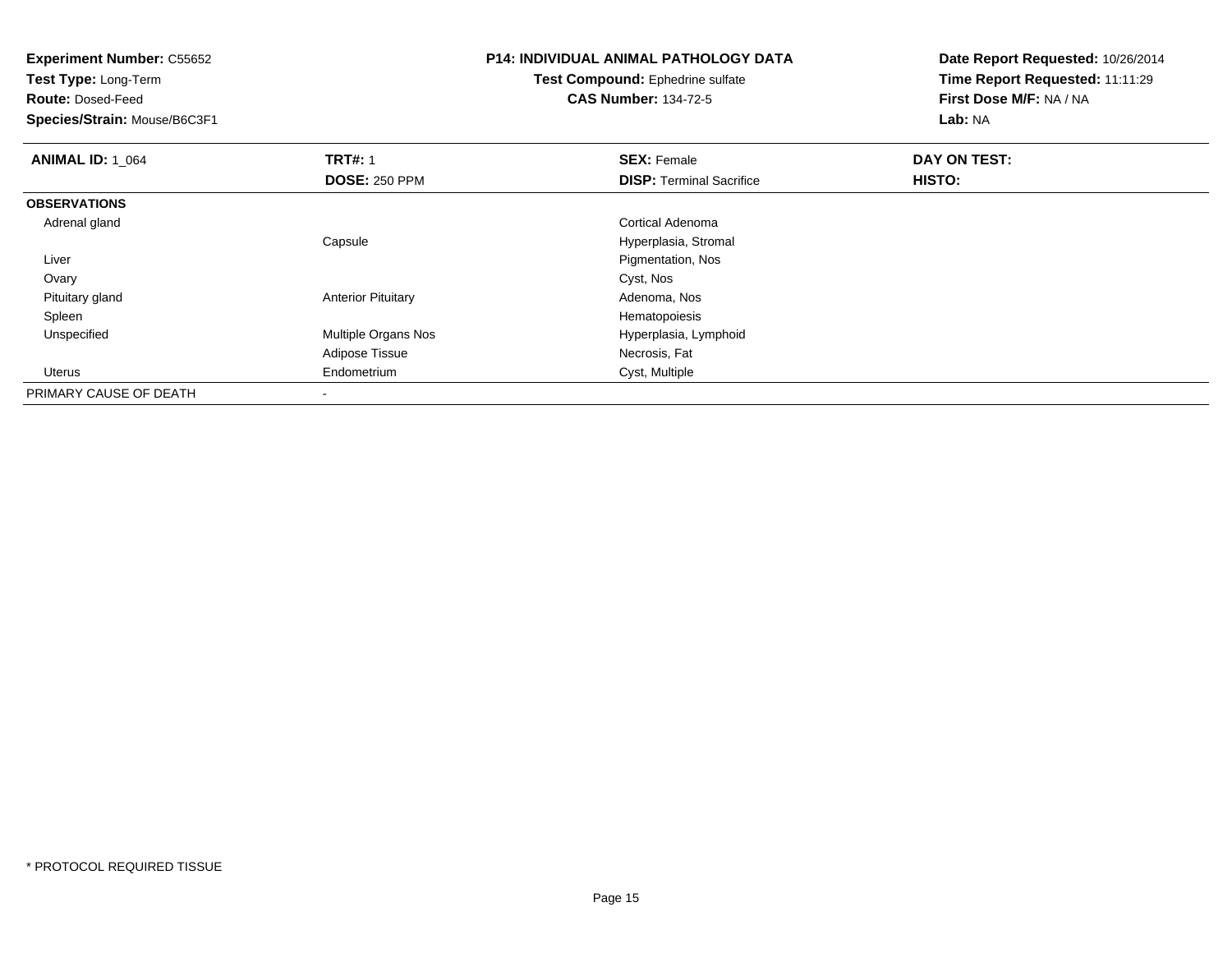| <b>Experiment Number: C55652</b><br>Test Type: Long-Term<br><b>Route: Dosed-Feed</b><br>Species/Strain: Mouse/B6C3F1 |                           | <b>P14: INDIVIDUAL ANIMAL PATHOLOGY DATA</b><br>Test Compound: Ephedrine sulfate<br><b>CAS Number: 134-72-5</b> | Date Report Requested: 10/26/2014<br>Time Report Requested: 11:11:29<br>First Dose M/F: NA / NA<br>Lab: NA |
|----------------------------------------------------------------------------------------------------------------------|---------------------------|-----------------------------------------------------------------------------------------------------------------|------------------------------------------------------------------------------------------------------------|
| <b>ANIMAL ID: 1_065</b>                                                                                              | <b>TRT#: 1</b>            | <b>SEX: Female</b>                                                                                              | DAY ON TEST:                                                                                               |
|                                                                                                                      | <b>DOSE: 250 PPM</b>      | <b>DISP:</b> Terminal Sacrifice                                                                                 | HISTO:                                                                                                     |
| <b>OBSERVATIONS</b>                                                                                                  |                           |                                                                                                                 |                                                                                                            |
| Adrenal gland                                                                                                        | Capsule                   | Hyperplasia, Stromal                                                                                            |                                                                                                            |
| <b>Brain</b>                                                                                                         | Thalamus                  | Calcification, Nos                                                                                              |                                                                                                            |
| Kidney                                                                                                               |                           | Degeneration, Nos                                                                                               |                                                                                                            |
| Pituitary gland                                                                                                      | <b>Anterior Pituitary</b> | Cyst, Nos                                                                                                       |                                                                                                            |
| Unspecified                                                                                                          | Multiple Organs Nos       | Lymphoma, Mixed-Malignant Type                                                                                  |                                                                                                            |
| Uterus                                                                                                               | Endometrium               | Hyperplasia, Cystic                                                                                             |                                                                                                            |
| PRIMARY CAUSE OF DEATH                                                                                               |                           |                                                                                                                 |                                                                                                            |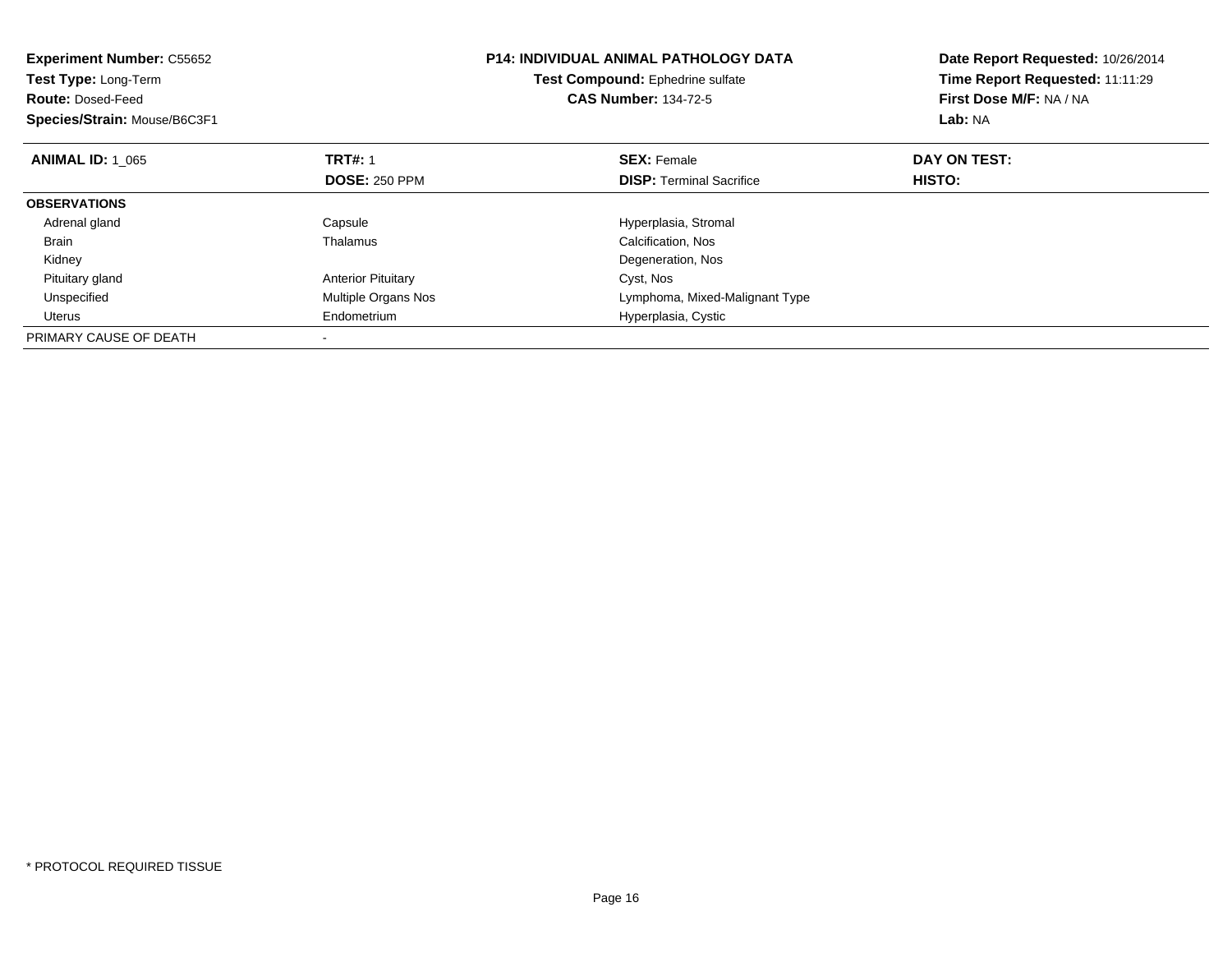| <b>Experiment Number: C55652</b><br><b>Test Type: Long-Term</b><br><b>Route: Dosed-Feed</b><br>Species/Strain: Mouse/B6C3F1 |                      | <b>P14: INDIVIDUAL ANIMAL PATHOLOGY DATA</b><br>Test Compound: Ephedrine sulfate<br><b>CAS Number: 134-72-5</b> | Date Report Requested: 10/26/2014<br>Time Report Requested: 11:11:29<br>First Dose M/F: NA / NA<br>Lab: NA |
|-----------------------------------------------------------------------------------------------------------------------------|----------------------|-----------------------------------------------------------------------------------------------------------------|------------------------------------------------------------------------------------------------------------|
| <b>ANIMAL ID: 1 066</b>                                                                                                     | <b>TRT#: 1</b>       | <b>SEX: Female</b>                                                                                              | DAY ON TEST:                                                                                               |
|                                                                                                                             | <b>DOSE: 250 PPM</b> | <b>DISP:</b> Moribund Sacrifice                                                                                 | <b>HISTO:</b>                                                                                              |
| <b>OBSERVATIONS</b>                                                                                                         |                      |                                                                                                                 |                                                                                                            |
| Adrenal gland                                                                                                               | Capsule              | Hyperplasia, Stromal                                                                                            |                                                                                                            |
| Bone marrow                                                                                                                 |                      | Hyperplasia, Granulocytic                                                                                       |                                                                                                            |
| Kidney                                                                                                                      | Glomerulus           | Amyloidosis                                                                                                     |                                                                                                            |
| Ovary                                                                                                                       |                      | Angiectasis                                                                                                     |                                                                                                            |
| Unspecified                                                                                                                 | Multiple Organs Nos  | Lymphoma, Mixed-Malignant Type                                                                                  |                                                                                                            |
| Uterus                                                                                                                      |                      | Dilatation, Nos                                                                                                 |                                                                                                            |
| PRIMARY CAUSE OF DEATH                                                                                                      |                      |                                                                                                                 |                                                                                                            |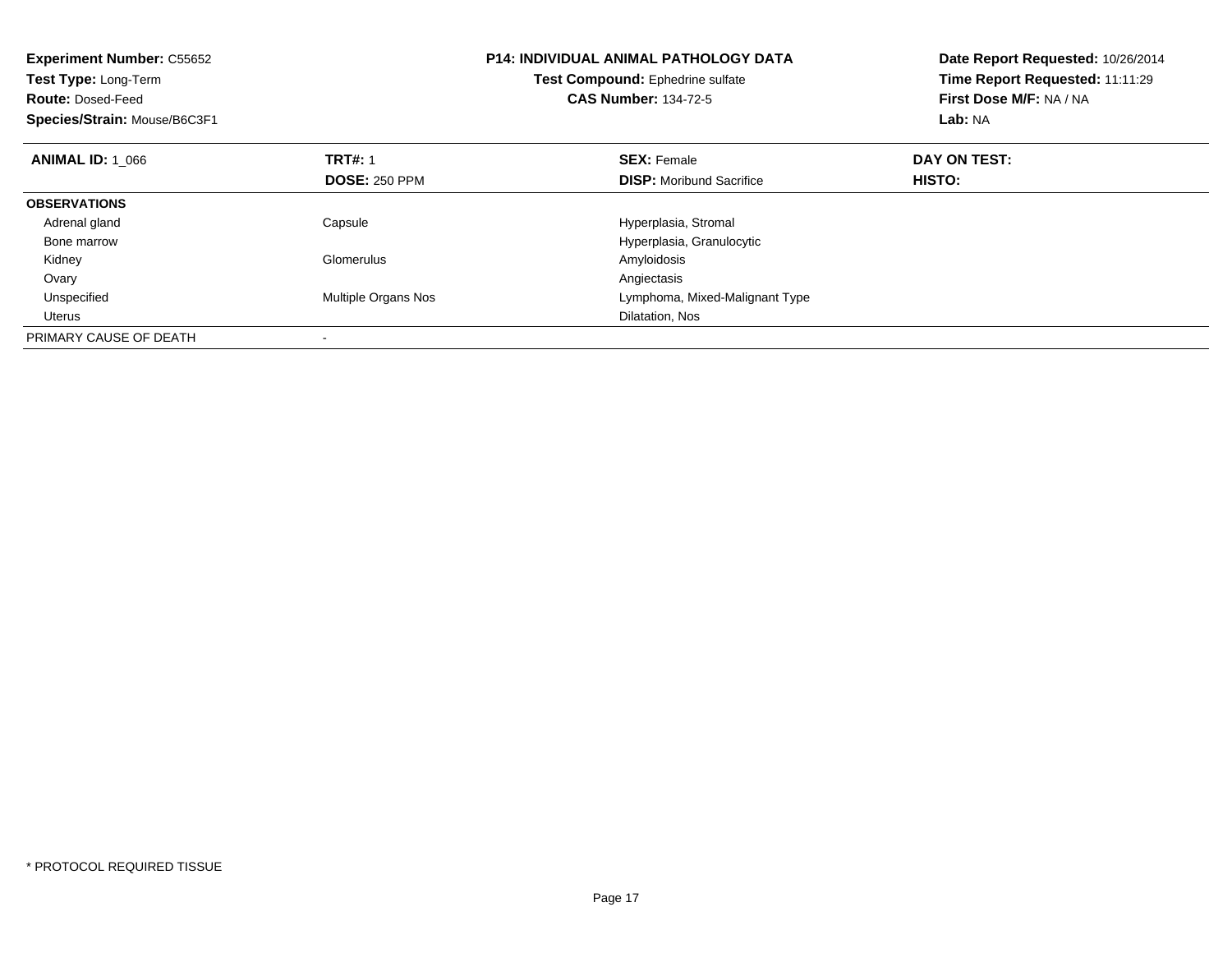**Test Type:** Long-Term

**Route:** Dosed-Feed

**Species/Strain:** Mouse/B6C3F1

## **P14: INDIVIDUAL ANIMAL PATHOLOGY DATA**

**Test Compound:** Ephedrine sulfate**CAS Number:** 134-72-5

| <b>ANIMAL ID: 1_067</b> | <b>TRT#: 1</b>           | <b>SEX: Female</b>              | DAY ON TEST: |  |
|-------------------------|--------------------------|---------------------------------|--------------|--|
|                         | <b>DOSE: 250 PPM</b>     | <b>DISP: Terminal Sacrifice</b> | HISTO:       |  |
| <b>OBSERVATIONS</b>     |                          |                                 |              |  |
| Adrenal gland           | Cortex Nos               | Angiectasis                     |              |  |
|                         | Cortex Nos               | Ectopia                         |              |  |
|                         | Capsule                  | Hyperplasia, Stromal            |              |  |
| Lung                    |                          | Perivascular Cuffing            |              |  |
| Spleen                  |                          | Hyperplasia, Lymphoid           |              |  |
| Stomach                 | <b>Glandular Stomach</b> | Inflammation, Acute/Chronic     |              |  |
| Thymus                  |                          | Cyst, Nos                       |              |  |
| Thyroid                 |                          | Hyperplasia, Follicular Cell    |              |  |
| Urinary bladder         |                          | Perivascular Cuffing            |              |  |
| Uterus                  | Endometrium              | Cyst, Multiple                  |              |  |
|                         |                          | Dilatation, Nos                 |              |  |
|                         | Endometrium              | Inflammation, Acute             |              |  |
| PRIMARY CAUSE OF DEATH  |                          |                                 |              |  |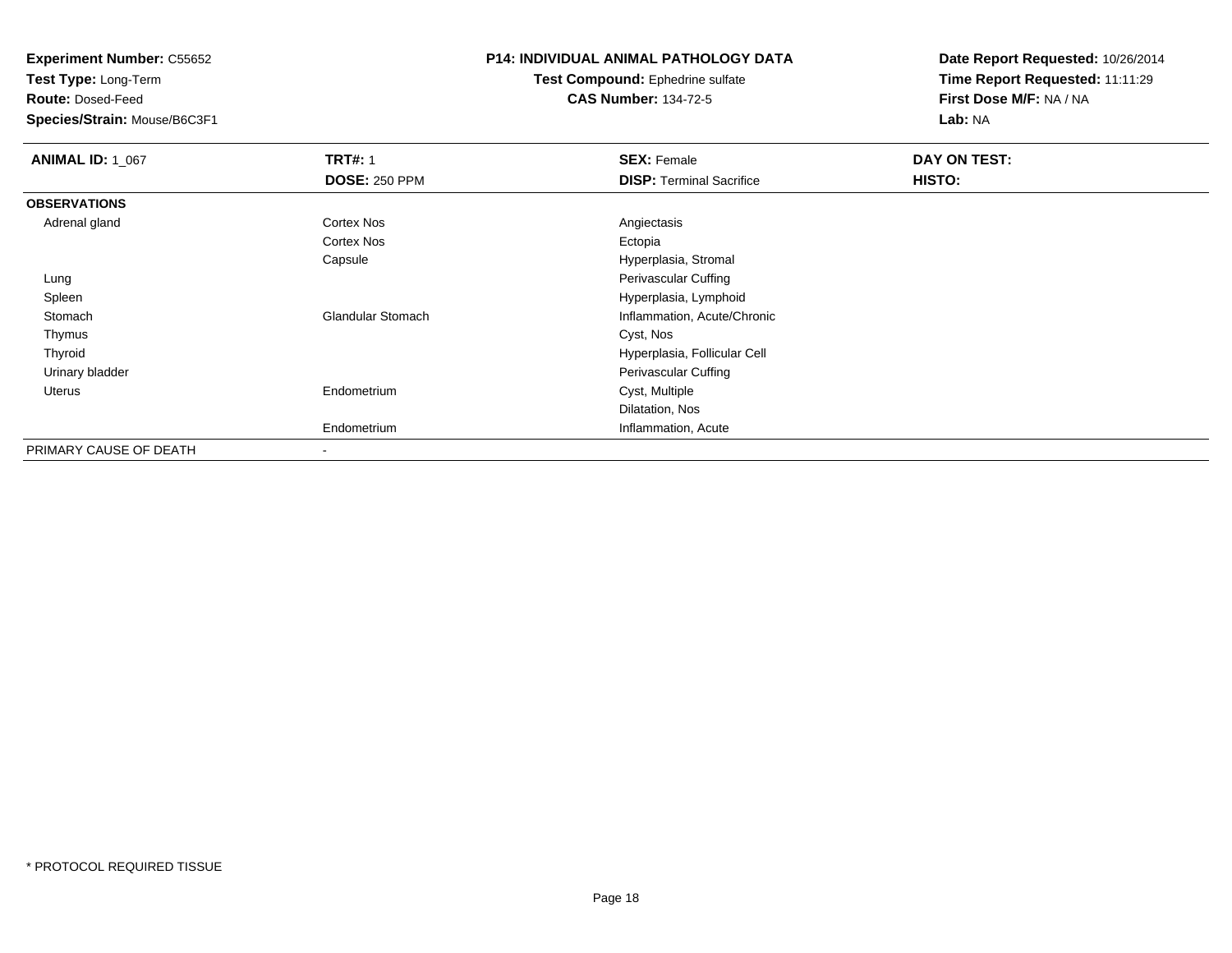**Test Type:** Long-Term

**Route:** Dosed-Feed

**Species/Strain:** Mouse/B6C3F1

### **P14: INDIVIDUAL ANIMAL PATHOLOGY DATA**

#### **Test Compound:** Ephedrine sulfate**CAS Number:** 134-72-5

| <b>ANIMAL ID: 1_068</b> | <b>TRT#: 1</b>            | <b>SEX: Female</b>              | DAY ON TEST:  |  |
|-------------------------|---------------------------|---------------------------------|---------------|--|
|                         | <b>DOSE: 250 PPM</b>      | <b>DISP: Terminal Sacrifice</b> | <b>HISTO:</b> |  |
| <b>OBSERVATIONS</b>     |                           |                                 |               |  |
| Adrenal gland           | Capsule                   | Hyperplasia, Stromal            |               |  |
| Bone                    |                           | Hyperplasia, Nos                |               |  |
| Bone marrow             |                           | Fibrosis                        |               |  |
| Kidney                  |                           | Perivascular Cuffing            |               |  |
| Lung                    |                           | Hyperplasia, Lymphoid           |               |  |
| Mammary gland           |                           | Cyst, Multiple                  |               |  |
| Ovary                   |                           | Cyst, Nos                       |               |  |
|                         |                           | Granulosa-Cell Tumor            |               |  |
| Pancreas                |                           | Atrophy, Nos                    |               |  |
| Pituitary gland         | <b>Anterior Pituitary</b> | Adenoma, Nos                    |               |  |
| Salivary gland          |                           | Perivascular Cuffing            |               |  |
| Spleen                  |                           | Hyperplasia, Lymphoid           |               |  |
| Stomach                 |                           | Inflammation, Chronic Focal     |               |  |
| Thymus                  |                           | Hyperplasia, Lymphoid           |               |  |
| Uterus                  | Endometrium               | Hyperplasia, Cystic             |               |  |
| PRIMARY CAUSE OF DEATH  |                           |                                 |               |  |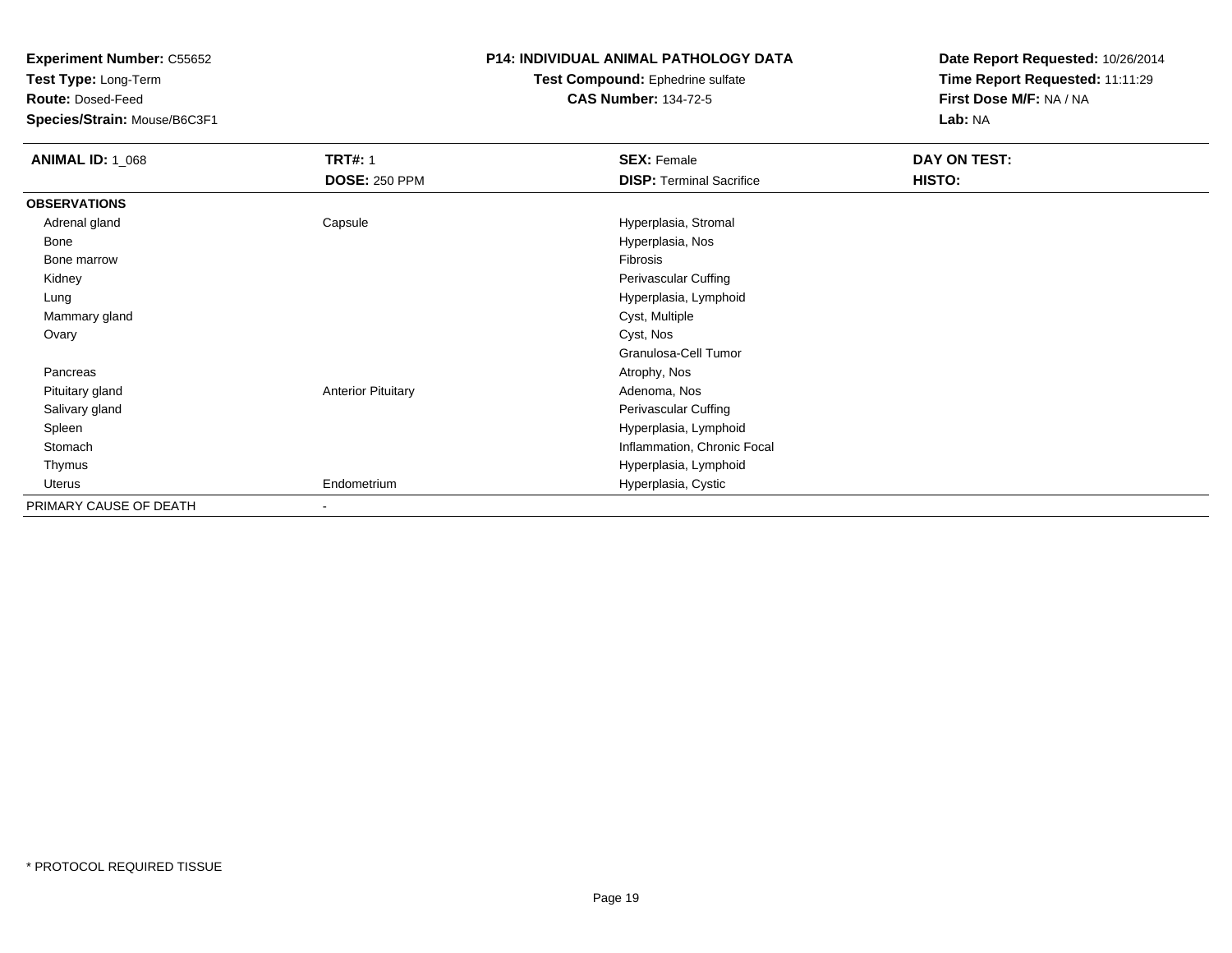| <b>Experiment Number: C55652</b><br>Test Type: Long-Term<br><b>Route: Dosed-Feed</b><br>Species/Strain: Mouse/B6C3F1 |                                        | <b>P14: INDIVIDUAL ANIMAL PATHOLOGY DATA</b><br>Test Compound: Ephedrine sulfate<br><b>CAS Number: 134-72-5</b> | Date Report Requested: 10/26/2014<br>Time Report Requested: 11:11:29<br>First Dose M/F: NA / NA<br>Lab: NA |
|----------------------------------------------------------------------------------------------------------------------|----------------------------------------|-----------------------------------------------------------------------------------------------------------------|------------------------------------------------------------------------------------------------------------|
| <b>ANIMAL ID: 1 069</b>                                                                                              | <b>TRT#: 1</b><br><b>DOSE: 250 PPM</b> | <b>SEX: Female</b><br><b>DISP:</b> Terminal Sacrifice                                                           | DAY ON TEST:<br>HISTO:                                                                                     |
| <b>OBSERVATIONS</b>                                                                                                  |                                        |                                                                                                                 |                                                                                                            |
| Adrenal gland                                                                                                        | Capsule                                | Hyperplasia, Stromal                                                                                            |                                                                                                            |
| <b>Brain</b>                                                                                                         | Thalamus                               | Calcification, Nos                                                                                              |                                                                                                            |
| Pituitary gland                                                                                                      | <b>Anterior Pituitary</b>              | Carcinoma, Nos                                                                                                  |                                                                                                            |
| Salivary gland                                                                                                       |                                        | Atrophy, Nos                                                                                                    |                                                                                                            |
| Stomach                                                                                                              | <b>Glandular Stomach</b>               | Cyst, Multiple                                                                                                  |                                                                                                            |
| Unspecified                                                                                                          | Multiple Organs Nos                    | Hyperplasia, Lymphoid                                                                                           |                                                                                                            |
| Uterus                                                                                                               | Endometrium                            | Cyst, Multiple                                                                                                  |                                                                                                            |
| PRIMARY CAUSE OF DEATH                                                                                               |                                        |                                                                                                                 |                                                                                                            |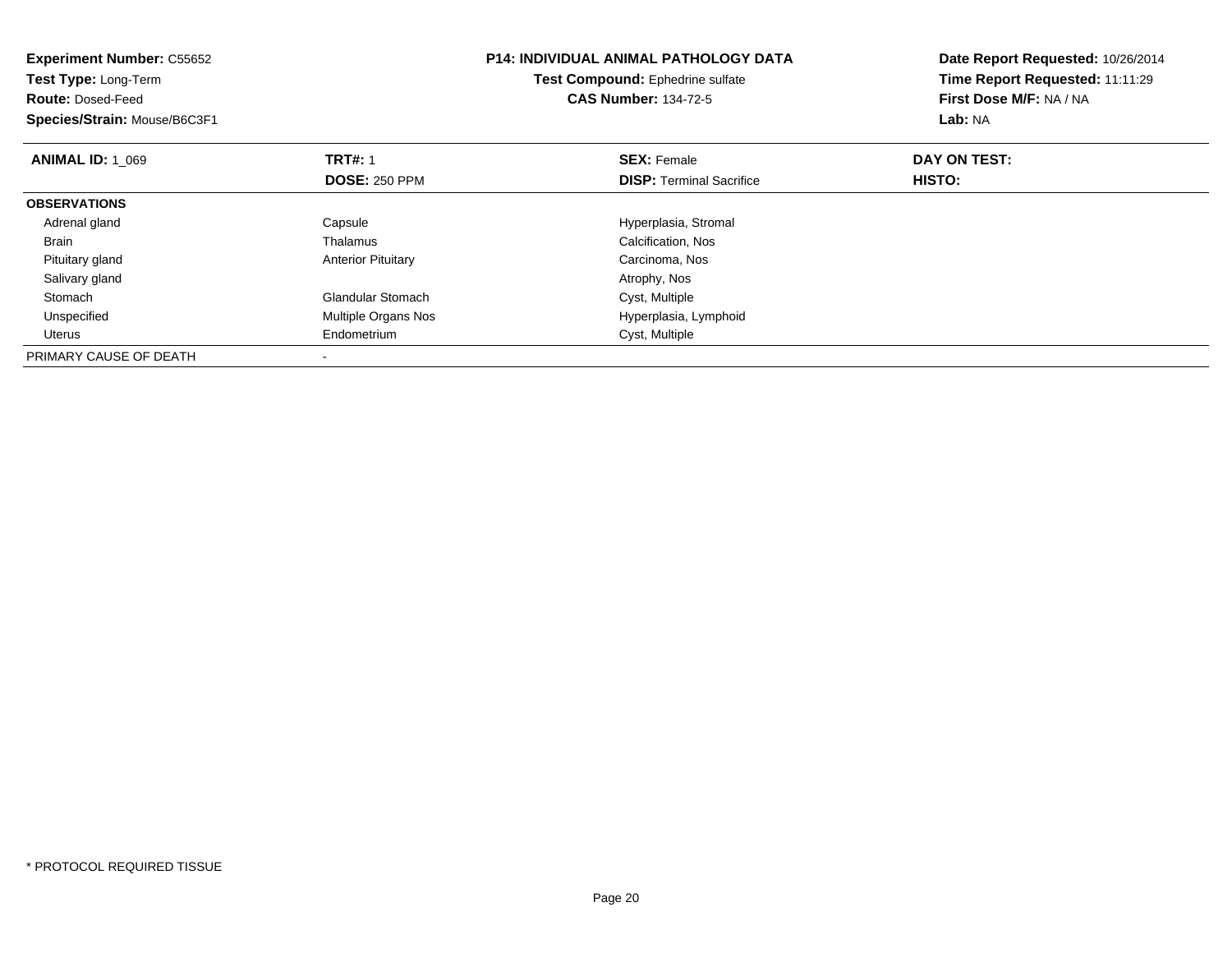**Test Type:** Long-Term

**Route:** Dosed-Feed

**Species/Strain:** Mouse/B6C3F1

# **P14: INDIVIDUAL ANIMAL PATHOLOGY DATA**

#### **Test Compound:** Ephedrine sulfate**CAS Number:** 134-72-5

| <b>ANIMAL ID: 1 070</b> | <b>TRT#: 1</b>             | <b>SEX: Female</b>                   | DAY ON TEST: |  |
|-------------------------|----------------------------|--------------------------------------|--------------|--|
|                         | <b>DOSE: 250 PPM</b>       | <b>DISP:</b> Moribund Sacrifice      | HISTO:       |  |
| <b>OBSERVATIONS</b>     |                            |                                      |              |  |
| Adrenal gland           | Capsule                    | Hyperplasia, Stromal                 |              |  |
| Brain                   |                            | Fibrosarcoma, Metastatic             |              |  |
| Kidney                  | Tubule                     | Cyst, Multiple                       |              |  |
| Ovary                   |                            | Cyst, Multiple                       |              |  |
|                         |                            | Granulosa-Cell Tumor                 |              |  |
| Pancreas                | Islets                     | Hyperplasia, Nos                     |              |  |
| Spleen                  |                            | Hyperplasia, Lymphoid                |              |  |
| Unspecified             | Abdomen                    | Fibrosarcoma                         |              |  |
|                         | <b>Multiple Organs Nos</b> | Lymphoma, Lymphocytic-Malignant Type |              |  |
| Uterus                  | Endometrium                | Cyst, Multiple                       |              |  |
|                         | <b>Endometrial Stroma</b>  | Degeneration, Hyaline                |              |  |
| PRIMARY CAUSE OF DEATH  |                            |                                      |              |  |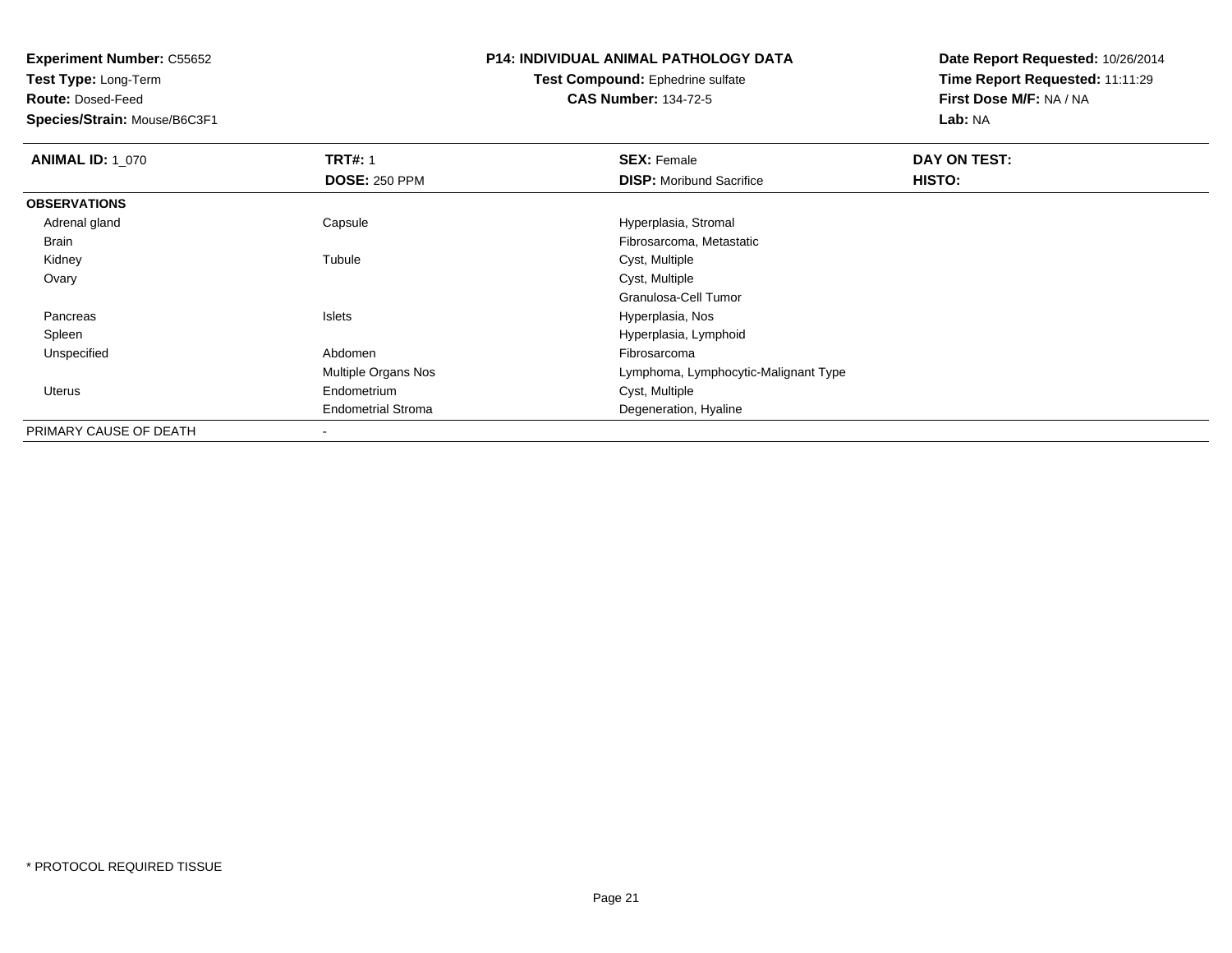**Test Type:** Long-Term

**Route:** Dosed-Feed

**Species/Strain:** Mouse/B6C3F1

## **P14: INDIVIDUAL ANIMAL PATHOLOGY DATA**

**Test Compound:** Ephedrine sulfate**CAS Number:** 134-72-5

| <b>ANIMAL ID: 1_071</b> | <b>TRT#: 1</b>           | <b>SEX: Female</b>              | DAY ON TEST: |  |
|-------------------------|--------------------------|---------------------------------|--------------|--|
|                         | <b>DOSE: 250 PPM</b>     | <b>DISP: Terminal Sacrifice</b> | HISTO:       |  |
| <b>OBSERVATIONS</b>     |                          |                                 |              |  |
| Adrenal gland           | Cortex Nos               | <b>Focal Cellular Change</b>    |              |  |
|                         | Capsule                  | Hyperplasia, Stromal            |              |  |
|                         | Medulla                  | Hypertrophy, Nos                |              |  |
| Bone marrow             |                          | Hyperplasia, Granulocytic       |              |  |
| Brain                   | Thalamus                 | Calcification, Nos              |              |  |
| Kidney                  |                          | Nephropathy                     |              |  |
| Ovary                   |                          | Inflammation, Chronic           |              |  |
| Parathyroid gland       |                          | Cyst, Nos                       |              |  |
| Spleen                  |                          | Lymphoma, Mixed-Malignant Type  |              |  |
| Thymus                  |                          | Lymphangiectasis                |              |  |
| Uterus                  | Endometrium              | Cyst, Multiple                  |              |  |
|                         | Endometrium              | Inflammation, Acute             |              |  |
| PRIMARY CAUSE OF DEATH  | $\overline{\phantom{a}}$ |                                 |              |  |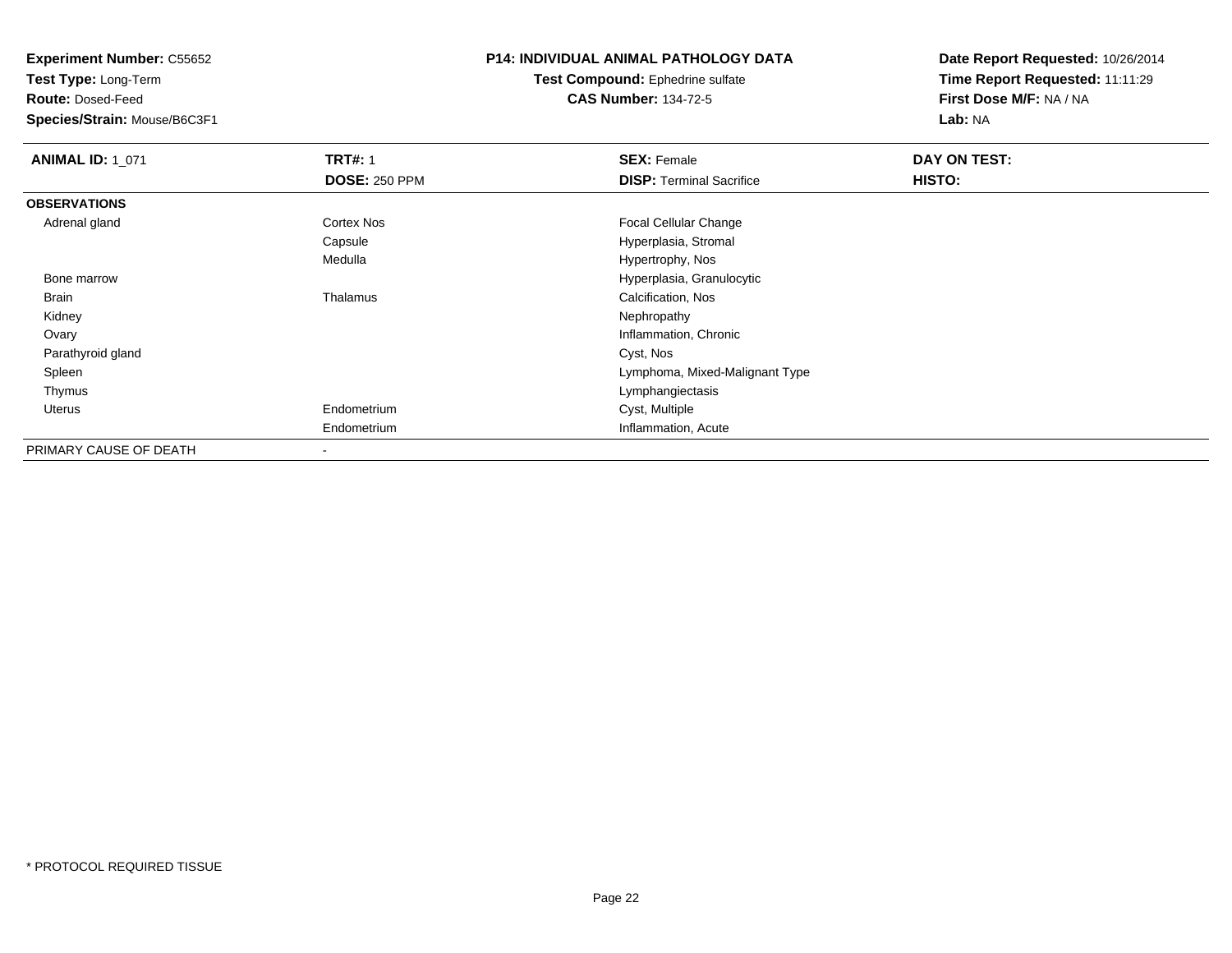| <b>Experiment Number: C55652</b><br>Test Type: Long-Term<br><b>Route: Dosed-Feed</b><br>Species/Strain: Mouse/B6C3F1 |                           | <b>P14: INDIVIDUAL ANIMAL PATHOLOGY DATA</b><br>Test Compound: Ephedrine sulfate<br><b>CAS Number: 134-72-5</b> | Date Report Requested: 10/26/2014<br>Time Report Requested: 11:11:29<br>First Dose M/F: NA / NA<br>Lab: NA |
|----------------------------------------------------------------------------------------------------------------------|---------------------------|-----------------------------------------------------------------------------------------------------------------|------------------------------------------------------------------------------------------------------------|
| <b>ANIMAL ID: 1 072</b>                                                                                              | <b>TRT#: 1</b>            | <b>SEX: Female</b>                                                                                              | DAY ON TEST:                                                                                               |
|                                                                                                                      | <b>DOSE: 250 PPM</b>      | <b>DISP:</b> Terminal Sacrifice                                                                                 | <b>HISTO:</b>                                                                                              |
| <b>OBSERVATIONS</b>                                                                                                  |                           |                                                                                                                 |                                                                                                            |
| Adrenal gland                                                                                                        | Medulla                   | Hyperplasia, Focal                                                                                              |                                                                                                            |
|                                                                                                                      | Capsule                   | Hyperplasia, Stromal                                                                                            |                                                                                                            |
| <b>Brain</b>                                                                                                         | Thalamus                  | Calcification, Nos                                                                                              |                                                                                                            |
| Kidney                                                                                                               | <b>Convoluted Tubules</b> | Degeneration, Nos                                                                                               |                                                                                                            |
| Unspecified                                                                                                          | Multiple Organs Nos       | Hyperplasia, Lymphoid                                                                                           |                                                                                                            |
| Uterus                                                                                                               | Endometrium               | Hyperplasia, Cystic                                                                                             |                                                                                                            |
| PRIMARY CAUSE OF DEATH                                                                                               |                           |                                                                                                                 |                                                                                                            |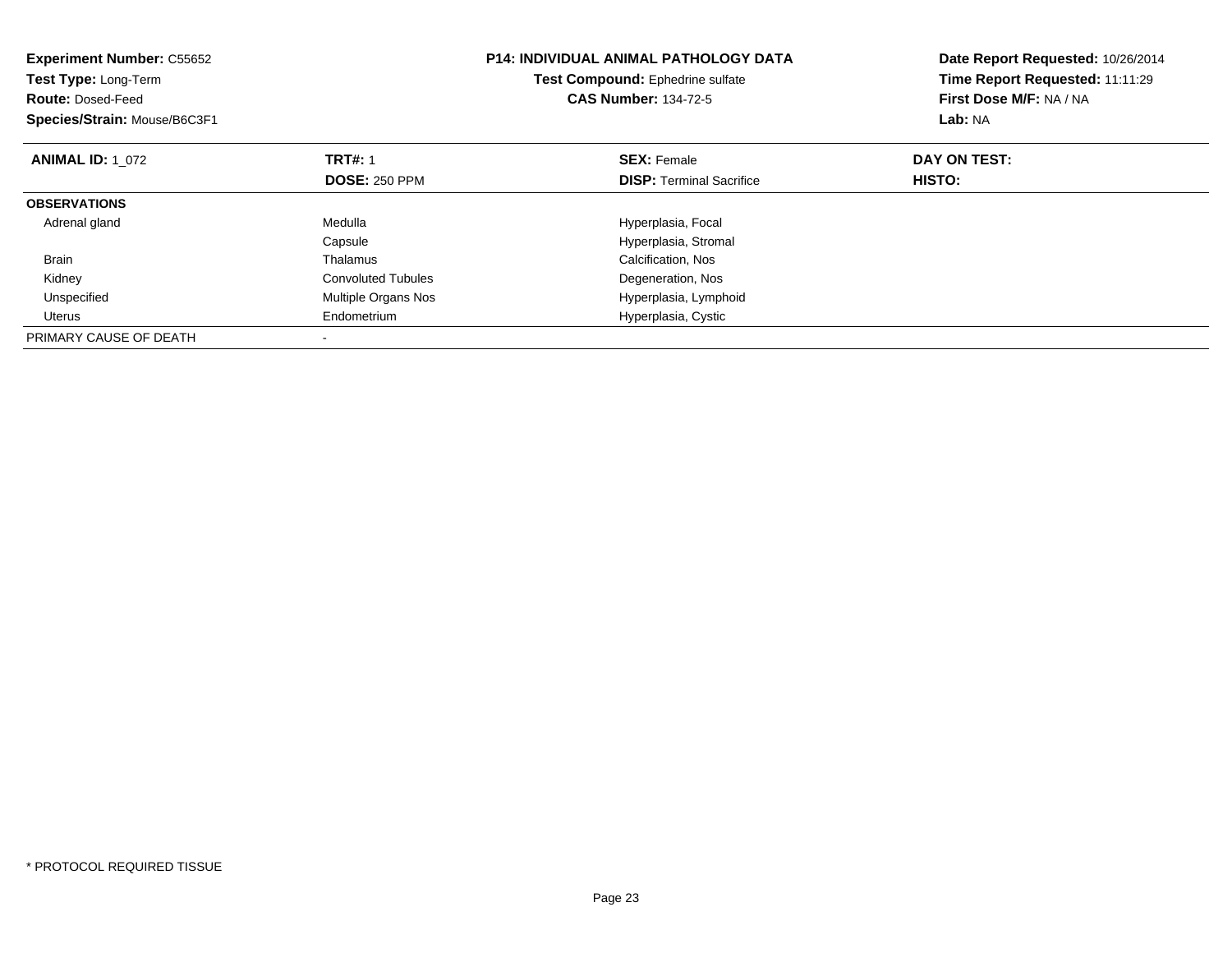| <b>Experiment Number: C55652</b><br>Test Type: Long-Term<br><b>Route: Dosed-Feed</b><br>Species/Strain: Mouse/B6C3F1 |                      | <b>P14: INDIVIDUAL ANIMAL PATHOLOGY DATA</b><br>Test Compound: Ephedrine sulfate<br><b>CAS Number: 134-72-5</b> | Date Report Requested: 10/26/2014<br>Time Report Requested: 11:11:29<br>First Dose M/F: NA / NA<br>Lab: NA |
|----------------------------------------------------------------------------------------------------------------------|----------------------|-----------------------------------------------------------------------------------------------------------------|------------------------------------------------------------------------------------------------------------|
| <b>ANIMAL ID: 1 073</b>                                                                                              | <b>TRT#: 1</b>       | <b>SEX: Female</b>                                                                                              | DAY ON TEST:                                                                                               |
|                                                                                                                      | <b>DOSE: 250 PPM</b> | <b>DISP:</b> Moribund Sacrifice                                                                                 | <b>HISTO:</b>                                                                                              |
| <b>OBSERVATIONS</b>                                                                                                  |                      |                                                                                                                 |                                                                                                            |
| Adrenal gland                                                                                                        | Capsule              | Hyperplasia, Stromal                                                                                            |                                                                                                            |
| Ovary                                                                                                                |                      | Cyst, Hemorrhagic                                                                                               |                                                                                                            |
| Unspecified                                                                                                          | Multiple Organs Nos  | Lymphoma, Mixed-Malignant Type                                                                                  |                                                                                                            |
| Uterus                                                                                                               | Endometrium          | Angiectasis                                                                                                     |                                                                                                            |
|                                                                                                                      |                      | Cyst, Multiple                                                                                                  |                                                                                                            |
|                                                                                                                      | Endometrium          | Hyperplasia, Cystic                                                                                             |                                                                                                            |
| PRIMARY CAUSE OF DEATH                                                                                               |                      |                                                                                                                 |                                                                                                            |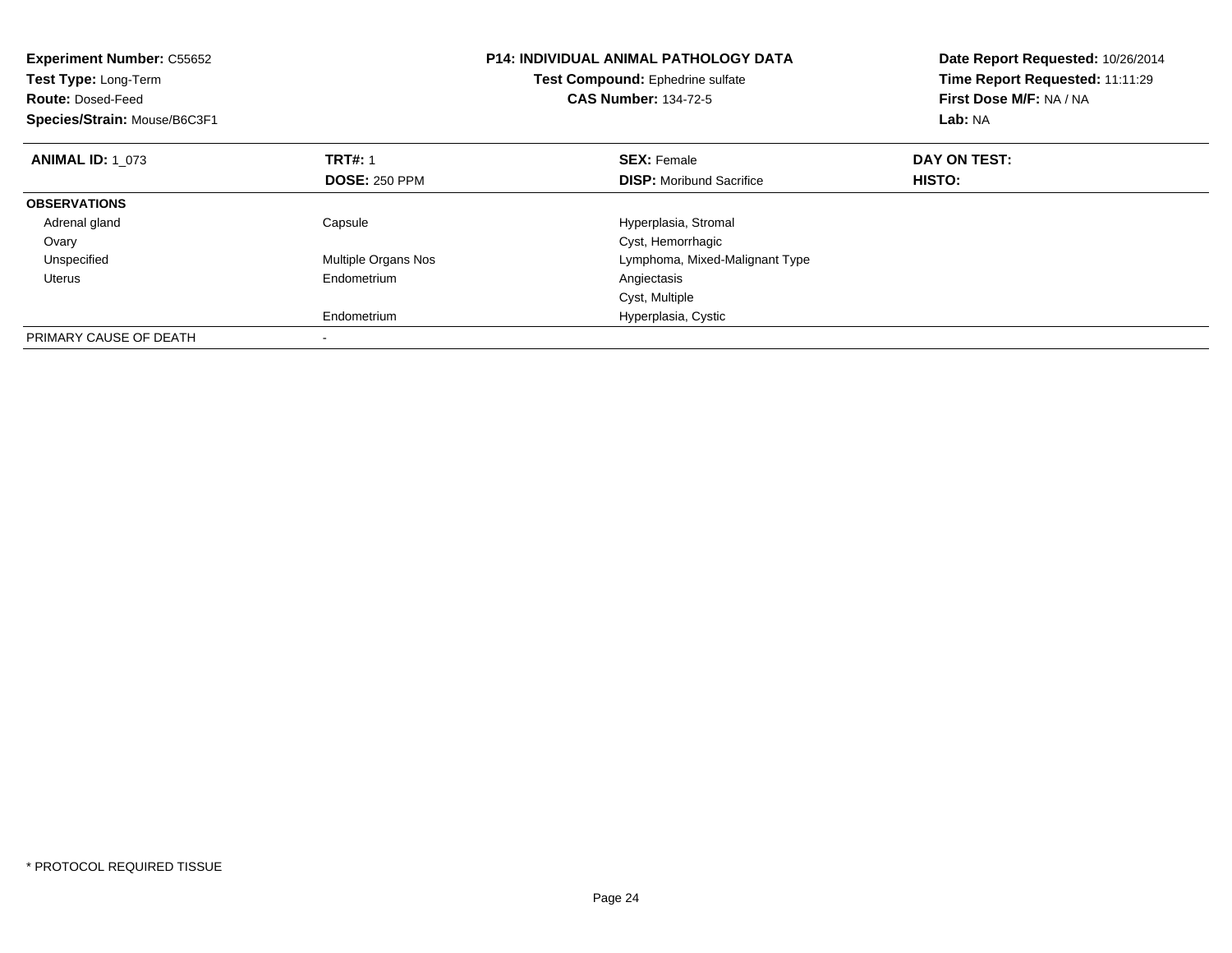| <b>Experiment Number: C55652</b><br><b>Test Type: Long-Term</b><br><b>Route: Dosed-Feed</b><br>Species/Strain: Mouse/B6C3F1 |                      | <b>P14: INDIVIDUAL ANIMAL PATHOLOGY DATA</b><br>Test Compound: Ephedrine sulfate<br><b>CAS Number: 134-72-5</b> | Date Report Requested: 10/26/2014<br>Time Report Requested: 11:11:29<br>First Dose M/F: NA / NA<br>Lab: NA |
|-----------------------------------------------------------------------------------------------------------------------------|----------------------|-----------------------------------------------------------------------------------------------------------------|------------------------------------------------------------------------------------------------------------|
| <b>ANIMAL ID: 1 074</b>                                                                                                     | <b>TRT#: 1</b>       | <b>SEX: Female</b>                                                                                              | DAY ON TEST:                                                                                               |
|                                                                                                                             | <b>DOSE: 250 PPM</b> | <b>DISP:</b> Terminal Sacrifice                                                                                 | HISTO:                                                                                                     |
| <b>OBSERVATIONS</b>                                                                                                         |                      |                                                                                                                 |                                                                                                            |
| Adrenal gland                                                                                                               | Cortex Nos           | Ectopia                                                                                                         |                                                                                                            |
|                                                                                                                             | Capsule              | Hyperplasia, Stromal                                                                                            |                                                                                                            |
| Bone marrow                                                                                                                 |                      | <b>Fibrosis</b>                                                                                                 |                                                                                                            |
|                                                                                                                             |                      | Hyperplasia, Nos                                                                                                |                                                                                                            |
| Unspecified                                                                                                                 | Multiple Organs Nos  | Lymphoma, Histiocytic-Malignant Type                                                                            |                                                                                                            |
| Uterus                                                                                                                      | Endometrium          | Hyperplasia, Cystic                                                                                             |                                                                                                            |
| PRIMARY CAUSE OF DEATH                                                                                                      |                      |                                                                                                                 |                                                                                                            |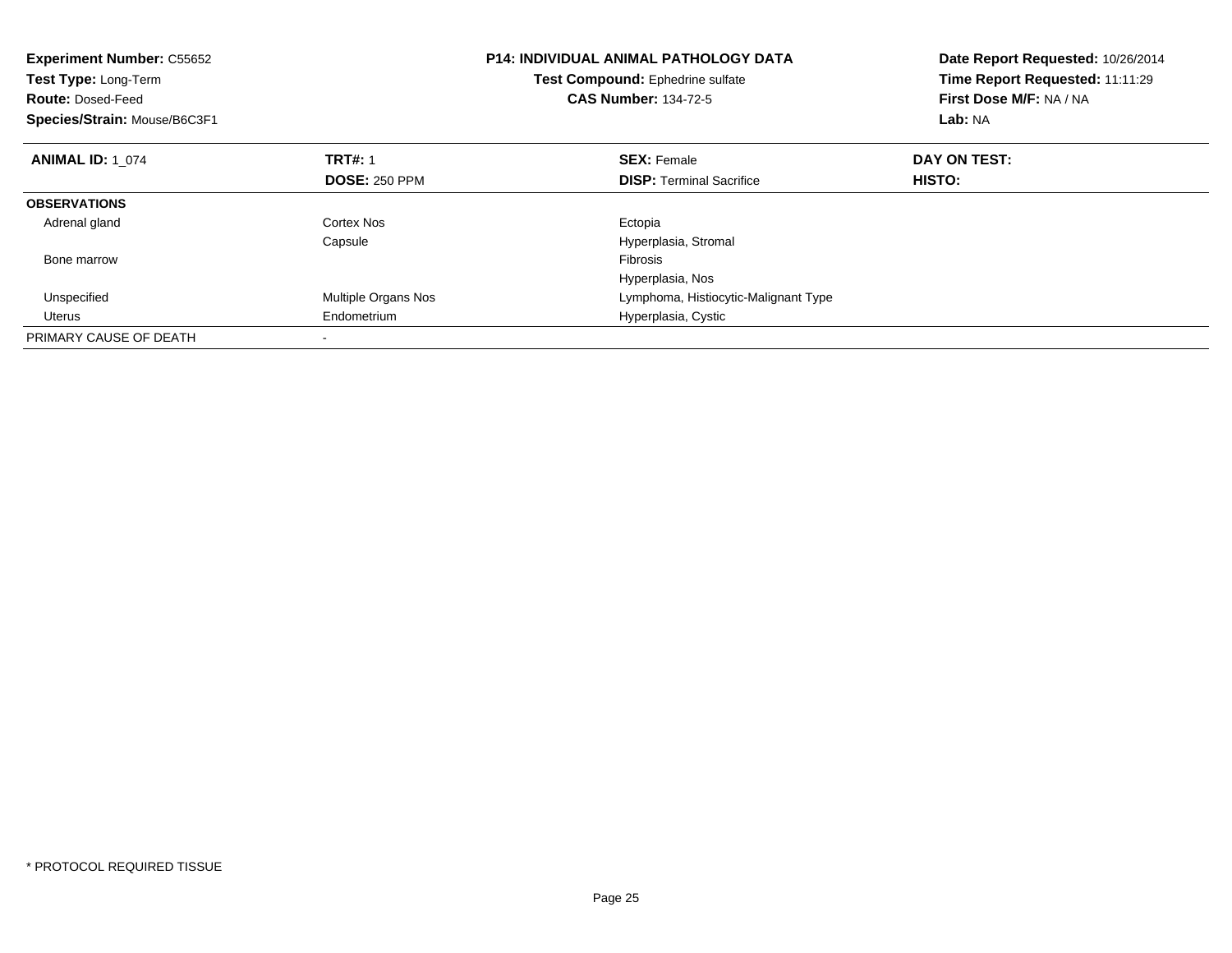| <b>Experiment Number: C55652</b><br><b>Test Type: Long-Term</b><br><b>Route: Dosed-Feed</b><br>Species/Strain: Mouse/B6C3F1 |                                        | <b>P14: INDIVIDUAL ANIMAL PATHOLOGY DATA</b><br>Test Compound: Ephedrine sulfate<br><b>CAS Number: 134-72-5</b> | Date Report Requested: 10/26/2014<br>Time Report Requested: 11:11:29<br>First Dose M/F: NA / NA<br>Lab: NA |
|-----------------------------------------------------------------------------------------------------------------------------|----------------------------------------|-----------------------------------------------------------------------------------------------------------------|------------------------------------------------------------------------------------------------------------|
| <b>ANIMAL ID: 1 075</b>                                                                                                     | <b>TRT#: 1</b><br><b>DOSE: 250 PPM</b> | <b>SEX: Female</b><br><b>DISP:</b> Terminal Sacrifice                                                           | DAY ON TEST:<br>HISTO:                                                                                     |
| <b>OBSERVATIONS</b>                                                                                                         |                                        |                                                                                                                 |                                                                                                            |
| Adrenal gland                                                                                                               | Cortex Nos<br>Capsule                  | Hyperplasia, Focal<br>Hyperplasia, Stromal                                                                      |                                                                                                            |
| Ovary                                                                                                                       |                                        | Cyst, Nos                                                                                                       |                                                                                                            |
| Pancreas                                                                                                                    |                                        | Atrophy, Nos                                                                                                    |                                                                                                            |
| Pituitary gland                                                                                                             | <b>Anterior Pituitary</b>              | Focal Cellular Change                                                                                           |                                                                                                            |
| Unspecified                                                                                                                 | Multiple Organs Nos                    | Lymphoma, Mixed-Malignant Type                                                                                  |                                                                                                            |
| Uterus                                                                                                                      | Endometrium                            | Cyst, Multiple                                                                                                  |                                                                                                            |
| PRIMARY CAUSE OF DEATH                                                                                                      |                                        |                                                                                                                 |                                                                                                            |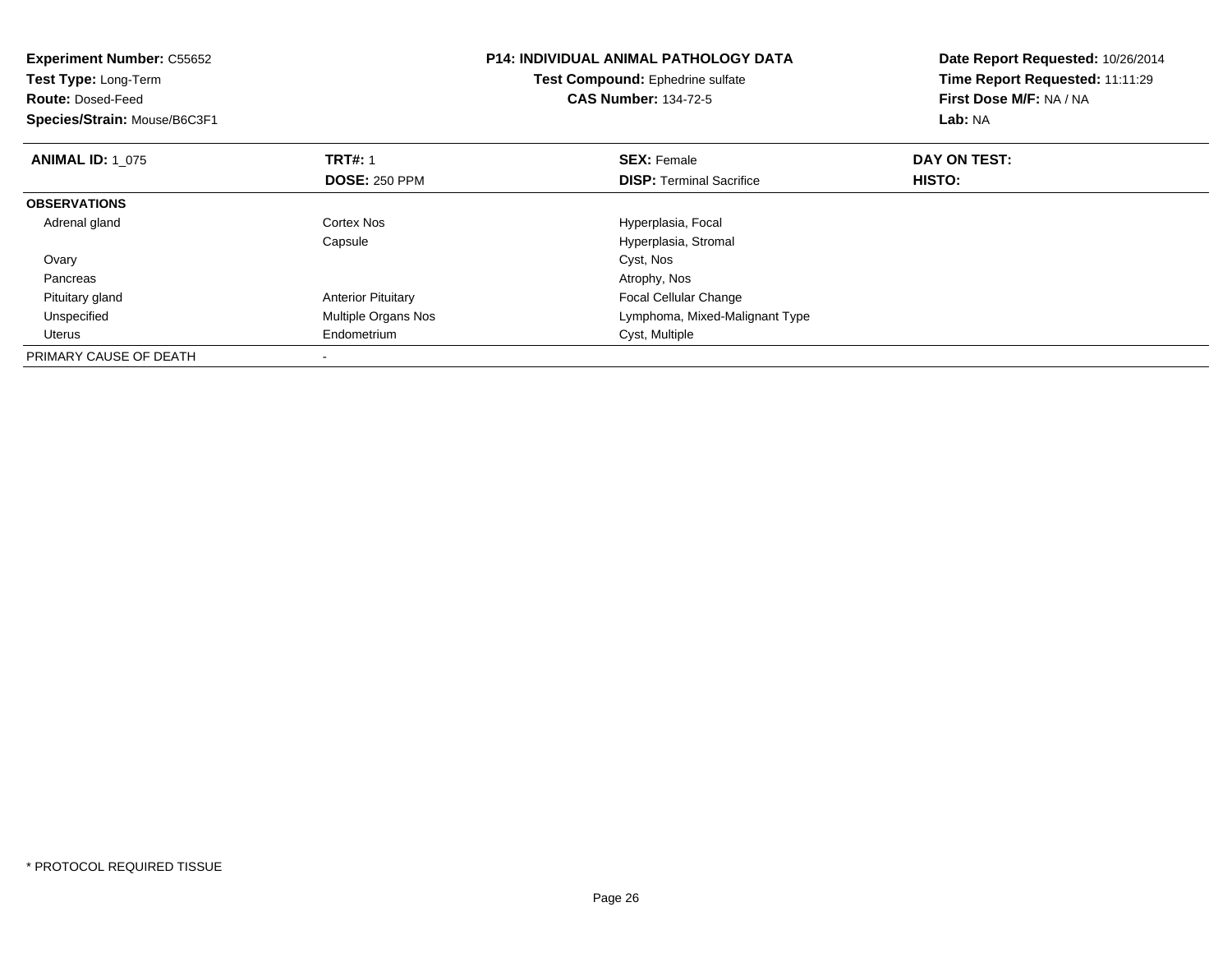**Experiment Number:** C55652**Test Type:** Long-Term**Route:** Dosed-Feed **Species/Strain:** Mouse/B6C3F1**P14: INDIVIDUAL ANIMAL PATHOLOGY DATATest Compound:** Ephedrine sulfate**CAS Number:** 134-72-5**Date Report Requested:** 10/26/2014**Time Report Requested:** 11:11:29**First Dose M/F:** NA / NA**Lab:** NA**ANIMAL ID:** 1\_076**6 DAY ON TEST:** 1 **SEX:** Female **SEX: Female DAY ON TEST: DOSE:** 250 PPM**DISP:** Moribund Sacrifice **HISTO: OBSERVATIONS** Adrenal glandCapsule **Capsule Capsule Capsule Capsule Capsule Capsule Capsule Capsule Capsule Capsule Capsule Capsule Capsule Capsule Capsule Capsule Capsule Capsule Capsule Capsule Capsule Cap**  Bone marrowHyperplasia, Granulocytic<br>
Thalamus<br>
Calcification, Nos BrainCalcification, Nos Liver HematopoiesisAdenoma, Nos Pituitary glandAnterior Pituitary **Adenoma, Nosting Adenoma, Nosting Adenoma**, Nosting Adenoma, Nosting Adenoma, Nosting Adenoma, Nosting Adenoma, Nosting Adenoma, Nosting Adenoma, Nosting Adenoma, Nosting Adenoma, Nosting Adenoma, Nosti Spleenn and the state of the state of the state of the state of the state of the state of the state of the state of the state of the state of the state of the state of the state of the state of the state of the state of the stat StomachGlandular Stomach **Inflammation, Chronic Focal**<br>Multiple Organs Nos **Inflammation, Chronic Focal**  UnspecifiedLymphoma, Mixed-Malignant Type UterusDilatation, Nos

PRIMARY CAUSE OF DEATH-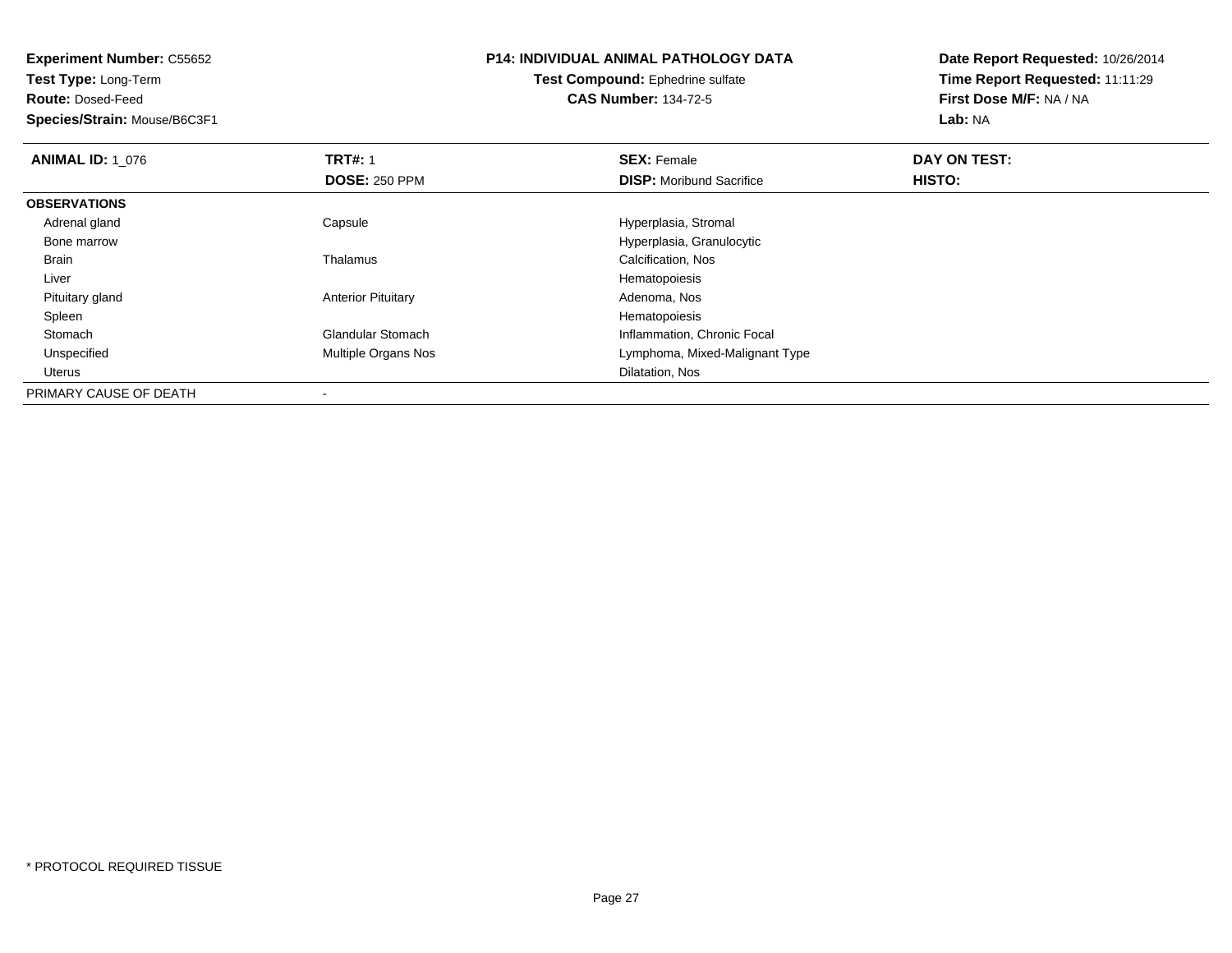| <b>Experiment Number: C55652</b><br>Test Type: Long-Term<br><b>Route: Dosed-Feed</b><br>Species/Strain: Mouse/B6C3F1 |                            | <b>P14: INDIVIDUAL ANIMAL PATHOLOGY DATA</b><br>Test Compound: Ephedrine sulfate<br><b>CAS Number: 134-72-5</b> | Date Report Requested: 10/26/2014<br>Time Report Requested: 11:11:29<br>First Dose M/F: NA / NA<br>Lab: NA |
|----------------------------------------------------------------------------------------------------------------------|----------------------------|-----------------------------------------------------------------------------------------------------------------|------------------------------------------------------------------------------------------------------------|
| <b>ANIMAL ID: 1 077</b>                                                                                              | <b>TRT#: 1</b>             | <b>SEX: Female</b>                                                                                              | DAY ON TEST:                                                                                               |
|                                                                                                                      | <b>DOSE: 250 PPM</b>       | <b>DISP:</b> Moribund Sacrifice                                                                                 | HISTO:                                                                                                     |
| <b>OBSERVATIONS</b>                                                                                                  |                            |                                                                                                                 |                                                                                                            |
| Adrenal gland                                                                                                        | Capsule                    | Hyperplasia, Stromal                                                                                            |                                                                                                            |
| Bone                                                                                                                 |                            | Osteosclerosis                                                                                                  |                                                                                                            |
| <b>Brain</b>                                                                                                         | Thalamus                   | Calcification, Nos                                                                                              |                                                                                                            |
| Ovary                                                                                                                |                            | Cyst, Hemorrhagic                                                                                               |                                                                                                            |
| Spleen                                                                                                               |                            | Hematopoiesis                                                                                                   |                                                                                                            |
| Thymus                                                                                                               |                            | Atrophy, Nos                                                                                                    |                                                                                                            |
| Unspecified                                                                                                          | <b>Multiple Organs Nos</b> | Lymphoma, Histiocytic-Malignant Type                                                                            |                                                                                                            |
| PRIMARY CAUSE OF DEATH                                                                                               |                            |                                                                                                                 |                                                                                                            |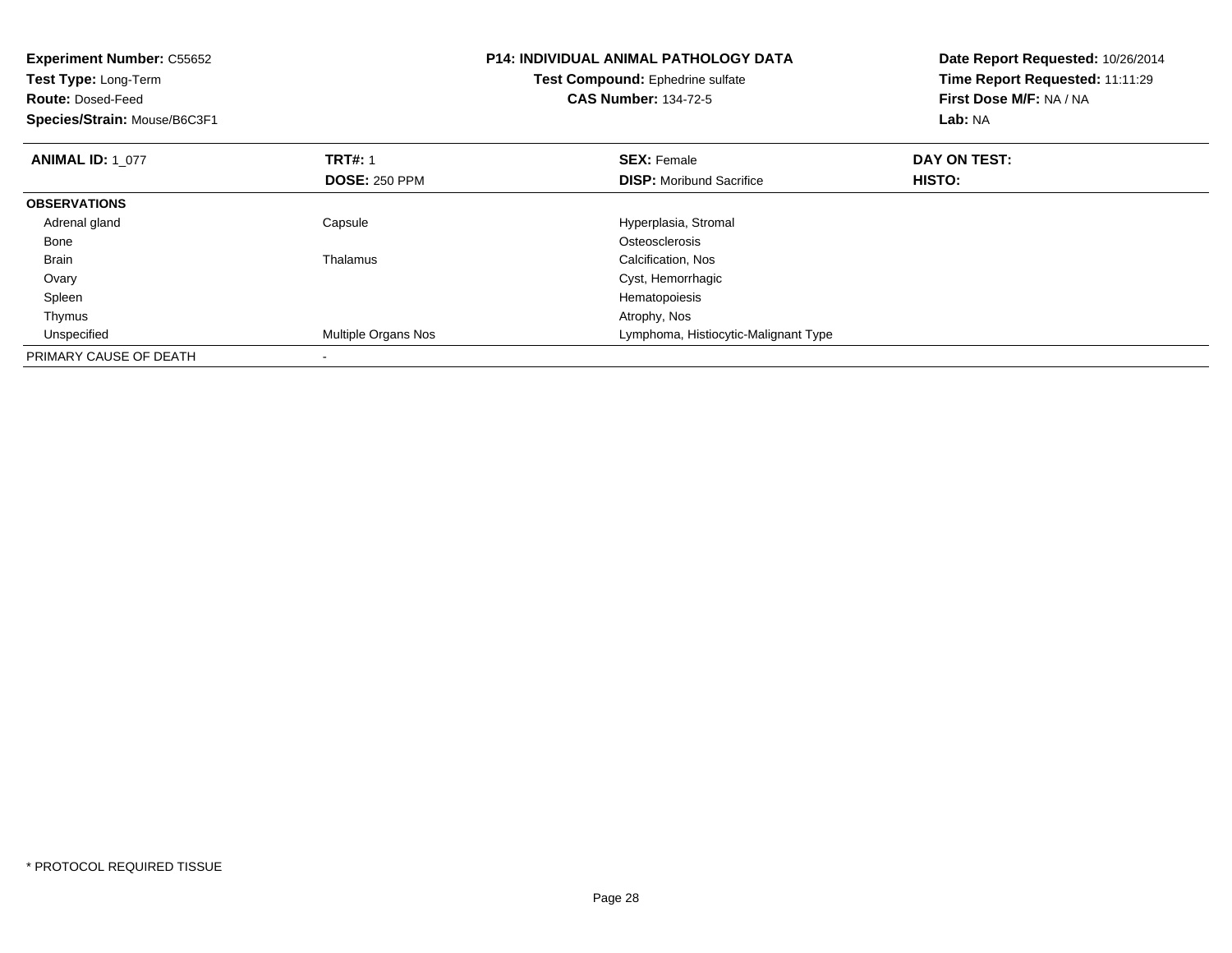| <b>Experiment Number: C55652</b><br><b>Test Type: Long-Term</b><br><b>Route: Dosed-Feed</b><br>Species/Strain: Mouse/B6C3F1 |                      | <b>P14: INDIVIDUAL ANIMAL PATHOLOGY DATA</b><br>Test Compound: Ephedrine sulfate<br><b>CAS Number: 134-72-5</b> | Date Report Requested: 10/26/2014<br>Time Report Requested: 11:11:29<br>First Dose M/F: NA / NA<br>Lab: NA |
|-----------------------------------------------------------------------------------------------------------------------------|----------------------|-----------------------------------------------------------------------------------------------------------------|------------------------------------------------------------------------------------------------------------|
| <b>ANIMAL ID: 1 078</b>                                                                                                     | <b>TRT#: 1</b>       | <b>SEX: Female</b>                                                                                              | DAY ON TEST:                                                                                               |
|                                                                                                                             | <b>DOSE: 250 PPM</b> | <b>DISP:</b> Moribund Sacrifice                                                                                 | HISTO:                                                                                                     |
| <b>OBSERVATIONS</b>                                                                                                         |                      |                                                                                                                 |                                                                                                            |
| Adrenal gland                                                                                                               | Cortex Nos           | Ectopia                                                                                                         |                                                                                                            |
|                                                                                                                             | Capsule              | Hyperplasia, Stromal                                                                                            |                                                                                                            |
| <b>Brain</b>                                                                                                                |                      | Hemorrhage                                                                                                      |                                                                                                            |
| Liver                                                                                                                       |                      | Necrosis, Nos                                                                                                   |                                                                                                            |
| Unspecified                                                                                                                 | Multiple Organs Nos  | Lymphoma, Lymphocytic-Malignant Type                                                                            |                                                                                                            |
| Uterus                                                                                                                      | Endometrium          | Cyst, Multiple                                                                                                  |                                                                                                            |
| PRIMARY CAUSE OF DEATH                                                                                                      |                      |                                                                                                                 |                                                                                                            |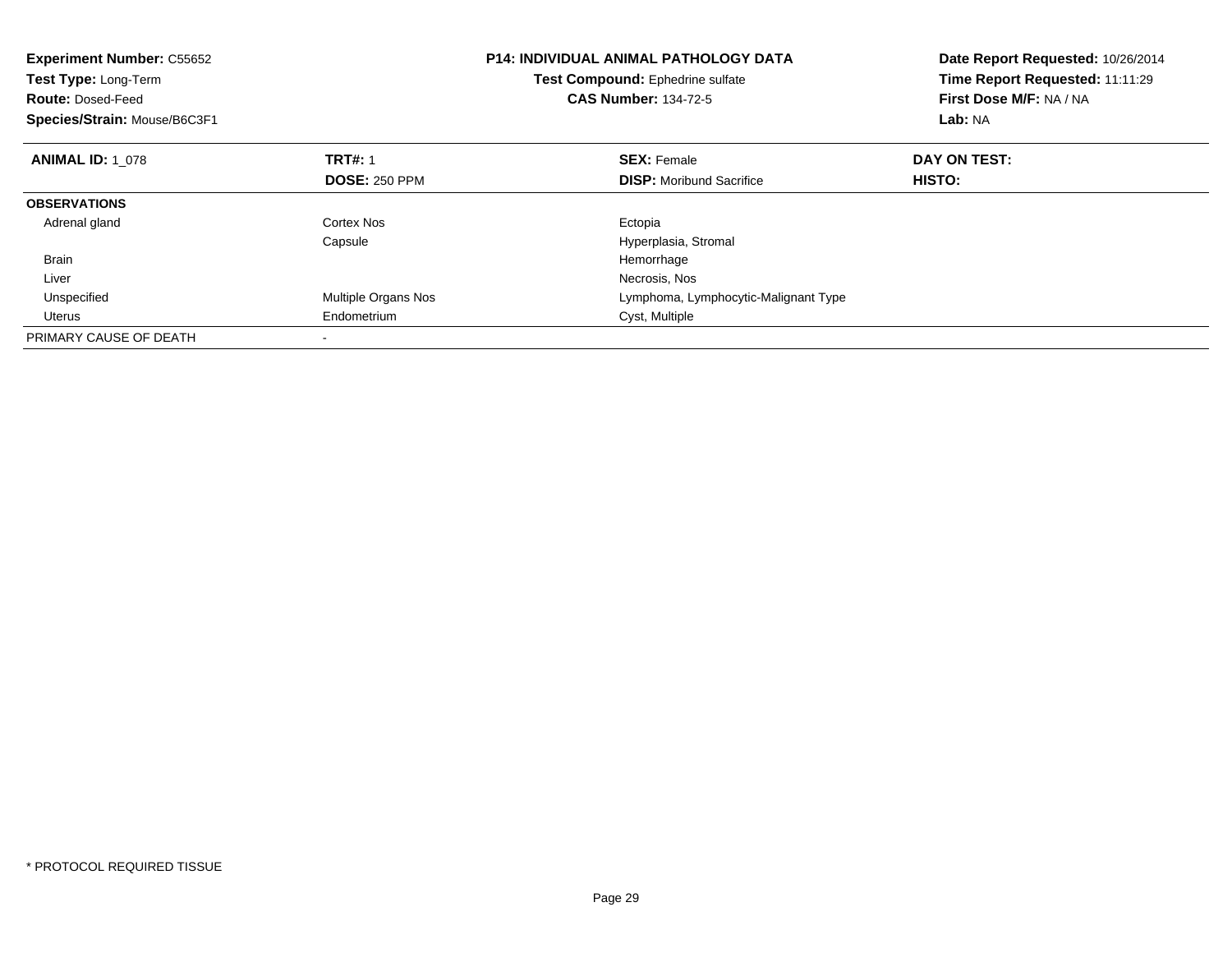| <b>Experiment Number: C55652</b><br><b>Test Type: Long-Term</b><br><b>Route: Dosed-Feed</b><br>Species/Strain: Mouse/B6C3F1 | <b>P14: INDIVIDUAL ANIMAL PATHOLOGY DATA</b><br>Test Compound: Ephedrine sulfate<br><b>CAS Number: 134-72-5</b> |                                 | Date Report Requested: 10/26/2014<br>Time Report Requested: 11:11:29<br>First Dose M/F: NA / NA<br>Lab: NA |
|-----------------------------------------------------------------------------------------------------------------------------|-----------------------------------------------------------------------------------------------------------------|---------------------------------|------------------------------------------------------------------------------------------------------------|
| <b>ANIMAL ID: 1 079</b>                                                                                                     | <b>TRT#: 1</b>                                                                                                  | <b>SEX: Female</b>              | DAY ON TEST:                                                                                               |
|                                                                                                                             | <b>DOSE: 250 PPM</b>                                                                                            | <b>DISP:</b> Terminal Sacrifice | HISTO:                                                                                                     |
| <b>OBSERVATIONS</b>                                                                                                         |                                                                                                                 |                                 |                                                                                                            |
| Adrenal gland                                                                                                               | Capsule                                                                                                         | Hyperplasia, Stromal            |                                                                                                            |
| Spleen                                                                                                                      |                                                                                                                 | Hyperplasia, Lymphoid           |                                                                                                            |
| Unspecified                                                                                                                 | Adipose Tissue                                                                                                  | Necrosis, Fat                   |                                                                                                            |
|                                                                                                                             | <b>Multiple Organs Nos</b>                                                                                      | <b>Perivascular Cuffing</b>     |                                                                                                            |
| Uterus                                                                                                                      | Endometrium                                                                                                     | Cyst, Multiple                  |                                                                                                            |
| PRIMARY CAUSE OF DEATH                                                                                                      |                                                                                                                 |                                 |                                                                                                            |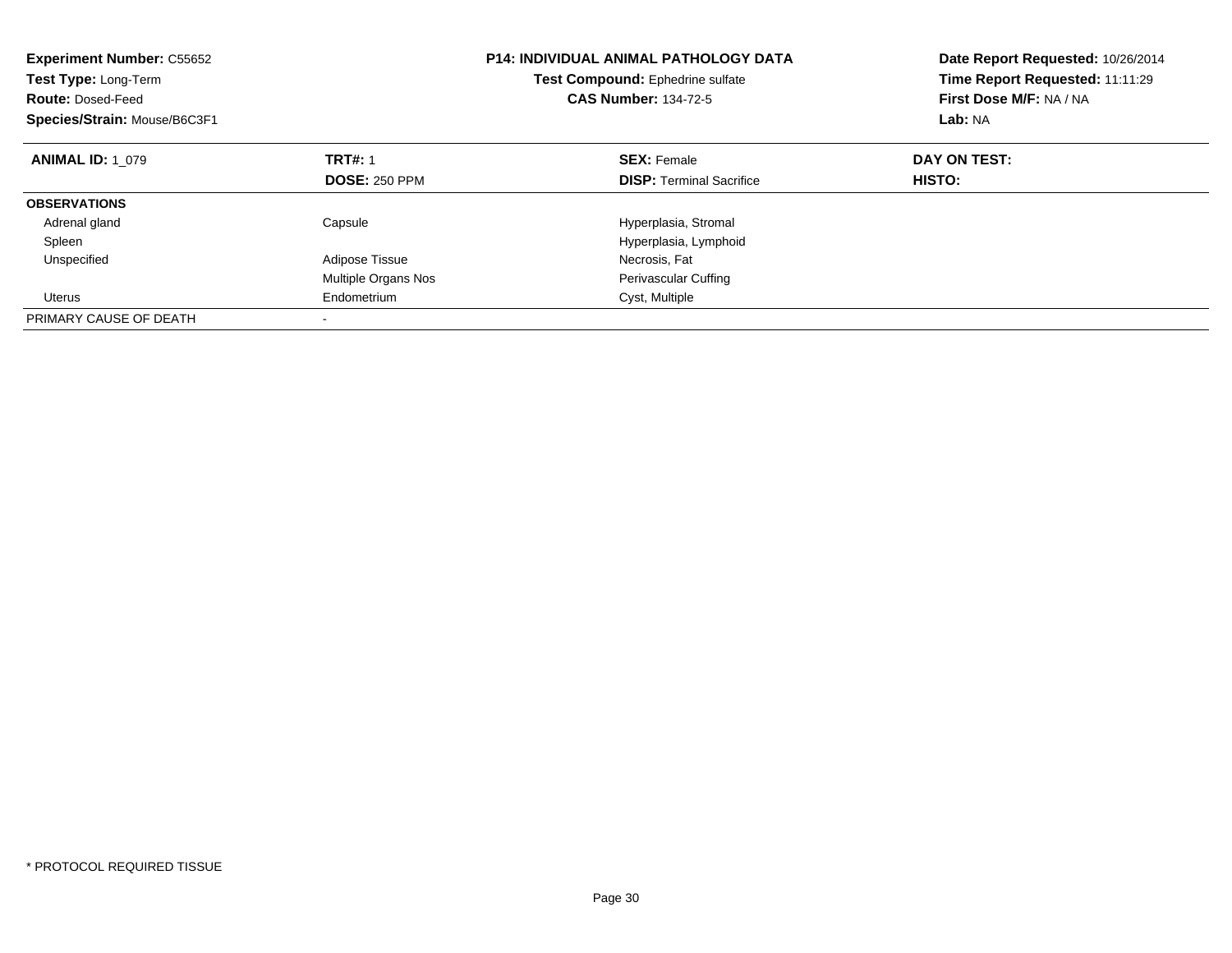| <b>Experiment Number: C55652</b><br>Test Type: Long-Term<br><b>Route: Dosed-Feed</b><br>Species/Strain: Mouse/B6C3F1 |                      | <b>P14: INDIVIDUAL ANIMAL PATHOLOGY DATA</b><br>Test Compound: Ephedrine sulfate<br><b>CAS Number: 134-72-5</b> | Date Report Requested: 10/26/2014<br>Time Report Requested: 11:11:29<br>First Dose M/F: NA / NA<br>Lab: NA |
|----------------------------------------------------------------------------------------------------------------------|----------------------|-----------------------------------------------------------------------------------------------------------------|------------------------------------------------------------------------------------------------------------|
| <b>ANIMAL ID: 1 080</b>                                                                                              | <b>TRT#: 1</b>       | <b>SEX: Female</b>                                                                                              | DAY ON TEST:                                                                                               |
|                                                                                                                      | <b>DOSE: 250 PPM</b> | <b>DISP:</b> Moribund Sacrifice                                                                                 | HISTO:                                                                                                     |
| <b>OBSERVATIONS</b>                                                                                                  |                      |                                                                                                                 |                                                                                                            |
| Adrenal gland                                                                                                        | Capsule              | Hyperplasia, Stromal                                                                                            |                                                                                                            |
| Bone marrow                                                                                                          |                      | Hyperplasia, Granulocytic                                                                                       |                                                                                                            |
| Liver                                                                                                                |                      | Hyperplasia, Lymphoid                                                                                           |                                                                                                            |
|                                                                                                                      |                      | Necrosis, Focal                                                                                                 |                                                                                                            |
| Ovary                                                                                                                |                      | Cyst, Nos                                                                                                       |                                                                                                            |
| Urinary bladder                                                                                                      |                      | Perivascular Cuffing                                                                                            |                                                                                                            |
| Uterus                                                                                                               |                      | Dilatation, Nos                                                                                                 |                                                                                                            |
|                                                                                                                      | Endometrium          | Hyperplasia, Cystic                                                                                             |                                                                                                            |
| PRIMARY CAUSE OF DEATH                                                                                               |                      |                                                                                                                 |                                                                                                            |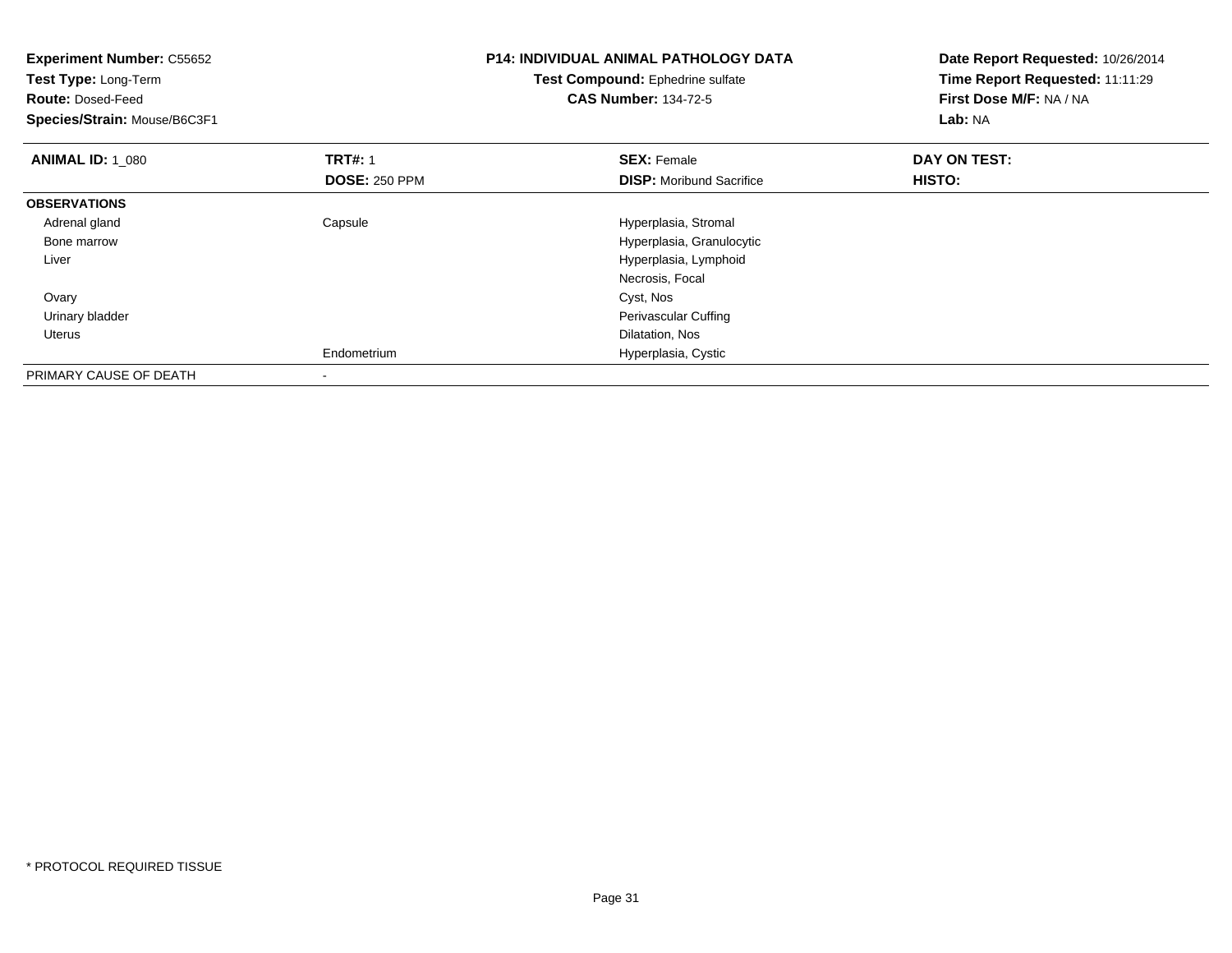| <b>Experiment Number: C55652</b><br>Test Type: Long-Term<br><b>Route: Dosed-Feed</b><br>Species/Strain: Mouse/B6C3F1 |                           | <b>P14: INDIVIDUAL ANIMAL PATHOLOGY DATA</b><br>Test Compound: Ephedrine sulfate<br><b>CAS Number: 134-72-5</b> | Date Report Requested: 10/26/2014<br>Time Report Requested: 11:11:29<br>First Dose M/F: NA / NA<br>Lab: NA |
|----------------------------------------------------------------------------------------------------------------------|---------------------------|-----------------------------------------------------------------------------------------------------------------|------------------------------------------------------------------------------------------------------------|
| <b>ANIMAL ID: 1 081</b>                                                                                              | <b>TRT#: 1</b>            | <b>SEX: Female</b>                                                                                              | DAY ON TEST:                                                                                               |
|                                                                                                                      | <b>DOSE: 250 PPM</b>      | <b>DISP:</b> Terminal Sacrifice                                                                                 | HISTO:                                                                                                     |
| <b>OBSERVATIONS</b>                                                                                                  |                           |                                                                                                                 |                                                                                                            |
| Adrenal gland                                                                                                        | Capsule                   | Hyperplasia, Stromal                                                                                            |                                                                                                            |
| Ovary                                                                                                                |                           | Cyst, Nos                                                                                                       |                                                                                                            |
| Pituitary gland                                                                                                      | <b>Anterior Pituitary</b> | Focal Cellular Change                                                                                           |                                                                                                            |
| Stomach                                                                                                              | Forestomach               | Inflammation, Acute/Chronic                                                                                     |                                                                                                            |
| Thyroid                                                                                                              |                           | Hyperplasia, Follicular Cell                                                                                    |                                                                                                            |
| Unspecified                                                                                                          | Multiple Organs Nos       | Lymphoma, Mixed-Malignant Type                                                                                  |                                                                                                            |
| Uterus                                                                                                               | Endometrium               | Cyst, Multiple                                                                                                  |                                                                                                            |
| PRIMARY CAUSE OF DEATH                                                                                               |                           |                                                                                                                 |                                                                                                            |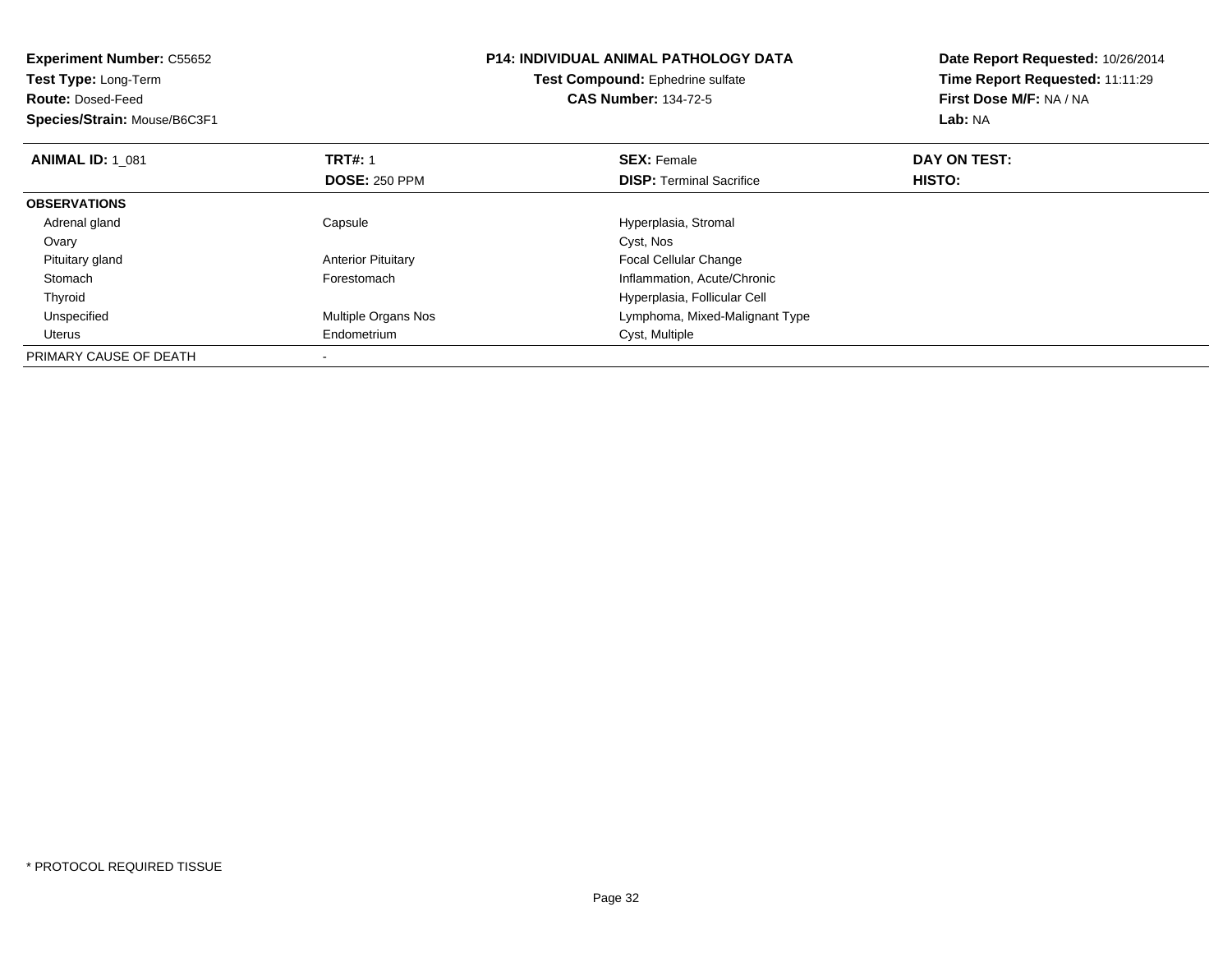**Test Type:** Long-Term

**Route:** Dosed-Feed

**Species/Strain:** Mouse/B6C3F1

### **P14: INDIVIDUAL ANIMAL PATHOLOGY DATA**

**Test Compound:** Ephedrine sulfate**CAS Number:** 134-72-5

| <b>ANIMAL ID: 1_082</b> | <b>TRT#: 1</b>           | <b>SEX: Female</b>              | DAY ON TEST: |  |
|-------------------------|--------------------------|---------------------------------|--------------|--|
|                         | <b>DOSE: 250 PPM</b>     | <b>DISP: Terminal Sacrifice</b> | HISTO:       |  |
| <b>OBSERVATIONS</b>     |                          |                                 |              |  |
| Adrenal gland           | Cortex Nos               | Cyst, Nos                       |              |  |
|                         | <b>Cortex Nos</b>        | Ectopia                         |              |  |
|                         | Capsule                  | Hyperplasia, Stromal            |              |  |
| <b>Bone</b>             |                          | Hyperplasia, Nos                |              |  |
| Bone marrow             |                          | Fibrosis                        |              |  |
| Heart                   | Myocardium Nos           | Cytomegaly                      |              |  |
| Liver                   |                          | Necrosis, Focal                 |              |  |
| Lung                    |                          | Alveolar/Bronchiolar Adenoma    |              |  |
|                         |                          | Hyperplasia, Lymphoid           |              |  |
| Ovary                   |                          | Cyst, Nos                       |              |  |
| Pancreas                | Islets                   | Hyperplasia, Nos                |              |  |
|                         |                          | Inflammation, Chronic Focal     |              |  |
| Stomach                 | Serosa                   | Inflammation, Chronic Focal     |              |  |
| Thyroid                 |                          | Hyperplasia, Follicular Cell    |              |  |
| Uterus                  | Endometrium              | Hyperplasia, Cystic             |              |  |
| PRIMARY CAUSE OF DEATH  | $\overline{\phantom{a}}$ |                                 |              |  |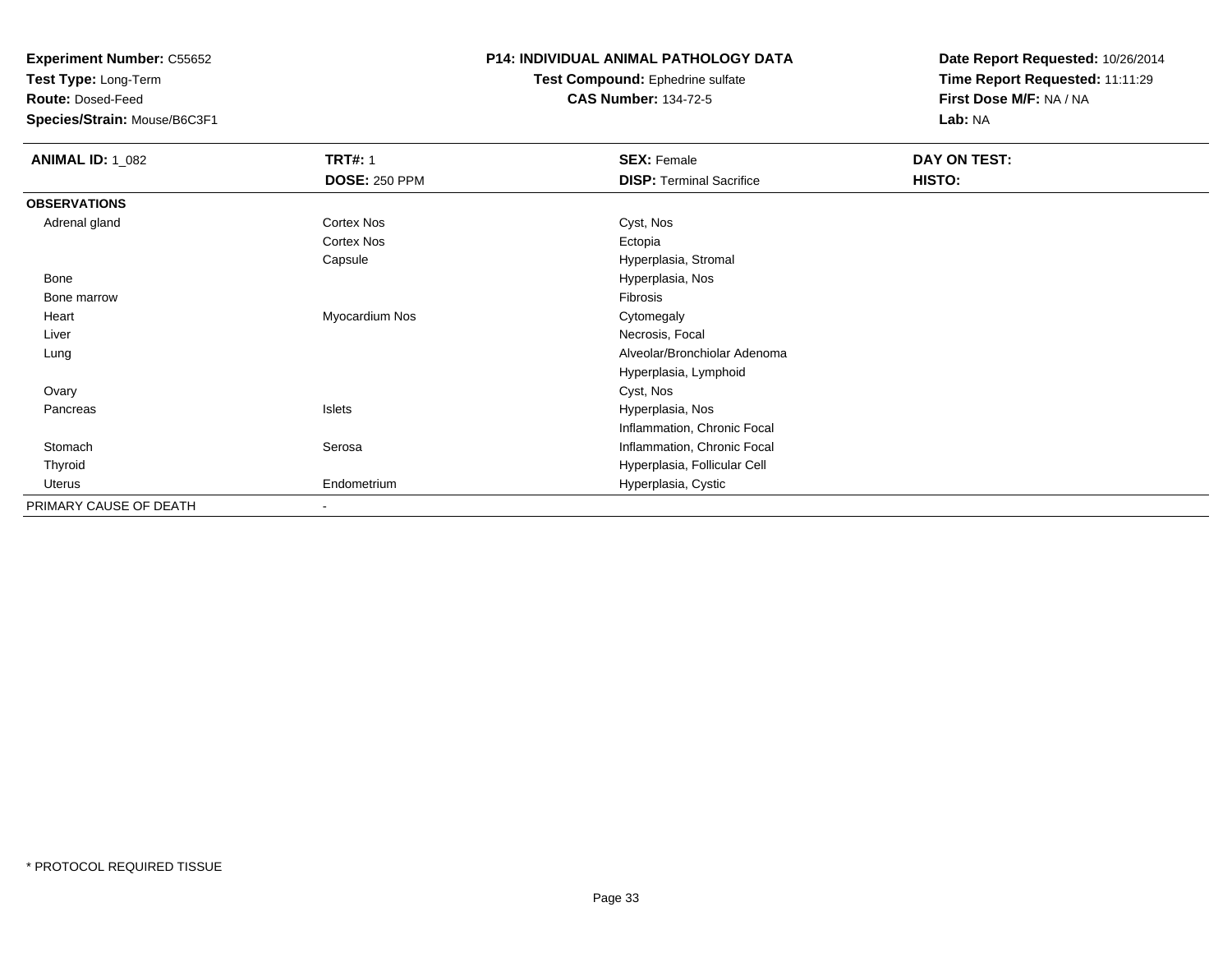**Test Type:** Long-Term

**Route:** Dosed-Feed

**Species/Strain:** Mouse/B6C3F1

### **P14: INDIVIDUAL ANIMAL PATHOLOGY DATA**

**Test Compound:** Ephedrine sulfate**CAS Number:** 134-72-5

| <b>ANIMAL ID: 1 083</b> | <b>TRT#: 1</b>             | <b>SEX: Female</b>                   | DAY ON TEST:  |  |
|-------------------------|----------------------------|--------------------------------------|---------------|--|
|                         | <b>DOSE: 250 PPM</b>       | <b>DISP:</b> Moribund Sacrifice      | <b>HISTO:</b> |  |
| <b>OBSERVATIONS</b>     |                            |                                      |               |  |
| Adrenal gland           | Capsule                    | Hyperplasia, Stromal                 |               |  |
| Bone marrow             |                            | Hyperplasia, Granulocytic            |               |  |
| <b>Brain</b>            | Thalamus                   | Calcification, Nos                   |               |  |
| Pancreas                | Islets                     | Hyperplasia, Nos                     |               |  |
| Pituitary gland         | <b>Anterior Pituitary</b>  | Hyperplasia, Focal                   |               |  |
| Spleen                  |                            | Hematopoiesis                        |               |  |
| Unspecified             | <b>Multiple Organs Nos</b> | Hyperplasia, Lymphoid                |               |  |
|                         | <b>Multiple Organs Nos</b> | Lymphoma, Histiocytic-Malignant Type |               |  |
| Uterus                  | Endometrium                | Cyst, Multiple                       |               |  |
|                         | Endometrium                | Inflammation, Acute                  |               |  |
| PRIMARY CAUSE OF DEATH  |                            |                                      |               |  |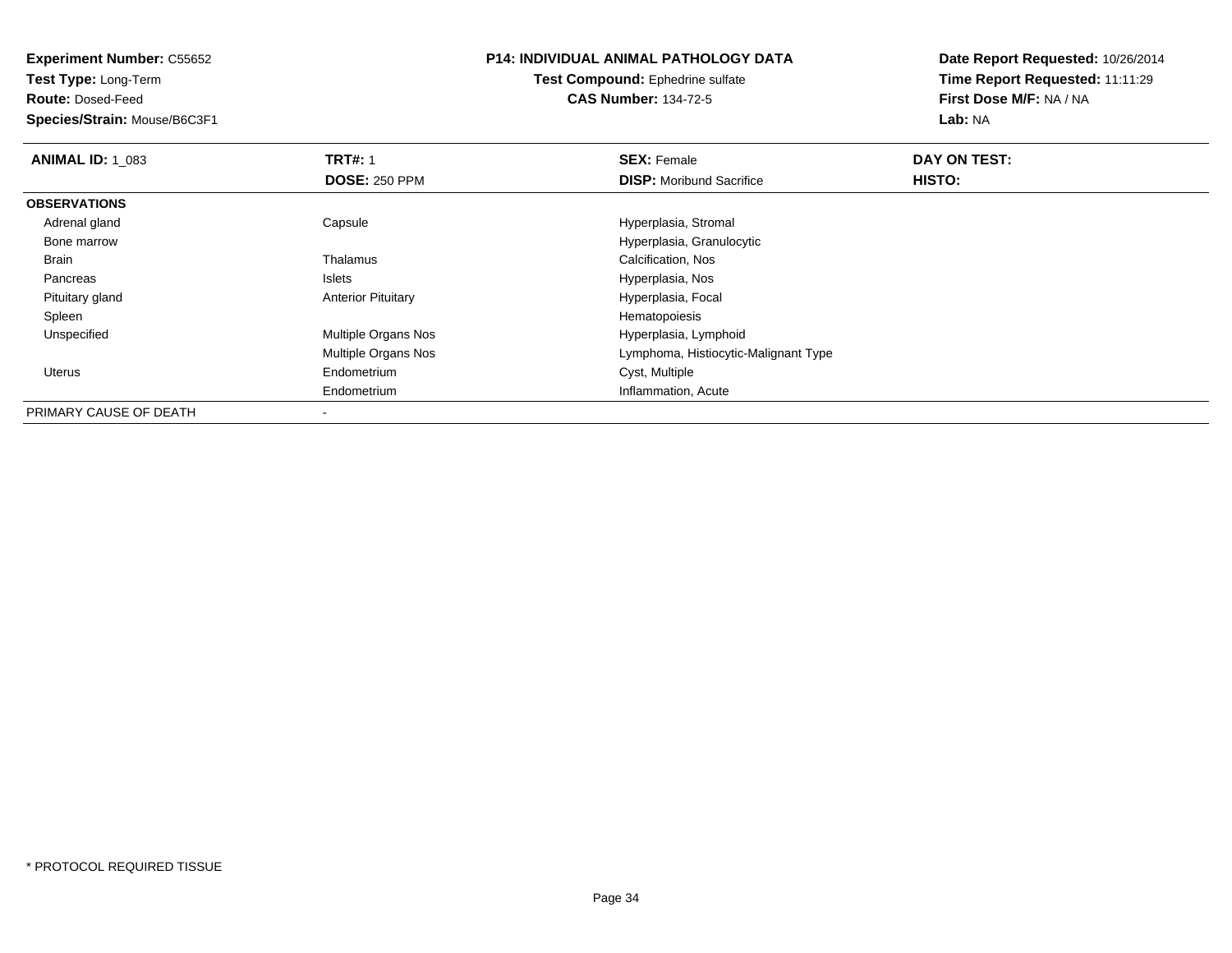| <b>Experiment Number: C55652</b><br>Test Type: Long-Term<br><b>Route: Dosed-Feed</b><br>Species/Strain: Mouse/B6C3F1 |                      | <b>P14: INDIVIDUAL ANIMAL PATHOLOGY DATA</b><br>Test Compound: Ephedrine sulfate<br><b>CAS Number: 134-72-5</b> | Date Report Requested: 10/26/2014<br>Time Report Requested: 11:11:29<br>First Dose M/F: NA / NA<br>Lab: NA |
|----------------------------------------------------------------------------------------------------------------------|----------------------|-----------------------------------------------------------------------------------------------------------------|------------------------------------------------------------------------------------------------------------|
| <b>ANIMAL ID: 1 084</b>                                                                                              | <b>TRT#:</b> 1       | <b>SEX: Female</b>                                                                                              | DAY ON TEST:                                                                                               |
|                                                                                                                      | <b>DOSE: 250 PPM</b> | <b>DISP:</b> Terminal Sacrifice                                                                                 | HISTO:                                                                                                     |
| <b>OBSERVATIONS</b>                                                                                                  |                      |                                                                                                                 |                                                                                                            |
| Adrenal gland                                                                                                        | Capsule              | Hyperplasia, Stromal                                                                                            |                                                                                                            |
| <b>Intestine Small</b>                                                                                               | Duodenum             | Ectopia                                                                                                         |                                                                                                            |
| Ovary                                                                                                                |                      | Cyst, Nos                                                                                                       |                                                                                                            |
| Thyroid                                                                                                              |                      | Cyst, Nos                                                                                                       |                                                                                                            |
|                                                                                                                      |                      | Inflammation, Granulomatous                                                                                     |                                                                                                            |
| Unspecified                                                                                                          | Multiple Organs Nos  | Lymphoma, Lymphocytic-Malignant Type                                                                            |                                                                                                            |
| Uterus                                                                                                               | Endometrium          | Cyst, Multiple                                                                                                  |                                                                                                            |
| PRIMARY CAUSE OF DEATH                                                                                               |                      |                                                                                                                 |                                                                                                            |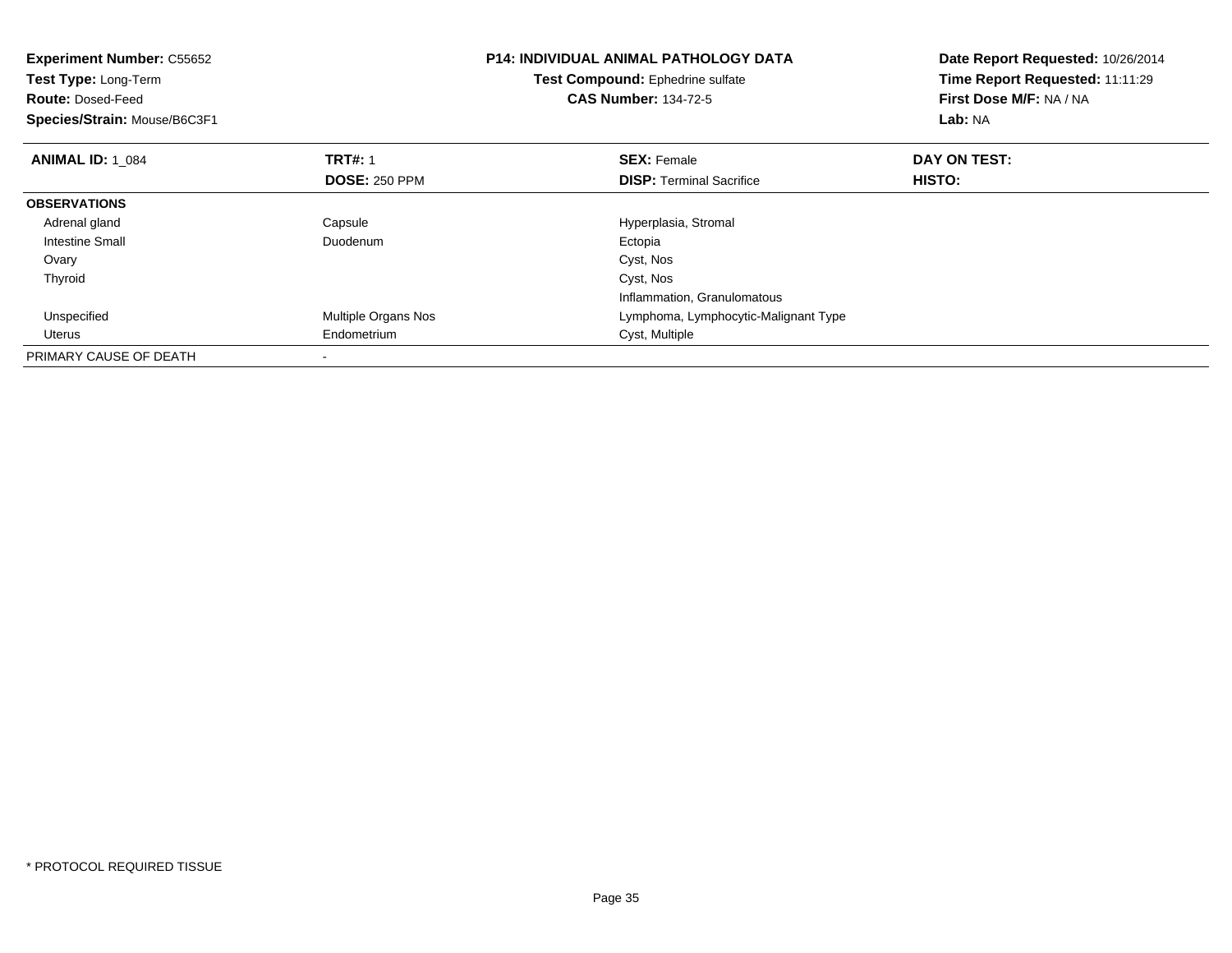| <b>Experiment Number: C55652</b><br>Test Type: Long-Term<br><b>Route: Dosed-Feed</b><br>Species/Strain: Mouse/B6C3F1 |                      | <b>P14: INDIVIDUAL ANIMAL PATHOLOGY DATA</b><br>Test Compound: Ephedrine sulfate<br><b>CAS Number: 134-72-5</b> | Date Report Requested: 10/26/2014<br>Time Report Requested: 11:11:29<br>First Dose M/F: NA / NA<br>Lab: NA |
|----------------------------------------------------------------------------------------------------------------------|----------------------|-----------------------------------------------------------------------------------------------------------------|------------------------------------------------------------------------------------------------------------|
| <b>ANIMAL ID: 1 085</b>                                                                                              | <b>TRT#: 1</b>       | <b>SEX: Female</b>                                                                                              | DAY ON TEST:                                                                                               |
|                                                                                                                      | <b>DOSE: 250 PPM</b> | <b>DISP:</b> Terminal Sacrifice                                                                                 | <b>HISTO:</b>                                                                                              |
| <b>OBSERVATIONS</b>                                                                                                  |                      |                                                                                                                 |                                                                                                            |
| Adrenal gland                                                                                                        | Capsule              | Hyperplasia, Stromal                                                                                            |                                                                                                            |
| Harderian gland                                                                                                      | Hardarian Gland      | Adenoma, Nos                                                                                                    |                                                                                                            |
| Liver                                                                                                                |                      | Necrosis, Focal                                                                                                 |                                                                                                            |
| Pancreas                                                                                                             |                      | Acinar-Cell Adenoma                                                                                             |                                                                                                            |
| Unspecified                                                                                                          | Multiple Organs Nos  | Lymphoma, Mixed-Malignant Type                                                                                  |                                                                                                            |
| Uterus                                                                                                               |                      | Dilatation, Nos                                                                                                 |                                                                                                            |
| PRIMARY CAUSE OF DEATH                                                                                               |                      |                                                                                                                 |                                                                                                            |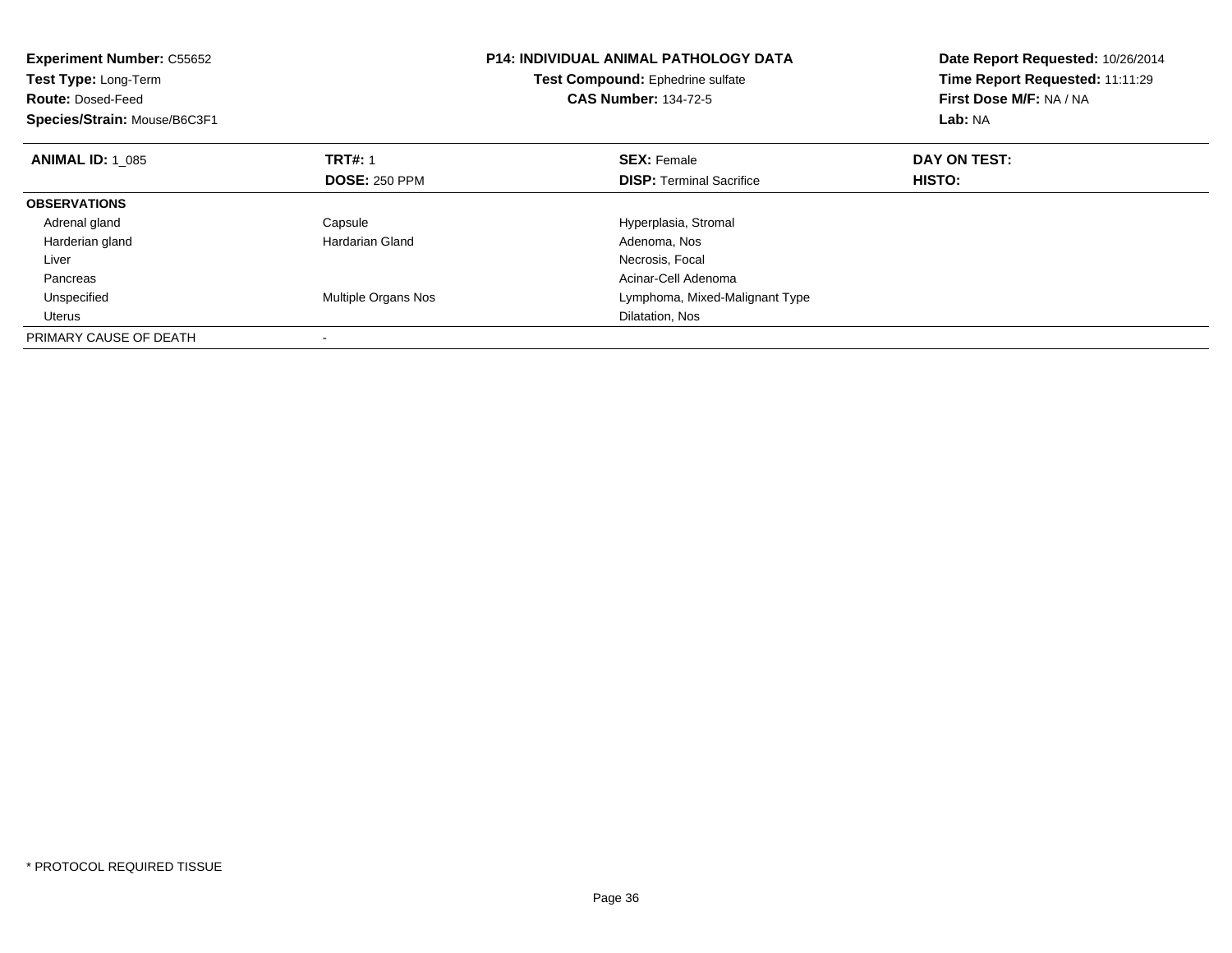**Experiment Number:** C55652**Test Type:** Long-Term**Route:** Dosed-Feed **Species/Strain:** Mouse/B6C3F1**P14: INDIVIDUAL ANIMAL PATHOLOGY DATATest Compound:** Ephedrine sulfate**CAS Number:** 134-72-5**Date Report Requested:** 10/26/2014**Time Report Requested:** 11:11:29**First Dose M/F:** NA / NA**Lab:** NA**ANIMAL ID: 1\_086 6 DAY ON TEST:** 1 **SEX:** Female **SEX: Female DAY ON TEST: DOSE:** 250 PPM**DISP:** Terminal Sacrifice **HISTO: OBSERVATIONS** Adrenal glandCapsule Capsule Capsular Capsule Capsular Capsular Material American Calcification, Nos<br>
Calcification, Nos BrainCalcification, Nos<br>Cyst, Multiple Ovaryy the control of the control of the control of the control of the control of the control of the control of the control of the control of the control of the control of the control of the control of the control of the contro Islets External Solution of the United States of the United States of the Hyperplasia, Nos<br>In the United States of the United States of the United States of the United States of the United States of th Pancreas Pituitary glandAnterior Pituitary **Focal Cellular Change**<br>
Multiple Organs Nos **Focal Cellular Change**<br>
Lymphoma, Mixed-Mal UnspecifiedLymphoma, Mixed-Malignant Type Neck Sarcoma, Nos Uterus Endometrium Cyst, Multiple Dilatation, Nos

PRIMARY CAUSE OF DEATH-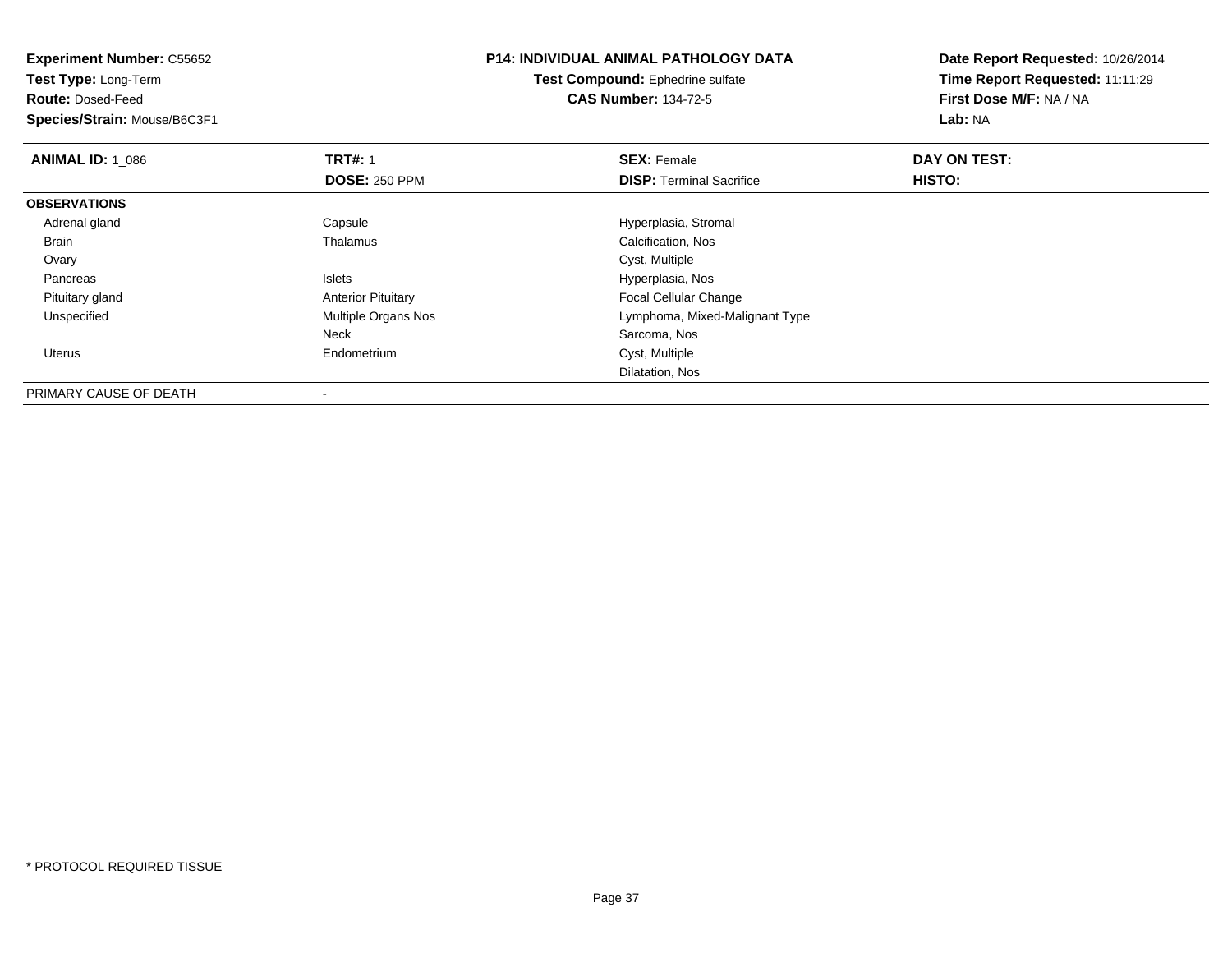| <b>Experiment Number: C55652</b><br>Test Type: Long-Term<br><b>Route: Dosed-Feed</b><br>Species/Strain: Mouse/B6C3F1 |                      | <b>P14: INDIVIDUAL ANIMAL PATHOLOGY DATA</b><br>Test Compound: Ephedrine sulfate<br><b>CAS Number: 134-72-5</b> | Date Report Requested: 10/26/2014<br>Time Report Requested: 11:11:29<br>First Dose M/F: NA / NA<br>Lab: NA |
|----------------------------------------------------------------------------------------------------------------------|----------------------|-----------------------------------------------------------------------------------------------------------------|------------------------------------------------------------------------------------------------------------|
| <b>ANIMAL ID: 1 087</b>                                                                                              | <b>TRT#: 1</b>       | <b>SEX: Female</b>                                                                                              | DAY ON TEST:                                                                                               |
|                                                                                                                      | <b>DOSE: 250 PPM</b> | <b>DISP:</b> Moribund Sacrifice                                                                                 | HISTO:                                                                                                     |
| <b>OBSERVATIONS</b>                                                                                                  |                      |                                                                                                                 |                                                                                                            |
| Adrenal gland                                                                                                        | Cortex Nos           | Angiectasis                                                                                                     |                                                                                                            |
| Bone marrow                                                                                                          |                      | Hyperplasia, Erythroid                                                                                          |                                                                                                            |
| Ovary                                                                                                                |                      | Cyst, Hemorrhagic                                                                                               |                                                                                                            |
| Pancreas                                                                                                             |                      | Cyst, Nos                                                                                                       |                                                                                                            |
| Spleen                                                                                                               |                      | Erythropoiesis                                                                                                  |                                                                                                            |
| Uterus                                                                                                               | Endometrium          | Cyst, Multiple                                                                                                  |                                                                                                            |
|                                                                                                                      |                      | <b>Distention</b>                                                                                               |                                                                                                            |
| PRIMARY CAUSE OF DEATH                                                                                               |                      |                                                                                                                 |                                                                                                            |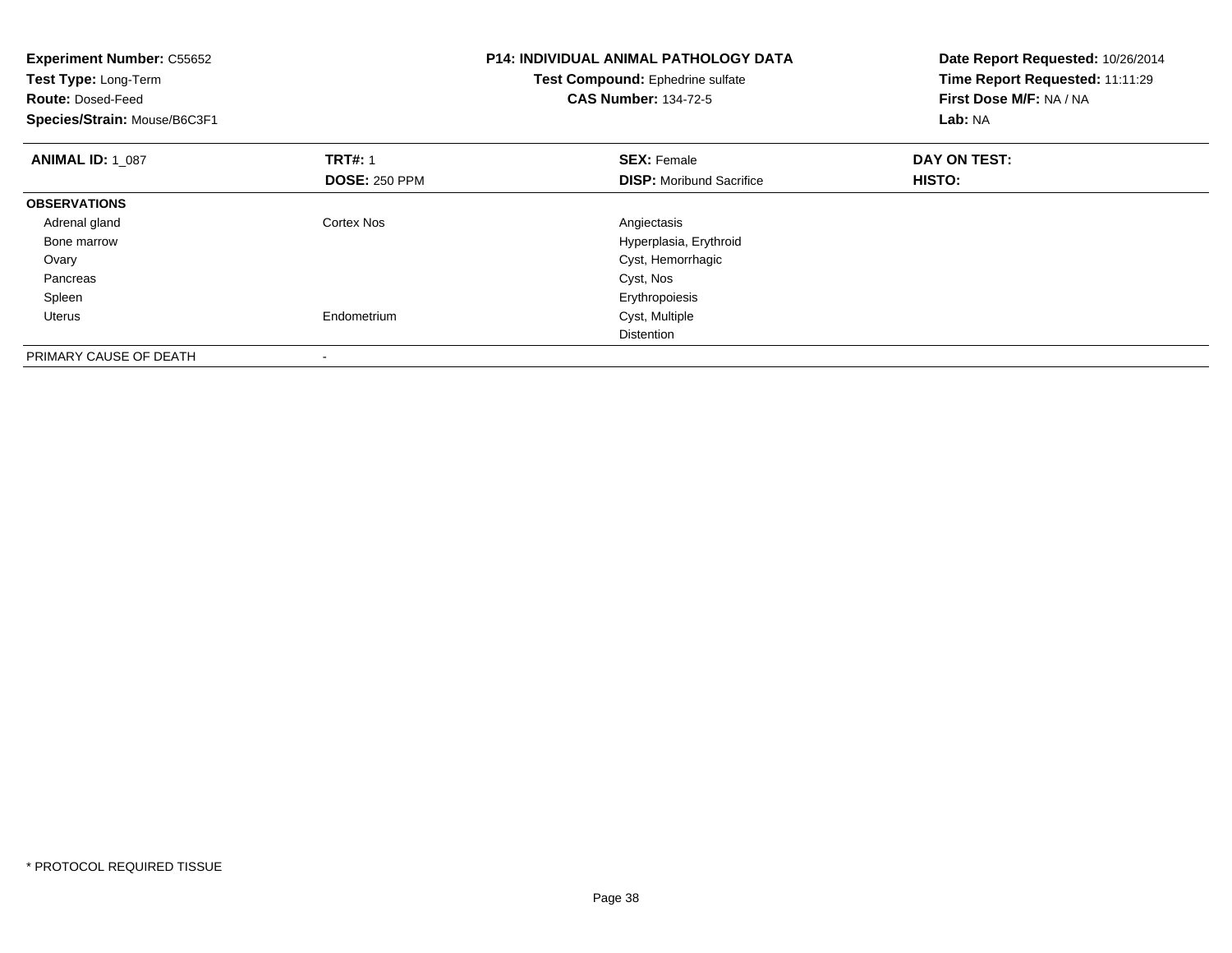| <b>Experiment Number: C55652</b><br>Test Type: Long-Term<br><b>Route: Dosed-Feed</b><br>Species/Strain: Mouse/B6C3F1 |                      | <b>P14: INDIVIDUAL ANIMAL PATHOLOGY DATA</b><br>Test Compound: Ephedrine sulfate<br><b>CAS Number: 134-72-5</b> | Date Report Requested: 10/26/2014<br>Time Report Requested: 11:11:29<br>First Dose M/F: NA / NA<br>Lab: NA |
|----------------------------------------------------------------------------------------------------------------------|----------------------|-----------------------------------------------------------------------------------------------------------------|------------------------------------------------------------------------------------------------------------|
| <b>ANIMAL ID: 1 088</b>                                                                                              | <b>TRT#: 1</b>       | <b>SEX: Female</b>                                                                                              | DAY ON TEST:                                                                                               |
|                                                                                                                      | <b>DOSE: 250 PPM</b> | <b>DISP:</b> Terminal Sacrifice                                                                                 | HISTO:                                                                                                     |
| <b>OBSERVATIONS</b>                                                                                                  |                      |                                                                                                                 |                                                                                                            |
| Adrenal gland                                                                                                        | Capsule              | Hyperplasia, Stromal                                                                                            |                                                                                                            |
| Brain                                                                                                                | Thalamus             | Calcification, Nos                                                                                              |                                                                                                            |
| Lung                                                                                                                 |                      | Hemorrhage                                                                                                      |                                                                                                            |
| Mammary gland                                                                                                        |                      | Adenocarcinoma, Nos                                                                                             |                                                                                                            |
| Thyroid                                                                                                              |                      | Inflammation, Acute Focal                                                                                       |                                                                                                            |
| Unspecified                                                                                                          | Multiple Organs Nos  | Lymphoma, Mixed-Malignant Type                                                                                  |                                                                                                            |
| Uterus                                                                                                               | Endometrium          | Cyst, Multiple                                                                                                  |                                                                                                            |
| PRIMARY CAUSE OF DEATH                                                                                               |                      |                                                                                                                 |                                                                                                            |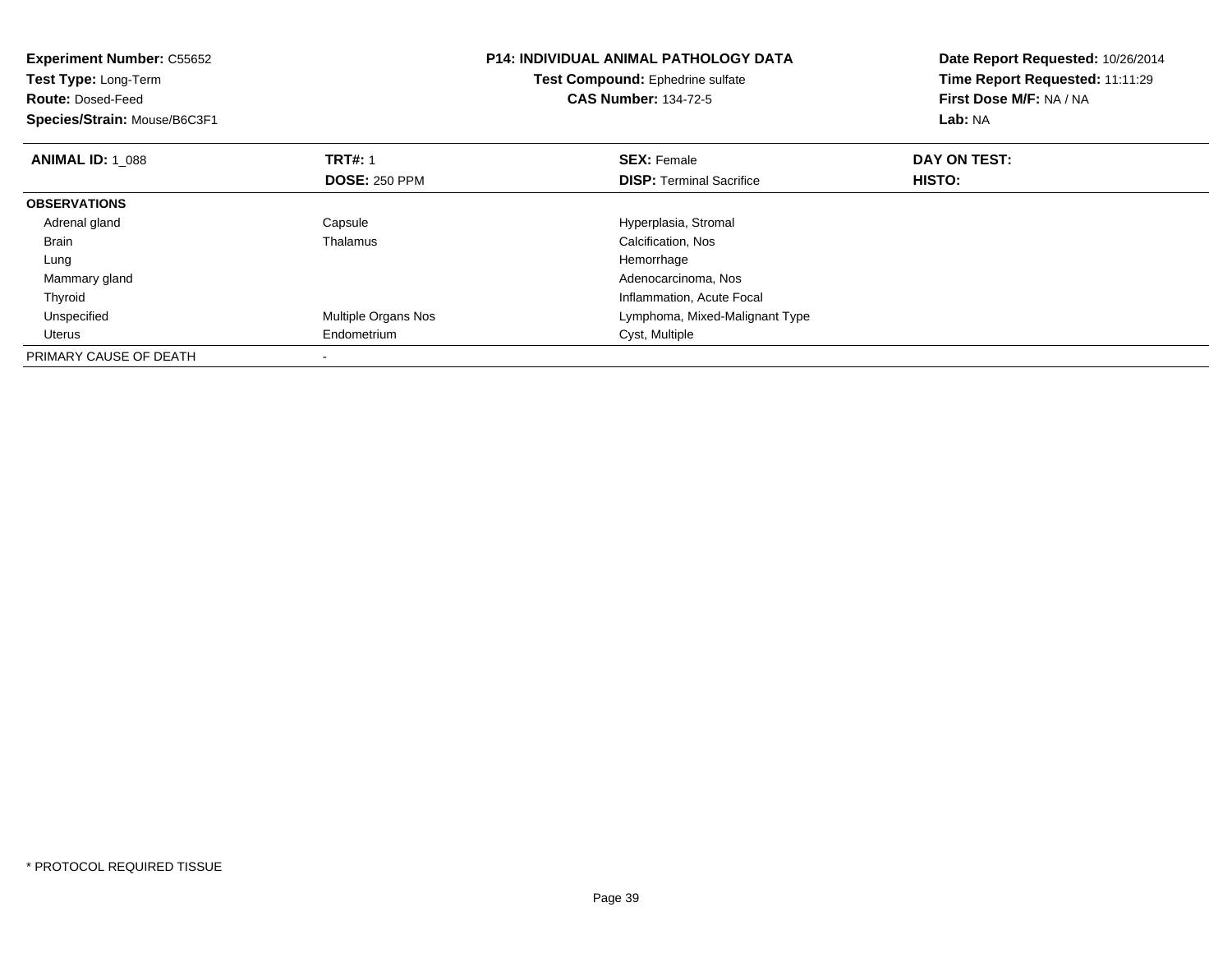| <b>Experiment Number: C55652</b><br>Test Type: Long-Term |                      | <b>P14: INDIVIDUAL ANIMAL PATHOLOGY DATA</b> | Date Report Requested: 10/26/2014 |
|----------------------------------------------------------|----------------------|----------------------------------------------|-----------------------------------|
|                                                          |                      | Test Compound: Ephedrine sulfate             | Time Report Requested: 11:11:29   |
| <b>Route: Dosed-Feed</b>                                 |                      | <b>CAS Number: 134-72-5</b>                  | First Dose M/F: NA / NA           |
| Species/Strain: Mouse/B6C3F1                             |                      |                                              | <b>Lab: NA</b>                    |
| <b>ANIMAL ID: 1_089</b>                                  | <b>TRT#: 1</b>       | <b>SEX: Female</b>                           | DAY ON TEST:                      |
|                                                          | <b>DOSE: 250 PPM</b> | <b>DISP:</b> Terminal Sacrifice              | HISTO:                            |
| <b>OBSERVATIONS</b>                                      |                      |                                              |                                   |
| Adrenal gland                                            | Capsule              | Hyperplasia, Stromal                         |                                   |
| Brain                                                    | Thalamus             | Calcification, Nos                           |                                   |
|                                                          | Cortex               | <b>Cholesterol Deposit</b>                   |                                   |
|                                                          | Cortex               | Cyst, Epidermal Inclusion                    |                                   |
| Kidney                                                   |                      | Perivascular Cuffing                         |                                   |
| Lung                                                     |                      | Perivascular Cuffing                         |                                   |
| Ovary                                                    |                      | Cyst, Nos                                    |                                   |
| Spleen                                                   |                      | Hyperplasia, Lymphoid                        |                                   |
| Thyroid                                                  |                      | Inflammation, Chronic Focal                  |                                   |
| Uterus                                                   | Endometrium          | Cyst, Multiple                               |                                   |
| PRIMARY CAUSE OF DEATH                                   |                      |                                              |                                   |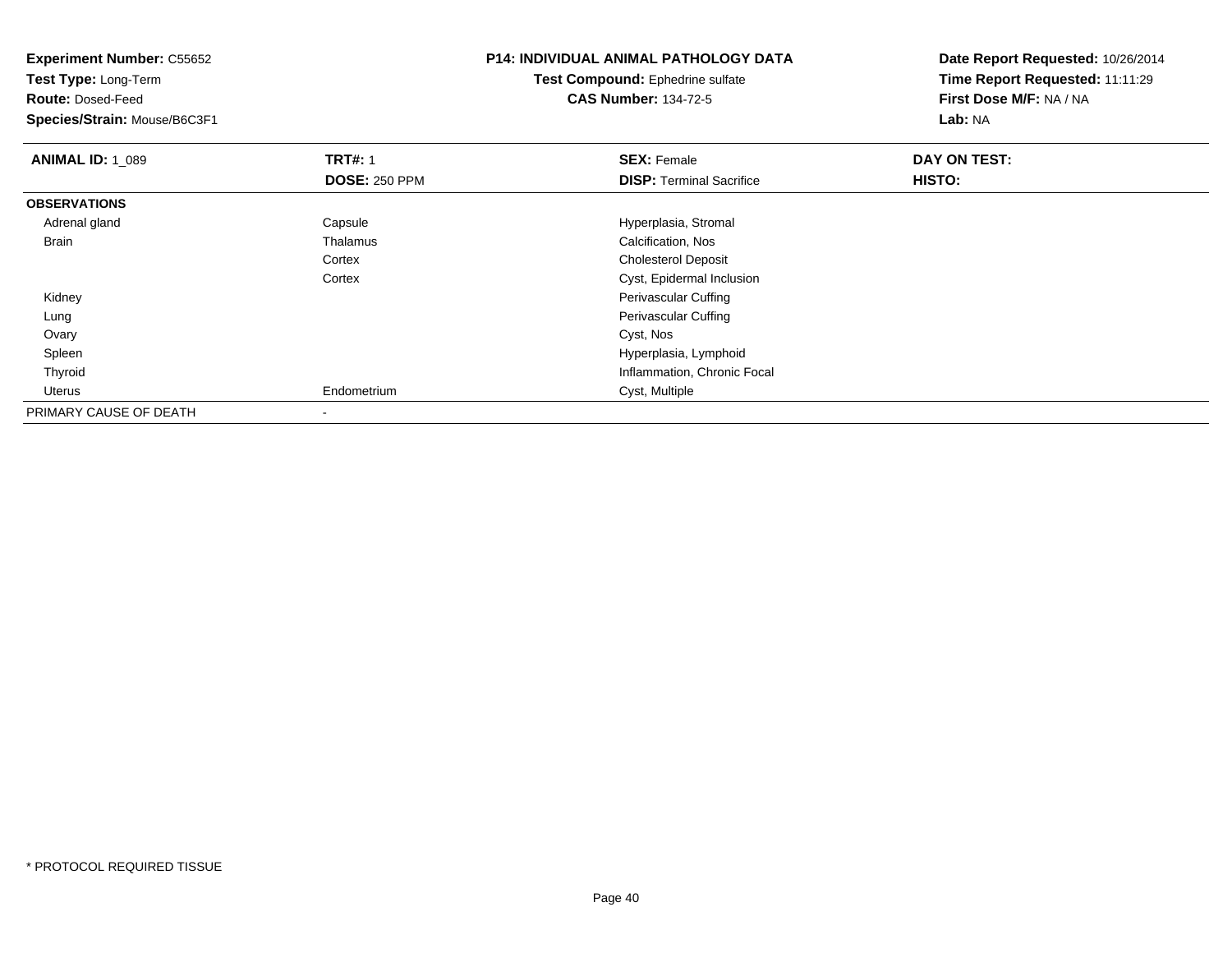**Test Type:** Long-Term

**Route:** Dosed-Feed

**Species/Strain:** Mouse/B6C3F1

## **P14: INDIVIDUAL ANIMAL PATHOLOGY DATA**

#### **Test Compound:** Ephedrine sulfate**CAS Number:** 134-72-5

| <b>ANIMAL ID: 1_090</b> | <b>TRT#: 1</b>            | <b>SEX: Female</b>              | DAY ON TEST: |  |
|-------------------------|---------------------------|---------------------------------|--------------|--|
|                         | <b>DOSE: 250 PPM</b>      | <b>DISP:</b> Moribund Sacrifice | HISTO:       |  |
| <b>OBSERVATIONS</b>     |                           |                                 |              |  |
| Adrenal gland           | <b>Cortex Nos</b>         | Ectopia                         |              |  |
|                         | Capsule                   | Hyperplasia, Stromal            |              |  |
| Bone                    |                           | Osteosclerosis                  |              |  |
| <b>Brain</b>            | Thalamus                  | Calcification, Nos              |              |  |
| Esophagus               |                           | Inflammation, Chronic Focal     |              |  |
| Ovary                   |                           | Calcification, Nos              |              |  |
|                         |                           | Cyst, Multiple                  |              |  |
|                         |                           | Inflammation, Chronic           |              |  |
| Pituitary gland         | <b>Anterior Pituitary</b> | Adenoma, Nos                    |              |  |
| Thyroid                 |                           | Hyperplasia, Follicular Cell    |              |  |
| Urinary bladder         |                           | Perivascular Cuffing            |              |  |
| Uterus                  | Endometrium               | Cyst, Multiple                  |              |  |
| PRIMARY CAUSE OF DEATH  | $\,$                      |                                 |              |  |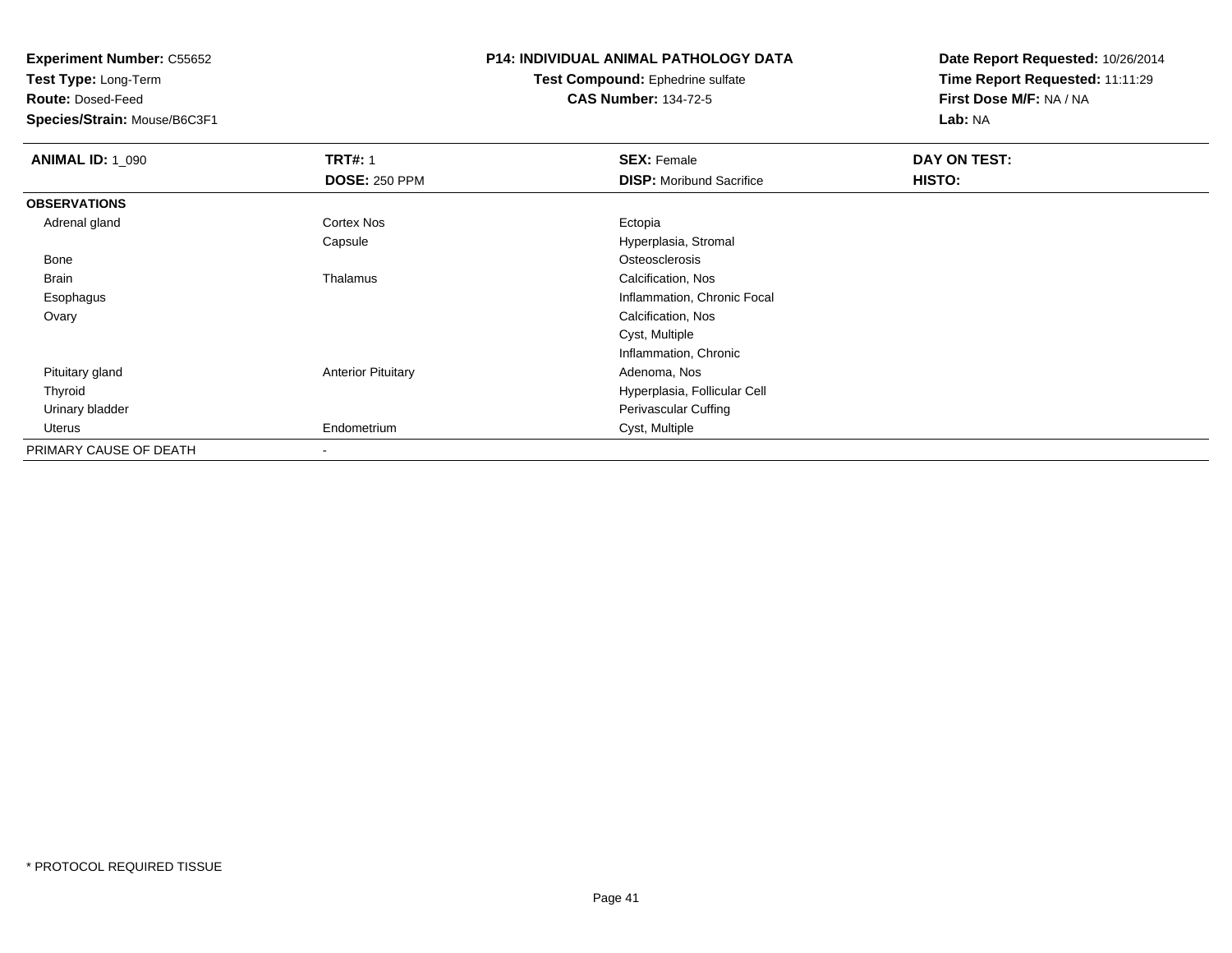| <b>Experiment Number: C55652</b><br>Test Type: Long-Term<br><b>Route: Dosed-Feed</b><br>Species/Strain: Mouse/B6C3F1 |                      | <b>P14: INDIVIDUAL ANIMAL PATHOLOGY DATA</b><br>Test Compound: Ephedrine sulfate<br><b>CAS Number: 134-72-5</b> | Date Report Requested: 10/26/2014<br>Time Report Requested: 11:11:29<br>First Dose M/F: NA / NA<br>Lab: NA |
|----------------------------------------------------------------------------------------------------------------------|----------------------|-----------------------------------------------------------------------------------------------------------------|------------------------------------------------------------------------------------------------------------|
| <b>ANIMAL ID: 1 091</b>                                                                                              | <b>TRT#: 1</b>       | <b>SEX: Female</b>                                                                                              | DAY ON TEST:                                                                                               |
|                                                                                                                      | <b>DOSE: 250 PPM</b> | <b>DISP:</b> Terminal Sacrifice                                                                                 | HISTO:                                                                                                     |
| <b>OBSERVATIONS</b>                                                                                                  |                      |                                                                                                                 |                                                                                                            |
| Adrenal gland                                                                                                        | Capsule              | Hyperplasia, Stromal                                                                                            |                                                                                                            |
| Mammary gland                                                                                                        |                      | Cyst, Multiple                                                                                                  |                                                                                                            |
| Pancreas                                                                                                             | <b>Islets</b>        | Hyperplasia, Nos                                                                                                |                                                                                                            |
| Thyroid                                                                                                              |                      | Hyperplasia, Follicular Cell                                                                                    |                                                                                                            |
| Unspecified                                                                                                          | Multiple Organs Nos  | Hyperplasia, Lymphoid                                                                                           |                                                                                                            |
| PRIMARY CAUSE OF DEATH                                                                                               |                      |                                                                                                                 |                                                                                                            |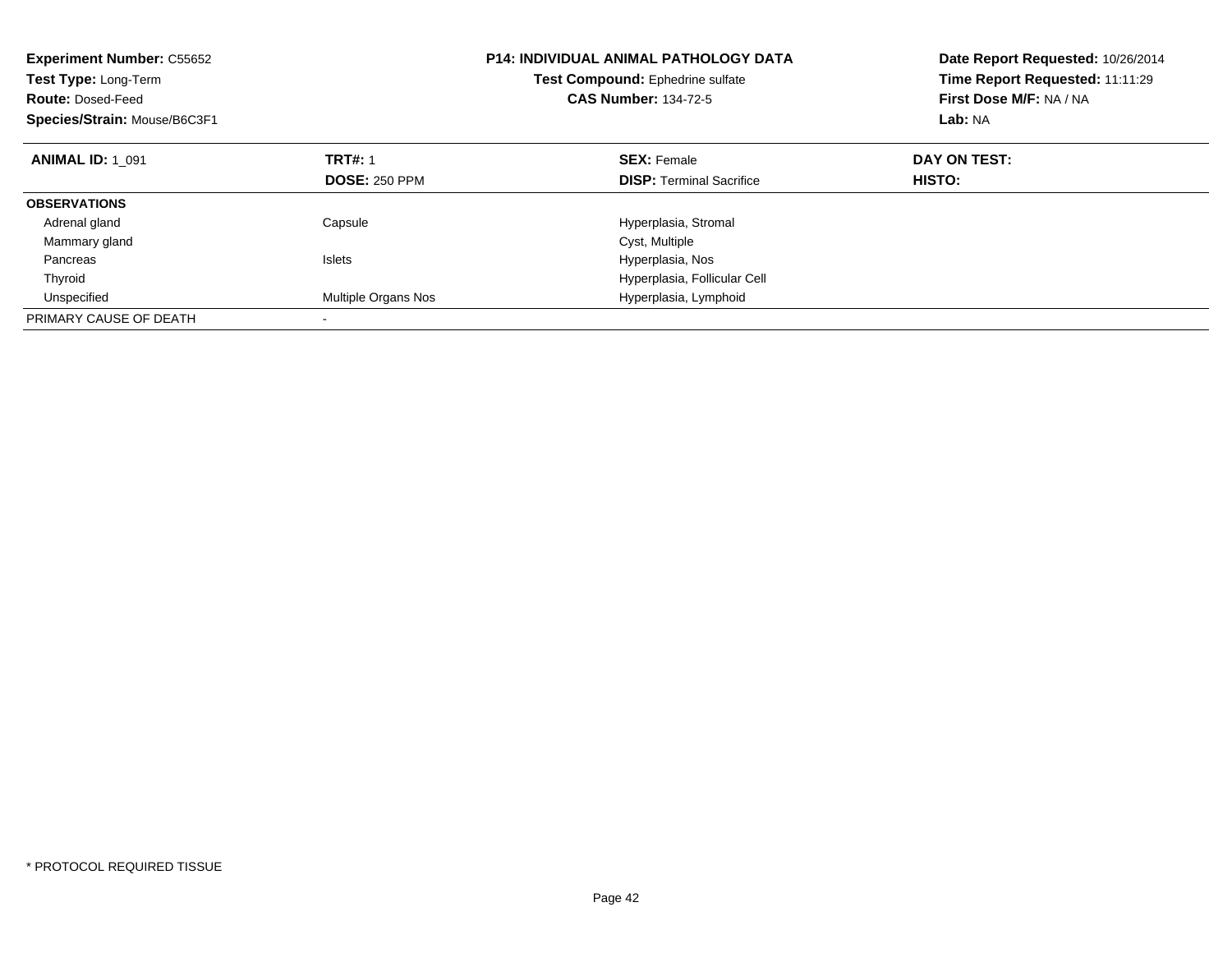**Test Type:** Long-Term

**Route:** Dosed-Feed

**Species/Strain:** Mouse/B6C3F1

## **P14: INDIVIDUAL ANIMAL PATHOLOGY DATA**

**Test Compound:** Ephedrine sulfate**CAS Number:** 134-72-5

| <b>ANIMAL ID: 1_092</b> | <b>TRT#: 1</b>             | <b>SEX: Female</b>                   | DAY ON TEST: |  |
|-------------------------|----------------------------|--------------------------------------|--------------|--|
|                         | <b>DOSE: 250 PPM</b>       | <b>DISP: Terminal Sacrifice</b>      | HISTO:       |  |
| <b>OBSERVATIONS</b>     |                            |                                      |              |  |
| Adrenal gland           | <b>Cortex Nos</b>          | Focal Cellular Change                |              |  |
|                         | Capsule                    | Hyperplasia, Stromal                 |              |  |
| Bone marrow             |                            | Fibrosis                             |              |  |
| <b>Brain</b>            | Thalamus                   | Calcification, Nos                   |              |  |
| Kidney                  |                            | Nephropathy                          |              |  |
| Mammary gland           |                            | Cyst, Multiple                       |              |  |
| Ovary                   |                            | Calcification, Nos                   |              |  |
|                         |                            | Cyst, Nos                            |              |  |
| Pituitary gland         | <b>Anterior Pituitary</b>  | Hyperplasia, Focal                   |              |  |
| Thymus                  |                            | Cyst, Nos                            |              |  |
| Unspecified             | <b>Multiple Organs Nos</b> | Lymphoma, Lymphocytic-Malignant Type |              |  |
| Uterus                  | Endometrium                | Cyst, Multiple                       |              |  |
| PRIMARY CAUSE OF DEATH  |                            |                                      |              |  |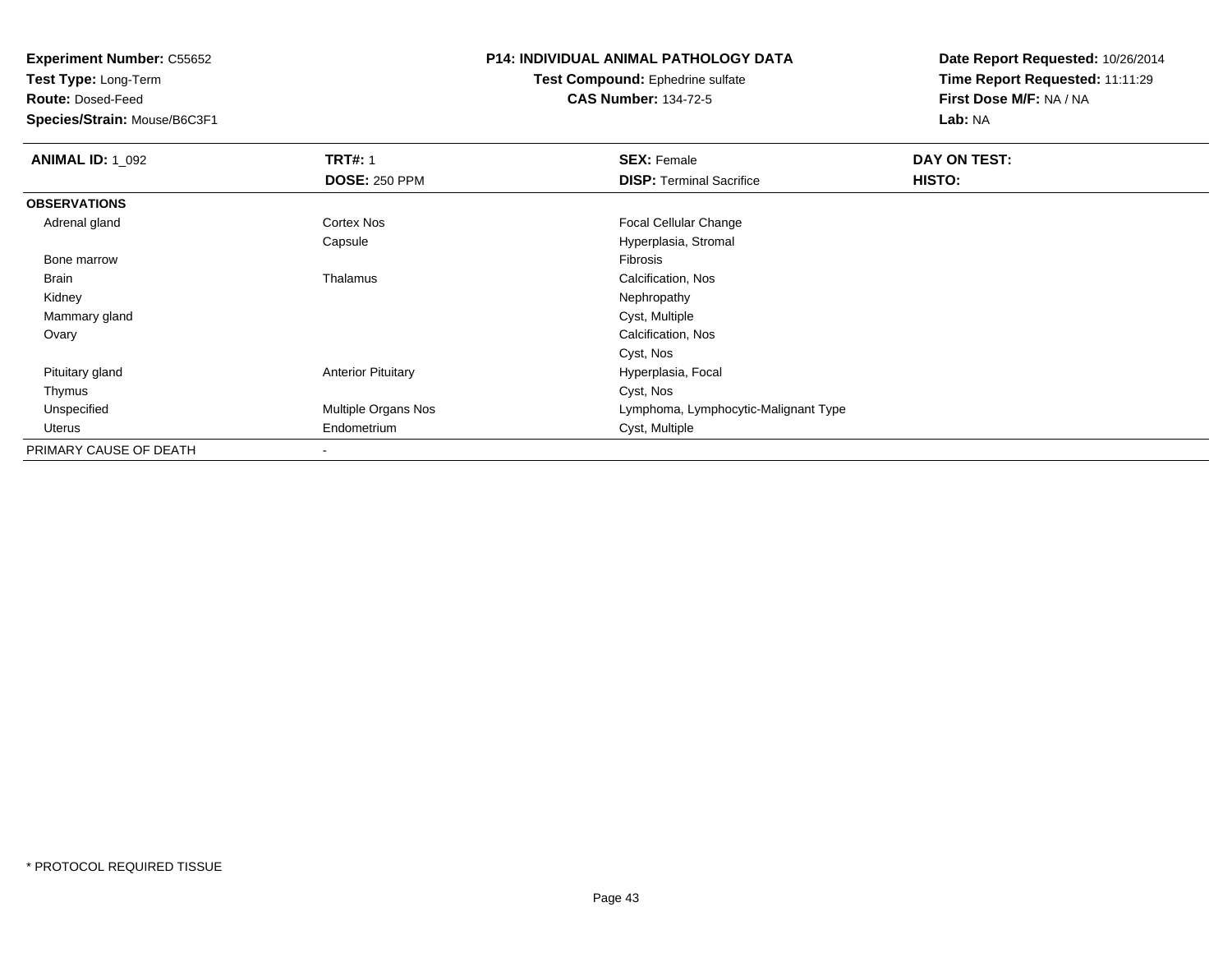**Test Type:** Long-Term

**Route:** Dosed-Feed

**Species/Strain:** Mouse/B6C3F1

## **P14: INDIVIDUAL ANIMAL PATHOLOGY DATA**

**Test Compound:** Ephedrine sulfate**CAS Number:** 134-72-5

| <b>ANIMAL ID: 1 093</b> | <b>TRT#: 1</b>             | <b>SEX: Female</b>              | DAY ON TEST: |  |
|-------------------------|----------------------------|---------------------------------|--------------|--|
|                         | <b>DOSE: 250 PPM</b>       | <b>DISP: Terminal Sacrifice</b> | HISTO:       |  |
| <b>OBSERVATIONS</b>     |                            |                                 |              |  |
| Adrenal gland           | Capsule                    | Hyperplasia, Stromal            |              |  |
| Brain                   | Thalamus                   | Calcification, Nos              |              |  |
| Kidney                  |                            | Cyst, Nos                       |              |  |
| Pituitary gland         | <b>Anterior Pituitary</b>  | Adenoma, Nos                    |              |  |
|                         | <b>Anterior Pituitary</b>  | Carcinoma, Nos                  |              |  |
| Thyroid                 |                            | Hyperplasia, Follicular Cell    |              |  |
| Unspecified             | <b>Multiple Organs Nos</b> | Lymphoma, Mixed-Malignant Type  |              |  |
| Uterus                  |                            | Hemangioma                      |              |  |
|                         | Endometrium                | Hyperplasia, Cystic             |              |  |
|                         | Endometrium                | Inflammation, Acute             |              |  |
| PRIMARY CAUSE OF DEATH  | $\overline{\phantom{a}}$   |                                 |              |  |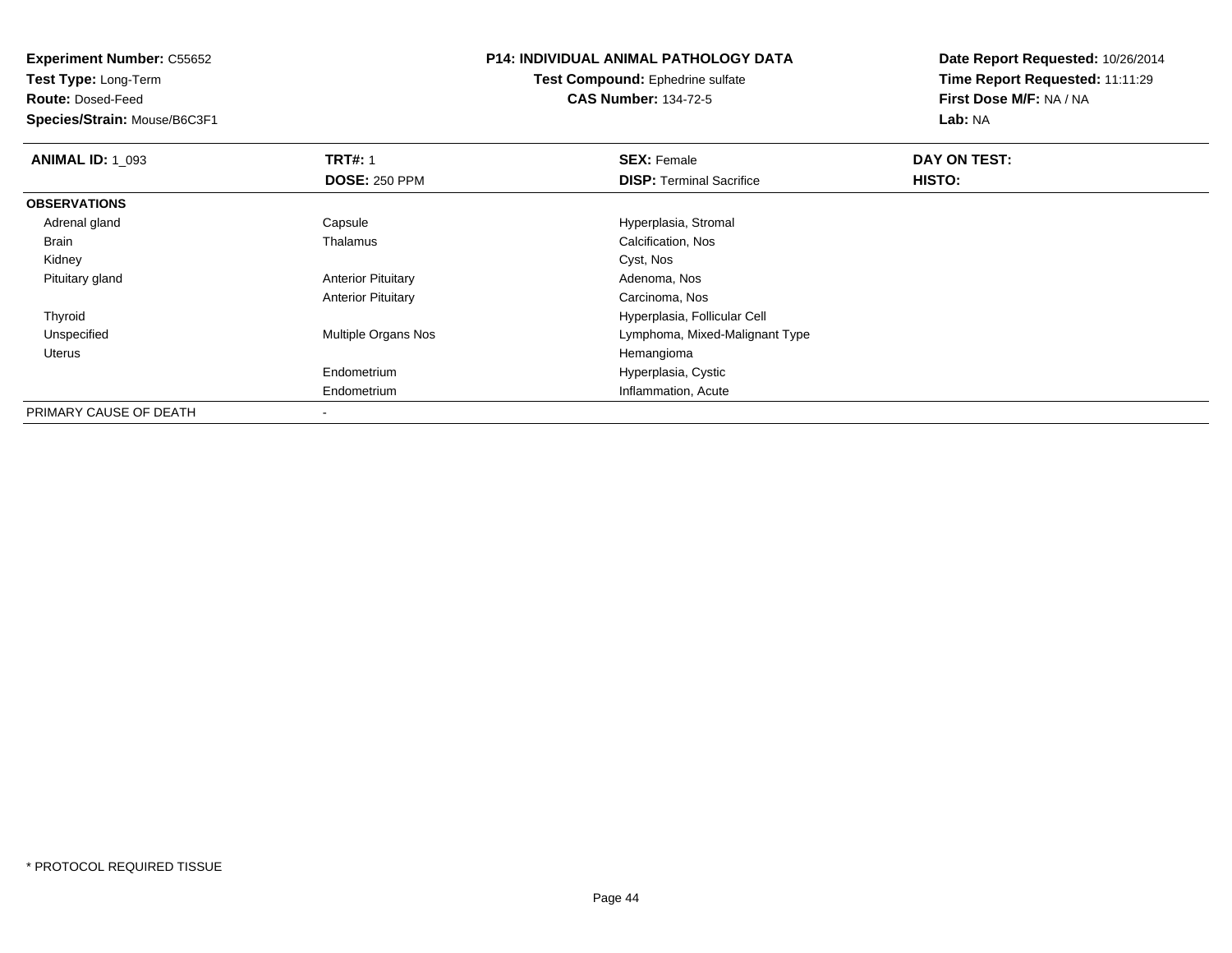| <b>Experiment Number: C55652</b><br>Test Type: Long-Term<br><b>Route: Dosed-Feed</b><br>Species/Strain: Mouse/B6C3F1 |                      | <b>P14: INDIVIDUAL ANIMAL PATHOLOGY DATA</b><br>Test Compound: Ephedrine sulfate<br><b>CAS Number: 134-72-5</b> | Date Report Requested: 10/26/2014<br>Time Report Requested: 11:11:29<br>First Dose M/F: NA / NA<br>Lab: NA |  |
|----------------------------------------------------------------------------------------------------------------------|----------------------|-----------------------------------------------------------------------------------------------------------------|------------------------------------------------------------------------------------------------------------|--|
| <b>ANIMAL ID: 1 094</b>                                                                                              | <b>TRT#: 1</b>       | <b>SEX: Female</b>                                                                                              | DAY ON TEST:                                                                                               |  |
|                                                                                                                      | <b>DOSE: 250 PPM</b> | <b>DISP:</b> Terminal Sacrifice                                                                                 | HISTO:                                                                                                     |  |
| <b>OBSERVATIONS</b>                                                                                                  |                      |                                                                                                                 |                                                                                                            |  |
| Adrenal gland                                                                                                        | Capsule              | Hyperplasia, Stromal                                                                                            |                                                                                                            |  |
| <b>Brain</b>                                                                                                         | Thalamus             | Calcification, Nos                                                                                              |                                                                                                            |  |
| Lung                                                                                                                 |                      | Hyperplasia, Adenomatous                                                                                        |                                                                                                            |  |
| Unspecified                                                                                                          | Multiple Organs Nos  | Lymphoma, Mixed-Malignant Type                                                                                  |                                                                                                            |  |
| Uterus                                                                                                               | Endometrium          | Cyst, Multiple                                                                                                  |                                                                                                            |  |
| PRIMARY CAUSE OF DEATH                                                                                               |                      |                                                                                                                 |                                                                                                            |  |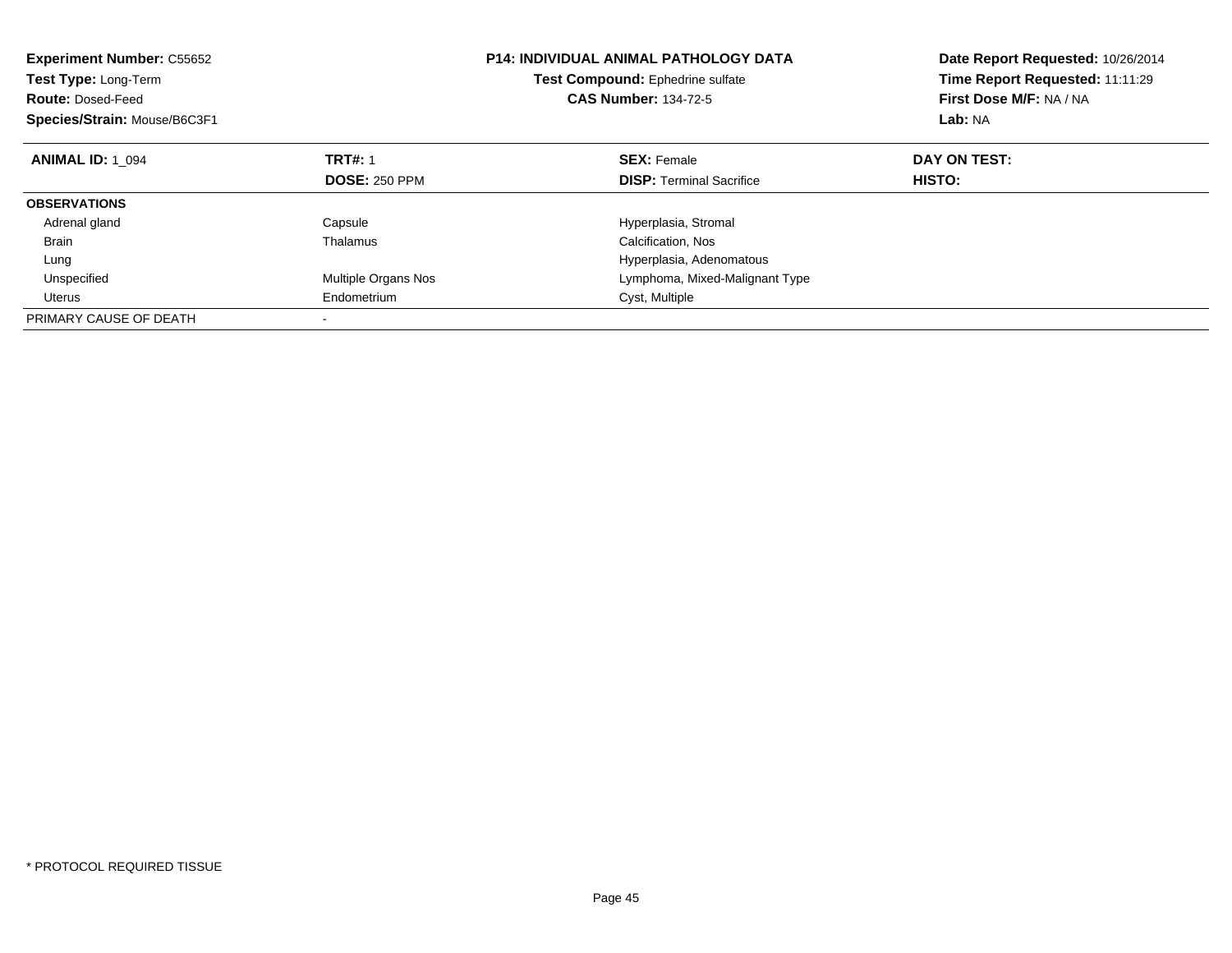| <b>Experiment Number: C55652</b><br>Test Type: Long-Term<br><b>Route: Dosed-Feed</b><br>Species/Strain: Mouse/B6C3F1 |                      | <b>P14: INDIVIDUAL ANIMAL PATHOLOGY DATA</b><br>Test Compound: Ephedrine sulfate<br><b>CAS Number: 134-72-5</b> | Date Report Requested: 10/26/2014<br>Time Report Requested: 11:11:29<br>First Dose M/F: NA / NA<br>Lab: NA |
|----------------------------------------------------------------------------------------------------------------------|----------------------|-----------------------------------------------------------------------------------------------------------------|------------------------------------------------------------------------------------------------------------|
| <b>ANIMAL ID: 1 096</b>                                                                                              | <b>TRT#: 1</b>       | <b>SEX: Female</b>                                                                                              | DAY ON TEST:                                                                                               |
|                                                                                                                      | <b>DOSE: 250 PPM</b> | <b>DISP:</b> Terminal Sacrifice                                                                                 | HISTO:                                                                                                     |
| <b>OBSERVATIONS</b>                                                                                                  |                      |                                                                                                                 |                                                                                                            |
| Adrenal gland                                                                                                        | Capsule              | Hyperplasia, Stromal                                                                                            |                                                                                                            |
| Bone marrow                                                                                                          |                      | <b>Fibrosis</b>                                                                                                 |                                                                                                            |
| Thyroid                                                                                                              |                      | Hyperplasia, Follicular Cell                                                                                    |                                                                                                            |
| Unspecified                                                                                                          | Multiple Organs Nos  | Lymphoma, Lymphocytic-Malignant Type                                                                            |                                                                                                            |
| Uterus                                                                                                               | Endometrium          | Cyst, Multiple                                                                                                  |                                                                                                            |
| PRIMARY CAUSE OF DEATH                                                                                               |                      |                                                                                                                 |                                                                                                            |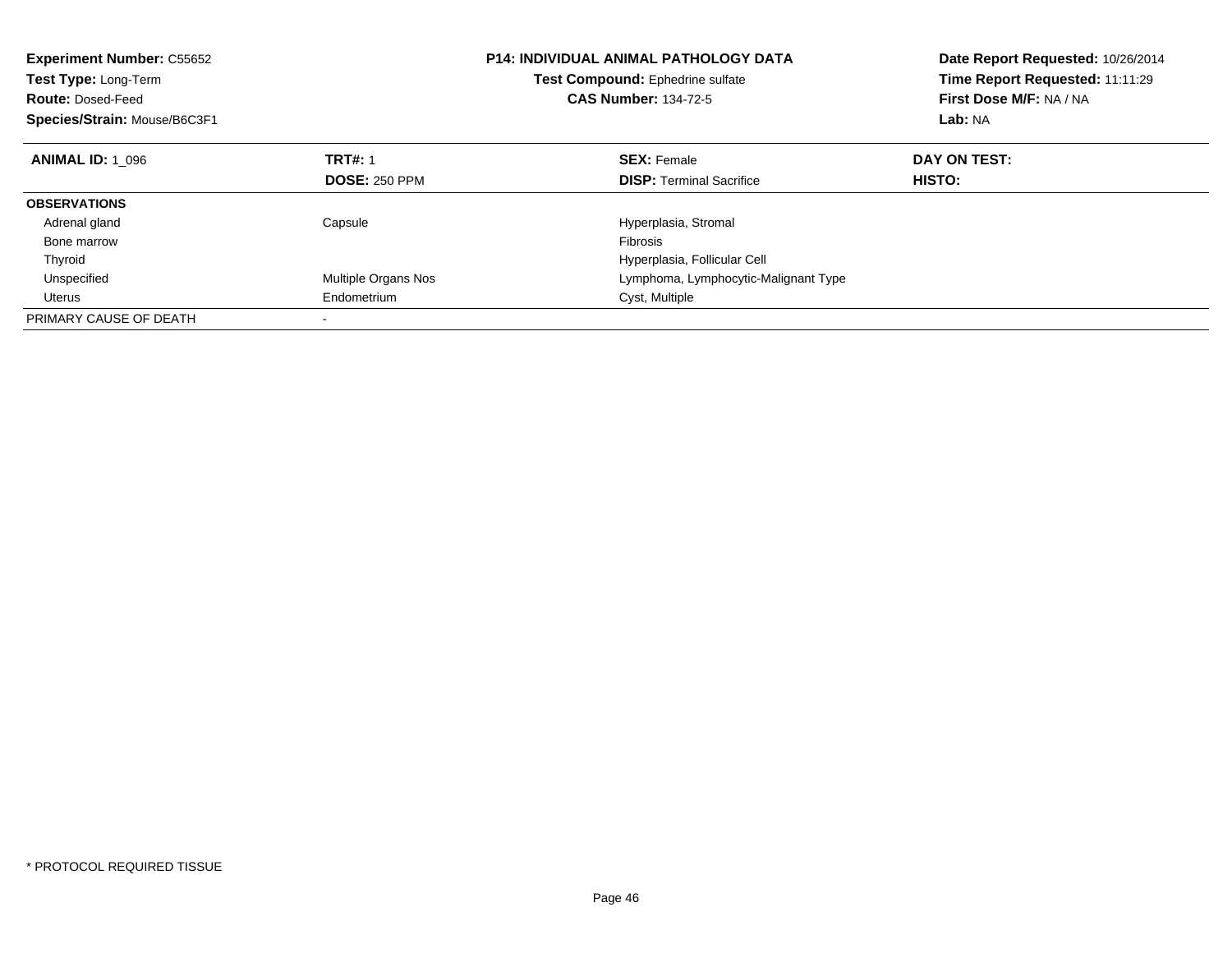| <b>Experiment Number: C55652</b><br>Test Type: Long-Term<br><b>Route: Dosed-Feed</b><br>Species/Strain: Mouse/B6C3F1 |                                        | <b>P14: INDIVIDUAL ANIMAL PATHOLOGY DATA</b><br><b>Test Compound: Ephedrine sulfate</b><br><b>CAS Number: 134-72-5</b> | Date Report Requested: 10/26/2014<br>Time Report Requested: 11:11:29<br>First Dose M/F: NA / NA<br>Lab: NA |
|----------------------------------------------------------------------------------------------------------------------|----------------------------------------|------------------------------------------------------------------------------------------------------------------------|------------------------------------------------------------------------------------------------------------|
| <b>ANIMAL ID: 1 097</b>                                                                                              | <b>TRT#: 1</b><br><b>DOSE: 250 PPM</b> | <b>SEX: Female</b><br><b>DISP:</b> Terminal Sacrifice                                                                  | DAY ON TEST:<br>HISTO:                                                                                     |
| <b>OBSERVATIONS</b>                                                                                                  |                                        |                                                                                                                        |                                                                                                            |
| Adrenal gland                                                                                                        | Capsule                                | Hyperplasia, Stromal                                                                                                   |                                                                                                            |
| Stomach                                                                                                              | Forestomach                            | Ulcer, Nos                                                                                                             |                                                                                                            |
| Unspecified                                                                                                          | Multiple Organs Nos                    | Lymphoma, Lymphocytic-Malignant Type                                                                                   |                                                                                                            |
| Uterus                                                                                                               | Endometrium                            | Hyperplasia, Cystic                                                                                                    |                                                                                                            |
| PRIMARY CAUSE OF DEATH                                                                                               | -                                      |                                                                                                                        |                                                                                                            |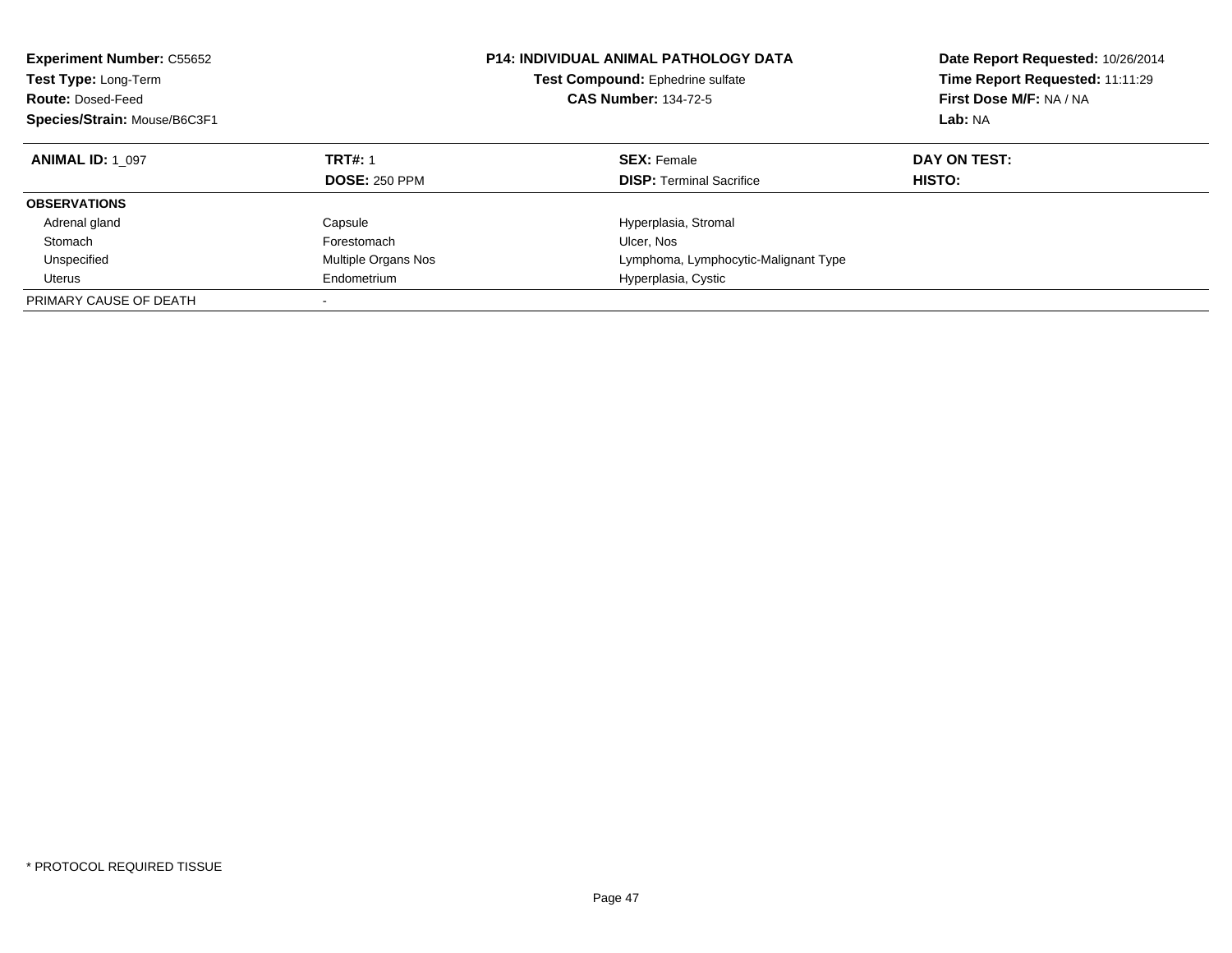| <b>Experiment Number: C55652</b><br>Test Type: Long-Term<br><b>Route: Dosed-Feed</b><br>Species/Strain: Mouse/B6C3F1 |                      | <b>P14: INDIVIDUAL ANIMAL PATHOLOGY DATA</b><br>Test Compound: Ephedrine sulfate<br><b>CAS Number: 134-72-5</b> | Date Report Requested: 10/26/2014<br>Time Report Requested: 11:11:29<br>First Dose M/F: NA / NA<br>Lab: NA |
|----------------------------------------------------------------------------------------------------------------------|----------------------|-----------------------------------------------------------------------------------------------------------------|------------------------------------------------------------------------------------------------------------|
| <b>ANIMAL ID: 1 098</b>                                                                                              | <b>TRT#: 1</b>       | <b>SEX: Female</b>                                                                                              | DAY ON TEST:                                                                                               |
|                                                                                                                      | <b>DOSE: 250 PPM</b> | <b>DISP:</b> Moribund Sacrifice                                                                                 | HISTO:                                                                                                     |
| <b>OBSERVATIONS</b>                                                                                                  |                      |                                                                                                                 |                                                                                                            |
| Adrenal gland                                                                                                        | Capsule              | Hyperplasia, Stromal                                                                                            |                                                                                                            |
| Unspecified                                                                                                          | Multiple Organs Nos  | Lymphoma, Undifferentiated-Malignant Type                                                                       |                                                                                                            |
| Uterus                                                                                                               | Endometrium          | Cyst, Multiple                                                                                                  |                                                                                                            |
| PRIMARY CAUSE OF DEATH                                                                                               |                      |                                                                                                                 |                                                                                                            |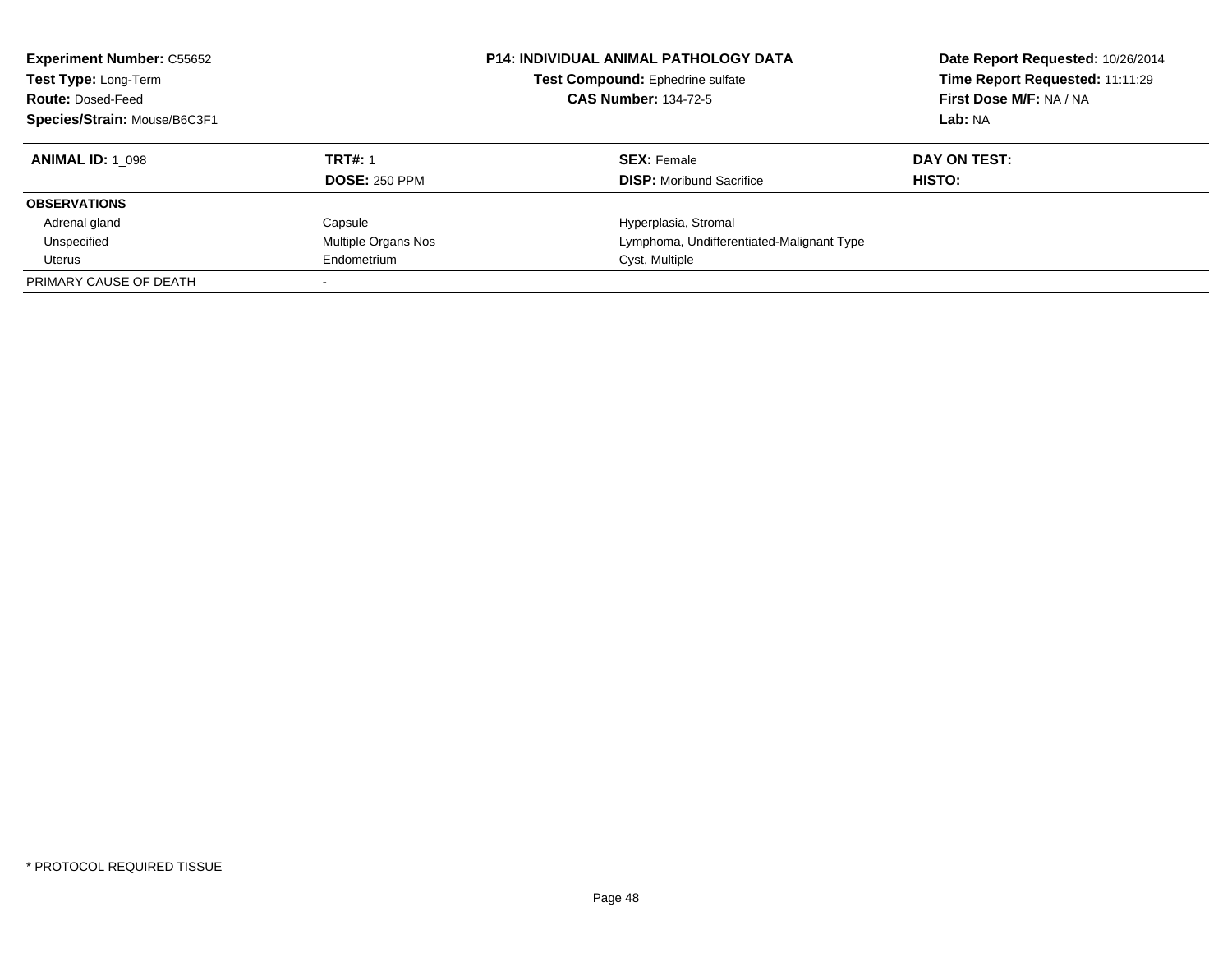| <b>Experiment Number: C55652</b><br>Test Type: Long-Term<br><b>Route: Dosed-Feed</b><br>Species/Strain: Mouse/B6C3F1 |                                        | <b>P14: INDIVIDUAL ANIMAL PATHOLOGY DATA</b><br>Test Compound: Ephedrine sulfate<br><b>CAS Number: 134-72-5</b> | Date Report Requested: 10/26/2014<br>Time Report Requested: 11:11:29<br>First Dose M/F: NA / NA<br>Lab: NA |
|----------------------------------------------------------------------------------------------------------------------|----------------------------------------|-----------------------------------------------------------------------------------------------------------------|------------------------------------------------------------------------------------------------------------|
| <b>ANIMAL ID: 1 099</b>                                                                                              | <b>TRT#: 1</b><br><b>DOSE: 250 PPM</b> | <b>SEX: Female</b><br><b>DISP:</b> Terminal Sacrifice                                                           | DAY ON TEST:<br>HISTO:                                                                                     |
| <b>OBSERVATIONS</b>                                                                                                  |                                        |                                                                                                                 |                                                                                                            |
| Adrenal gland                                                                                                        | Cortex Nos<br>Capsule                  | Hyperplasia, Focal<br>Hyperplasia, Stromal                                                                      |                                                                                                            |
| Pituitary gland                                                                                                      | <b>Anterior Pituitary</b>              | <b>Focal Cellular Change</b>                                                                                    |                                                                                                            |
| Unspecified                                                                                                          | Multiple Organs Nos                    | Lymphoma, Mixed-Malignant Type                                                                                  |                                                                                                            |
| PRIMARY CAUSE OF DEATH                                                                                               |                                        |                                                                                                                 |                                                                                                            |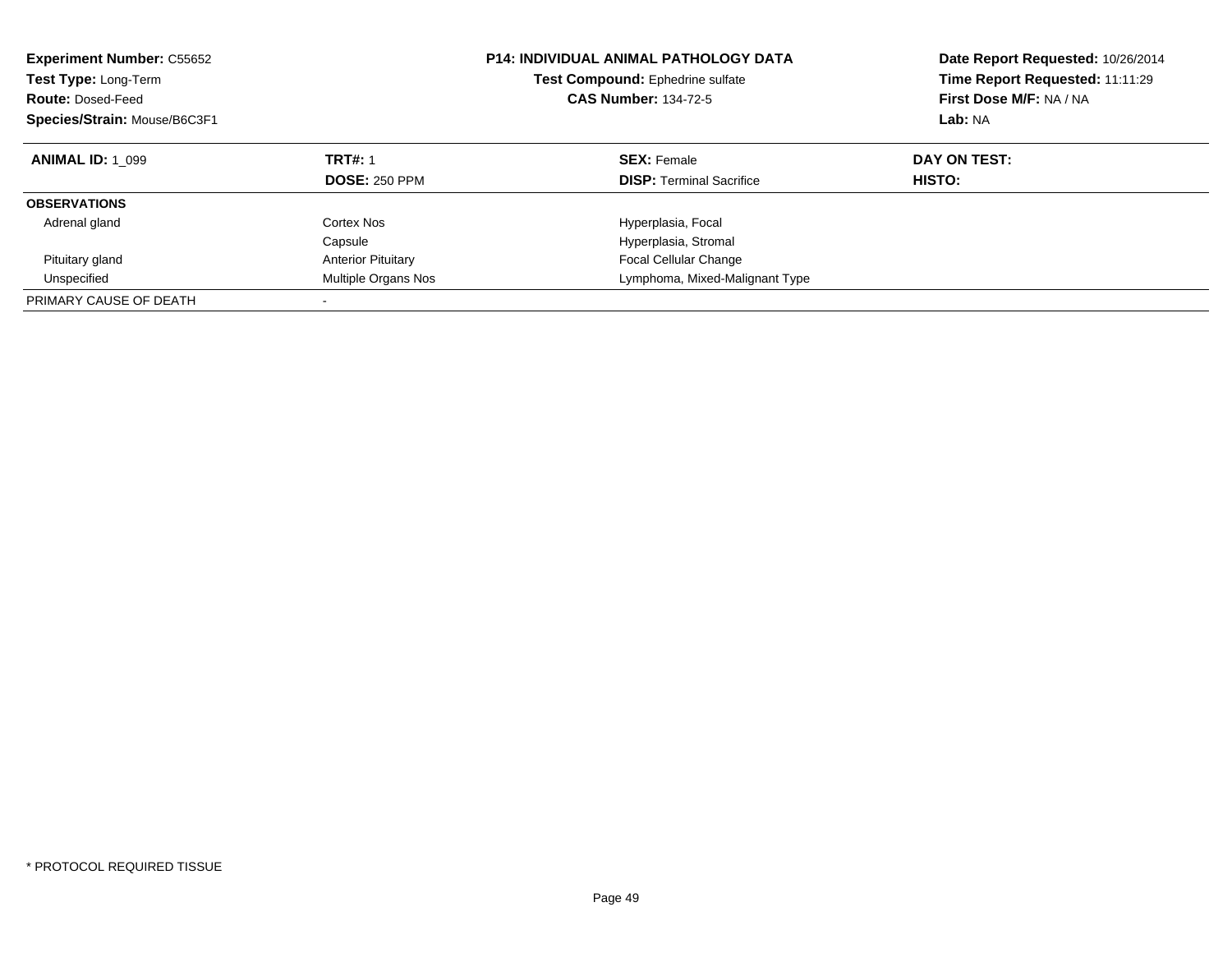| <b>Experiment Number: C55652</b><br>Test Type: Long-Term<br><b>Route: Dosed-Feed</b><br>Species/Strain: Mouse/B6C3F1 |                      | <b>P14: INDIVIDUAL ANIMAL PATHOLOGY DATA</b><br>Test Compound: Ephedrine sulfate<br><b>CAS Number: 134-72-5</b> | Date Report Requested: 10/26/2014<br>Time Report Requested: 11:11:29<br>First Dose M/F: NA / NA<br>Lab: NA |
|----------------------------------------------------------------------------------------------------------------------|----------------------|-----------------------------------------------------------------------------------------------------------------|------------------------------------------------------------------------------------------------------------|
| <b>ANIMAL ID: 1 100</b>                                                                                              | <b>TRT#: 1</b>       | <b>SEX: Female</b>                                                                                              | DAY ON TEST:                                                                                               |
|                                                                                                                      | <b>DOSE: 250 PPM</b> | <b>DISP:</b> Terminal Sacrifice                                                                                 | HISTO:                                                                                                     |
| <b>OBSERVATIONS</b>                                                                                                  |                      |                                                                                                                 |                                                                                                            |
| Adrenal gland                                                                                                        | Capsule              | Hyperplasia, Stromal                                                                                            |                                                                                                            |
| Ovary                                                                                                                |                      | Cyst, Nos                                                                                                       |                                                                                                            |
| Thyroid                                                                                                              |                      | Hyperplasia, Follicular Cell                                                                                    |                                                                                                            |
| Unspecified                                                                                                          | Multiple Organs Nos  | Lymphoma, Mixed-Malignant Type                                                                                  |                                                                                                            |
| Uterus                                                                                                               | Endometrium          | Hyperplasia, Cystic                                                                                             |                                                                                                            |
| PRIMARY CAUSE OF DEATH                                                                                               |                      |                                                                                                                 |                                                                                                            |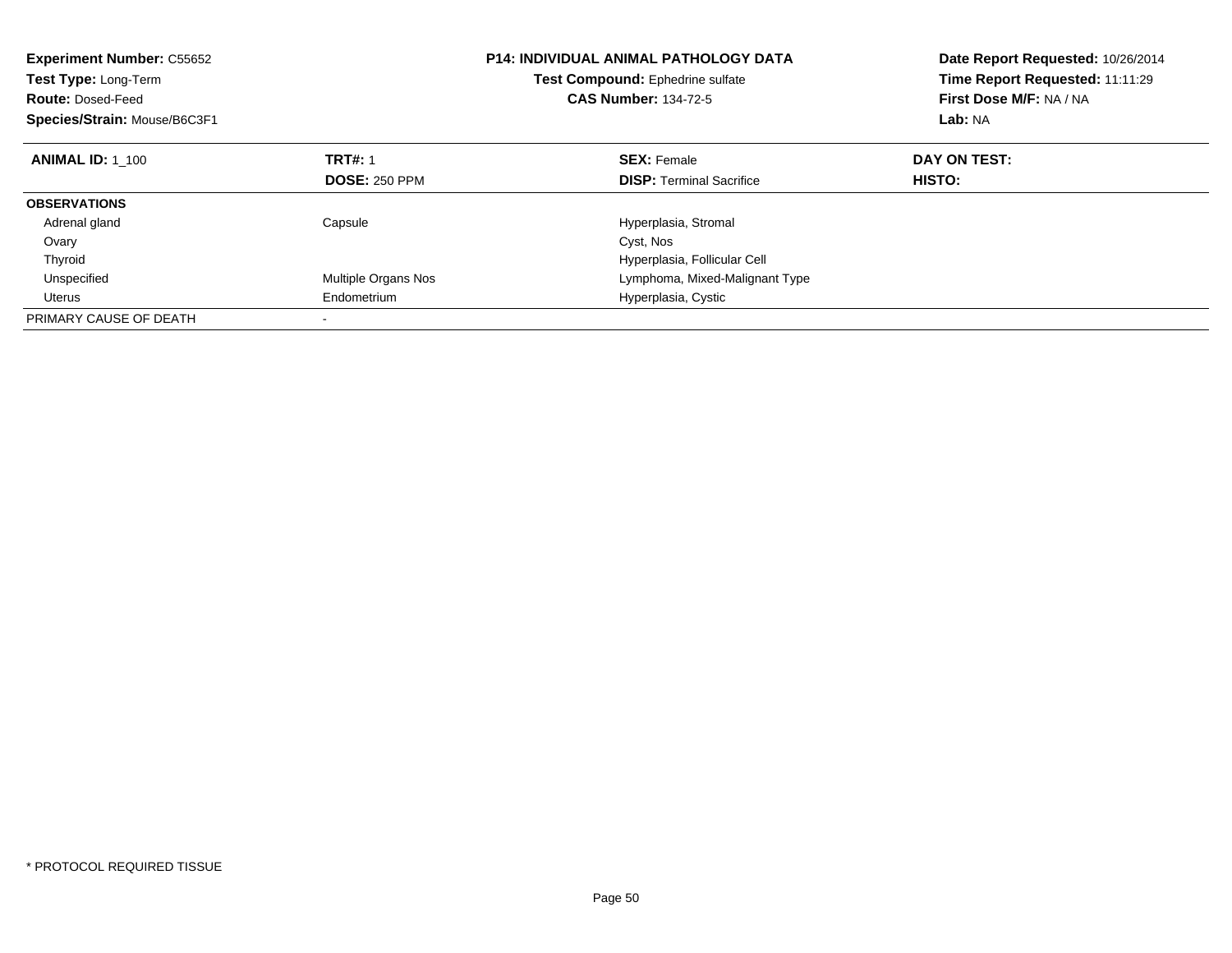**Test Type:** Long-Term

**Route:** Dosed-Feed

**Species/Strain:** Mouse/B6C3F1

# **P14: INDIVIDUAL ANIMAL PATHOLOGY DATA**

**Test Compound:** Ephedrine sulfate**CAS Number:** 134-72-5

| <b>ANIMAL ID: 2_001</b> | <b>TRT#: 2</b>            | <b>SEX: Female</b>              | DAY ON TEST: |  |
|-------------------------|---------------------------|---------------------------------|--------------|--|
|                         | <b>DOSE: 125 PPM</b>      | <b>DISP: Terminal Sacrifice</b> | HISTO:       |  |
| <b>OBSERVATIONS</b>     |                           |                                 |              |  |
| Adrenal gland           | Capsule                   | Hyperplasia, Stromal            |              |  |
| Lung                    |                           | Cyst, Nos                       |              |  |
|                         |                           | Hyperplasia, Adenomatous        |              |  |
| Ovary                   |                           | Angiectasis                     |              |  |
|                         |                           | Cyst, Nos                       |              |  |
| Pancreas                | Acinus                    | Cytoplasmic Vacuolization       |              |  |
| Pituitary gland         | <b>Anterior Pituitary</b> | Adenoma, Nos                    |              |  |
| Spleen                  |                           | Hyperplasia, Lymphoid           |              |  |
| Uterus                  | Endometrium               | Cyst, Multiple                  |              |  |
|                         | Endometrium               | Inflammation, Acute             |              |  |
| PRIMARY CAUSE OF DEATH  |                           |                                 |              |  |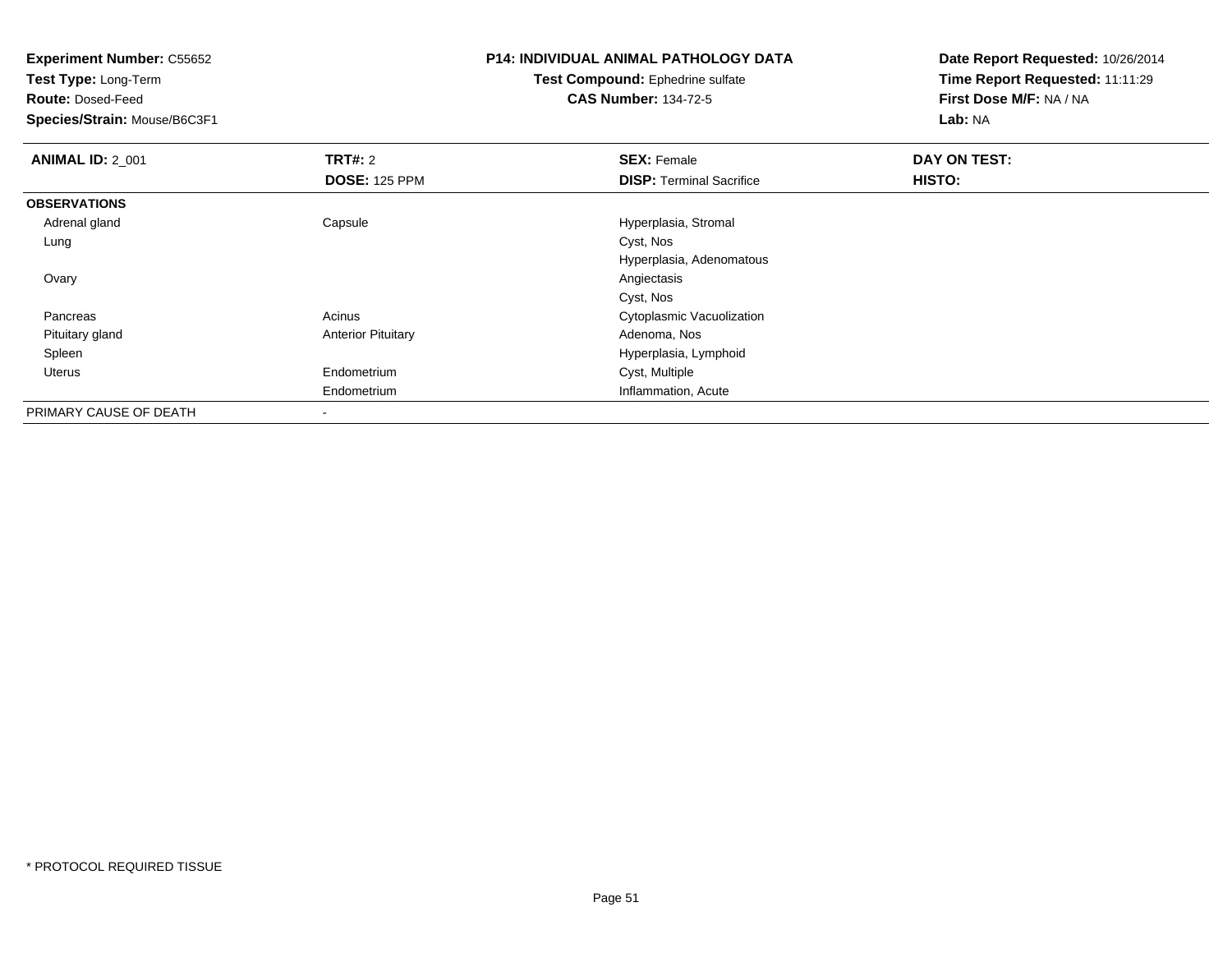| <b>Experiment Number: C55652</b><br>Test Type: Long-Term<br><b>Route: Dosed-Feed</b><br>Species/Strain: Mouse/B6C3F1 |                           | <b>P14: INDIVIDUAL ANIMAL PATHOLOGY DATA</b><br>Test Compound: Ephedrine sulfate<br><b>CAS Number: 134-72-5</b> | Date Report Requested: 10/26/2014<br>Time Report Requested: 11:11:29<br>First Dose M/F: NA / NA<br>Lab: NA |
|----------------------------------------------------------------------------------------------------------------------|---------------------------|-----------------------------------------------------------------------------------------------------------------|------------------------------------------------------------------------------------------------------------|
| <b>ANIMAL ID: 2 002</b>                                                                                              | <b>TRT#: 2</b>            | <b>SEX: Female</b>                                                                                              | DAY ON TEST:                                                                                               |
|                                                                                                                      | <b>DOSE: 125 PPM</b>      | <b>DISP:</b> Natural Death                                                                                      | HISTO:                                                                                                     |
| <b>OBSERVATIONS</b>                                                                                                  |                           |                                                                                                                 |                                                                                                            |
| Adrenal gland                                                                                                        | Capsule                   | Hyperplasia, Stromal                                                                                            |                                                                                                            |
| Kidney                                                                                                               | <b>Convoluted Tubules</b> | Degeneration, Hyaline                                                                                           |                                                                                                            |
| Lung                                                                                                                 |                           | Hyperplasia, Lymphoid                                                                                           |                                                                                                            |
| Ovary                                                                                                                |                           | Teratoma, Nos                                                                                                   |                                                                                                            |
| Spleen                                                                                                               |                           | Hyperplasia, Reticulum Cell                                                                                     |                                                                                                            |
| Uterus                                                                                                               | Endometrium               | Cyst, Multiple                                                                                                  |                                                                                                            |
| PRIMARY CAUSE OF DEATH                                                                                               |                           |                                                                                                                 |                                                                                                            |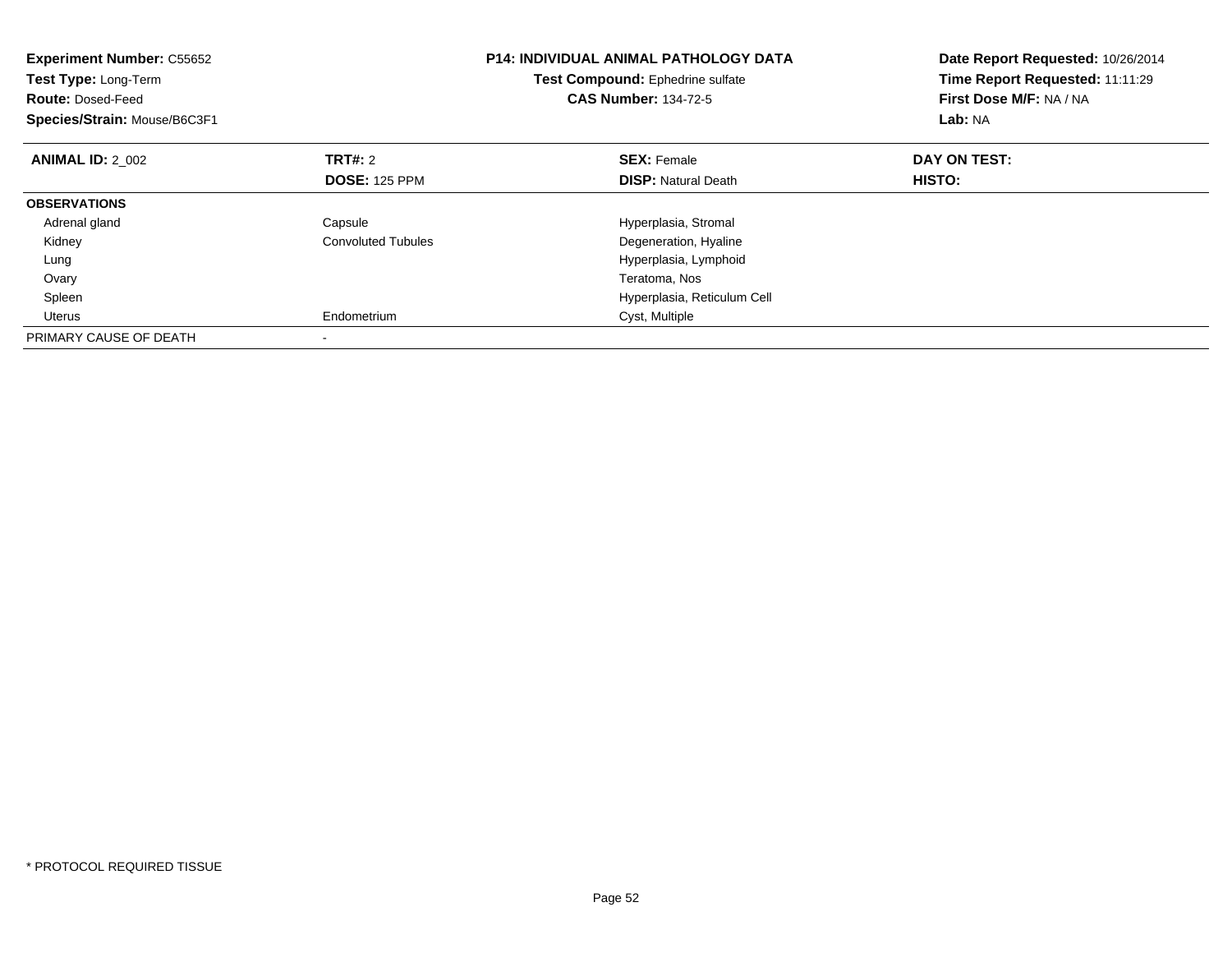**Test Type:** Long-Term

**Route:** Dosed-Feed

**Species/Strain:** Mouse/B6C3F1

#### **P14: INDIVIDUAL ANIMAL PATHOLOGY DATA**

**Test Compound:** Ephedrine sulfate**CAS Number:** 134-72-5

| <b>ANIMAL ID: 2_003</b> | <b>TRT#: 2</b>            | <b>SEX: Female</b>              | DAY ON TEST: |  |
|-------------------------|---------------------------|---------------------------------|--------------|--|
|                         | <b>DOSE: 125 PPM</b>      | <b>DISP: Terminal Sacrifice</b> | HISTO:       |  |
| <b>OBSERVATIONS</b>     |                           |                                 |              |  |
| Adrenal gland           | Capsule                   | Hyperplasia, Stromal            |              |  |
| Bone marrow             |                           | Fibrosis                        |              |  |
| Brain                   | Thalamus                  | Calcification, Nos              |              |  |
| Kidney                  | <b>Convoluted Tubules</b> | Degeneration, Nos               |              |  |
|                         |                           | Hyperplasia, Tubular Cell       |              |  |
| Liver                   |                           | Inflammation, Acute             |              |  |
|                         |                           | Necrosis, Focal                 |              |  |
| Pancreas                | <b>Islets</b>             | Angiectasis                     |              |  |
|                         | <b>Islets</b>             | Hyperplasia, Nos                |              |  |
| Pituitary gland         | <b>Anterior Pituitary</b> | Hyperplasia, Focal              |              |  |
| Unspecified             | Multiple Organs Nos       | Lymphoma, Mixed-Malignant Type  |              |  |
| Uterus                  | Endometrium               | Hyperplasia, Cystic             |              |  |
|                         | Endometrium               | Inflammation, Acute             |              |  |
| PRIMARY CAUSE OF DEATH  |                           |                                 |              |  |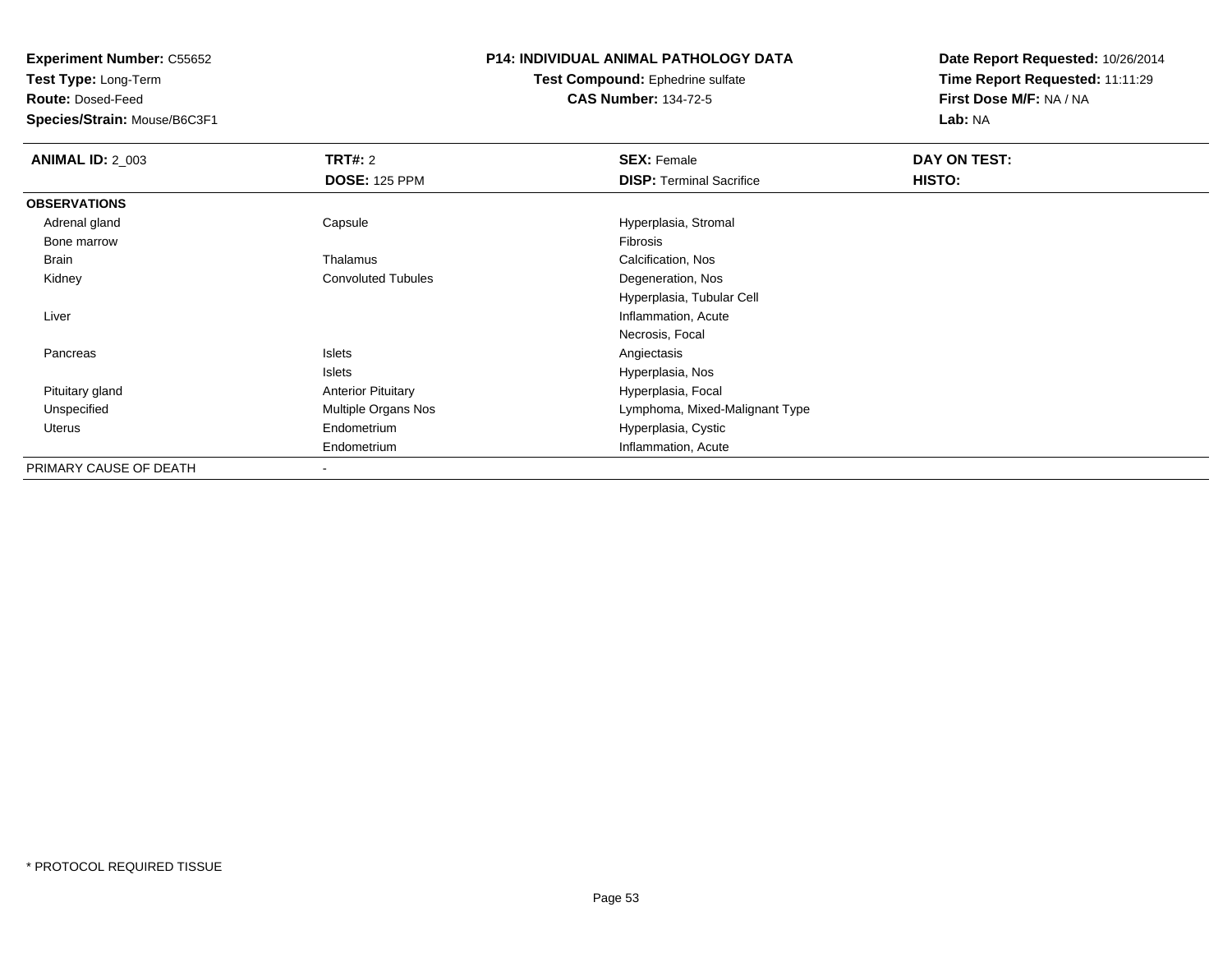| <b>Experiment Number: C55652</b><br>Test Type: Long-Term<br><b>Route: Dosed-Feed</b><br>Species/Strain: Mouse/B6C3F1 |                      | <b>P14: INDIVIDUAL ANIMAL PATHOLOGY DATA</b><br>Test Compound: Ephedrine sulfate<br><b>CAS Number: 134-72-5</b> | Date Report Requested: 10/26/2014<br>Time Report Requested: 11:11:29<br>First Dose M/F: NA / NA<br>Lab: NA |
|----------------------------------------------------------------------------------------------------------------------|----------------------|-----------------------------------------------------------------------------------------------------------------|------------------------------------------------------------------------------------------------------------|
| <b>ANIMAL ID: 2 004</b>                                                                                              | TRT#: 2              | <b>SEX: Female</b>                                                                                              | DAY ON TEST:                                                                                               |
|                                                                                                                      | <b>DOSE: 125 PPM</b> | <b>DISP:</b> Terminal Sacrifice                                                                                 | <b>HISTO:</b>                                                                                              |
| <b>OBSERVATIONS</b>                                                                                                  |                      |                                                                                                                 |                                                                                                            |
| Adrenal gland                                                                                                        | Capsule              | Hyperplasia, Stromal                                                                                            |                                                                                                            |
| Liver                                                                                                                |                      | Necrosis, Focal                                                                                                 |                                                                                                            |
| Pancreas                                                                                                             | Acinus               | Cytoplasmic Vacuolization                                                                                       |                                                                                                            |
|                                                                                                                      | <b>Islets</b>        | Hyperplasia, Nos                                                                                                |                                                                                                            |
| Unspecified                                                                                                          | Multiple Organs Nos  | Lymphoma, Mixed-Malignant Type                                                                                  |                                                                                                            |
| Uterus                                                                                                               | Endometrium          | Hyperplasia, Cystic                                                                                             |                                                                                                            |
| PRIMARY CAUSE OF DEATH                                                                                               |                      |                                                                                                                 |                                                                                                            |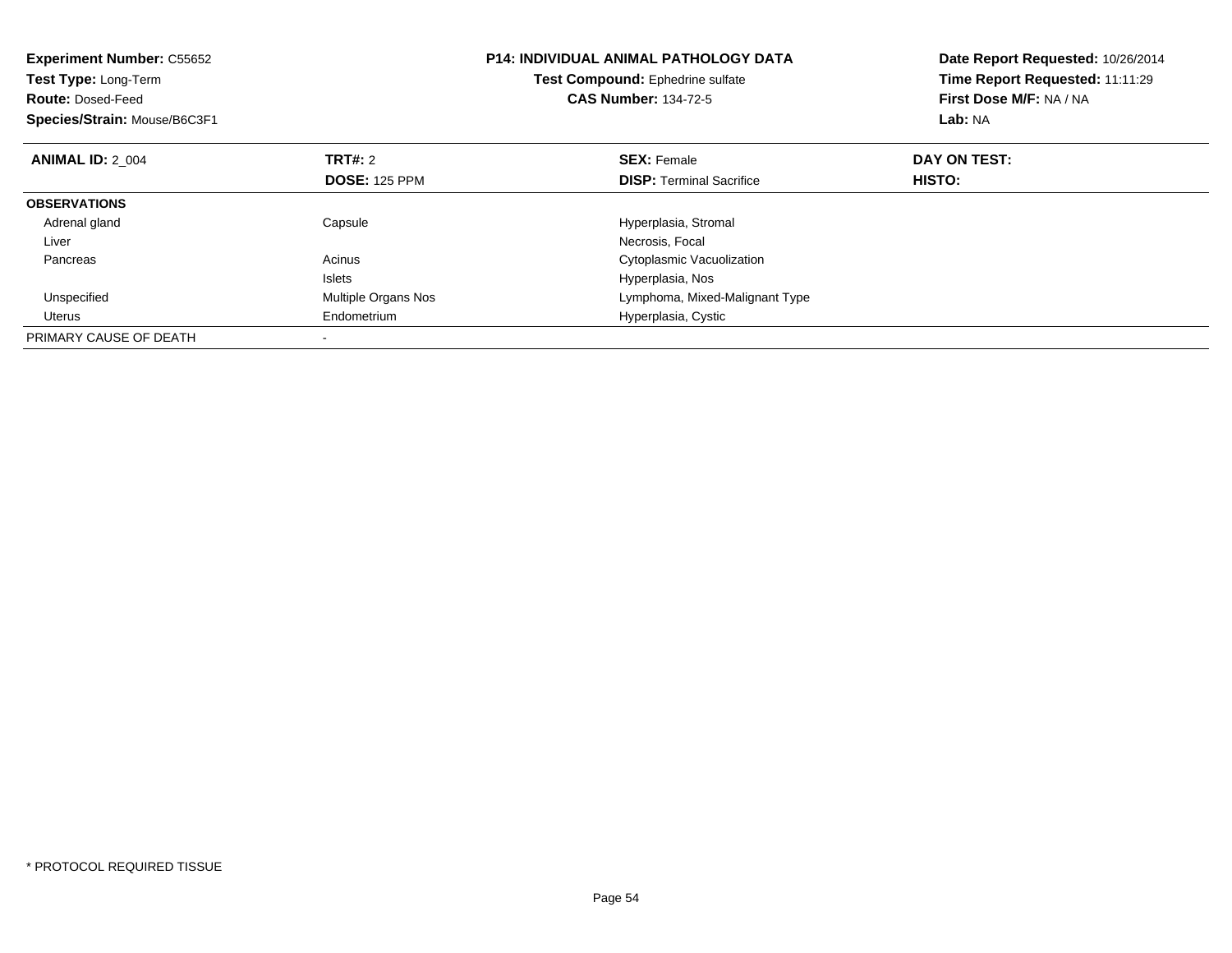**Test Type:** Long-Term

**Route:** Dosed-Feed

**Species/Strain:** Mouse/B6C3F1

#### **P14: INDIVIDUAL ANIMAL PATHOLOGY DATA**

**Test Compound:** Ephedrine sulfate**CAS Number:** 134-72-5

| <b>ANIMAL ID: 2_005</b> | <b>TRT#: 2</b>            | <b>SEX: Female</b>              | DAY ON TEST: |  |
|-------------------------|---------------------------|---------------------------------|--------------|--|
|                         | <b>DOSE: 125 PPM</b>      | <b>DISP: Terminal Sacrifice</b> | HISTO:       |  |
| <b>OBSERVATIONS</b>     |                           |                                 |              |  |
| Adrenal gland           | Capsule                   | Hyperplasia, Stromal            |              |  |
| Brain                   | Thalamus                  | Calcification, Nos              |              |  |
|                         | Lateral Ventricle Nos     | <b>Distention</b>               |              |  |
| Liver                   |                           | Cytoplasmic Vacuolization       |              |  |
|                         |                           | <b>Focal Cellular Change</b>    |              |  |
|                         |                           | Necrosis, Focal                 |              |  |
| Ovary                   |                           | Cyst, Nos                       |              |  |
|                         |                           | Luteoma                         |              |  |
| Pituitary gland         | <b>Anterior Pituitary</b> | Focal Cellular Change           |              |  |
| Thyroid                 |                           | Hyperplasia, Follicular Cell    |              |  |
| Unspecified             | Multiple Organs Nos       | Hyperplasia, Lymphoid           |              |  |
| Uterus                  | <b>Endometrial Stroma</b> | Degeneration, Hyaline           |              |  |
|                         | Endometrium               | Hyperplasia, Cystic             |              |  |
| PRIMARY CAUSE OF DEATH  |                           |                                 |              |  |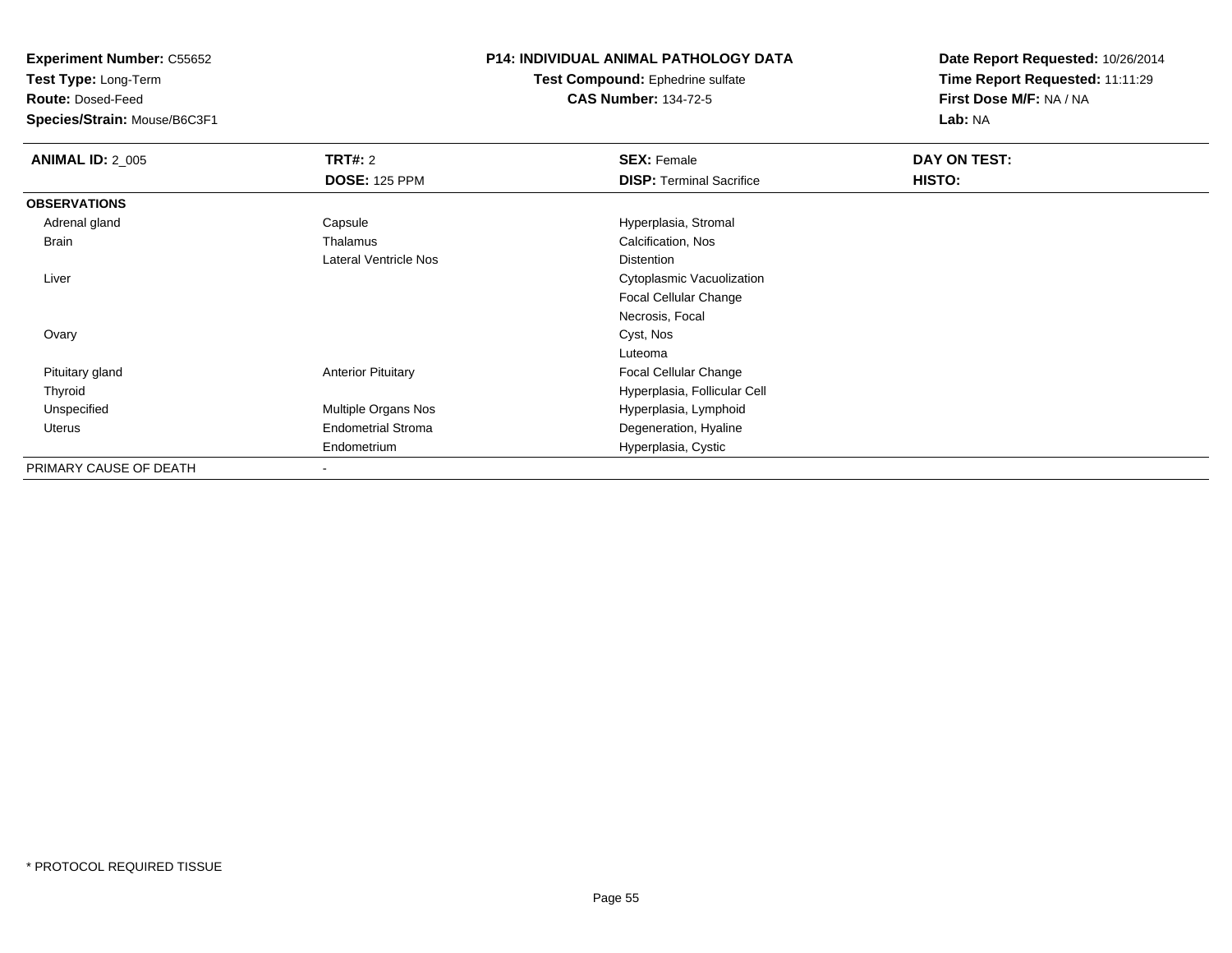| <b>Experiment Number: C55652</b><br>Test Type: Long-Term<br><b>Route: Dosed-Feed</b><br>Species/Strain: Mouse/B6C3F1 |                            | <b>P14: INDIVIDUAL ANIMAL PATHOLOGY DATA</b><br>Test Compound: Ephedrine sulfate<br><b>CAS Number: 134-72-5</b> | Date Report Requested: 10/26/2014<br>Time Report Requested: 11:11:29<br>First Dose M/F: NA / NA<br>Lab: NA |
|----------------------------------------------------------------------------------------------------------------------|----------------------------|-----------------------------------------------------------------------------------------------------------------|------------------------------------------------------------------------------------------------------------|
| <b>ANIMAL ID: 2_006</b>                                                                                              | <b>TRT#: 2</b>             | <b>SEX: Female</b>                                                                                              | DAY ON TEST:                                                                                               |
|                                                                                                                      | <b>DOSE: 125 PPM</b>       | <b>DISP:</b> Terminal Sacrifice                                                                                 | HISTO:                                                                                                     |
| <b>OBSERVATIONS</b>                                                                                                  |                            |                                                                                                                 |                                                                                                            |
| Adrenal gland                                                                                                        | Capsule                    | Hyperplasia, Stromal                                                                                            |                                                                                                            |
| Bone marrow                                                                                                          |                            | Hyperplasia, Granulocytic                                                                                       |                                                                                                            |
| Pituitary gland                                                                                                      | <b>Anterior Pituitary</b>  | Adenoma, Nos                                                                                                    |                                                                                                            |
| Spleen                                                                                                               |                            | Hematopoiesis                                                                                                   |                                                                                                            |
| Unspecified                                                                                                          | <b>Multiple Organs Nos</b> | Lymphoma, Mixed-Malignant Type                                                                                  |                                                                                                            |
| Uterus                                                                                                               |                            | Dilatation, Nos                                                                                                 |                                                                                                            |
|                                                                                                                      | Endometrium                | Inflammation, Suppurative                                                                                       |                                                                                                            |
| PRIMARY CAUSE OF DEATH                                                                                               |                            |                                                                                                                 |                                                                                                            |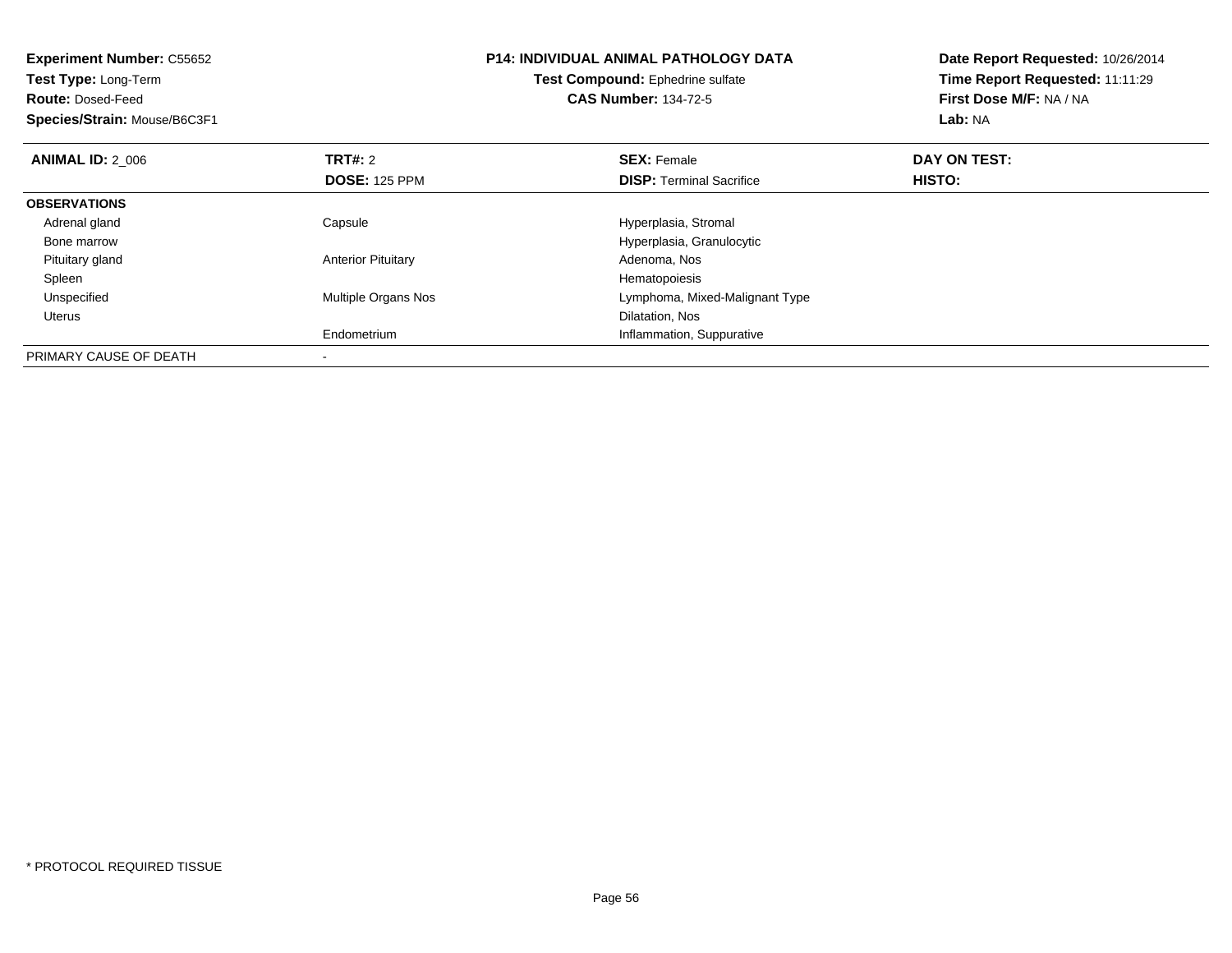| <b>Experiment Number: C55652</b><br>Test Type: Long-Term<br><b>Route: Dosed-Feed</b><br>Species/Strain: Mouse/B6C3F1 |                      | <b>P14: INDIVIDUAL ANIMAL PATHOLOGY DATA</b><br>Test Compound: Ephedrine sulfate<br><b>CAS Number: 134-72-5</b> | Date Report Requested: 10/26/2014<br>Time Report Requested: 11:11:29<br>First Dose M/F: NA / NA<br>Lab: NA |
|----------------------------------------------------------------------------------------------------------------------|----------------------|-----------------------------------------------------------------------------------------------------------------|------------------------------------------------------------------------------------------------------------|
| <b>ANIMAL ID: 2 007</b>                                                                                              | <b>TRT#: 2</b>       | <b>SEX: Female</b>                                                                                              | DAY ON TEST:                                                                                               |
|                                                                                                                      | <b>DOSE: 125 PPM</b> | <b>DISP:</b> Terminal Sacrifice                                                                                 | <b>HISTO:</b>                                                                                              |
| <b>OBSERVATIONS</b>                                                                                                  |                      |                                                                                                                 |                                                                                                            |
| Adrenal gland                                                                                                        | Capsule              | Hyperplasia, Stromal                                                                                            |                                                                                                            |
| Bone marrow                                                                                                          |                      | <b>Fibrosis</b>                                                                                                 |                                                                                                            |
| Liver                                                                                                                |                      | Hepatocellular Adenoma                                                                                          |                                                                                                            |
| Mammary gland                                                                                                        |                      | Fibroadenoma                                                                                                    |                                                                                                            |
| Ovary                                                                                                                |                      | Cyst, Nos                                                                                                       |                                                                                                            |
| Unspecified                                                                                                          | Multiple Organs Nos  | Lymphoma, Mixed-Malignant Type                                                                                  |                                                                                                            |
| Uterus                                                                                                               | Endometrium          | Hyperplasia, Cystic                                                                                             |                                                                                                            |
| PRIMARY CAUSE OF DEATH                                                                                               |                      |                                                                                                                 |                                                                                                            |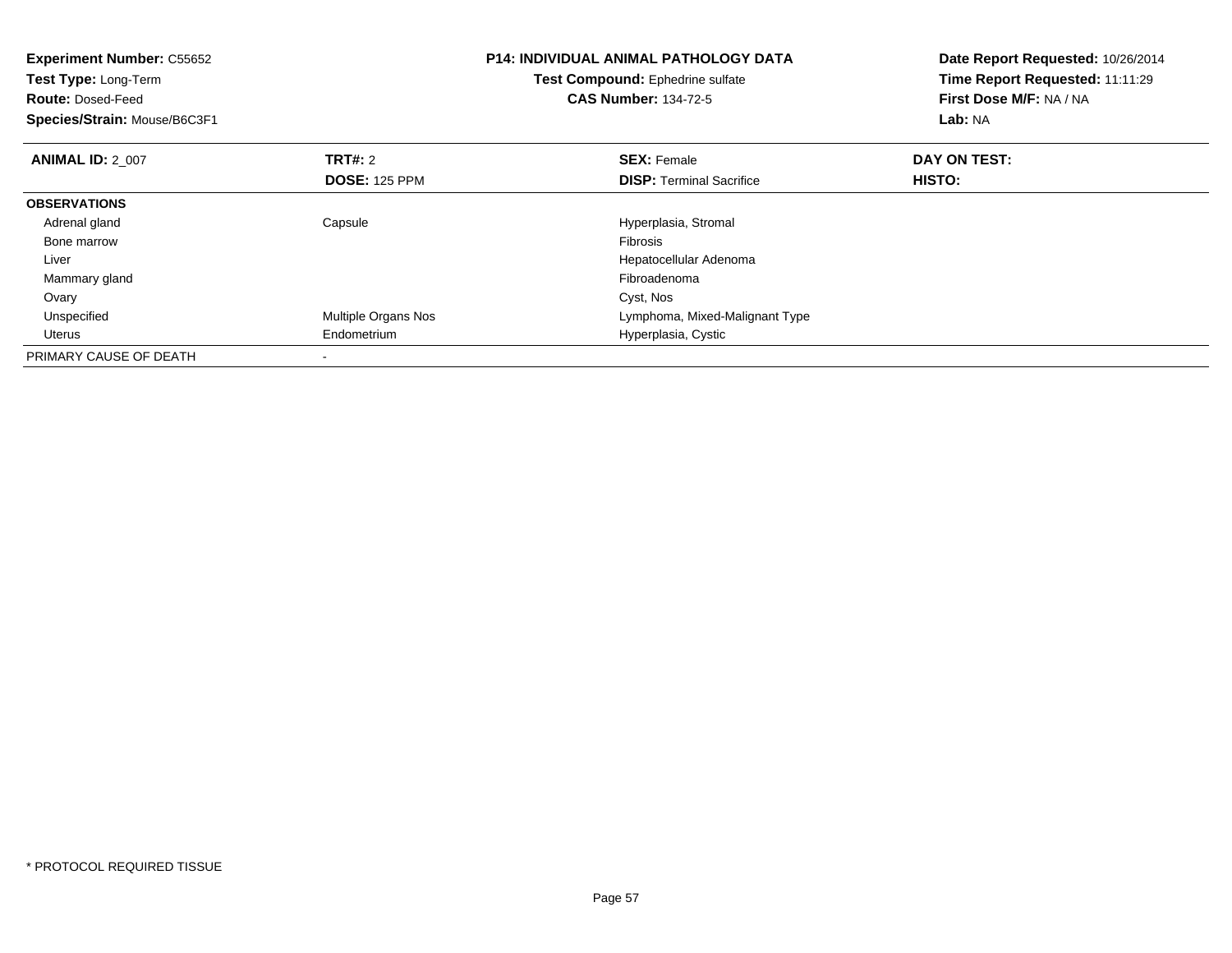| <b>Experiment Number: C55652</b> |                           | <b>P14: INDIVIDUAL ANIMAL PATHOLOGY DATA</b> | Date Report Requested: 10/26/2014 |
|----------------------------------|---------------------------|----------------------------------------------|-----------------------------------|
| Test Type: Long-Term             |                           | <b>Test Compound: Ephedrine sulfate</b>      | Time Report Requested: 11:11:29   |
| <b>Route: Dosed-Feed</b>         |                           | <b>CAS Number: 134-72-5</b>                  | First Dose M/F: NA / NA           |
| Species/Strain: Mouse/B6C3F1     |                           |                                              | Lab: NA                           |
| <b>ANIMAL ID: 2 008</b>          | <b>TRT#: 2</b>            | <b>SEX: Female</b>                           | DAY ON TEST:                      |
|                                  | <b>DOSE: 125 PPM</b>      | <b>DISP:</b> Moribund Sacrifice              | HISTO:                            |
| <b>OBSERVATIONS</b>              |                           |                                              |                                   |
| Adrenal gland                    | Capsule                   | Hyperplasia, Stromal                         |                                   |
| Brain                            | Thalamus                  | Calcification, Nos                           |                                   |
| Ovary                            |                           | Cyst, Hemorrhagic                            |                                   |
|                                  |                           | Cyst, Nos                                    |                                   |
| Pancreas                         | Islets                    | Hyperplasia, Nos                             |                                   |
| Pituitary gland                  | <b>Anterior Pituitary</b> | Adenoma, Nos                                 |                                   |
| Thyroid                          |                           | Inflammation, Acute/Chronic                  |                                   |
| Unspecified                      | Multiple Organs Nos       | Lymphoma, Mixed-Malignant Type               |                                   |
| Uterus                           |                           | <b>Endometrial Stromal Polyp</b>             |                                   |
| PRIMARY CAUSE OF DEATH           |                           |                                              |                                   |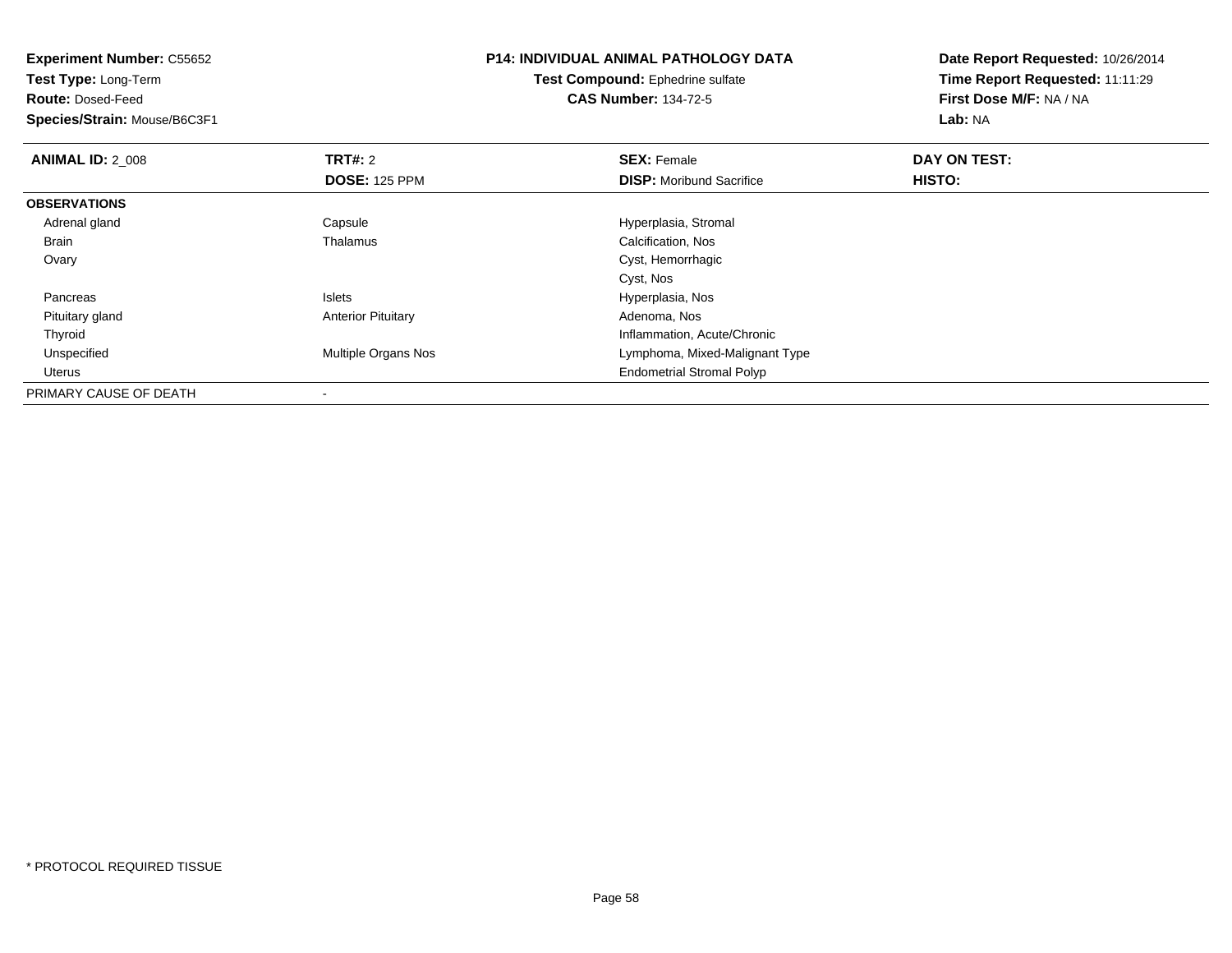**Experiment Number:** C55652**Test Type:** Long-Term**Route:** Dosed-Feed **Species/Strain:** Mouse/B6C3F1**P14: INDIVIDUAL ANIMAL PATHOLOGY DATATest Compound:** Ephedrine sulfate**CAS Number:** 134-72-5**Date Report Requested:** 10/26/2014**Time Report Requested:** 11:11:29**First Dose M/F:** NA / NA**Lab:** NA**ANIMAL ID: 2 009 TRT#:** 2 **SEX:** Female **DAY ON TEST: DOSE:** 125 PPM**DISP:** Terminal Sacrifice **HISTO: OBSERVATIONS** Adrenal glandCapsule Capsule Capsule Capsule Capsule Hyperplasia, Stromal Thalamus<br>
Calcification, Nos BrainCalcification, Nos Liver Hepatocellular Adenoma**Ovary** y and the control of the control of the control of the control of the control of the control of the control of the control of the control of the control of the control of the control of the control of the control of the co PancreasAcinus **Acinus Acinus Acinus Acinus Exercise Exercise Exercise Exercise Exercise Exercise Exercise Exercise Exercise Exercise Exercise Exercise Exercise Exercise Exercise Exercise Exercise Exercise Exercise Exercis** Islets Hyperplasia, Nos Pituitary glandAnterior Pituitary Cyst, Nos<br>
Multiple Organs Nos<br>
Lymphoma UnspecifiedLymphoma, Mixed-Malignant Type Uterus Endometrium Cyst, Multiple PRIMARY CAUSE OF DEATH-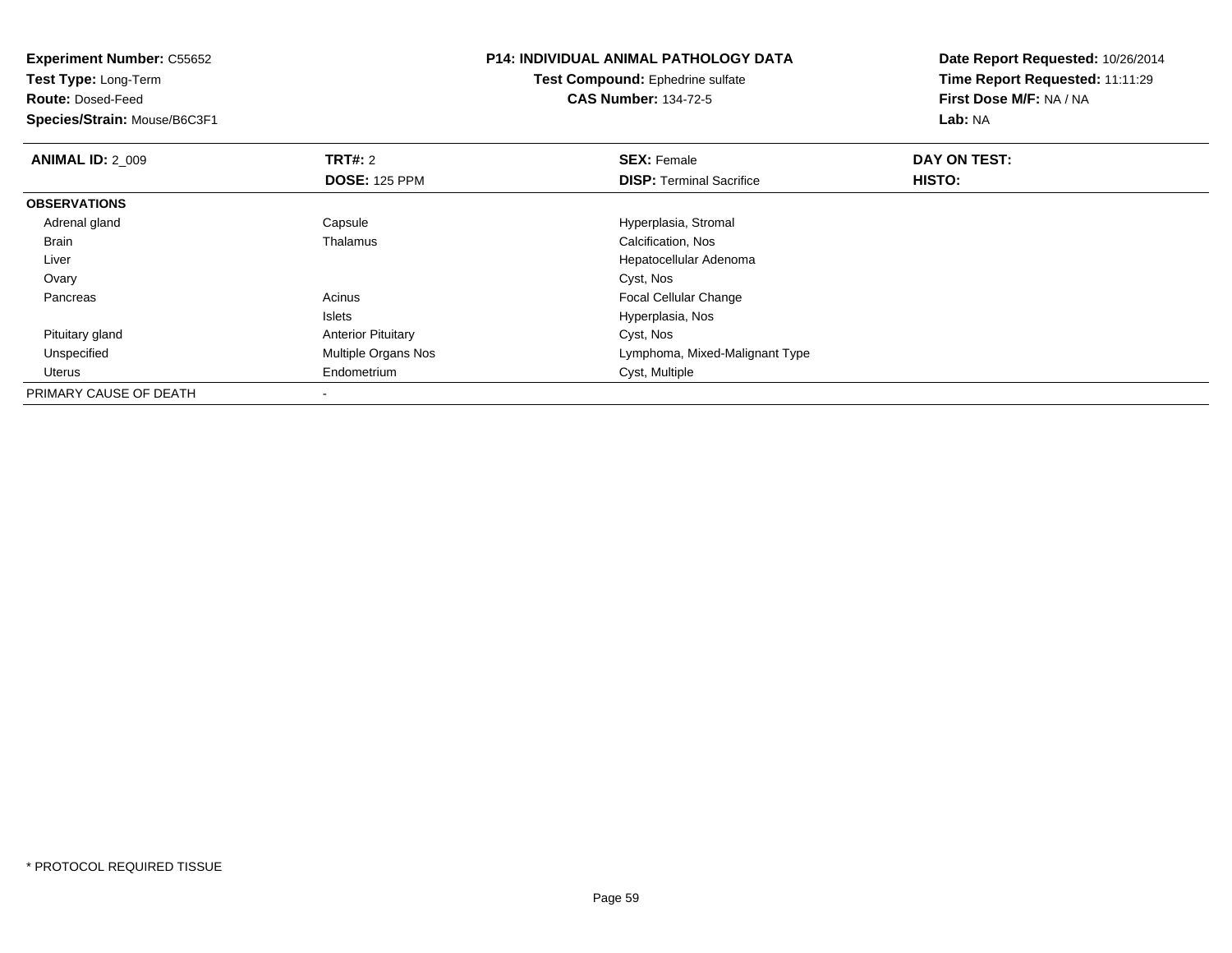| <b>Experiment Number: C55652</b> |                           | <b>P14: INDIVIDUAL ANIMAL PATHOLOGY DATA</b> | Date Report Requested: 10/26/2014 |
|----------------------------------|---------------------------|----------------------------------------------|-----------------------------------|
| <b>Test Type: Long-Term</b>      |                           | <b>Test Compound: Ephedrine sulfate</b>      | Time Report Requested: 11:11:29   |
| <b>Route: Dosed-Feed</b>         |                           | <b>CAS Number: 134-72-5</b>                  | First Dose M/F: NA / NA           |
| Species/Strain: Mouse/B6C3F1     |                           |                                              | Lab: NA                           |
| <b>ANIMAL ID: 2 010</b>          | <b>TRT#: 2</b>            | <b>SEX: Female</b>                           | DAY ON TEST:                      |
|                                  | <b>DOSE: 125 PPM</b>      | <b>DISP: Terminal Sacrifice</b>              | HISTO:                            |
| <b>OBSERVATIONS</b>              |                           |                                              |                                   |
| Adrenal gland                    |                           | Cyst, Nos                                    |                                   |
|                                  | Capsule                   | Hyperplasia, Stromal                         |                                   |
| Brain                            | Thalamus                  | Calcification, Nos                           |                                   |
| Lymph node                       | Mandibular Lymph Node     | Hemorrhage                                   |                                   |
| Pancreas                         | Islets                    | Hyperplasia, Nos                             |                                   |
| Pituitary gland                  | <b>Anterior Pituitary</b> | Adenoma, Nos                                 |                                   |
| Spleen                           |                           | Hyperplasia, Lymphoid                        |                                   |
| Thyroid                          |                           | Cyst, Follicular Nos                         |                                   |
| Unspecified                      | Multiple Organs Nos       | Lymphoma, Mixed-Malignant Type               |                                   |
| Uterus                           | Endometrium               | Cyst, Multiple                               |                                   |
| PRIMARY CAUSE OF DEATH           |                           |                                              |                                   |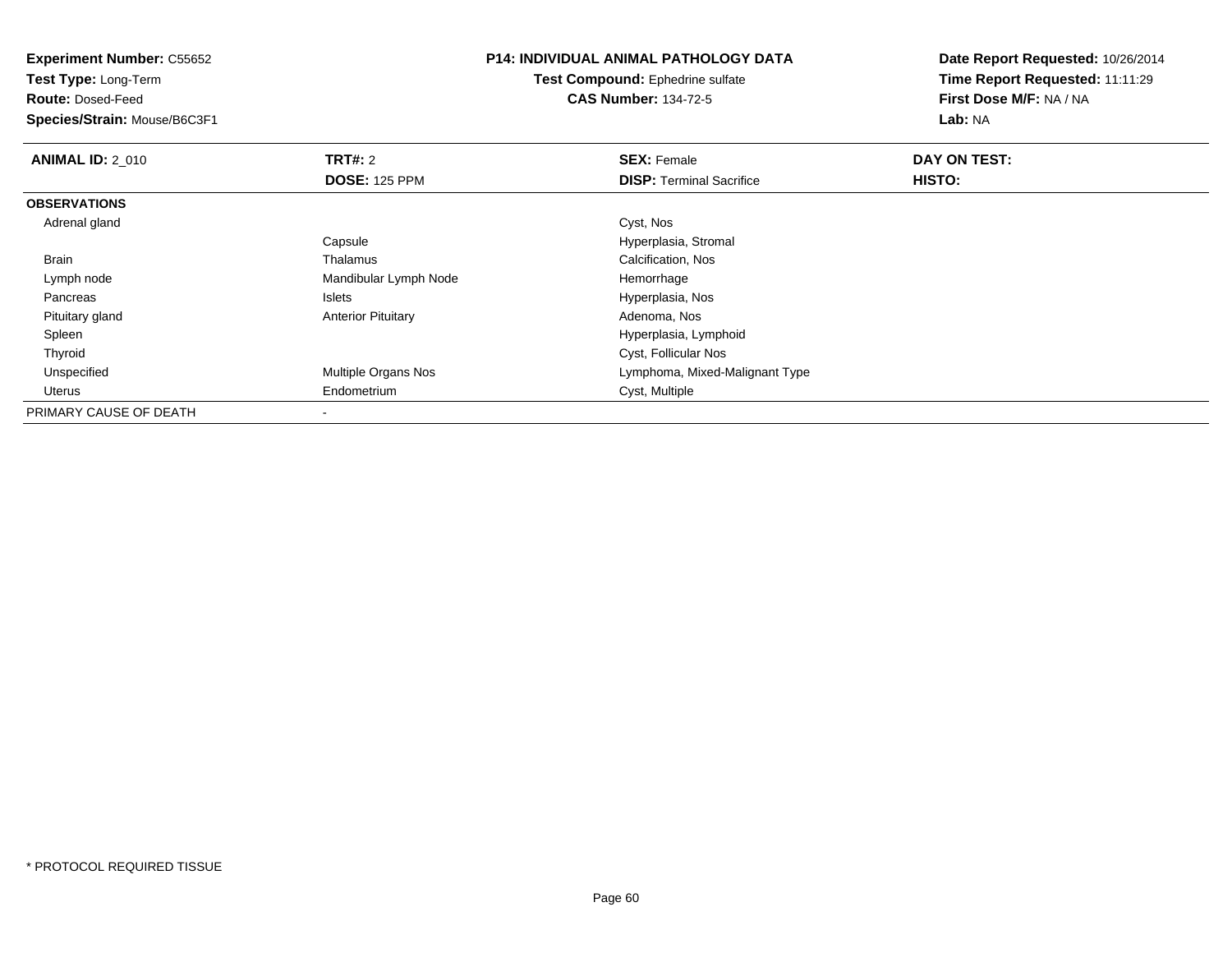**Experiment Number:** C55652**Test Type:** Long-Term**Route:** Dosed-Feed **Species/Strain:** Mouse/B6C3F1**P14: INDIVIDUAL ANIMAL PATHOLOGY DATATest Compound:** Ephedrine sulfate**CAS Number:** 134-72-5**Date Report Requested:** 10/26/2014**Time Report Requested:** 11:11:29**First Dose M/F:** NA / NA**Lab:** NA**ANIMAL ID: 2 011 TRT#:** 2 **SEX:** Female **DAY ON TEST: DOSE:** 125 PPM**DISP:** Natural Death **HISTO: OBSERVATIONS** Adrenal gland Capsule Hyperplasia, Stromal Bonee de la constitución de la constitución de la constitución de la constitución de la constitución de la constitución<br>En el constitución de la constitución de la constitución de la constitución de la constitución de la const PancreasIslets **Intervalse and Teleconomic Constructs** Hyperplasia, Nos<br>
Anterior Pituitary **Music Constructs** Hyperplasia, Foca Pituitary glandAnterior Pituitary **Material Communist Control Control Control Control Control Control Control Control Control Control Control Control Control Control Control Control Control Control Control Control Control Control Control**  StomachInflammation, Acute/Chronic Thyroid Cyst, Follicular Nos Hyperplasia, Follicular Cell UnspecifiedMultiple Organs Nos **Multiple Organs Nos** Lymphoma, Mixed-Malignant Type Uterus Endometrium Cyst, Multiple PRIMARY CAUSE OF DEATH

-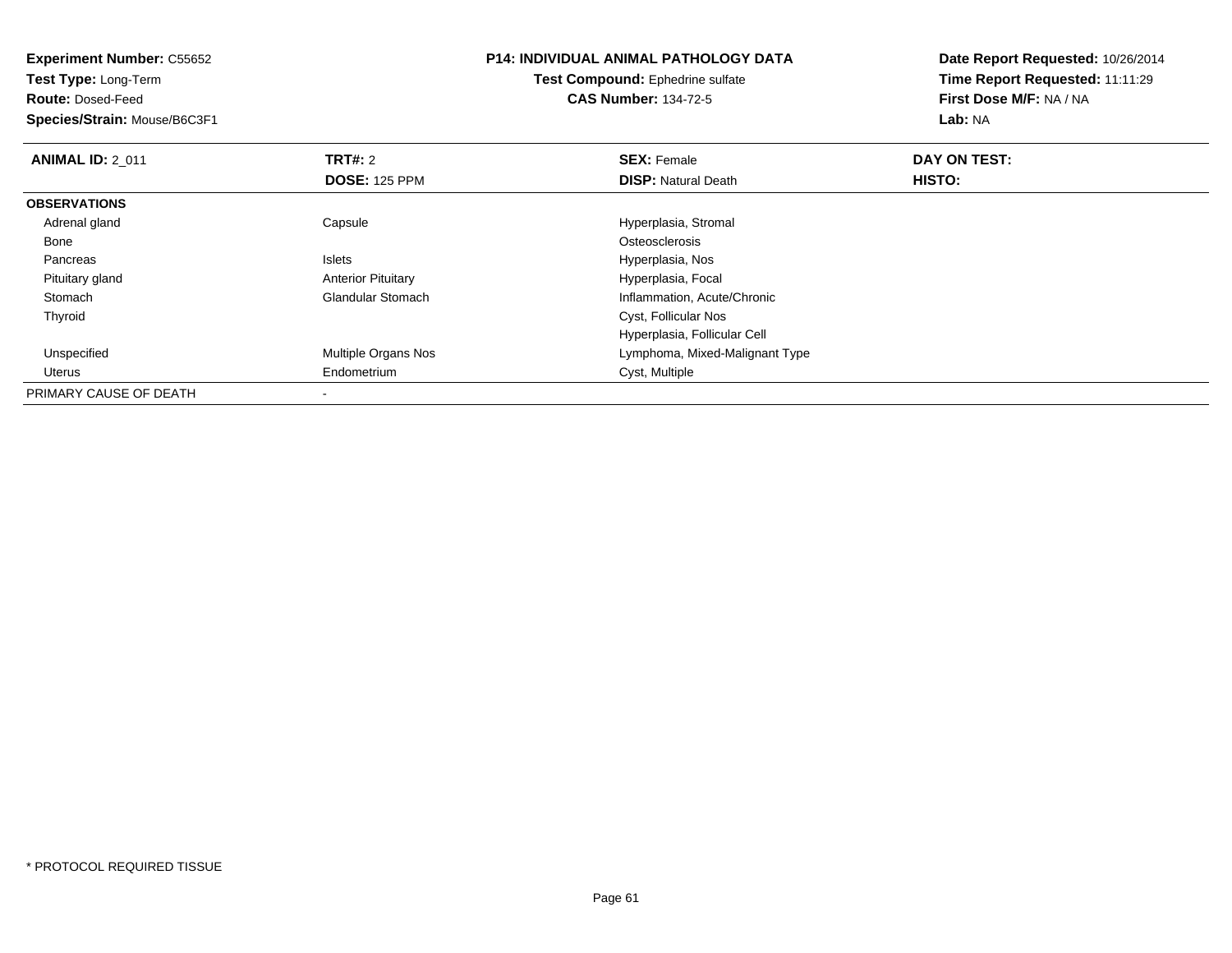| <b>Experiment Number: C55652</b><br>Test Type: Long-Term<br><b>Route: Dosed-Feed</b><br>Species/Strain: Mouse/B6C3F1 |                                 | <b>P14: INDIVIDUAL ANIMAL PATHOLOGY DATA</b><br>Test Compound: Ephedrine sulfate<br><b>CAS Number: 134-72-5</b> | Date Report Requested: 10/26/2014<br>Time Report Requested: 11:11:29<br>First Dose M/F: NA / NA<br>Lab: NA |
|----------------------------------------------------------------------------------------------------------------------|---------------------------------|-----------------------------------------------------------------------------------------------------------------|------------------------------------------------------------------------------------------------------------|
| <b>ANIMAL ID: 2 012</b>                                                                                              | TRT#: 2<br><b>DOSE: 125 PPM</b> | <b>SEX: Female</b><br><b>DISP:</b> Terminal Sacrifice                                                           | DAY ON TEST:<br>HISTO:                                                                                     |
| <b>OBSERVATIONS</b>                                                                                                  |                                 |                                                                                                                 |                                                                                                            |
| Adrenal gland                                                                                                        | Capsule                         | Hyperplasia, Stromal                                                                                            |                                                                                                            |
| Bone                                                                                                                 |                                 | Hyperplasia, Nos                                                                                                |                                                                                                            |
| Bone marrow                                                                                                          |                                 | <b>Fibrosis</b>                                                                                                 |                                                                                                            |
| Spleen                                                                                                               |                                 | Hyperplasia, Lymphoid                                                                                           |                                                                                                            |
| Thyroid                                                                                                              |                                 | Hyperplasia, Follicular Cell                                                                                    |                                                                                                            |
| Unspecified                                                                                                          | Multiple Organs Nos             | Lymphoma, Mixed-Malignant Type                                                                                  |                                                                                                            |
| Uterus                                                                                                               | Endometrium                     | Cyst, Multiple                                                                                                  |                                                                                                            |
| PRIMARY CAUSE OF DEATH                                                                                               |                                 |                                                                                                                 |                                                                                                            |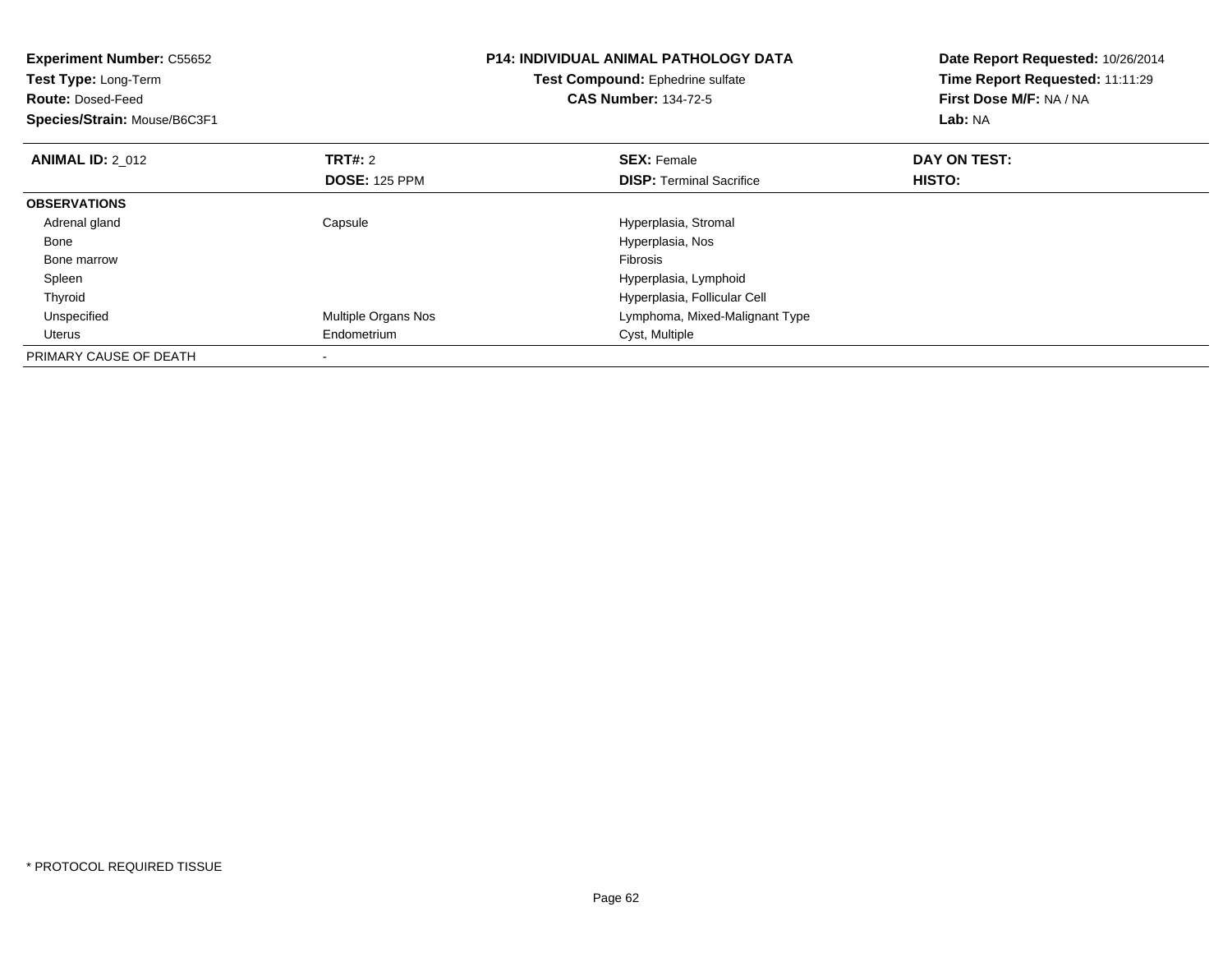| <b>Experiment Number: C55652</b><br>Test Type: Long-Term<br><b>Route: Dosed-Feed</b><br>Species/Strain: Mouse/B6C3F1 |                      | <b>P14: INDIVIDUAL ANIMAL PATHOLOGY DATA</b><br>Test Compound: Ephedrine sulfate<br><b>CAS Number: 134-72-5</b> | Date Report Requested: 10/26/2014<br>Time Report Requested: 11:11:29<br>First Dose M/F: NA / NA<br>Lab: NA |
|----------------------------------------------------------------------------------------------------------------------|----------------------|-----------------------------------------------------------------------------------------------------------------|------------------------------------------------------------------------------------------------------------|
| <b>ANIMAL ID: 2 013</b>                                                                                              | <b>TRT#:</b> 2       | <b>SEX: Female</b>                                                                                              | DAY ON TEST:                                                                                               |
|                                                                                                                      | <b>DOSE: 125 PPM</b> | <b>DISP: Terminal Sacrifice</b>                                                                                 | HISTO:                                                                                                     |
| <b>OBSERVATIONS</b>                                                                                                  |                      |                                                                                                                 |                                                                                                            |
| Adrenal gland                                                                                                        | Cortex Nos           | Focal Cellular Change                                                                                           |                                                                                                            |
|                                                                                                                      | Capsule              | Hyperplasia, Stromal                                                                                            |                                                                                                            |
| Ovary                                                                                                                |                      | Cyst, Multiple                                                                                                  |                                                                                                            |
| Pancreas                                                                                                             | <b>Islets</b>        | Hyperplasia, Nos                                                                                                |                                                                                                            |
| Spleen                                                                                                               |                      | Hyperplasia, Lymphoid                                                                                           |                                                                                                            |
| Thyroid                                                                                                              |                      | Hyperplasia, Follicular Cell                                                                                    |                                                                                                            |
| Unspecified                                                                                                          | Multiple Organs Nos  | Lymphoma, Mixed-Malignant Type                                                                                  |                                                                                                            |
| <b>Uterus</b>                                                                                                        | Endometrium          | Hyperplasia, Cystic                                                                                             |                                                                                                            |
| PRIMARY CAUSE OF DEATH                                                                                               |                      |                                                                                                                 |                                                                                                            |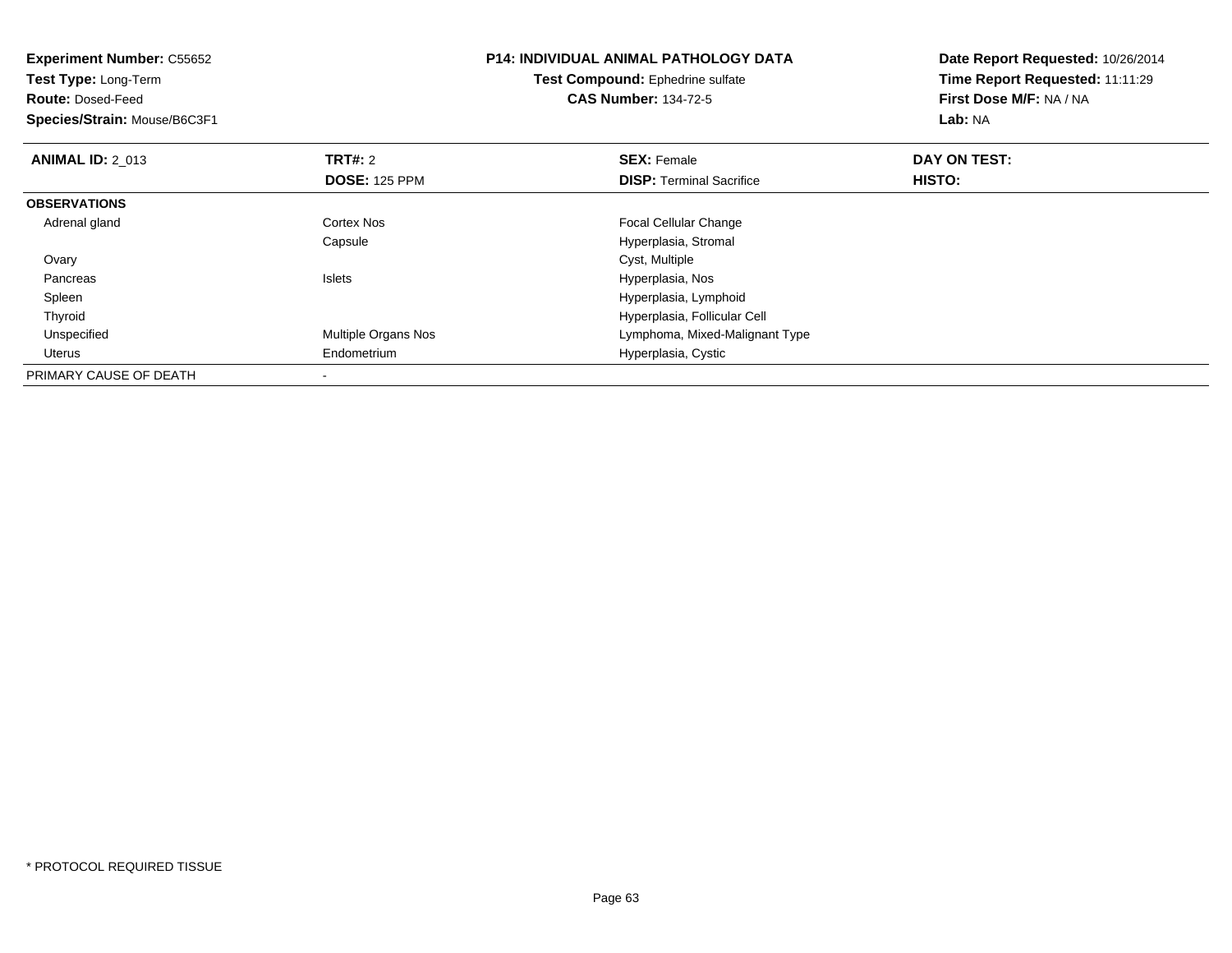| <b>Experiment Number: C55652</b><br>Test Type: Long-Term<br><b>Route: Dosed-Feed</b><br>Species/Strain: Mouse/B6C3F1 |                      | <b>P14: INDIVIDUAL ANIMAL PATHOLOGY DATA</b><br>Test Compound: Ephedrine sulfate<br><b>CAS Number: 134-72-5</b> | Date Report Requested: 10/26/2014<br>Time Report Requested: 11:11:29<br>First Dose M/F: NA / NA<br>Lab: NA |  |
|----------------------------------------------------------------------------------------------------------------------|----------------------|-----------------------------------------------------------------------------------------------------------------|------------------------------------------------------------------------------------------------------------|--|
| <b>ANIMAL ID: 2 014</b>                                                                                              | <b>TRT#: 2</b>       | <b>SEX: Female</b>                                                                                              | DAY ON TEST:                                                                                               |  |
|                                                                                                                      | <b>DOSE: 125 PPM</b> | <b>DISP:</b> Moribund Sacrifice                                                                                 | HISTO:                                                                                                     |  |
| <b>OBSERVATIONS</b>                                                                                                  |                      |                                                                                                                 |                                                                                                            |  |
| Adrenal gland                                                                                                        | Capsule              | Hyperplasia, Stromal                                                                                            |                                                                                                            |  |
| Unspecified                                                                                                          | Multiple Organs Nos  | Lymphoma, Lymphocytic-Malignant Type                                                                            |                                                                                                            |  |
| Uterus                                                                                                               | Endometrium          | Cyst, Multiple                                                                                                  |                                                                                                            |  |
| PRIMARY CAUSE OF DEATH                                                                                               |                      |                                                                                                                 |                                                                                                            |  |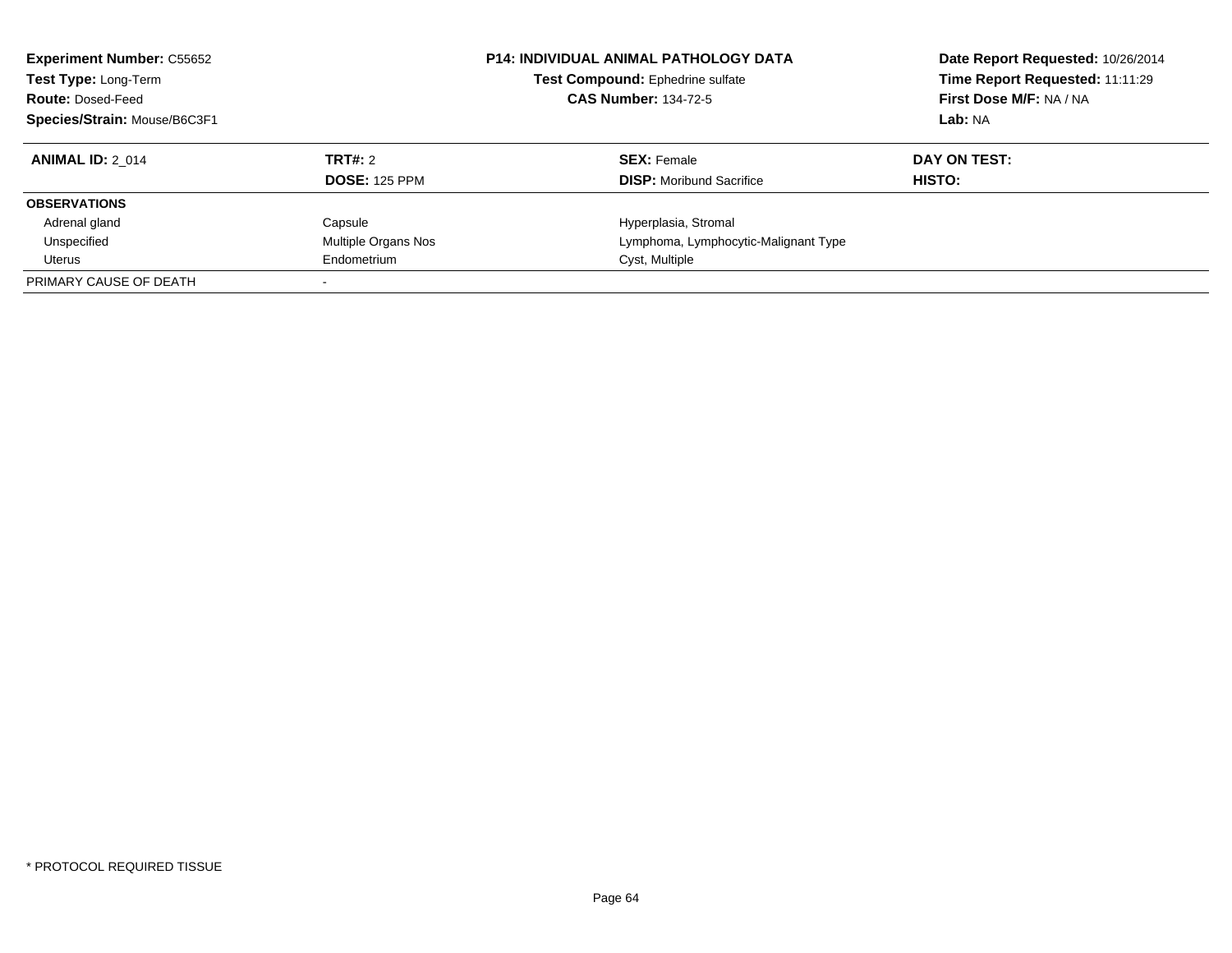**Experiment Number:** C55652**Test Type:** Long-Term**Route:** Dosed-Feed **Species/Strain:** Mouse/B6C3F1**P14: INDIVIDUAL ANIMAL PATHOLOGY DATATest Compound:** Ephedrine sulfate**CAS Number:** 134-72-5**Date Report Requested:** 10/26/2014**Time Report Requested:** 11:11:29**First Dose M/F:** NA / NA**Lab:** NA**ANIMAL ID: 2 015 TRT#:** 2 **SEX:** Female **DAY ON TEST: DOSE:** 125 PPM**DISP:** Moribund Sacrifice **HISTO: OBSERVATIONS** Adrenal glandCapsule Capsule Capsule Capsule Capsule Hyperplasia, Stromal Thalamus<br>
Calcification, Nos Brain Thalamus Calcification, Nos PancreasHyperplasia, Nos Pituitary glandAnterior Pituitary **Material Contract Contract Pituitary** Hyperplasia, Focal SpleenHyperplasia, Lymphoid<br>Calcification, Nos StomachGlandular Stomach Urinary bladder Perivascular Cuffing Uterus Endometrium Cyst, Multiple Dilatation, NosPRIMARY CAUSE OF DEATH

-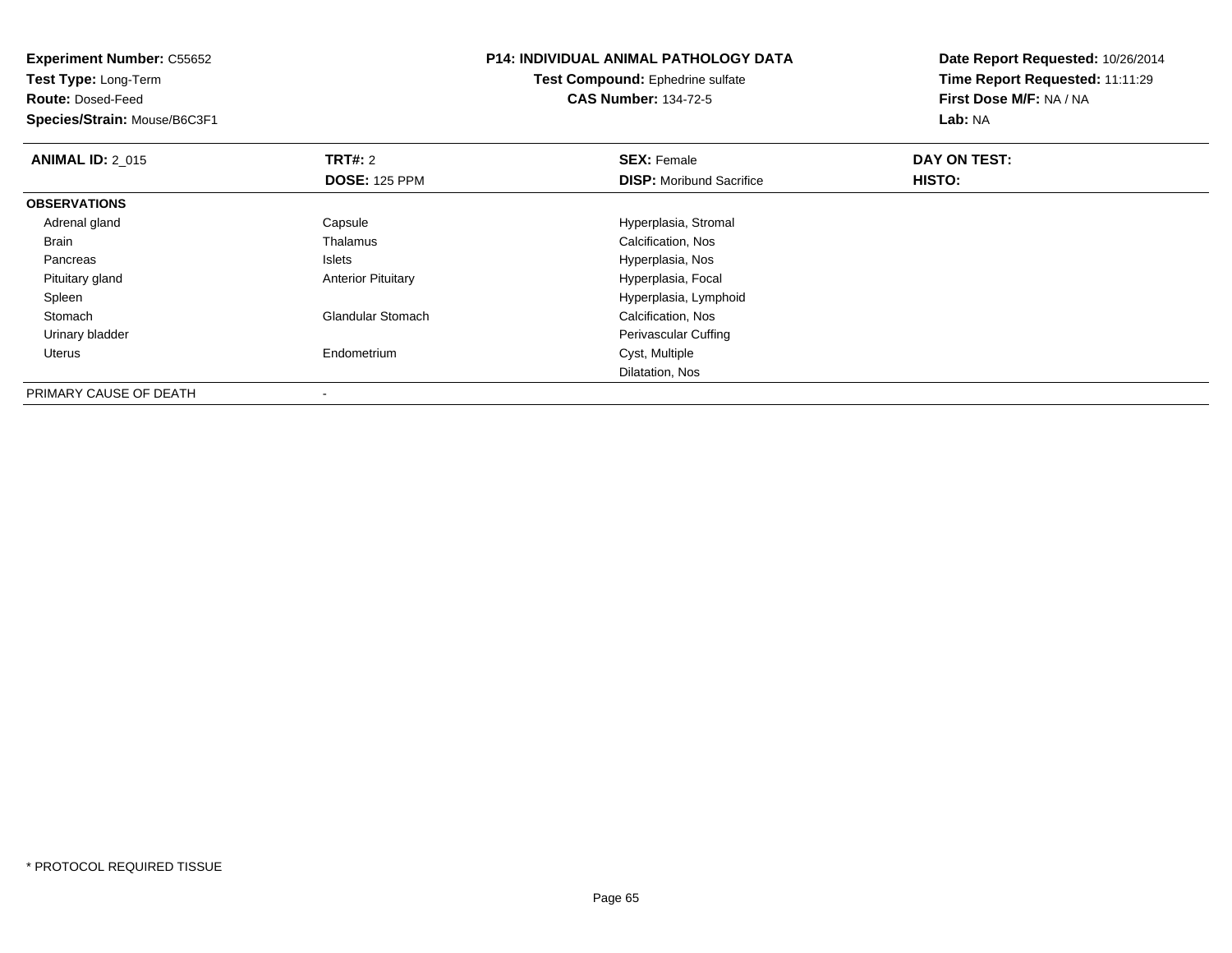| <b>Experiment Number: C55652</b><br><b>Test Type: Long-Term</b><br><b>Route: Dosed-Feed</b><br>Species/Strain: Mouse/B6C3F1 |                      | <b>P14: INDIVIDUAL ANIMAL PATHOLOGY DATA</b><br>Test Compound: Ephedrine sulfate<br><b>CAS Number: 134-72-5</b> | Date Report Requested: 10/26/2014<br>Time Report Requested: 11:11:29<br>First Dose M/F: NA / NA<br>Lab: NA |  |
|-----------------------------------------------------------------------------------------------------------------------------|----------------------|-----------------------------------------------------------------------------------------------------------------|------------------------------------------------------------------------------------------------------------|--|
| <b>ANIMAL ID: 2 016</b>                                                                                                     | <b>TRT#: 2</b>       | <b>SEX: Female</b>                                                                                              | DAY ON TEST:                                                                                               |  |
|                                                                                                                             | <b>DOSE: 125 PPM</b> | <b>DISP:</b> Terminal Sacrifice                                                                                 | HISTO:                                                                                                     |  |
| <b>OBSERVATIONS</b>                                                                                                         |                      |                                                                                                                 |                                                                                                            |  |
| Adrenal gland                                                                                                               | Capsule              | Hyperplasia, Stromal                                                                                            |                                                                                                            |  |
| <b>Brain</b>                                                                                                                | Thalamus             | Calcification, Nos                                                                                              |                                                                                                            |  |
| Thyroid                                                                                                                     |                      | Hyperplasia, Follicular Cell                                                                                    |                                                                                                            |  |
| Unspecified                                                                                                                 | Multiple Organs Nos  | Lymphoma, Mixed-Malignant Type                                                                                  |                                                                                                            |  |
| <b>Uterus</b>                                                                                                               | Endometrium          | Cyst, Multiple                                                                                                  |                                                                                                            |  |
| PRIMARY CAUSE OF DEATH                                                                                                      |                      |                                                                                                                 |                                                                                                            |  |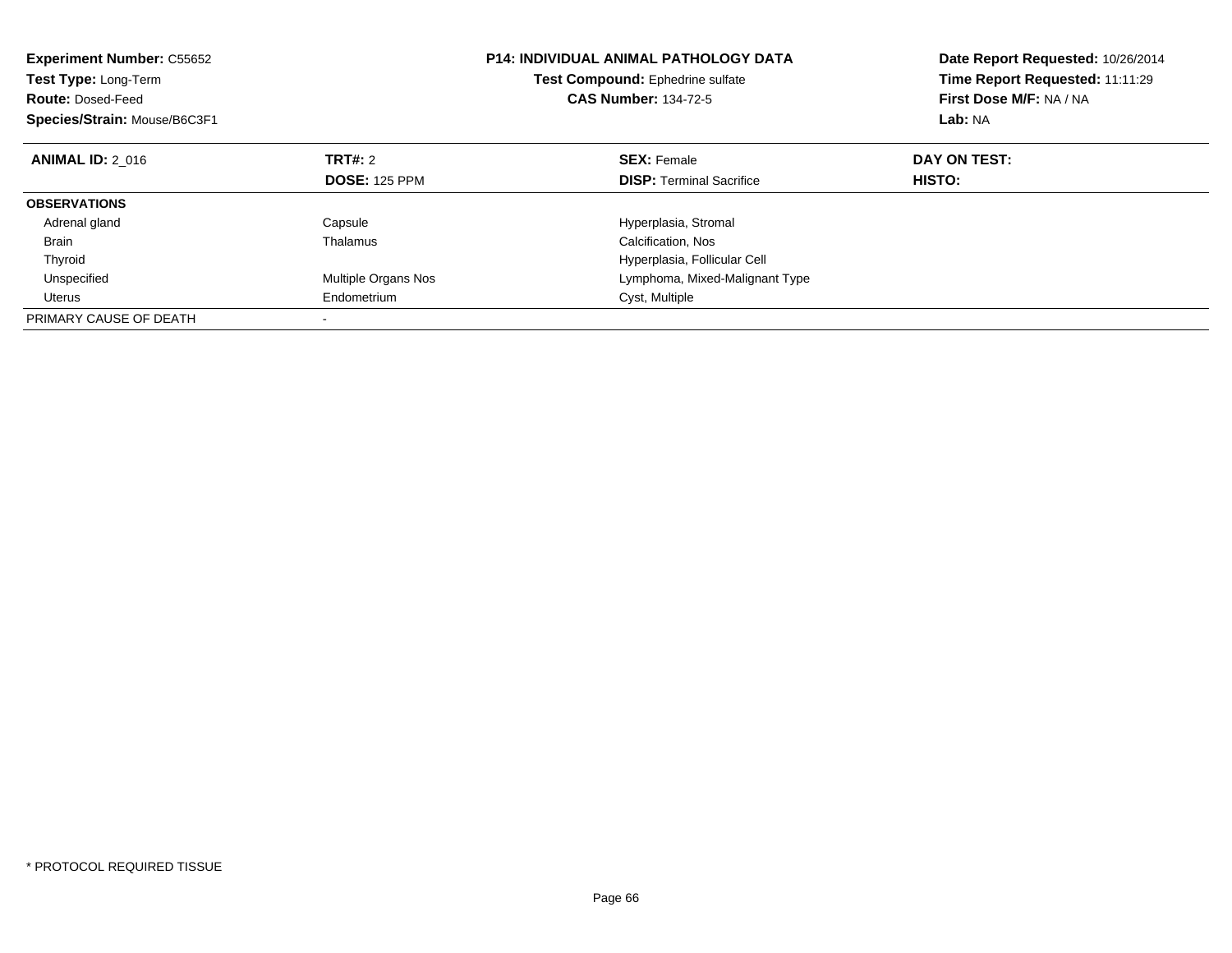| <b>Experiment Number: C55652</b> |                           | <b>P14: INDIVIDUAL ANIMAL PATHOLOGY DATA</b> | Date Report Requested: 10/26/2014 |  |
|----------------------------------|---------------------------|----------------------------------------------|-----------------------------------|--|
| Test Type: Long-Term             |                           | Test Compound: Ephedrine sulfate             | Time Report Requested: 11:11:29   |  |
| <b>Route: Dosed-Feed</b>         |                           | <b>CAS Number: 134-72-5</b>                  | First Dose M/F: NA / NA           |  |
| Species/Strain: Mouse/B6C3F1     |                           |                                              | Lab: NA                           |  |
| <b>ANIMAL ID: 2 017</b>          | <b>TRT#: 2</b>            | <b>SEX: Female</b>                           | DAY ON TEST:                      |  |
|                                  | <b>DOSE: 125 PPM</b>      | <b>DISP:</b> Moribund Sacrifice              | HISTO:                            |  |
| <b>OBSERVATIONS</b>              |                           |                                              |                                   |  |
| Adrenal gland                    | Capsule                   | Hyperplasia, Stromal                         |                                   |  |
| Bone marrow                      |                           | Hyperplasia, Granulocytic                    |                                   |  |
| Brain                            | Thalamus                  | Calcification, Nos                           |                                   |  |
| Kidney                           | <b>Convoluted Tubules</b> | Degeneration, Hyaline                        |                                   |  |
| Pituitary gland                  | <b>Anterior Pituitary</b> | Cytomegaly                                   |                                   |  |
| Spleen                           |                           | Hematopoiesis                                |                                   |  |
| Thyroid                          |                           | Hyperplasia, Follicular Cell                 |                                   |  |
| Unspecified                      | Multiple Organs Nos       | Lymphoma, Histiocytic-Malignant Type         |                                   |  |
| Uterus                           | Endometrium               | Cyst, Multiple                               |                                   |  |
| PRIMARY CAUSE OF DEATH           |                           |                                              |                                   |  |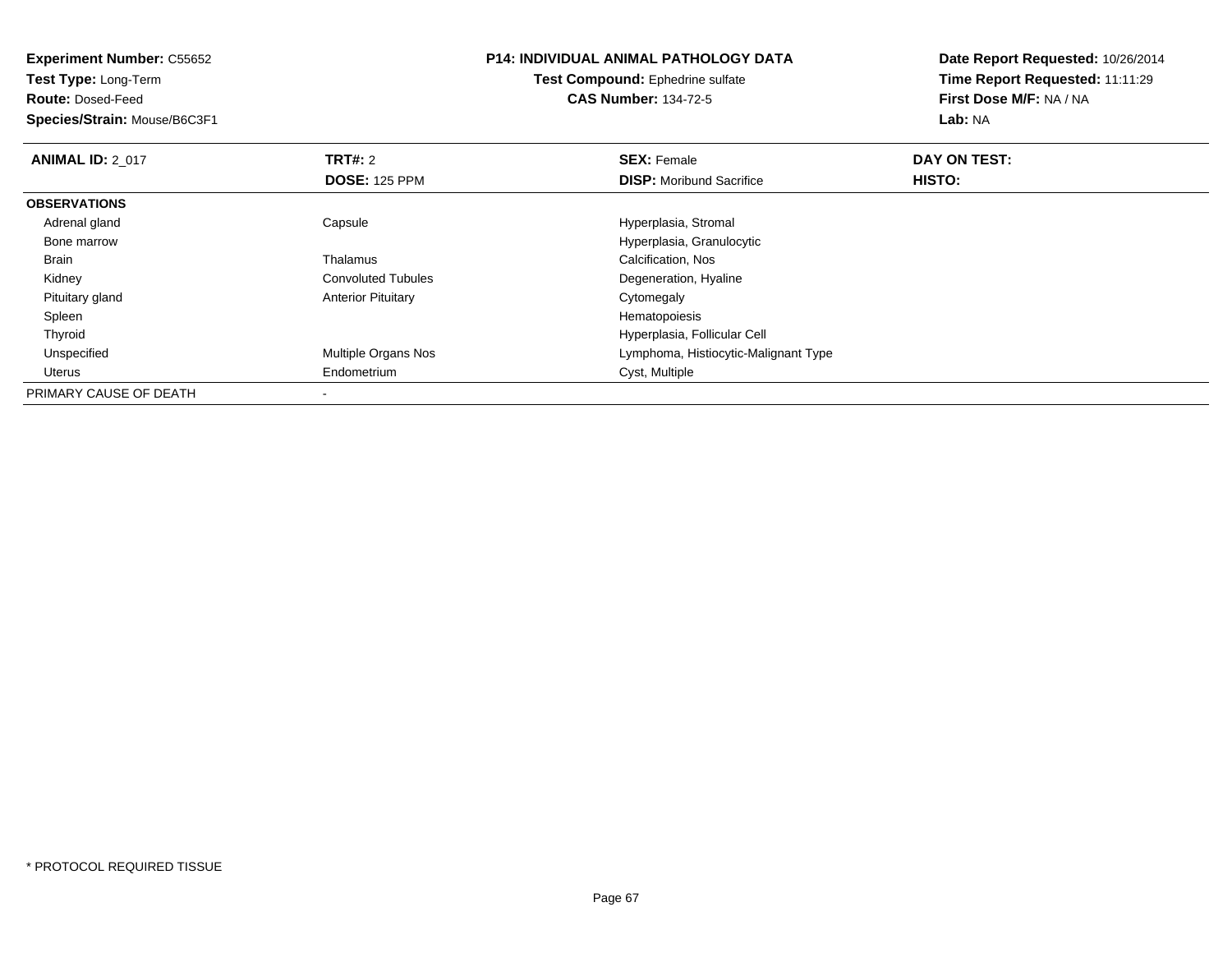| <b>Experiment Number: C55652</b><br>Test Type: Long-Term<br><b>Route: Dosed-Feed</b><br>Species/Strain: Mouse/B6C3F1 |                      | <b>P14: INDIVIDUAL ANIMAL PATHOLOGY DATA</b><br>Test Compound: Ephedrine sulfate<br><b>CAS Number: 134-72-5</b> | Date Report Requested: 10/26/2014<br>Time Report Requested: 11:11:29<br>First Dose M/F: NA / NA<br>Lab: NA |  |
|----------------------------------------------------------------------------------------------------------------------|----------------------|-----------------------------------------------------------------------------------------------------------------|------------------------------------------------------------------------------------------------------------|--|
| <b>ANIMAL ID: 2 018</b>                                                                                              | TRT#: 2              | <b>SEX: Female</b>                                                                                              | DAY ON TEST:                                                                                               |  |
|                                                                                                                      | <b>DOSE: 125 PPM</b> | <b>DISP:</b> Terminal Sacrifice                                                                                 | HISTO:                                                                                                     |  |
| <b>OBSERVATIONS</b>                                                                                                  |                      |                                                                                                                 |                                                                                                            |  |
| Adrenal gland                                                                                                        | Capsule              | Hyperplasia, Stromal                                                                                            |                                                                                                            |  |
| <b>Brain</b>                                                                                                         | Thalamus             | Calcification, Nos                                                                                              |                                                                                                            |  |
| Lung                                                                                                                 |                      | Alveolar Macrophages                                                                                            |                                                                                                            |  |
|                                                                                                                      |                      | Alveolar/Bronchiolar Adenoma                                                                                    |                                                                                                            |  |
| Unspecified                                                                                                          | Multiple Organs Nos  | Lymphoma, Mixed-Malignant Type                                                                                  |                                                                                                            |  |
| Uterus                                                                                                               | Endometrium          | Cyst, Multiple                                                                                                  |                                                                                                            |  |
| PRIMARY CAUSE OF DEATH                                                                                               |                      |                                                                                                                 |                                                                                                            |  |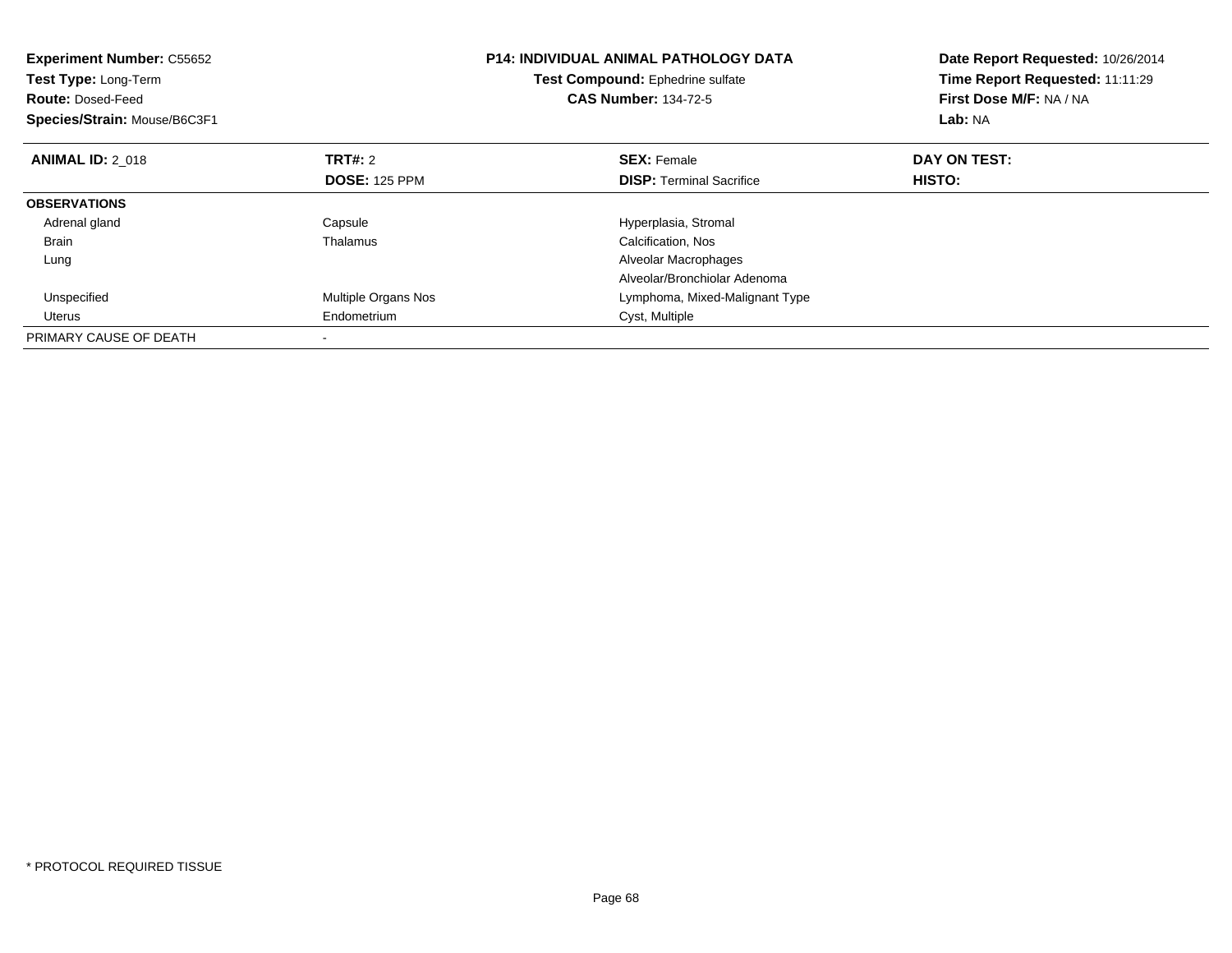**Test Type:** Long-Term

**Route:** Dosed-Feed

**Species/Strain:** Mouse/B6C3F1

### **P14: INDIVIDUAL ANIMAL PATHOLOGY DATA**

**Test Compound:** Ephedrine sulfate**CAS Number:** 134-72-5

| <b>ANIMAL ID: 2_019</b> | <b>TRT#: 2</b>            | <b>SEX: Female</b>              | DAY ON TEST: |  |
|-------------------------|---------------------------|---------------------------------|--------------|--|
|                         | <b>DOSE: 125 PPM</b>      | <b>DISP: Terminal Sacrifice</b> | HISTO:       |  |
| <b>OBSERVATIONS</b>     |                           |                                 |              |  |
| Adrenal gland           | Capsule                   | Hyperplasia, Stromal            |              |  |
| Bone                    |                           | Hyperplasia, Nos                |              |  |
| Bone marrow             |                           | Fibrosis                        |              |  |
| Ovary                   |                           | Calcification, Nos              |              |  |
|                         |                           | Cyst, Multiple                  |              |  |
| Pancreas                | Islets                    | Islet-Cell Adenoma              |              |  |
| Pituitary gland         | <b>Anterior Pituitary</b> | Cyst, Multiple                  |              |  |
|                         | <b>Anterior Pituitary</b> | Hyperplasia, Focal              |              |  |
| Spleen                  |                           | Hyperplasia, Lymphoid           |              |  |
| Thyroid                 |                           | Hyperplasia, Follicular Cell    |              |  |
| Unspecified             | Multiple Organs Nos       | Perivascular Cuffing            |              |  |
| Uterus                  |                           | Hemangioma                      |              |  |
|                         | Endometrium               | Hyperplasia, Cystic             |              |  |
| PRIMARY CAUSE OF DEATH  |                           |                                 |              |  |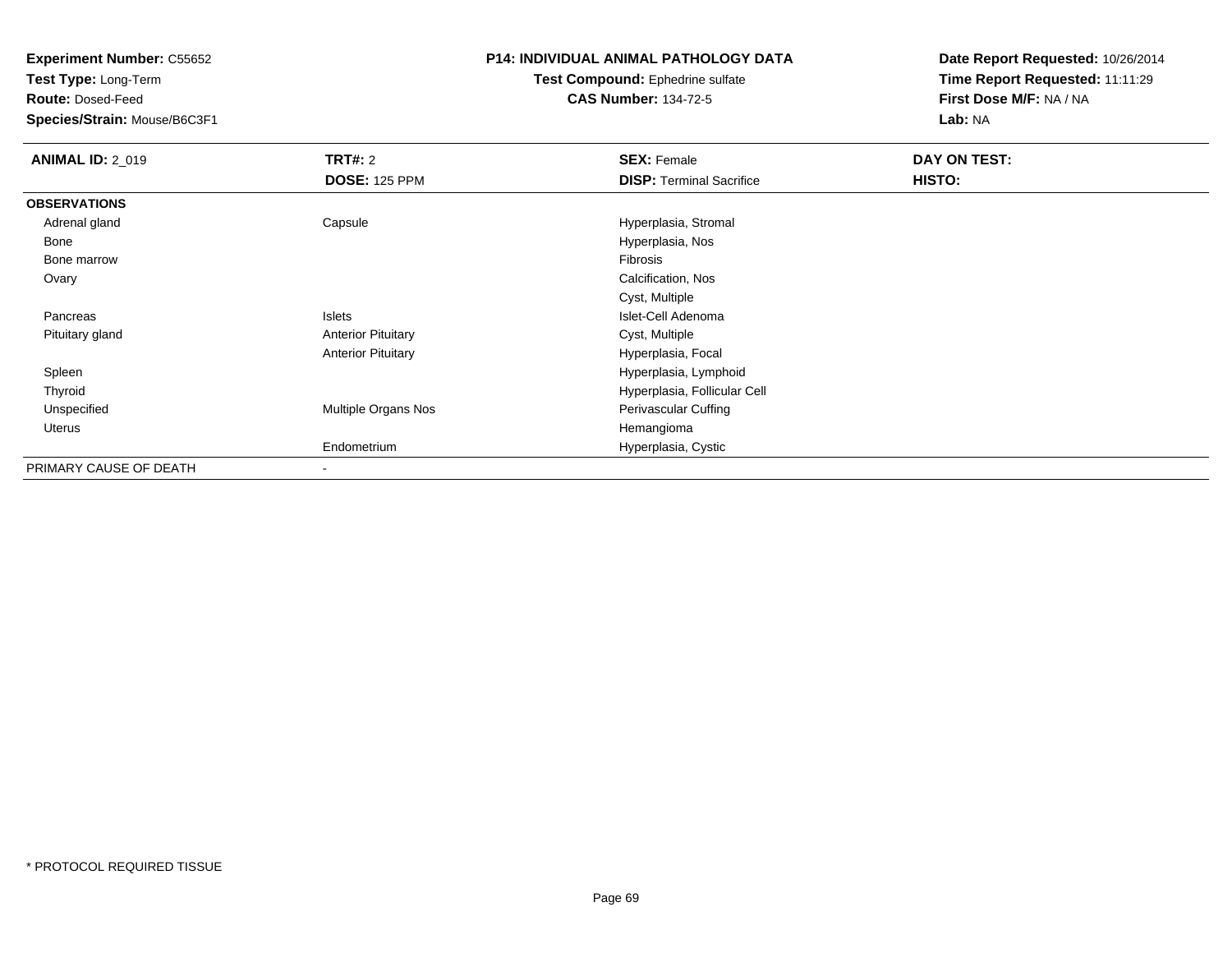| <b>Experiment Number: C55652</b><br><b>Test Type: Long-Term</b><br><b>Route: Dosed-Feed</b><br>Species/Strain: Mouse/B6C3F1 |                      | <b>P14: INDIVIDUAL ANIMAL PATHOLOGY DATA</b><br>Test Compound: Ephedrine sulfate<br><b>CAS Number: 134-72-5</b> | Date Report Requested: 10/26/2014<br>Time Report Requested: 11:11:29<br>First Dose M/F: NA / NA<br>Lab: NA |  |
|-----------------------------------------------------------------------------------------------------------------------------|----------------------|-----------------------------------------------------------------------------------------------------------------|------------------------------------------------------------------------------------------------------------|--|
| <b>ANIMAL ID: 2 020</b>                                                                                                     | TRT#: 2              | <b>SEX: Female</b>                                                                                              | DAY ON TEST:                                                                                               |  |
|                                                                                                                             | <b>DOSE: 125 PPM</b> | <b>DISP:</b> Terminal Sacrifice                                                                                 | HISTO:                                                                                                     |  |
| <b>OBSERVATIONS</b>                                                                                                         |                      |                                                                                                                 |                                                                                                            |  |
| Adrenal gland                                                                                                               | Capsule              | Hyperplasia, Stromal                                                                                            |                                                                                                            |  |
| Bone marrow                                                                                                                 |                      | <b>Fibrosis</b>                                                                                                 |                                                                                                            |  |
| Ovary                                                                                                                       |                      | Cyst, Nos                                                                                                       |                                                                                                            |  |
| Spleen                                                                                                                      |                      | Hematopoiesis                                                                                                   |                                                                                                            |  |
| Unspecified                                                                                                                 | Multiple Organs Nos  | Lymphoma, Lymphocytic-Malignant Type                                                                            |                                                                                                            |  |
| Uterus                                                                                                                      | Endometrium          | Hyperplasia, Cystic                                                                                             |                                                                                                            |  |
| PRIMARY CAUSE OF DEATH                                                                                                      |                      |                                                                                                                 |                                                                                                            |  |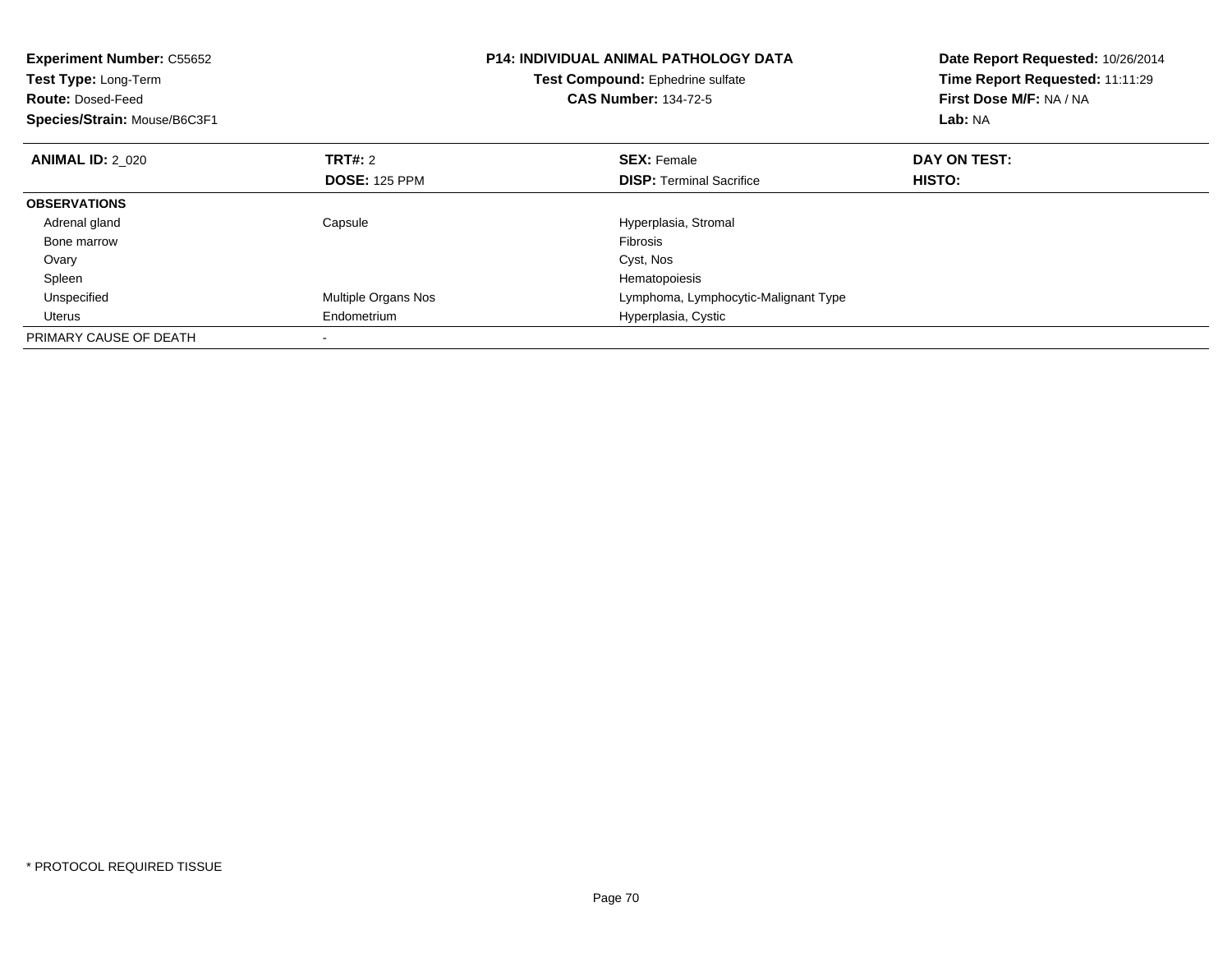| <b>Experiment Number: C55652</b><br>Test Type: Long-Term<br><b>Route: Dosed-Feed</b><br>Species/Strain: Mouse/B6C3F1 |                      | <b>P14: INDIVIDUAL ANIMAL PATHOLOGY DATA</b><br>Test Compound: Ephedrine sulfate<br><b>CAS Number: 134-72-5</b> | Date Report Requested: 10/26/2014<br>Time Report Requested: 11:11:29<br>First Dose M/F: NA / NA<br>Lab: NA |  |
|----------------------------------------------------------------------------------------------------------------------|----------------------|-----------------------------------------------------------------------------------------------------------------|------------------------------------------------------------------------------------------------------------|--|
| <b>ANIMAL ID: 2 021</b>                                                                                              | TRT#: 2              | <b>SEX: Female</b>                                                                                              | DAY ON TEST:                                                                                               |  |
|                                                                                                                      | <b>DOSE: 125 PPM</b> | <b>DISP:</b> Moribund Sacrifice                                                                                 | HISTO:                                                                                                     |  |
| <b>OBSERVATIONS</b>                                                                                                  |                      |                                                                                                                 |                                                                                                            |  |
| Adrenal gland                                                                                                        | Capsule              | Hyperplasia, Stromal                                                                                            |                                                                                                            |  |
| Brain                                                                                                                | Thalamus             | Calcification, Nos                                                                                              |                                                                                                            |  |
| Kidney                                                                                                               |                      | Nephropathy                                                                                                     |                                                                                                            |  |
| Spleen                                                                                                               |                      | Angiectasis                                                                                                     |                                                                                                            |  |
| Thyroid                                                                                                              |                      | Hyperplasia, Follicular Cell                                                                                    |                                                                                                            |  |
| Unspecified                                                                                                          | Multiple Organs Nos  | Lymphoma, Mixed-Malignant Type                                                                                  |                                                                                                            |  |
| Uterus                                                                                                               | Endometrium          | Cyst, Multiple                                                                                                  |                                                                                                            |  |
| PRIMARY CAUSE OF DEATH                                                                                               |                      |                                                                                                                 |                                                                                                            |  |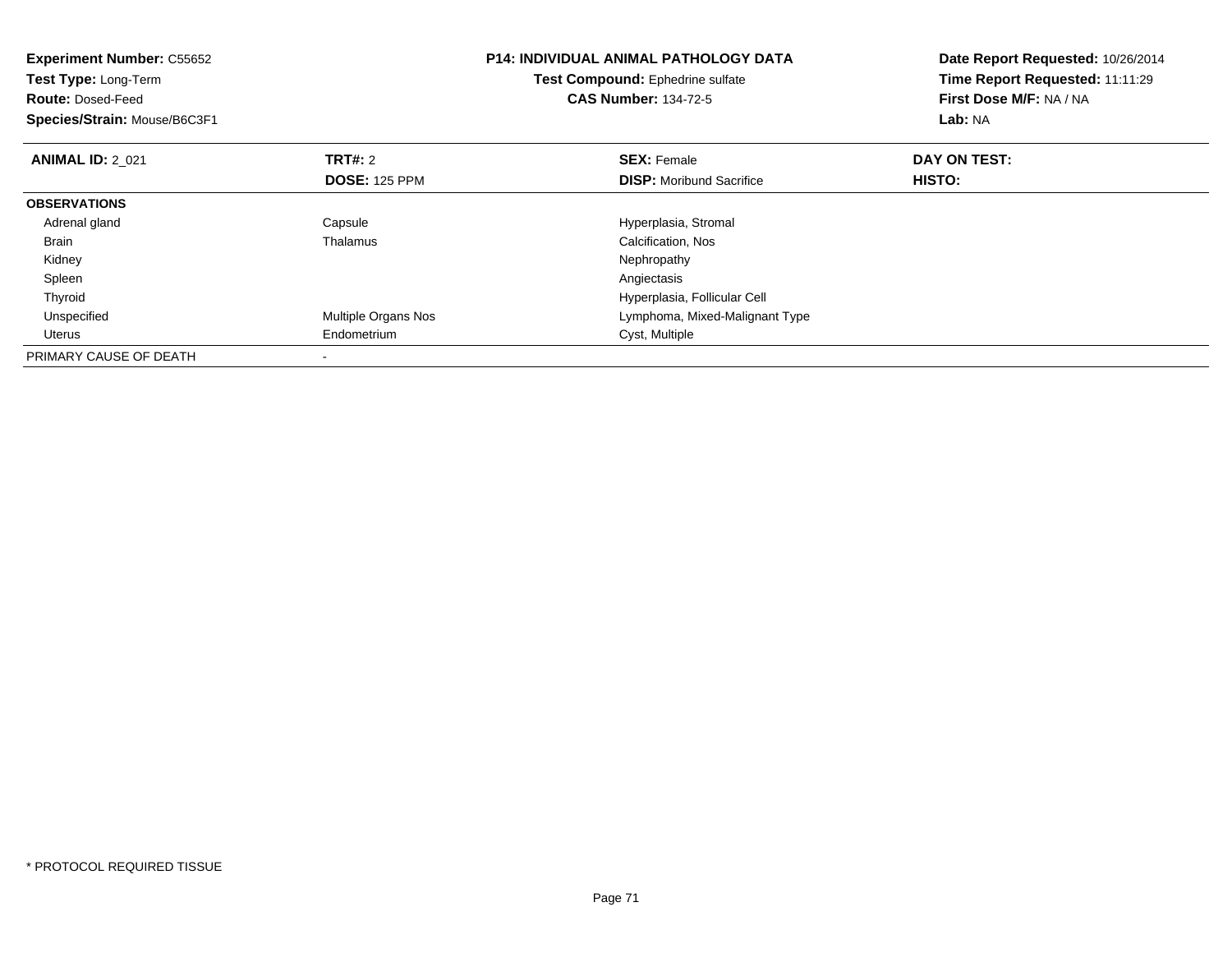**Test Type:** Long-Term

**Route:** Dosed-Feed

**Species/Strain:** Mouse/B6C3F1

### **P14: INDIVIDUAL ANIMAL PATHOLOGY DATA**

#### **Test Compound:** Ephedrine sulfate**CAS Number:** 134-72-5

| <b>ANIMAL ID: 2_022</b> | <b>TRT#: 2</b>            | <b>SEX: Female</b>                   | DAY ON TEST: |  |
|-------------------------|---------------------------|--------------------------------------|--------------|--|
|                         | <b>DOSE: 125 PPM</b>      | <b>DISP: Terminal Sacrifice</b>      | HISTO:       |  |
| <b>OBSERVATIONS</b>     |                           |                                      |              |  |
| Adrenal gland           | Capsule                   | Hyperplasia, Stromal                 |              |  |
| Bone marrow             |                           | Angiectasis                          |              |  |
|                         |                           | Fibrosis                             |              |  |
| <b>Brain</b>            | Thalamus                  | Calcification, Nos                   |              |  |
|                         |                           | Perivascular Cuffing                 |              |  |
| Mammary gland           |                           | Hyperplasia, Cystic                  |              |  |
| Ovary                   |                           | Cyst, Hemorrhagic                    |              |  |
| Pancreas                | Acinus                    | Atrophy, Nos                         |              |  |
| Pituitary gland         | <b>Anterior Pituitary</b> | Adenoma, Nos                         |              |  |
| Spleen                  |                           | Hemangiosarcoma                      |              |  |
|                         |                           | Hematopoiesis                        |              |  |
| Thyroid                 |                           | Hyperplasia, Follicular Cell         |              |  |
| Unspecified             | Multiple Organs Nos       | Lymphoma, Lymphocytic-Malignant Type |              |  |
| Uterus                  | Endometrium               | Cyst, Multiple                       |              |  |
| PRIMARY CAUSE OF DEATH  | $\overline{\phantom{a}}$  |                                      |              |  |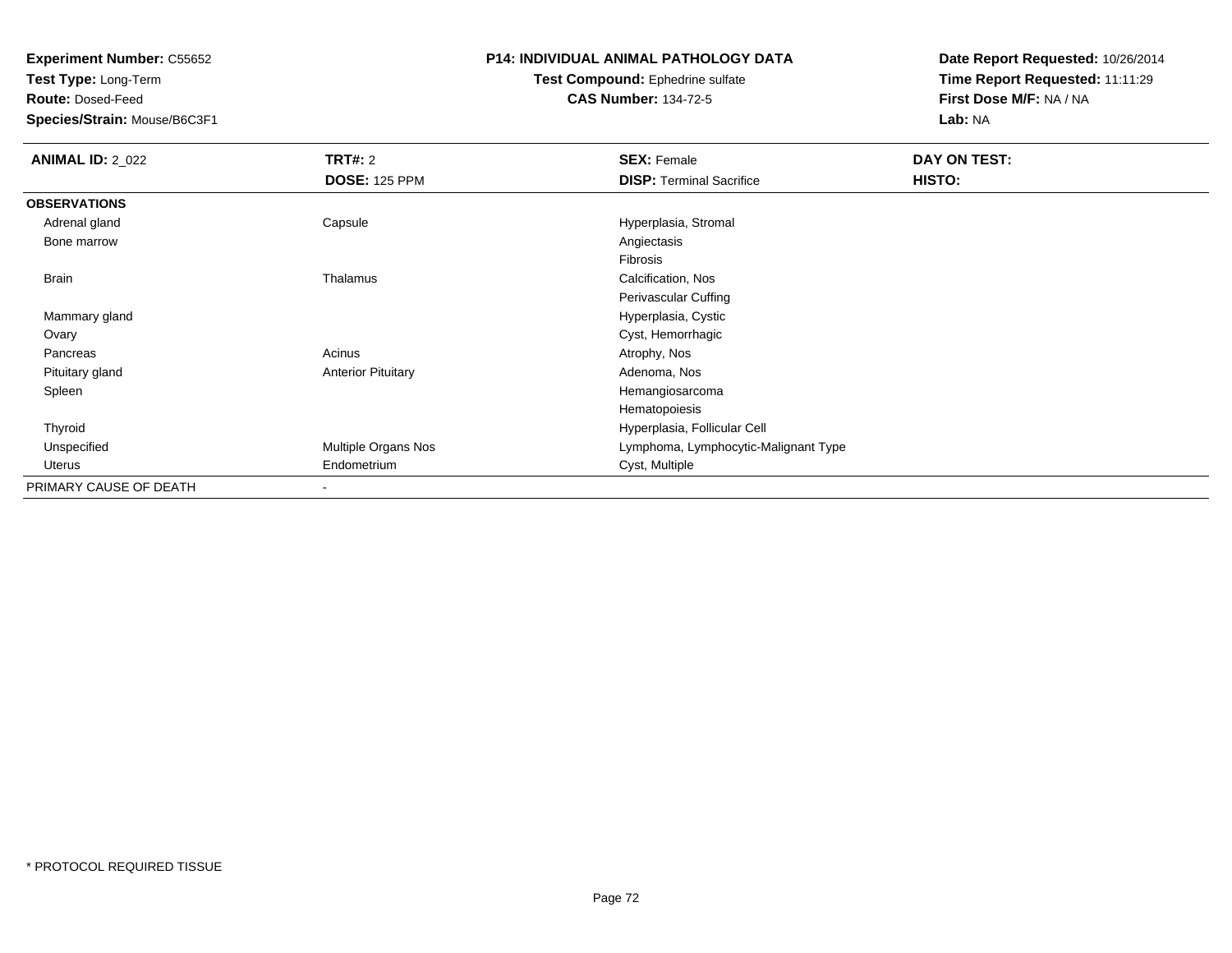| <b>Experiment Number: C55652</b><br>Test Type: Long-Term<br><b>Route: Dosed-Feed</b><br>Species/Strain: Mouse/B6C3F1 |                           | <b>P14: INDIVIDUAL ANIMAL PATHOLOGY DATA</b><br>Test Compound: Ephedrine sulfate<br><b>CAS Number: 134-72-5</b> | Date Report Requested: 10/26/2014<br>Time Report Requested: 11:11:29<br>First Dose M/F: NA / NA<br>Lab: NA |
|----------------------------------------------------------------------------------------------------------------------|---------------------------|-----------------------------------------------------------------------------------------------------------------|------------------------------------------------------------------------------------------------------------|
| <b>ANIMAL ID: 2 023</b>                                                                                              | <b>TRT#: 2</b>            | <b>SEX: Female</b>                                                                                              | DAY ON TEST:                                                                                               |
|                                                                                                                      | <b>DOSE: 125 PPM</b>      | <b>DISP:</b> Moribund Sacrifice                                                                                 | HISTO:                                                                                                     |
| <b>OBSERVATIONS</b>                                                                                                  |                           |                                                                                                                 |                                                                                                            |
| Adrenal gland                                                                                                        | Capsule                   | Hyperplasia, Stromal                                                                                            |                                                                                                            |
| Kidney                                                                                                               | <b>Convoluted Tubules</b> | Degeneration, Hyaline                                                                                           |                                                                                                            |
| Pancreas                                                                                                             | <b>Islets</b>             | Hyperplasia, Nos                                                                                                |                                                                                                            |
| Spleen                                                                                                               |                           | Hematopoiesis                                                                                                   |                                                                                                            |
| Unspecified                                                                                                          | Multiple Organs Nos       | Lymphoma, Histiocytic-Malignant Type                                                                            |                                                                                                            |
| Uterus                                                                                                               | Endometrium               | Cyst, Multiple                                                                                                  |                                                                                                            |
| PRIMARY CAUSE OF DEATH                                                                                               |                           |                                                                                                                 |                                                                                                            |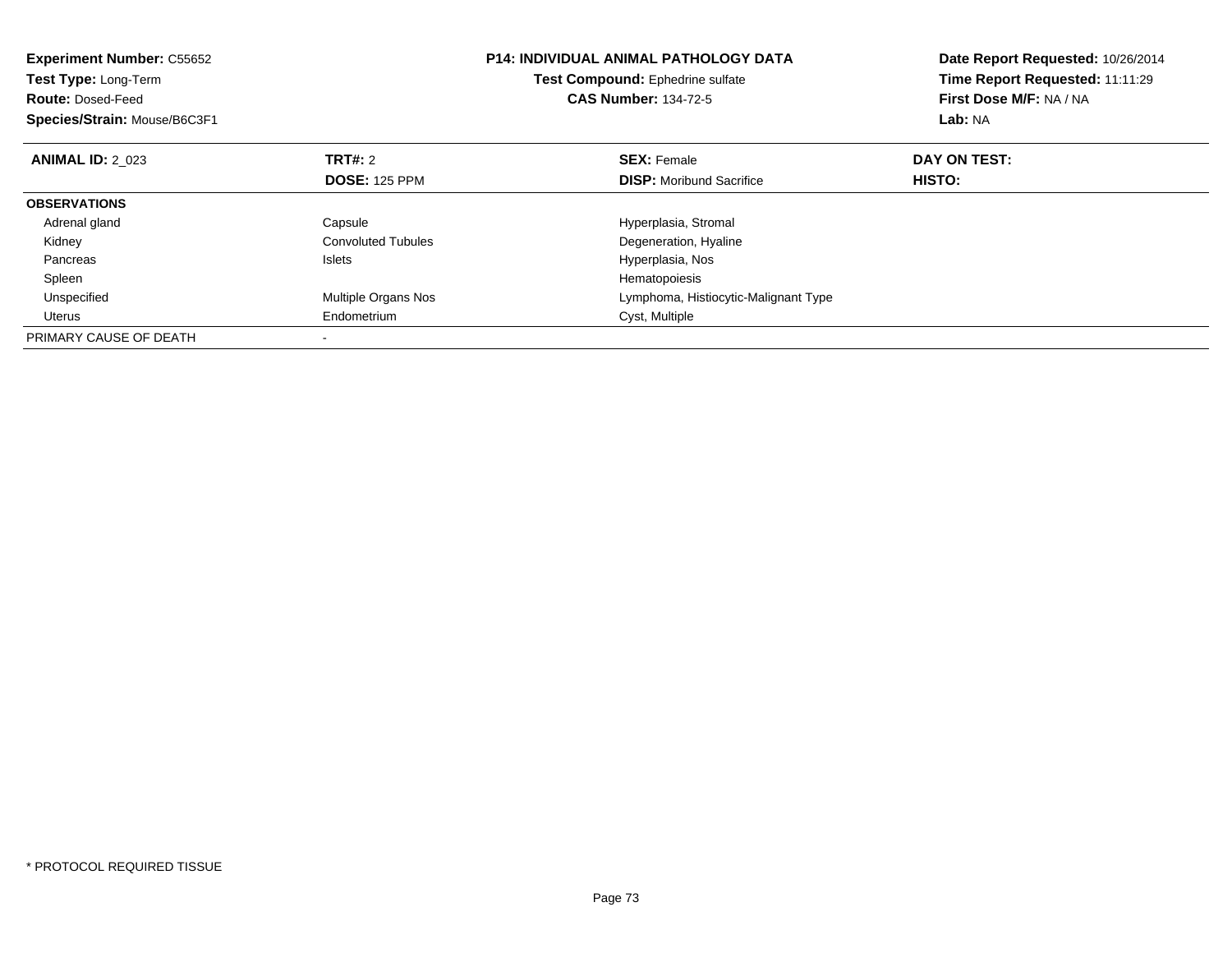| <b>Experiment Number: C55652</b><br>Test Type: Long-Term<br><b>Route: Dosed-Feed</b><br>Species/Strain: Mouse/B6C3F1 |                                 | <b>P14: INDIVIDUAL ANIMAL PATHOLOGY DATA</b><br>Test Compound: Ephedrine sulfate<br><b>CAS Number: 134-72-5</b> | Date Report Requested: 10/26/2014<br>Time Report Requested: 11:11:29<br>First Dose M/F: NA / NA<br>Lab: NA |
|----------------------------------------------------------------------------------------------------------------------|---------------------------------|-----------------------------------------------------------------------------------------------------------------|------------------------------------------------------------------------------------------------------------|
| <b>ANIMAL ID: 2 024</b>                                                                                              | TRT#: 2<br><b>DOSE: 125 PPM</b> | <b>SEX: Female</b><br><b>DISP: Natural Death</b>                                                                | DAY ON TEST:<br>HISTO:                                                                                     |
| <b>OBSERVATIONS</b>                                                                                                  |                                 |                                                                                                                 |                                                                                                            |
| Adrenal gland                                                                                                        | Capsule                         | Hyperplasia, Stromal                                                                                            |                                                                                                            |
| Kidney                                                                                                               |                                 | Glomerulonephritis, Chronic                                                                                     |                                                                                                            |
| Lung                                                                                                                 |                                 | Congestion, Nos                                                                                                 |                                                                                                            |
| Uterus                                                                                                               | Endometrium                     | Cyst, Multiple                                                                                                  |                                                                                                            |
| PRIMARY CAUSE OF DEATH                                                                                               | -                               |                                                                                                                 |                                                                                                            |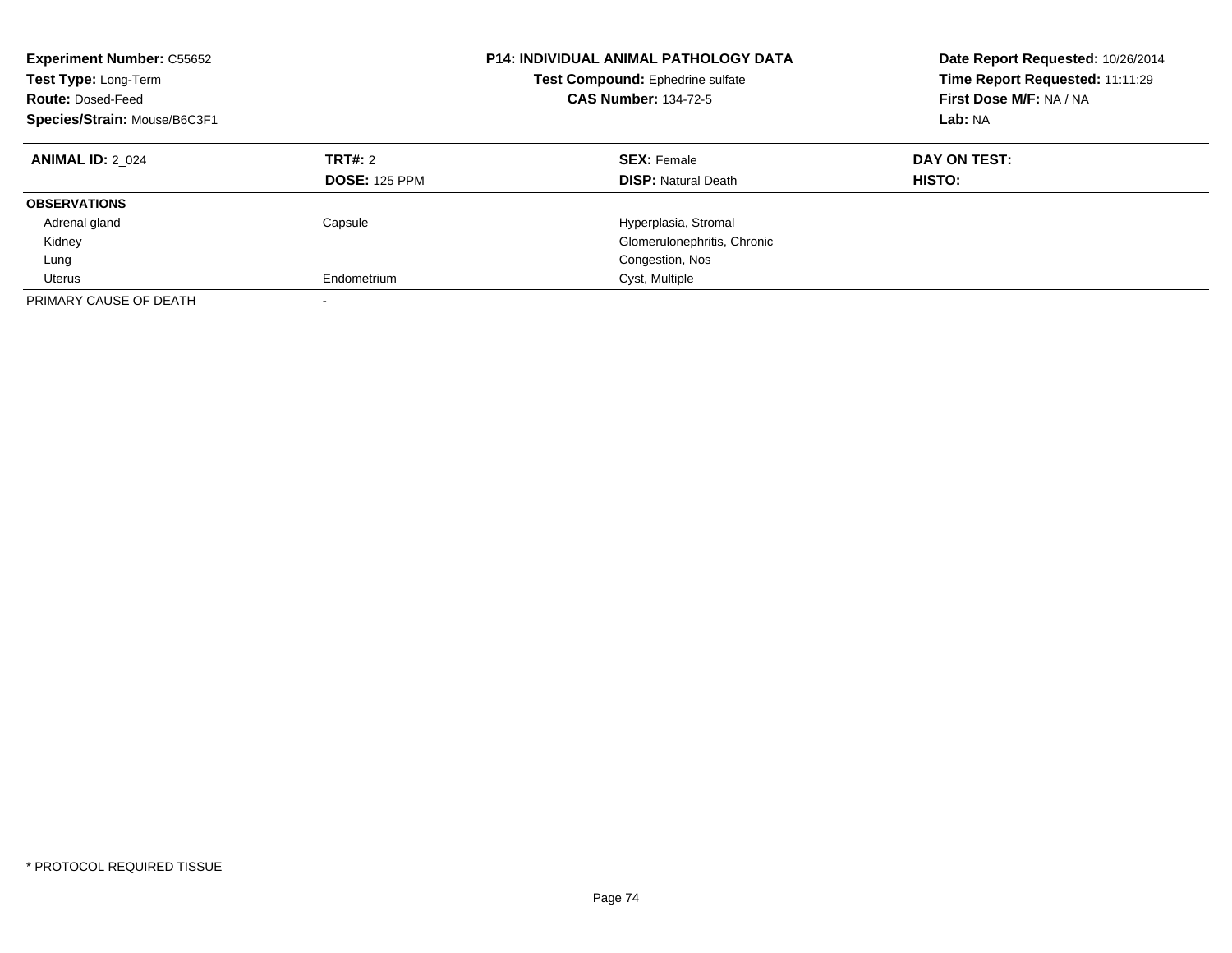| <b>Experiment Number: C55652</b> |                       | <b>P14: INDIVIDUAL ANIMAL PATHOLOGY DATA</b><br>Test Compound: Ephedrine sulfate |                         |
|----------------------------------|-----------------------|----------------------------------------------------------------------------------|-------------------------|
| Test Type: Long-Term             |                       |                                                                                  |                         |
| <b>Route: Dosed-Feed</b>         |                       | <b>CAS Number: 134-72-5</b>                                                      | First Dose M/F: NA / NA |
| Species/Strain: Mouse/B6C3F1     |                       |                                                                                  | Lab: NA                 |
| <b>ANIMAL ID: 2_025</b>          | <b>TRT#: 2</b>        | <b>SEX: Female</b>                                                               | DAY ON TEST:            |
|                                  | <b>DOSE: 125 PPM</b>  | <b>DISP:</b> Terminal Sacrifice                                                  | HISTO:                  |
| <b>OBSERVATIONS</b>              |                       |                                                                                  |                         |
| Adrenal gland                    | Capsule               | Hyperplasia, Stromal                                                             |                         |
| Liver                            |                       | Hemangioma                                                                       |                         |
|                                  |                       | Hepatocellular Carcinoma                                                         |                         |
| Lymph node                       | Mandibular Lymph Node | Lymphoma, Lymphocytic-Malignant Type                                             |                         |
| Ovary                            |                       | Cyst, Nos                                                                        |                         |
| Spleen                           |                       | Hyperplasia, Lymphoid                                                            |                         |
| Thyroid                          |                       | Hyperplasia, Follicular Cell                                                     |                         |
| Uterus                           | Endometrium           | Hyperplasia, Cystic                                                              |                         |
| PRIMARY CAUSE OF DEATH           |                       |                                                                                  |                         |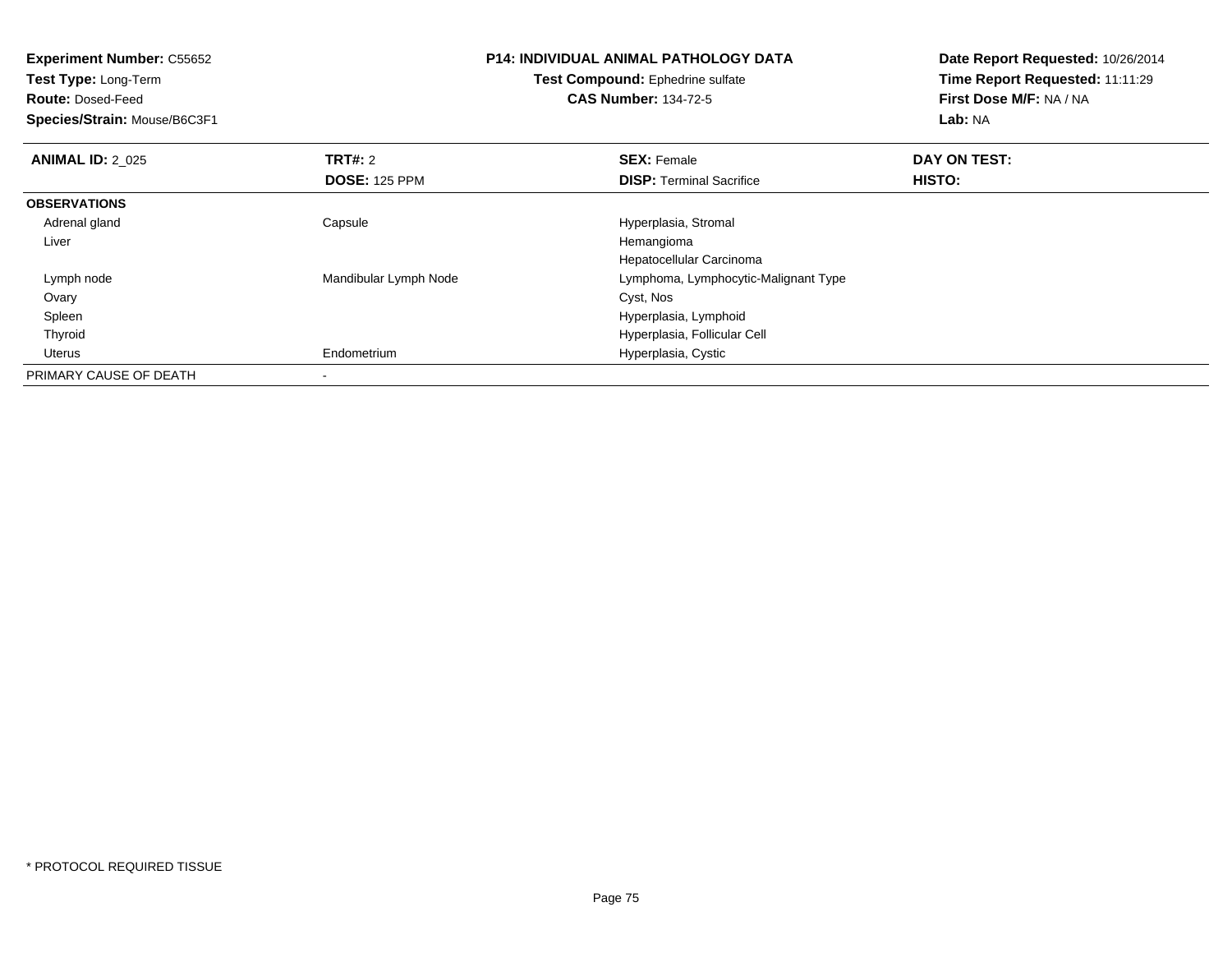**Experiment Number:** C55652**Test Type:** Long-Term**Route:** Dosed-Feed **Species/Strain:** Mouse/B6C3F1**P14: INDIVIDUAL ANIMAL PATHOLOGY DATATest Compound:** Ephedrine sulfate**CAS Number:** 134-72-5**Date Report Requested:** 10/26/2014**Time Report Requested:** 11:11:29**First Dose M/F:** NA / NA**Lab:** NA**ANIMAL ID: 2 026 6 DAY ON TEST: TRT#:** 2 **SEX:** Female **SEX:** Female **DOSE:** 125 PPM**DISP:** Terminal Sacrifice **HISTO: OBSERVATIONS** Adrenal glandCapsule **Capsule Capsule Capsule Capsule Capsule Capsule Capsule Capsule Capsule Capsule Capsule Capsule Capsule Capsule Capsule Capsule Capsule Capsule Capsule Capsule Capsule Cap**  Bone marrow Hyperplasia, Granulocytic Liver Necrosis, Focal LungPerivascular Cuffing<br>Cyst, Nos Ovaryy and the control of the control of the control of the control of the control of the control of the control of the control of the control of the control of the control of the control of the control of the control of the co Spleen Lymphoma, Mixed-Malignant Type UnspecifiedAdipose Tissue Urinary bladder Perivascular Cuffing Uterus Endometrium Cyst, Multiple PRIMARY CAUSE OF DEATH-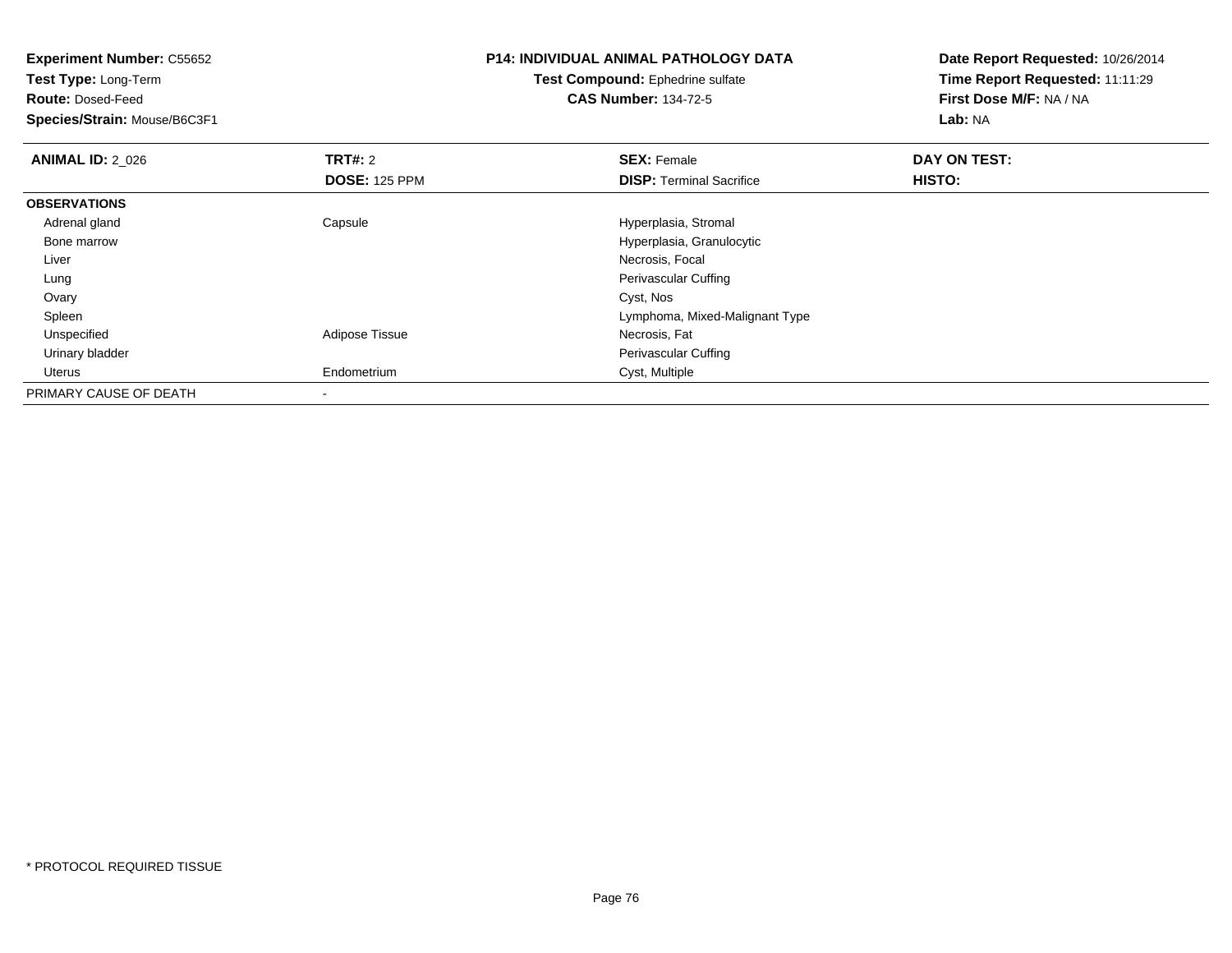**Test Type:** Long-Term

**Route:** Dosed-Feed

**Species/Strain:** Mouse/B6C3F1

### **P14: INDIVIDUAL ANIMAL PATHOLOGY DATA**

**Test Compound:** Ephedrine sulfate**CAS Number:** 134-72-5

| <b>ANIMAL ID: 2_027</b> | <b>TRT#: 2</b>            | <b>SEX: Female</b>                   | DAY ON TEST: |  |
|-------------------------|---------------------------|--------------------------------------|--------------|--|
|                         | <b>DOSE: 125 PPM</b>      | <b>DISP:</b> Moribund Sacrifice      | HISTO:       |  |
| <b>OBSERVATIONS</b>     |                           |                                      |              |  |
| Adrenal gland           | Capsule                   | Hyperplasia, Stromal                 |              |  |
| Bone marrow             |                           | Hyperplasia, Nos                     |              |  |
| <b>Brain</b>            | Thalamus                  | Calcification, Nos                   |              |  |
|                         | Hippocampus               | Malacia                              |              |  |
|                         | Thalamus                  | Malacia                              |              |  |
| Kidney                  | <b>Convoluted Tubules</b> | Degeneration, Hyaline                |              |  |
|                         |                           | Nephropathy                          |              |  |
| Liver                   |                           | Metamorphosis, Fatty                 |              |  |
|                         |                           | Necrosis, Nos                        |              |  |
| Parathyroid gland       |                           | Cyst, Multiple                       |              |  |
| Pituitary gland         | <b>Anterior Pituitary</b> | Hyperplasia, Nos                     |              |  |
| Spleen                  |                           | Hematopoiesis                        |              |  |
| Unspecified             | <b>Mediastinum Nos</b>    | Inflammation, Chronic Focal          |              |  |
|                         | Multiple Organs Nos       | Lymphoma, Histiocytic-Malignant Type |              |  |
| Uterus                  | Endometrium               | Cyst, Multiple                       |              |  |
| PRIMARY CAUSE OF DEATH  |                           |                                      |              |  |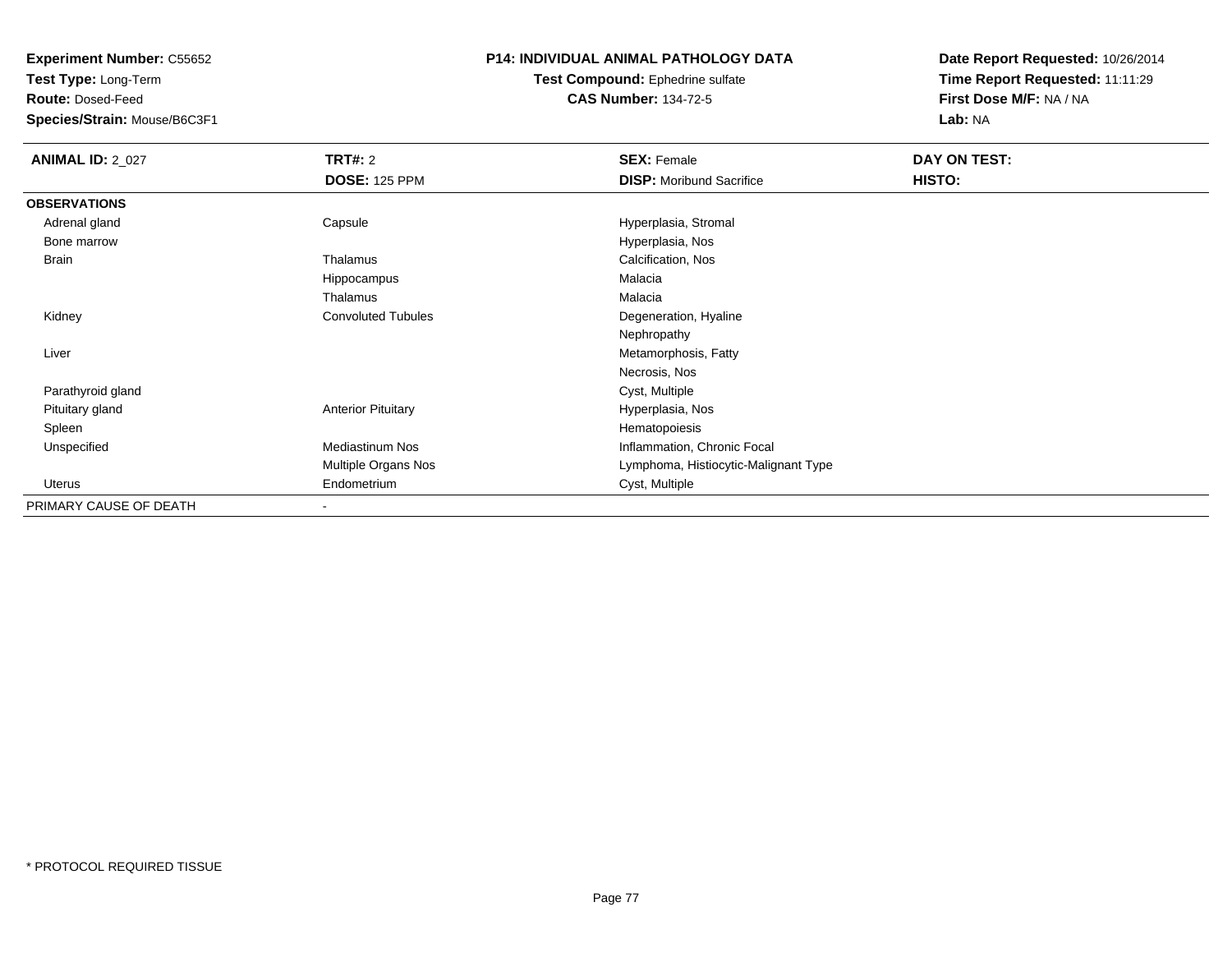**Test Type:** Long-Term

**Route:** Dosed-Feed

**Species/Strain:** Mouse/B6C3F1

# **P14: INDIVIDUAL ANIMAL PATHOLOGY DATA**

**Test Compound:** Ephedrine sulfate**CAS Number:** 134-72-5

| <b>ANIMAL ID: 2_028</b> | <b>TRT#: 2</b>       | <b>SEX: Female</b>              | DAY ON TEST: |
|-------------------------|----------------------|---------------------------------|--------------|
|                         | <b>DOSE: 125 PPM</b> | <b>DISP: Terminal Sacrifice</b> | HISTO:       |
| <b>OBSERVATIONS</b>     |                      |                                 |              |
| Adrenal gland           | Capsule              | Hyperplasia, Stromal            |              |
| Bone                    |                      | Hyperplasia, Nos                |              |
| Bone marrow             |                      | Fibrosis                        |              |
|                         |                      | Hyperplasia, Granulocytic       |              |
| Brain                   | Thalamus             | Calcification, Nos              |              |
| Kidney                  | Glomerulus           | Amyloidosis                     |              |
| Liver                   |                      | Necrosis, Focal                 |              |
| Spleen                  |                      | Hematopoiesis                   |              |
|                         |                      | Hyperplasia, Lymphoid           |              |
| Urinary bladder         |                      | Perivascular Cuffing            |              |
| Uterus                  | Endometrium          | Cyst, Multiple                  |              |
| PRIMARY CAUSE OF DEATH  | $\,$ $\,$            |                                 |              |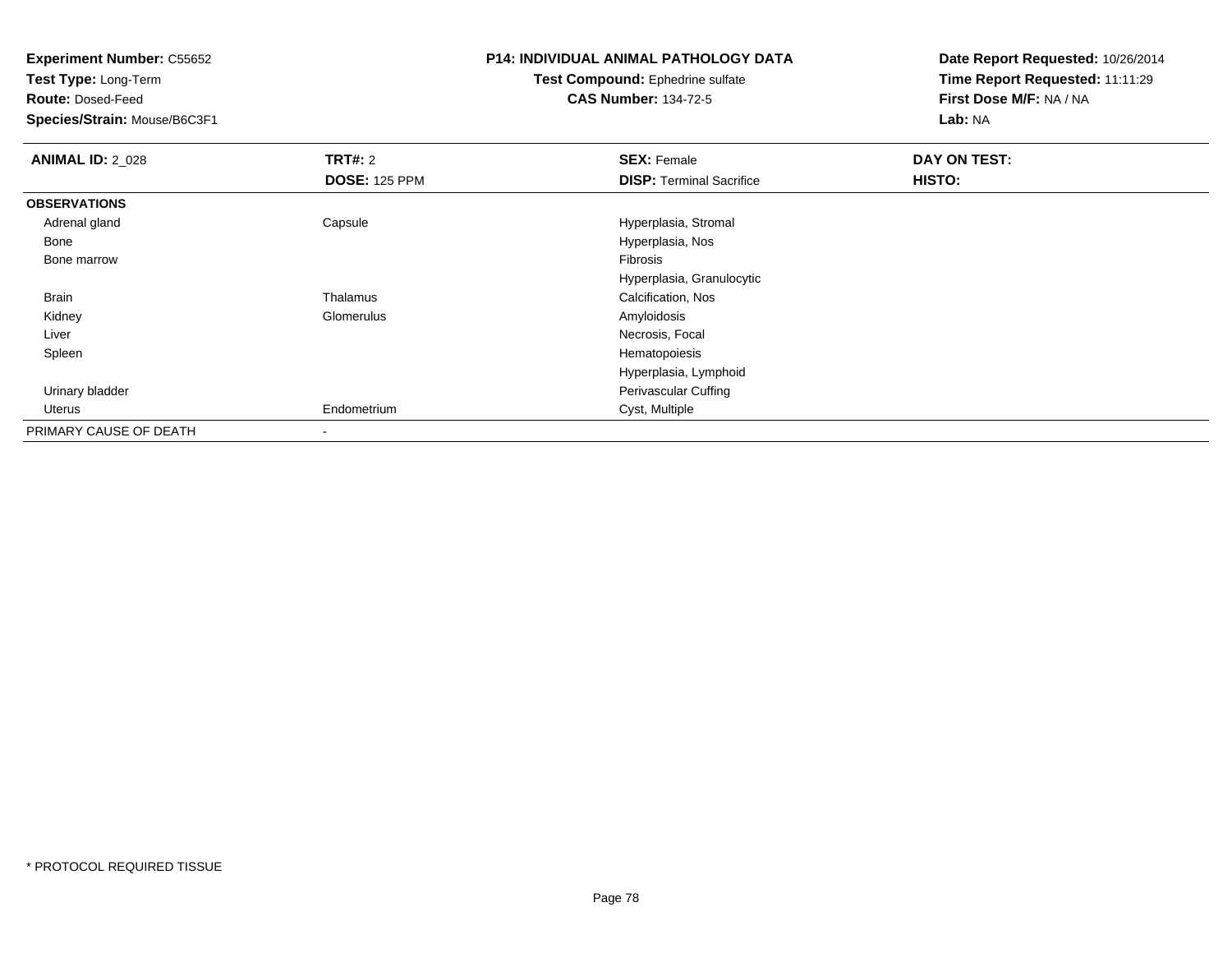| <b>Experiment Number: C55652</b><br><b>Test Type: Long-Term</b><br><b>Route: Dosed-Feed</b><br>Species/Strain: Mouse/B6C3F1 |                       | <b>P14: INDIVIDUAL ANIMAL PATHOLOGY DATA</b><br><b>Test Compound:</b> Ephedrine sulfate<br><b>CAS Number: 134-72-5</b> | Date Report Requested: 10/26/2014<br>Time Report Requested: 11:11:29<br>First Dose M/F: NA / NA<br>Lab: NA |
|-----------------------------------------------------------------------------------------------------------------------------|-----------------------|------------------------------------------------------------------------------------------------------------------------|------------------------------------------------------------------------------------------------------------|
| <b>ANIMAL ID: 2 029</b>                                                                                                     | TRT#: 2               | <b>SEX: Female</b>                                                                                                     | DAY ON TEST:                                                                                               |
|                                                                                                                             | <b>DOSE: 125 PPM</b>  | <b>DISP:</b> Moribund Sacrifice                                                                                        | HISTO:                                                                                                     |
| <b>OBSERVATIONS</b>                                                                                                         |                       |                                                                                                                        |                                                                                                            |
| Adrenal gland                                                                                                               | Capsule               | Hyperplasia, Stromal                                                                                                   |                                                                                                            |
| Lymph node                                                                                                                  | Mesenteric Lymph Node | Infarct, Nos                                                                                                           |                                                                                                            |
| Ovary                                                                                                                       |                       | Cyst, Hemorrhagic                                                                                                      |                                                                                                            |
| Unspecified                                                                                                                 | Multiple Organs Nos   | Lymphoma, Mixed-Malignant Type                                                                                         |                                                                                                            |
| Uterus                                                                                                                      |                       | Dilatation, Nos                                                                                                        |                                                                                                            |
| PRIMARY CAUSE OF DEATH                                                                                                      |                       |                                                                                                                        |                                                                                                            |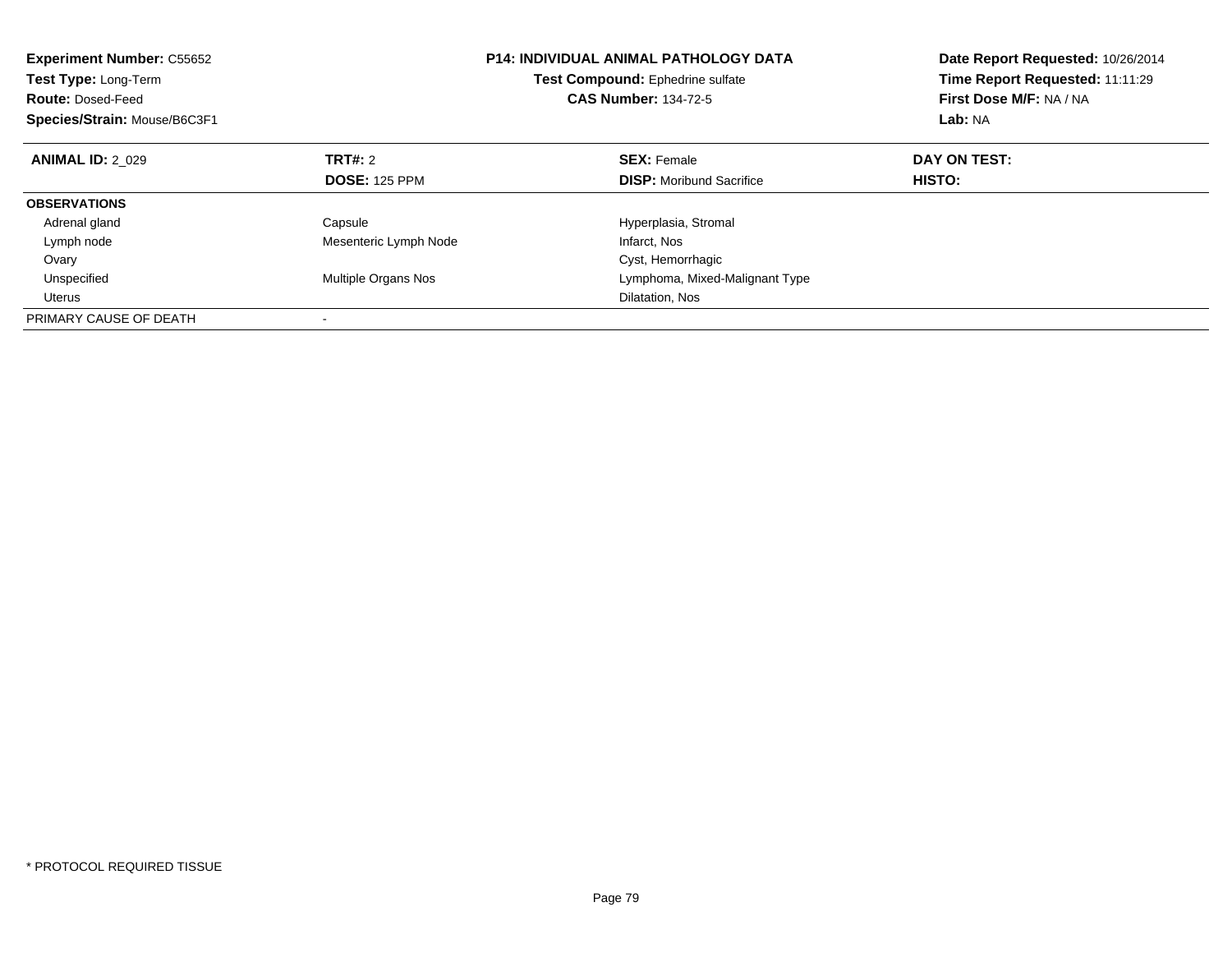| <b>Experiment Number: C55652</b><br>Test Type: Long-Term<br><b>Route: Dosed-Feed</b><br>Species/Strain: Mouse/B6C3F1 |                      | <b>P14: INDIVIDUAL ANIMAL PATHOLOGY DATA</b><br>Test Compound: Ephedrine sulfate<br><b>CAS Number: 134-72-5</b> | Date Report Requested: 10/26/2014<br>Time Report Requested: 11:11:29<br>First Dose M/F: NA / NA<br>Lab: NA |
|----------------------------------------------------------------------------------------------------------------------|----------------------|-----------------------------------------------------------------------------------------------------------------|------------------------------------------------------------------------------------------------------------|
| <b>ANIMAL ID: 2 030</b>                                                                                              | <b>TRT#: 2</b>       | <b>SEX: Female</b>                                                                                              | DAY ON TEST:                                                                                               |
|                                                                                                                      | <b>DOSE: 125 PPM</b> | <b>DISP:</b> Terminal Sacrifice                                                                                 | HISTO:                                                                                                     |
| <b>OBSERVATIONS</b>                                                                                                  |                      |                                                                                                                 |                                                                                                            |
| Adrenal gland                                                                                                        | Cortex Nos           | <b>Focal Cellular Change</b>                                                                                    |                                                                                                            |
|                                                                                                                      | Capsule              | Hyperplasia, Stromal                                                                                            |                                                                                                            |
| Ovary                                                                                                                |                      | Cyst, Multiple                                                                                                  |                                                                                                            |
| Unspecified                                                                                                          | Multiple Organs Nos  | Lymphoma, Mixed-Malignant Type                                                                                  |                                                                                                            |
| Uterus                                                                                                               | Endometrium          | Cyst, Multiple                                                                                                  |                                                                                                            |
| PRIMARY CAUSE OF DEATH                                                                                               |                      |                                                                                                                 |                                                                                                            |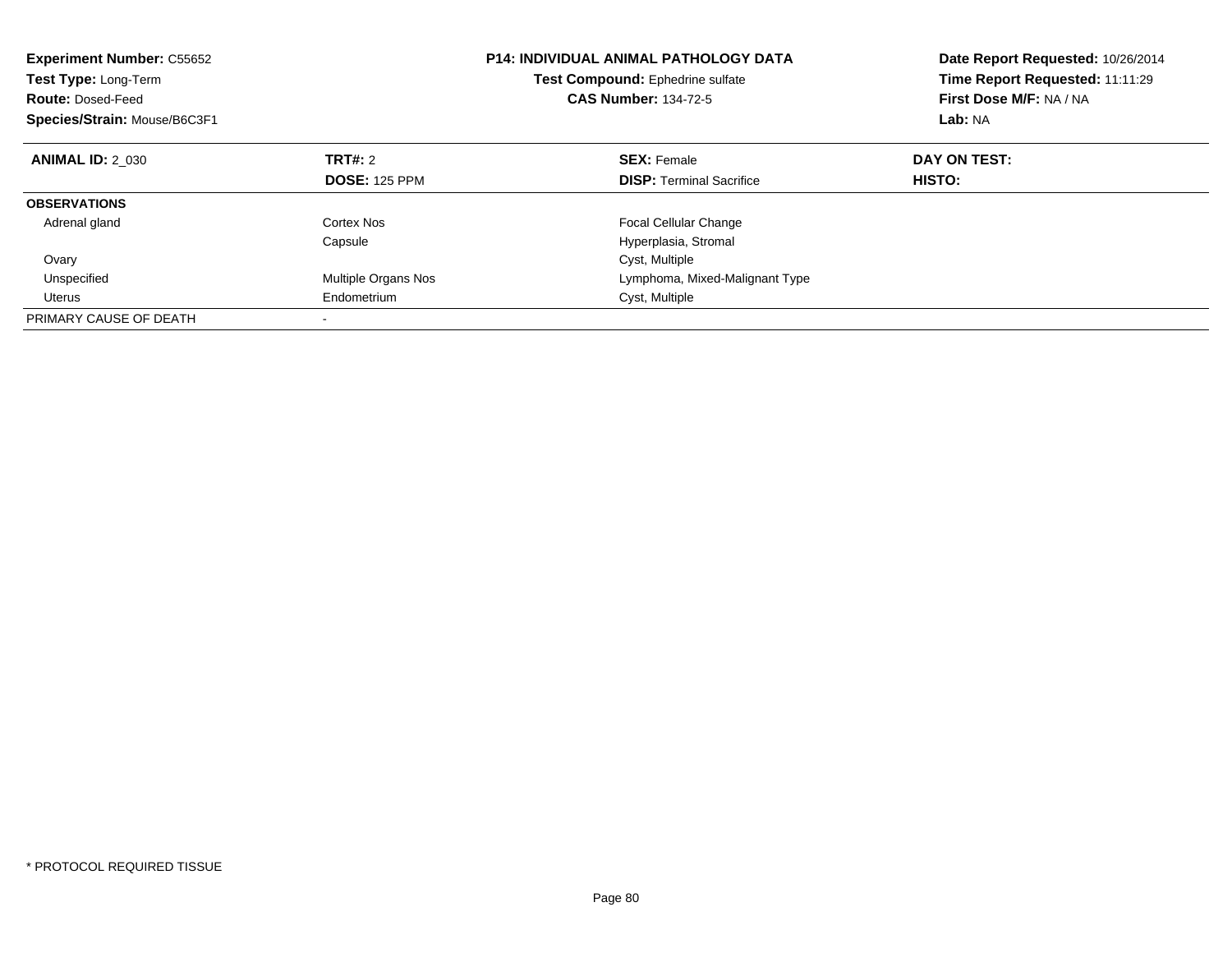| <b>Experiment Number: C55652</b><br><b>Test Type: Long-Term</b><br><b>Route: Dosed-Feed</b><br>Species/Strain: Mouse/B6C3F1 |                           | <b>P14: INDIVIDUAL ANIMAL PATHOLOGY DATA</b><br>Test Compound: Ephedrine sulfate<br><b>CAS Number: 134-72-5</b> | Date Report Requested: 10/26/2014<br>Time Report Requested: 11:11:29<br>First Dose M/F: NA / NA<br>Lab: NA |
|-----------------------------------------------------------------------------------------------------------------------------|---------------------------|-----------------------------------------------------------------------------------------------------------------|------------------------------------------------------------------------------------------------------------|
| <b>ANIMAL ID: 2 031</b>                                                                                                     | <b>TRT#: 2</b>            | <b>SEX: Female</b>                                                                                              | DAY ON TEST:                                                                                               |
|                                                                                                                             | <b>DOSE: 125 PPM</b>      | <b>DISP:</b> Terminal Sacrifice                                                                                 | HISTO:                                                                                                     |
| <b>OBSERVATIONS</b>                                                                                                         |                           |                                                                                                                 |                                                                                                            |
| Adrenal gland                                                                                                               | Capsule                   | Hyperplasia, Stromal                                                                                            |                                                                                                            |
|                                                                                                                             | Medulla                   | Pheochromocytoma                                                                                                |                                                                                                            |
| Lung                                                                                                                        |                           | Hemorrhage                                                                                                      |                                                                                                            |
| Pituitary gland                                                                                                             | <b>Anterior Pituitary</b> | Hyperplasia, Focal                                                                                              |                                                                                                            |
| Unspecified                                                                                                                 | Multiple Organs Nos       | Lymphoma, Mixed-Malignant Type                                                                                  |                                                                                                            |
|                                                                                                                             | <b>Adipose Tissue</b>     | Necrosis, Fat                                                                                                   |                                                                                                            |
| <b>Uterus</b>                                                                                                               | Endometrium               | Cyst, Multiple                                                                                                  |                                                                                                            |
| PRIMARY CAUSE OF DEATH                                                                                                      |                           |                                                                                                                 |                                                                                                            |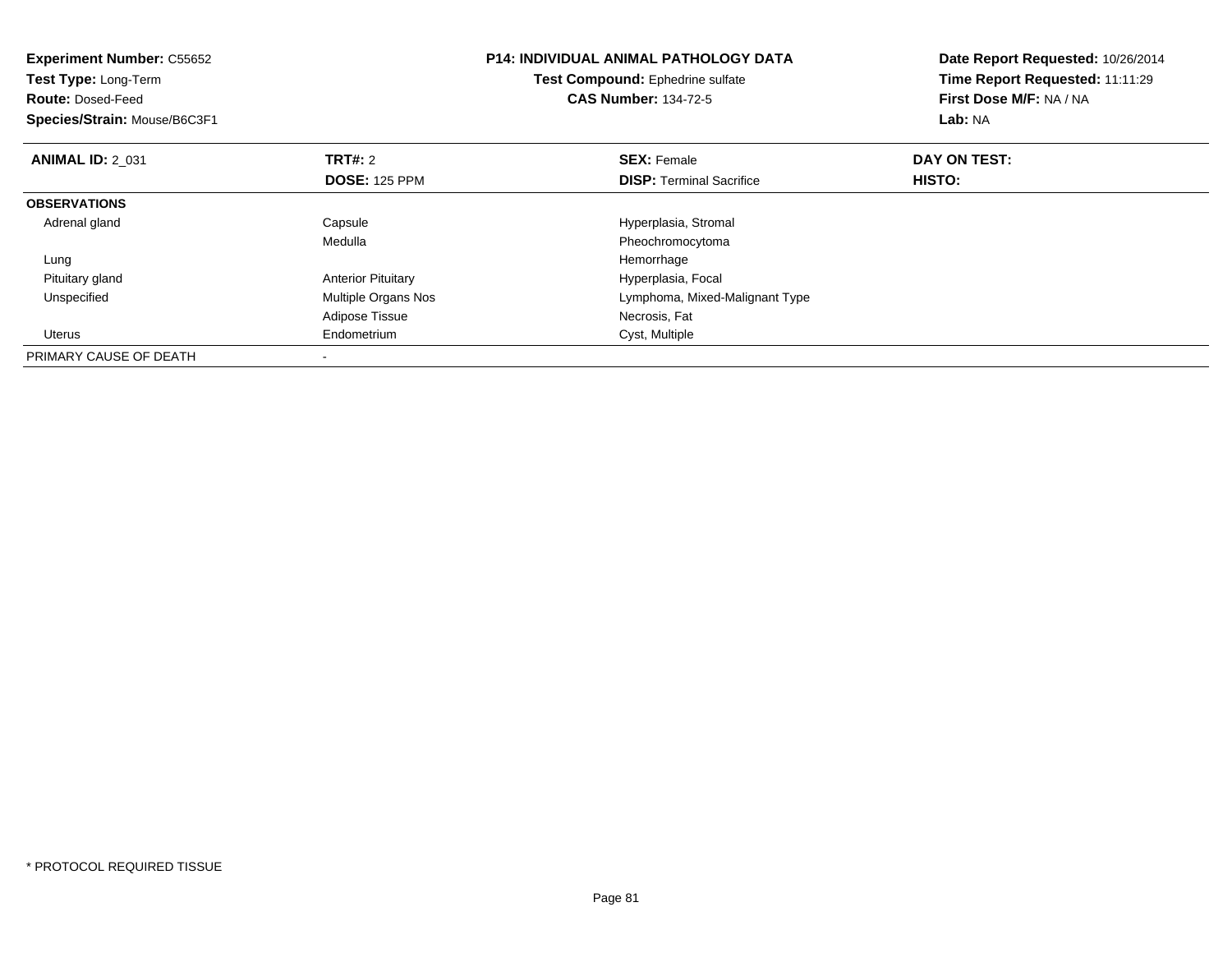| <b>Experiment Number: C55652</b> |                           | <b>P14: INDIVIDUAL ANIMAL PATHOLOGY DATA</b> | Date Report Requested: 10/26/2014 |  |
|----------------------------------|---------------------------|----------------------------------------------|-----------------------------------|--|
| Test Type: Long-Term             |                           | <b>Test Compound: Ephedrine sulfate</b>      | Time Report Requested: 11:11:29   |  |
| <b>Route: Dosed-Feed</b>         |                           | <b>CAS Number: 134-72-5</b>                  | First Dose M/F: NA / NA           |  |
| Species/Strain: Mouse/B6C3F1     |                           |                                              | Lab: NA                           |  |
| <b>ANIMAL ID: 2 032</b>          | <b>TRT#: 2</b>            | <b>SEX: Female</b>                           | DAY ON TEST:                      |  |
|                                  | <b>DOSE: 125 PPM</b>      | <b>DISP:</b> Terminal Sacrifice              | HISTO:                            |  |
| <b>OBSERVATIONS</b>              |                           |                                              |                                   |  |
| Adrenal gland                    | Capsule                   | Hyperplasia, Stromal                         |                                   |  |
| Kidney                           |                           | Nephropathy                                  |                                   |  |
| Ovary                            |                           | Cyst, Nos                                    |                                   |  |
| Pancreas                         | <b>Islets</b>             | Hyperplasia, Nos                             |                                   |  |
| Pituitary gland                  | <b>Anterior Pituitary</b> | Adenoma, Nos                                 |                                   |  |
|                                  | <b>Anterior Pituitary</b> | Hyperplasia, Focal                           |                                   |  |
| Thyroid                          |                           | Hyperplasia, Follicular Cell                 |                                   |  |
| Unspecified                      | Multiple Organs Nos       | Lymphoma, Mixed-Malignant Type               |                                   |  |
| Uterus                           | Endometrium               | Cyst, Multiple                               |                                   |  |
| PRIMARY CAUSE OF DEATH           |                           |                                              |                                   |  |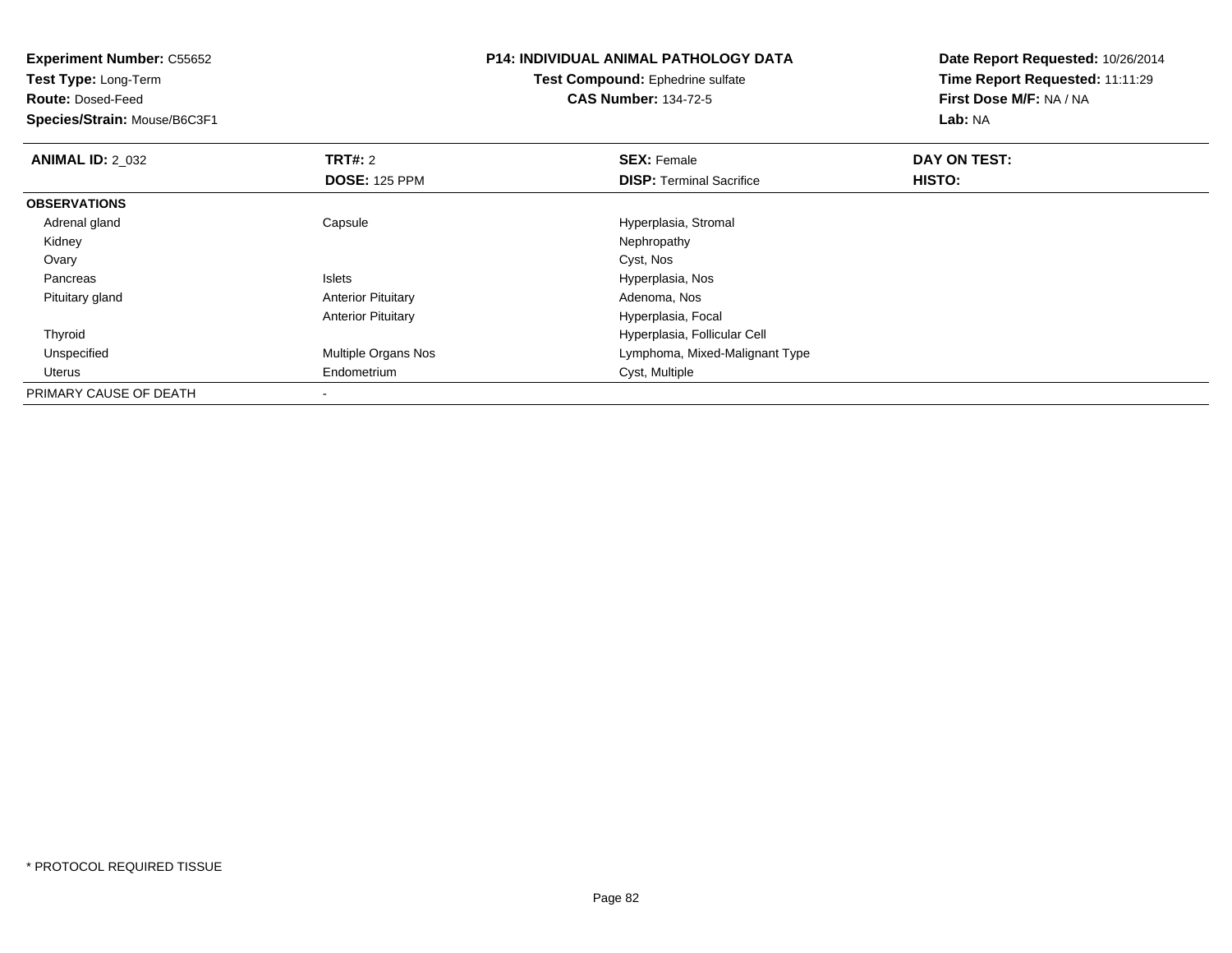| <b>Experiment Number: C55652</b><br>Test Type: Long-Term<br><b>Route: Dosed-Feed</b><br>Species/Strain: Mouse/B6C3F1 |                           | <b>P14: INDIVIDUAL ANIMAL PATHOLOGY DATA</b><br>Test Compound: Ephedrine sulfate<br><b>CAS Number: 134-72-5</b> | Date Report Requested: 10/26/2014<br>Time Report Requested: 11:11:29<br>First Dose M/F: NA / NA<br>Lab: NA |
|----------------------------------------------------------------------------------------------------------------------|---------------------------|-----------------------------------------------------------------------------------------------------------------|------------------------------------------------------------------------------------------------------------|
| <b>ANIMAL ID: 2 033</b>                                                                                              | <b>TRT#: 2</b>            | <b>SEX:</b> Female                                                                                              | DAY ON TEST:                                                                                               |
|                                                                                                                      | <b>DOSE: 125 PPM</b>      | <b>DISP:</b> Terminal Sacrifice                                                                                 | HISTO:                                                                                                     |
| <b>OBSERVATIONS</b>                                                                                                  |                           |                                                                                                                 |                                                                                                            |
| Adrenal gland                                                                                                        | Capsule                   | Hyperplasia, Stromal                                                                                            |                                                                                                            |
| Mammary gland                                                                                                        |                           | Corpora Amylacea                                                                                                |                                                                                                            |
| Pituitary gland                                                                                                      | <b>Anterior Pituitary</b> | Hyperplasia, Focal                                                                                              |                                                                                                            |
| Unspecified                                                                                                          | Multiple Organs Nos       | Lymphoma, Undifferentiated-Malignant Type                                                                       |                                                                                                            |
| Uterus                                                                                                               | Endometrium               | Cyst, Multiple                                                                                                  |                                                                                                            |
| PRIMARY CAUSE OF DEATH                                                                                               |                           |                                                                                                                 |                                                                                                            |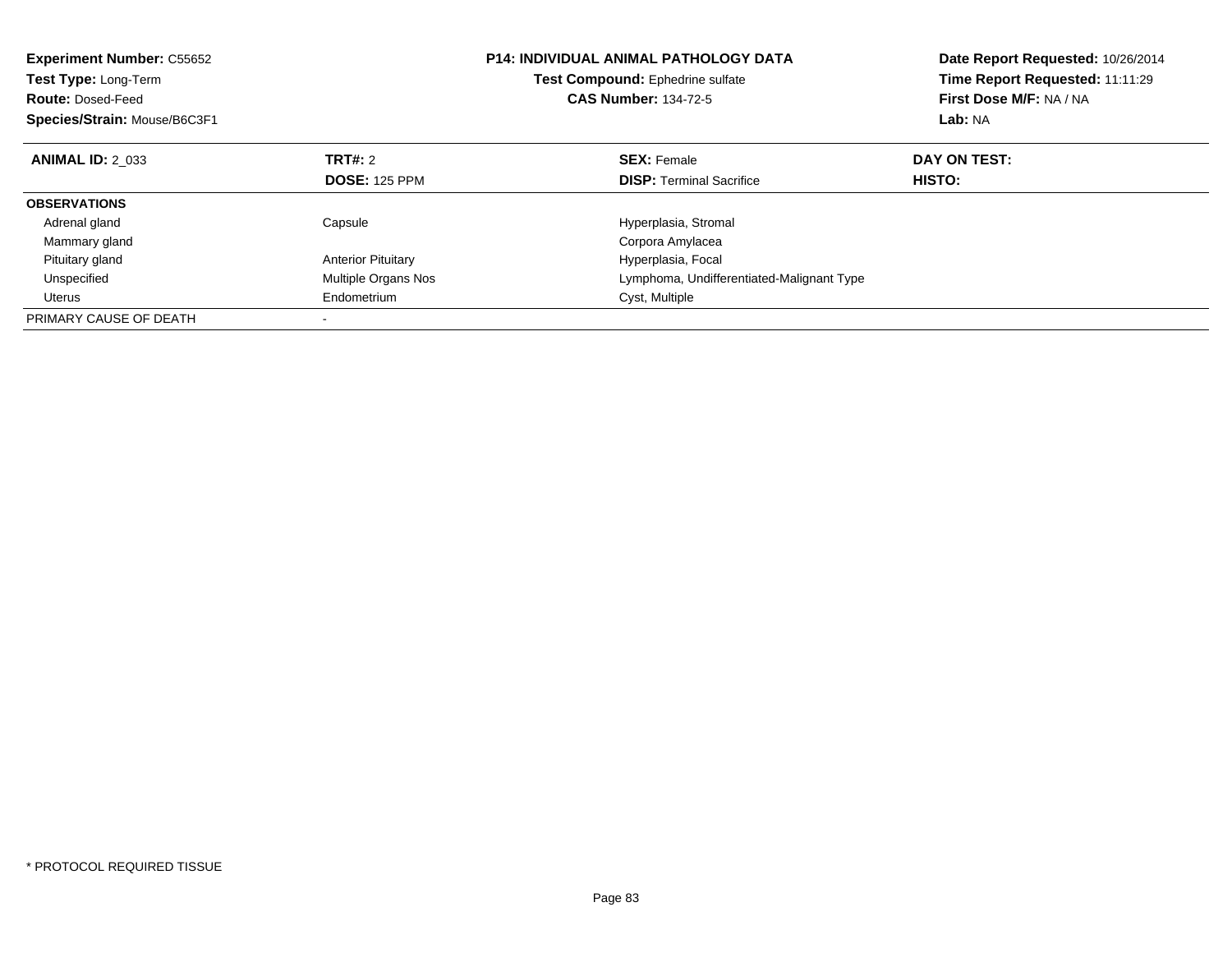| <b>Experiment Number: C55652</b><br>Test Type: Long-Term<br><b>Route: Dosed-Feed</b><br>Species/Strain: Mouse/B6C3F1 |                           | <b>P14: INDIVIDUAL ANIMAL PATHOLOGY DATA</b><br>Test Compound: Ephedrine sulfate<br><b>CAS Number: 134-72-5</b> | Date Report Requested: 10/26/2014<br>Time Report Requested: 11:11:29<br>First Dose M/F: NA / NA<br>Lab: NA |
|----------------------------------------------------------------------------------------------------------------------|---------------------------|-----------------------------------------------------------------------------------------------------------------|------------------------------------------------------------------------------------------------------------|
| <b>ANIMAL ID: 2 034</b>                                                                                              | <b>TRT#: 2</b>            | <b>SEX: Female</b>                                                                                              | DAY ON TEST:                                                                                               |
|                                                                                                                      | <b>DOSE: 125 PPM</b>      | <b>DISP: Natural Death</b>                                                                                      | HISTO:                                                                                                     |
| <b>OBSERVATIONS</b>                                                                                                  |                           |                                                                                                                 |                                                                                                            |
| Adrenal gland                                                                                                        | Capsule                   | Hyperplasia, Stromal                                                                                            |                                                                                                            |
| Brain                                                                                                                | Cerebellum Nos            | Hemorrhage                                                                                                      |                                                                                                            |
| Liver                                                                                                                |                           | Necrosis, Nos                                                                                                   |                                                                                                            |
| Pancreas                                                                                                             | <b>Islets</b>             | Hyperplasia, Nos                                                                                                |                                                                                                            |
| Pituitary gland                                                                                                      | <b>Anterior Pituitary</b> | Hyperplasia, Nos                                                                                                |                                                                                                            |
| Unspecified                                                                                                          | Multiple Organs Nos       | Leukemia, Lymphocytic                                                                                           |                                                                                                            |
| <b>Uterus</b>                                                                                                        | Endometrium               | Cyst, Multiple                                                                                                  |                                                                                                            |
| PRIMARY CAUSE OF DEATH                                                                                               |                           |                                                                                                                 |                                                                                                            |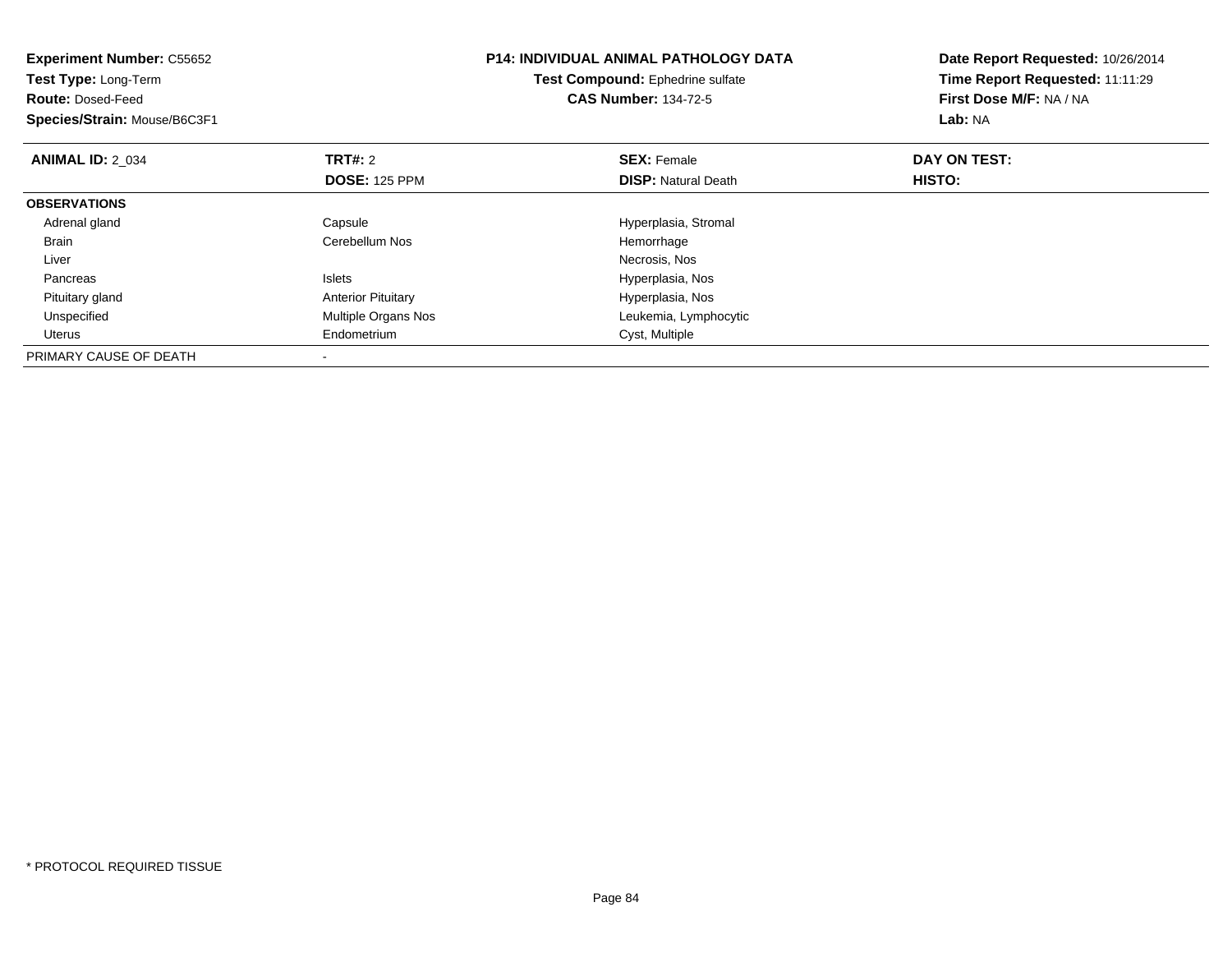| <b>Experiment Number: C55652</b><br>Test Type: Long-Term<br><b>Route: Dosed-Feed</b><br>Species/Strain: Mouse/B6C3F1 |                      | <b>P14: INDIVIDUAL ANIMAL PATHOLOGY DATA</b><br><b>Test Compound:</b> Ephedrine sulfate<br><b>CAS Number: 134-72-5</b> | Date Report Requested: 10/26/2014<br>Time Report Requested: 11:11:29<br>First Dose M/F: NA / NA<br>Lab: NA |
|----------------------------------------------------------------------------------------------------------------------|----------------------|------------------------------------------------------------------------------------------------------------------------|------------------------------------------------------------------------------------------------------------|
| <b>ANIMAL ID: 2 035</b>                                                                                              | <b>TRT#: 2</b>       | <b>SEX: Female</b>                                                                                                     | DAY ON TEST:                                                                                               |
|                                                                                                                      | <b>DOSE: 125 PPM</b> | <b>DISP:</b> Terminal Sacrifice                                                                                        | HISTO:                                                                                                     |
| <b>OBSERVATIONS</b>                                                                                                  |                      |                                                                                                                        |                                                                                                            |
| Adrenal gland                                                                                                        | Capsule              | Hyperplasia, Stromal                                                                                                   |                                                                                                            |
|                                                                                                                      | Cortex Nos           | Mineralization                                                                                                         |                                                                                                            |
|                                                                                                                      | Cortex Nos           | Pigmentation, Nos                                                                                                      |                                                                                                            |
| Thyroid                                                                                                              | Follicle             | Dilatation, Nos                                                                                                        |                                                                                                            |
| Unspecified                                                                                                          | Multiple Organs Nos  | Lymphoma, Lymphocytic-Malignant Type                                                                                   |                                                                                                            |
| Uterus                                                                                                               | Endometrium          | Cyst, Multiple                                                                                                         |                                                                                                            |
| PRIMARY CAUSE OF DEATH                                                                                               |                      |                                                                                                                        |                                                                                                            |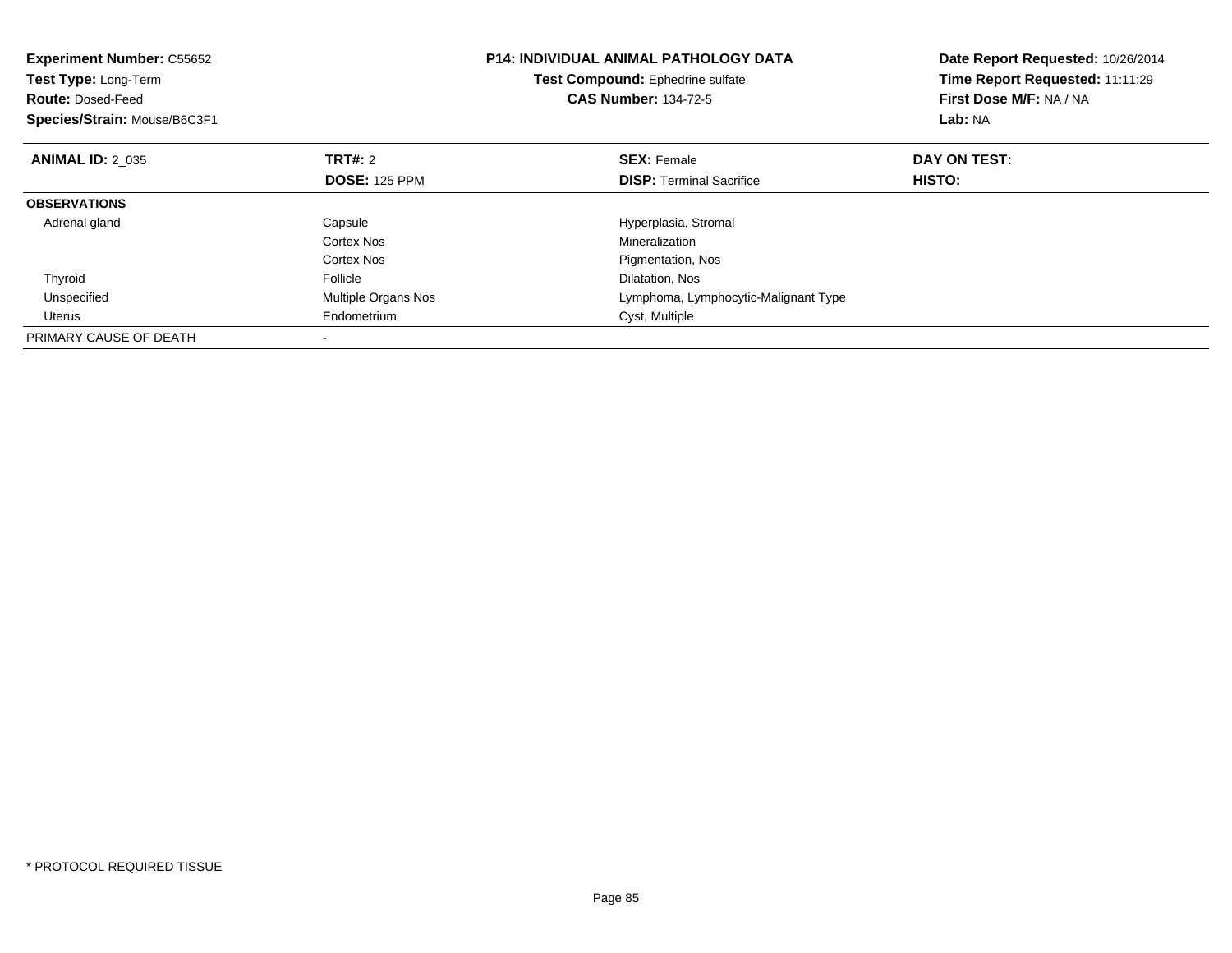| <b>Experiment Number: C55652</b><br>Test Type: Long-Term<br><b>Route: Dosed-Feed</b><br>Species/Strain: Mouse/B6C3F1 |                                        | <b>P14: INDIVIDUAL ANIMAL PATHOLOGY DATA</b><br><b>Test Compound: Ephedrine sulfate</b><br><b>CAS Number: 134-72-5</b> | Date Report Requested: 10/26/2014<br>Time Report Requested: 11:11:29<br>First Dose M/F: NA / NA<br>Lab: NA |
|----------------------------------------------------------------------------------------------------------------------|----------------------------------------|------------------------------------------------------------------------------------------------------------------------|------------------------------------------------------------------------------------------------------------|
| <b>ANIMAL ID: 2 036</b>                                                                                              | <b>TRT#: 2</b><br><b>DOSE: 125 PPM</b> | <b>SEX: Female</b><br><b>DISP:</b> Moribund Sacrifice                                                                  | DAY ON TEST:<br><b>HISTO:</b>                                                                              |
|                                                                                                                      |                                        |                                                                                                                        |                                                                                                            |
| <b>OBSERVATIONS</b>                                                                                                  |                                        |                                                                                                                        |                                                                                                            |
| Bone marrow                                                                                                          |                                        | Hyperplasia, Granulocytic                                                                                              |                                                                                                            |
| Spleen                                                                                                               |                                        | Hematopoiesis                                                                                                          |                                                                                                            |
| Unspecified                                                                                                          | Multiple Organs Nos                    | Lymphoma, Undifferentiated-Malignant Type                                                                              |                                                                                                            |
| Uterus                                                                                                               | Endometrium                            | Cyst, Nos                                                                                                              |                                                                                                            |
| PRIMARY CAUSE OF DEATH                                                                                               |                                        |                                                                                                                        |                                                                                                            |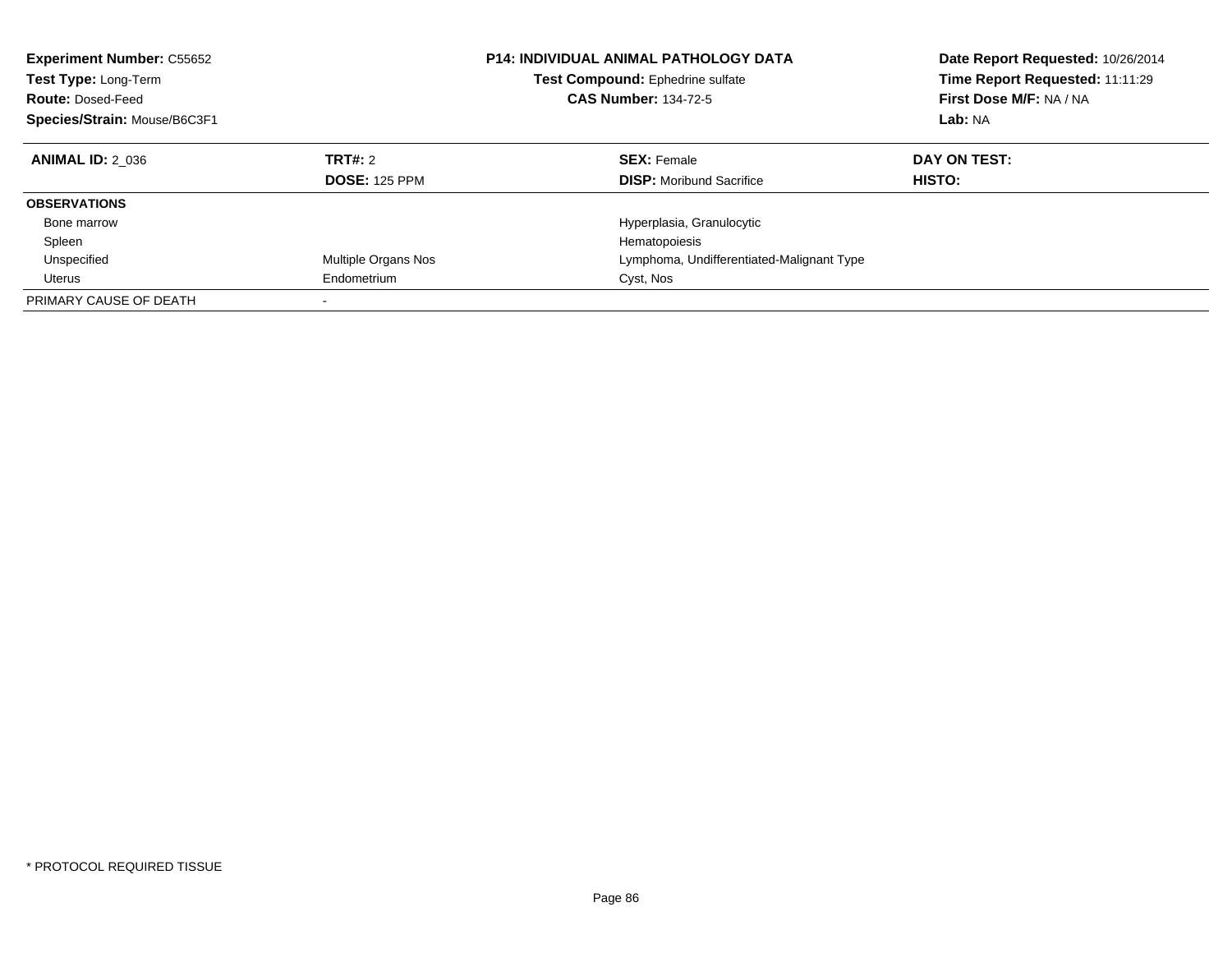**Test Type:** Long-Term

**Route:** Dosed-Feed

**Species/Strain:** Mouse/B6C3F1

#### **P14: INDIVIDUAL ANIMAL PATHOLOGY DATA**

**Test Compound:** Ephedrine sulfate**CAS Number:** 134-72-5

| <b>ANIMAL ID: 2_037</b> | <b>TRT#: 2</b>            | <b>SEX: Female</b>              | DAY ON TEST: |  |
|-------------------------|---------------------------|---------------------------------|--------------|--|
|                         | <b>DOSE: 125 PPM</b>      | <b>DISP: Terminal Sacrifice</b> | HISTO:       |  |
| <b>OBSERVATIONS</b>     |                           |                                 |              |  |
| Adrenal gland           | <b>Cortex Nos</b>         | Angiectasis                     |              |  |
|                         | Capsule                   | Hyperplasia, Stromal            |              |  |
| Bone                    |                           | Hyperplasia, Nos                |              |  |
| Bone marrow             |                           | Fibrosis                        |              |  |
| Brain                   | Thalamus                  | Calcification, Nos              |              |  |
|                         | Hippocampus               | Degeneration, Nos               |              |  |
|                         | Hippocampus               | Perivascular Cuffing            |              |  |
| Kidney                  |                           | Metaplasia, Osseous             |              |  |
|                         | Capsule                   | Scar                            |              |  |
| Pancreas                |                           | Atrophy, Nos                    |              |  |
| Pituitary gland         | <b>Anterior Pituitary</b> | Hyperplasia, Focal              |              |  |
| Stomach                 | <b>Glandular Stomach</b>  | Cyst, Multiple                  |              |  |
|                         | <b>Glandular Stomach</b>  | Inflammation, Chronic Focal     |              |  |
| Unspecified             | Multiple Organs Nos       | Lymphoma, Mixed-Malignant Type  |              |  |
| Uterus                  | Endometrium               | Hyperplasia, Cystic             |              |  |
| PRIMARY CAUSE OF DEATH  |                           |                                 |              |  |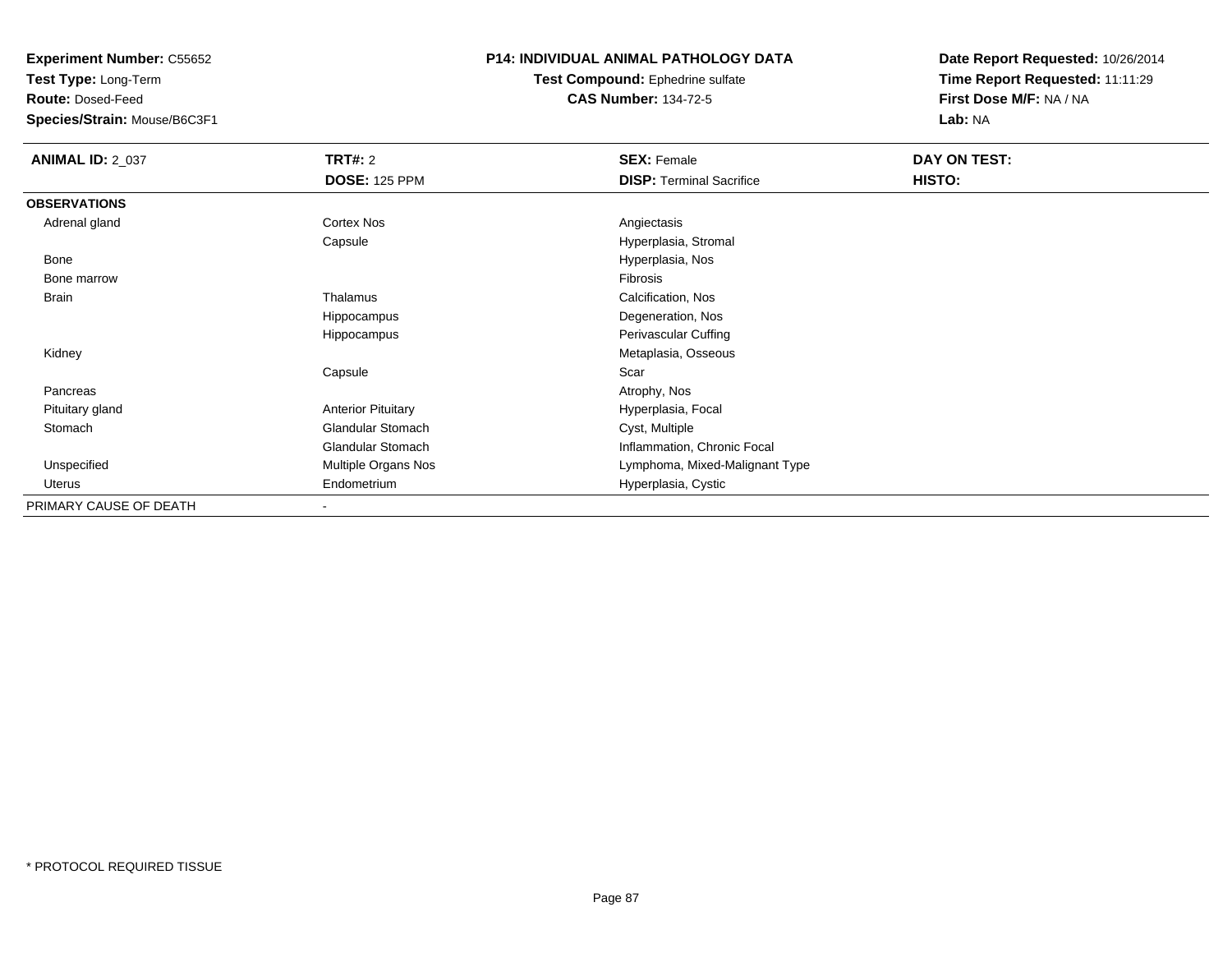| <b>Experiment Number: C55652</b><br>Test Type: Long-Term<br><b>Route: Dosed-Feed</b> |                           | <b>P14: INDIVIDUAL ANIMAL PATHOLOGY DATA</b><br>Test Compound: Ephedrine sulfate<br><b>CAS Number: 134-72-5</b> | Date Report Requested: 10/26/2014<br>Time Report Requested: 11:11:29<br>First Dose M/F: NA / NA |
|--------------------------------------------------------------------------------------|---------------------------|-----------------------------------------------------------------------------------------------------------------|-------------------------------------------------------------------------------------------------|
| Species/Strain: Mouse/B6C3F1                                                         |                           |                                                                                                                 | Lab: NA                                                                                         |
| <b>ANIMAL ID: 2 038</b>                                                              | <b>TRT#: 2</b>            | <b>SEX: Female</b>                                                                                              | DAY ON TEST:                                                                                    |
|                                                                                      | <b>DOSE: 125 PPM</b>      | <b>DISP:</b> Terminal Sacrifice                                                                                 | HISTO:                                                                                          |
| <b>OBSERVATIONS</b>                                                                  |                           |                                                                                                                 |                                                                                                 |
| Adrenal gland                                                                        | Capsule                   | Hyperplasia, Stromal                                                                                            |                                                                                                 |
| Brain                                                                                | Thalamus                  | Calcification, Nos                                                                                              |                                                                                                 |
| Kidney                                                                               |                           | Glomerulonephritis, Subacute                                                                                    |                                                                                                 |
| Pituitary gland                                                                      | <b>Anterior Pituitary</b> | Adenoma, Nos                                                                                                    |                                                                                                 |
| Thyroid                                                                              |                           | Follicular-Cell Adenoma                                                                                         |                                                                                                 |
|                                                                                      |                           | Hyperplasia, Follicular Cell                                                                                    |                                                                                                 |
| Unspecified                                                                          | Multiple Organs Nos       | Lymphoma, Mixed-Malignant Type                                                                                  |                                                                                                 |
| Uterus                                                                               |                           | Dilatation, Nos                                                                                                 |                                                                                                 |
| PRIMARY CAUSE OF DEATH                                                               |                           |                                                                                                                 |                                                                                                 |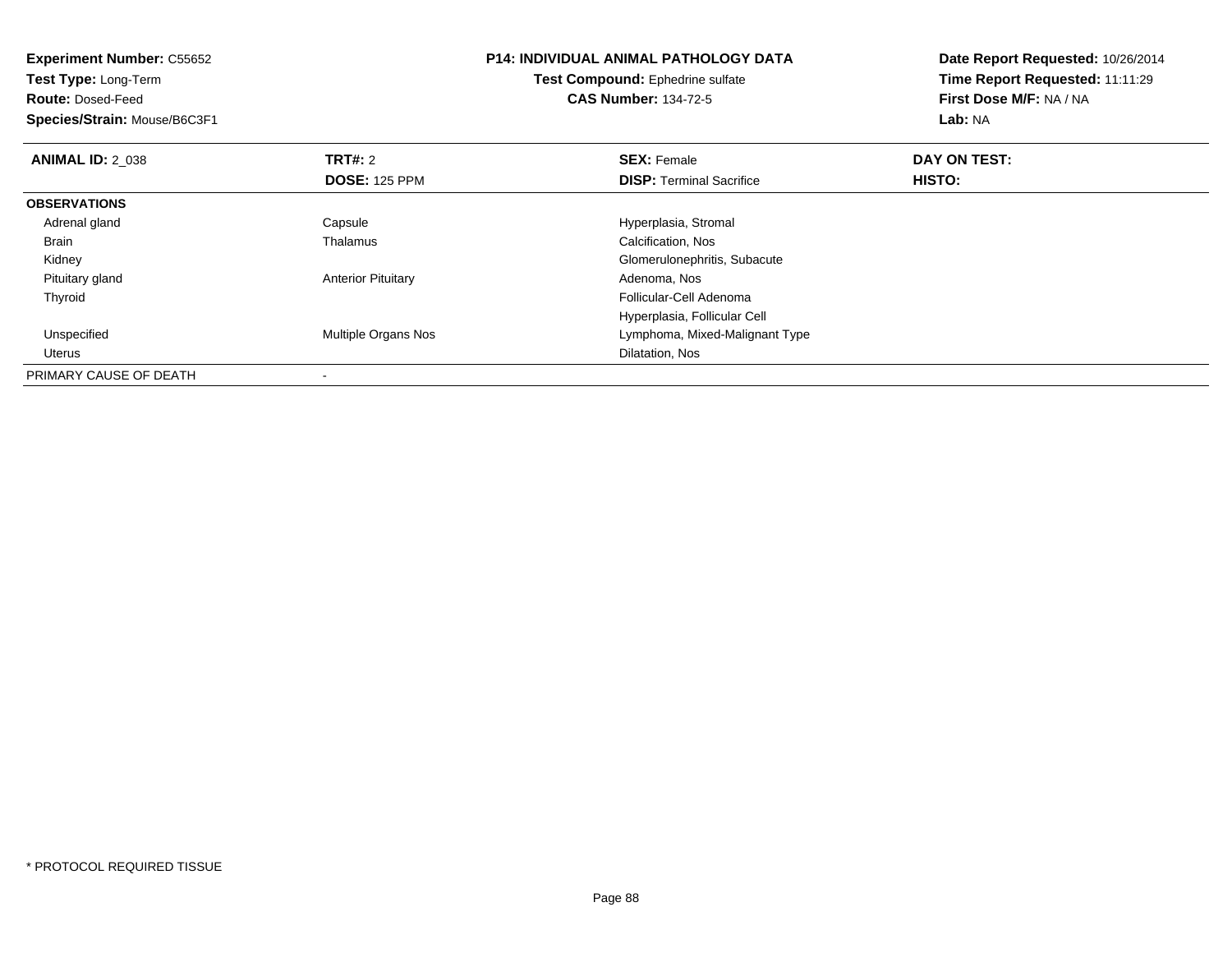| <b>Experiment Number: C55652</b><br>Test Type: Long-Term<br><b>Route: Dosed-Feed</b><br>Species/Strain: Mouse/B6C3F1 |                          | <b>P14: INDIVIDUAL ANIMAL PATHOLOGY DATA</b><br>Test Compound: Ephedrine sulfate<br><b>CAS Number: 134-72-5</b> | Date Report Requested: 10/26/2014<br>Time Report Requested: 11:11:29<br>First Dose M/F: NA / NA<br>Lab: NA |
|----------------------------------------------------------------------------------------------------------------------|--------------------------|-----------------------------------------------------------------------------------------------------------------|------------------------------------------------------------------------------------------------------------|
| <b>ANIMAL ID: 2 039</b>                                                                                              | TRT#: 2                  | <b>SEX: Female</b>                                                                                              | DAY ON TEST:                                                                                               |
|                                                                                                                      | <b>DOSE: 125 PPM</b>     | <b>DISP:</b> Terminal Sacrifice                                                                                 | HISTO:                                                                                                     |
| <b>OBSERVATIONS</b>                                                                                                  |                          |                                                                                                                 |                                                                                                            |
| Adrenal gland                                                                                                        | Capsule                  | Hyperplasia, Stromal                                                                                            |                                                                                                            |
| Pancreas                                                                                                             | <b>Islets</b>            | Hyperplasia, Nos                                                                                                |                                                                                                            |
| Stomach                                                                                                              | <b>Glandular Stomach</b> | Cyst, Nos                                                                                                       |                                                                                                            |
|                                                                                                                      | <b>Glandular Stomach</b> | Inflammation, Acute/Chronic                                                                                     |                                                                                                            |
| Unspecified                                                                                                          | Multiple Organs Nos      | Lymphoma, Mixed-Malignant Type                                                                                  |                                                                                                            |
| Uterus                                                                                                               | Endometrium              | Cyst, Multiple                                                                                                  |                                                                                                            |
| PRIMARY CAUSE OF DEATH                                                                                               |                          |                                                                                                                 |                                                                                                            |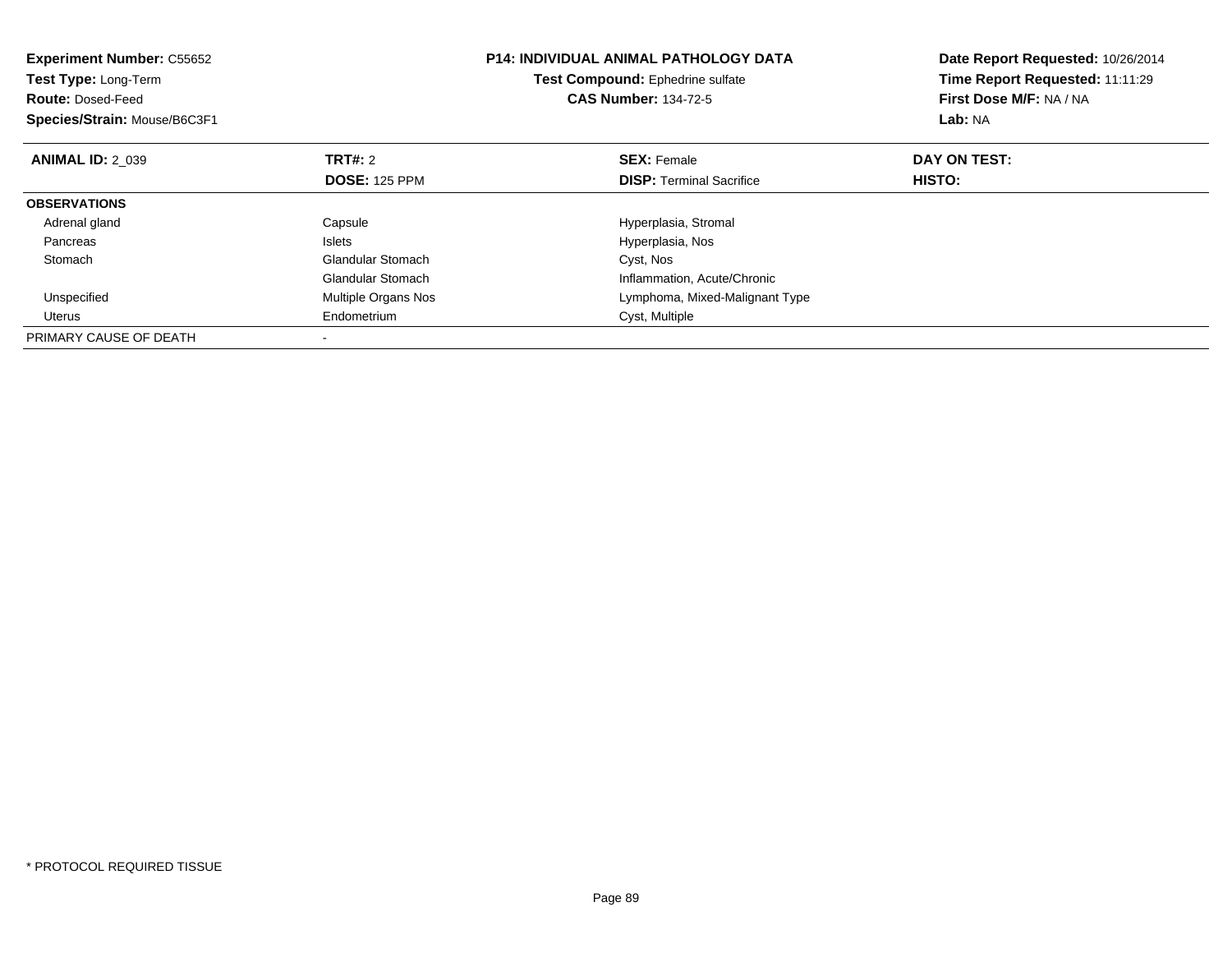| <b>Experiment Number: C55652</b><br><b>Test Type: Long-Term</b><br><b>Route: Dosed-Feed</b><br>Species/Strain: Mouse/B6C3F1 |                                        | <b>P14: INDIVIDUAL ANIMAL PATHOLOGY DATA</b><br>Test Compound: Ephedrine sulfate<br><b>CAS Number: 134-72-5</b> | Date Report Requested: 10/26/2014<br>Time Report Requested: 11:11:29<br>First Dose M/F: NA / NA<br>Lab: NA |
|-----------------------------------------------------------------------------------------------------------------------------|----------------------------------------|-----------------------------------------------------------------------------------------------------------------|------------------------------------------------------------------------------------------------------------|
| <b>ANIMAL ID: 2 040</b>                                                                                                     | <b>TRT#: 2</b><br><b>DOSE: 125 PPM</b> | <b>SEX: Female</b><br><b>DISP:</b> Terminal Sacrifice                                                           | DAY ON TEST:<br>HISTO:                                                                                     |
| <b>OBSERVATIONS</b>                                                                                                         |                                        |                                                                                                                 |                                                                                                            |
| Adrenal gland                                                                                                               | Cortex Nos<br>Capsule                  | <b>Focal Cellular Change</b><br>Hyperplasia, Stromal                                                            |                                                                                                            |
| <b>Brain</b>                                                                                                                | Thalamus                               | Calcification, Nos                                                                                              |                                                                                                            |
| Pancreas                                                                                                                    | Islets                                 | Hyperplasia, Nos                                                                                                |                                                                                                            |
| Pituitary gland                                                                                                             | <b>Anterior Pituitary</b>              | Adenoma, Nos                                                                                                    |                                                                                                            |
| Unspecified                                                                                                                 | Multiple Organs Nos                    | Hyperplasia, Lymphoid                                                                                           |                                                                                                            |
| Uterus                                                                                                                      | Endometrium                            | Cyst, Multiple                                                                                                  |                                                                                                            |
| PRIMARY CAUSE OF DEATH                                                                                                      |                                        |                                                                                                                 |                                                                                                            |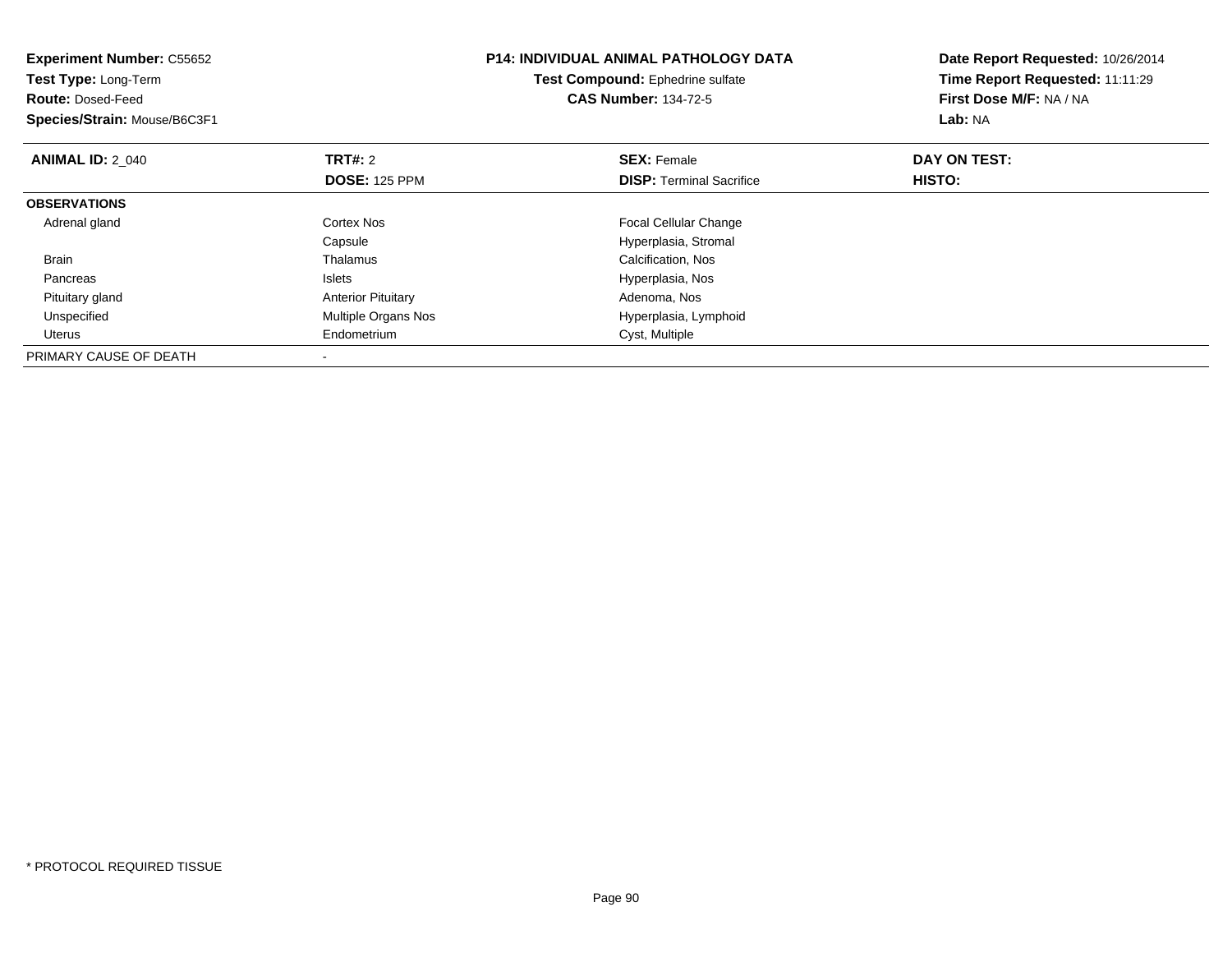**Test Type:** Long-Term

**Route:** Dosed-Feed

**Species/Strain:** Mouse/B6C3F1

# **P14: INDIVIDUAL ANIMAL PATHOLOGY DATA**

**Test Compound:** Ephedrine sulfate**CAS Number:** 134-72-5

| <b>ANIMAL ID: 2_041</b> | TRT#: 2                    | <b>SEX: Female</b>              | DAY ON TEST: |  |
|-------------------------|----------------------------|---------------------------------|--------------|--|
|                         | <b>DOSE: 125 PPM</b>       | <b>DISP:</b> Moribund Sacrifice | HISTO:       |  |
| <b>OBSERVATIONS</b>     |                            |                                 |              |  |
| Adrenal gland           | <b>Cortex Nos</b>          | <b>Focal Cellular Change</b>    |              |  |
|                         | Capsule                    | Hyperplasia, Stromal            |              |  |
| Bone marrow             |                            | Hyperplasia, Granulocytic       |              |  |
| Brain                   | Thalamus                   | Calcification, Nos              |              |  |
| <b>Intestine Small</b>  | <b>Mesentery Nos</b>       | Inflammation, Acute/Chronic     |              |  |
| Kidney                  |                            | Glomerulonephritis, Subacute    |              |  |
| Ovary                   |                            | Abscess, Nos                    |              |  |
| Spleen                  |                            | Hematopoiesis                   |              |  |
|                         |                            | Hyperplasia, Plasma Cell        |              |  |
| Thymus                  |                            | Inflammation, Acute/Chronic     |              |  |
| Unspecified             | <b>Multiple Organs Nos</b> | Leukemoid Reaction              |              |  |
| Uterus                  | Endometrium                | Inflammation, Acute             |              |  |
| PRIMARY CAUSE OF DEATH  |                            |                                 |              |  |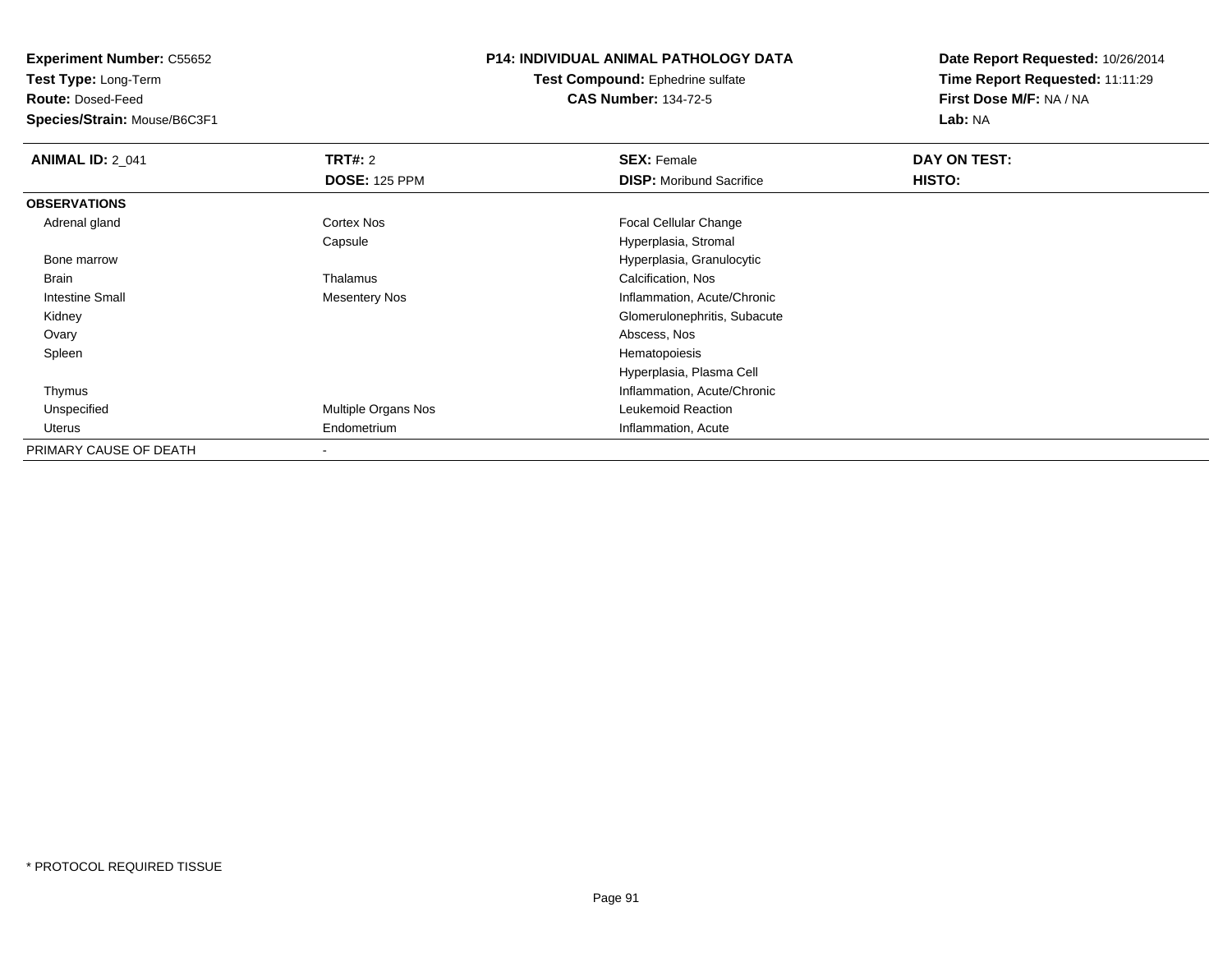| <b>Experiment Number: C55652</b><br>Test Type: Long-Term<br><b>Route: Dosed-Feed</b><br>Species/Strain: Mouse/B6C3F1 |                            | <b>P14: INDIVIDUAL ANIMAL PATHOLOGY DATA</b><br>Test Compound: Ephedrine sulfate<br><b>CAS Number: 134-72-5</b> | Date Report Requested: 10/26/2014<br>Time Report Requested: 11:11:29<br>First Dose M/F: NA / NA<br><b>Lab: NA</b> |
|----------------------------------------------------------------------------------------------------------------------|----------------------------|-----------------------------------------------------------------------------------------------------------------|-------------------------------------------------------------------------------------------------------------------|
| <b>ANIMAL ID: 2 042</b>                                                                                              | TRT#: 2                    | <b>SEX: Female</b>                                                                                              | DAY ON TEST:                                                                                                      |
|                                                                                                                      | <b>DOSE: 125 PPM</b>       | <b>DISP:</b> Terminal Sacrifice                                                                                 | HISTO:                                                                                                            |
| <b>OBSERVATIONS</b>                                                                                                  |                            |                                                                                                                 |                                                                                                                   |
| Adrenal gland                                                                                                        | Capsule                    | Hyperplasia, Stromal                                                                                            |                                                                                                                   |
| Heart                                                                                                                | Myocardium Nos             | Mineralization                                                                                                  |                                                                                                                   |
| Pituitary gland                                                                                                      | <b>Anterior Pituitary</b>  | <b>Focal Cellular Change</b>                                                                                    |                                                                                                                   |
| Unspecified                                                                                                          | <b>Multiple Organs Nos</b> | Lymphoma, Lymphocytic-Malignant Type                                                                            |                                                                                                                   |
| Uterus                                                                                                               | Endometrium                | Cyst, Multiple                                                                                                  |                                                                                                                   |
| PRIMARY CAUSE OF DEATH                                                                                               |                            |                                                                                                                 |                                                                                                                   |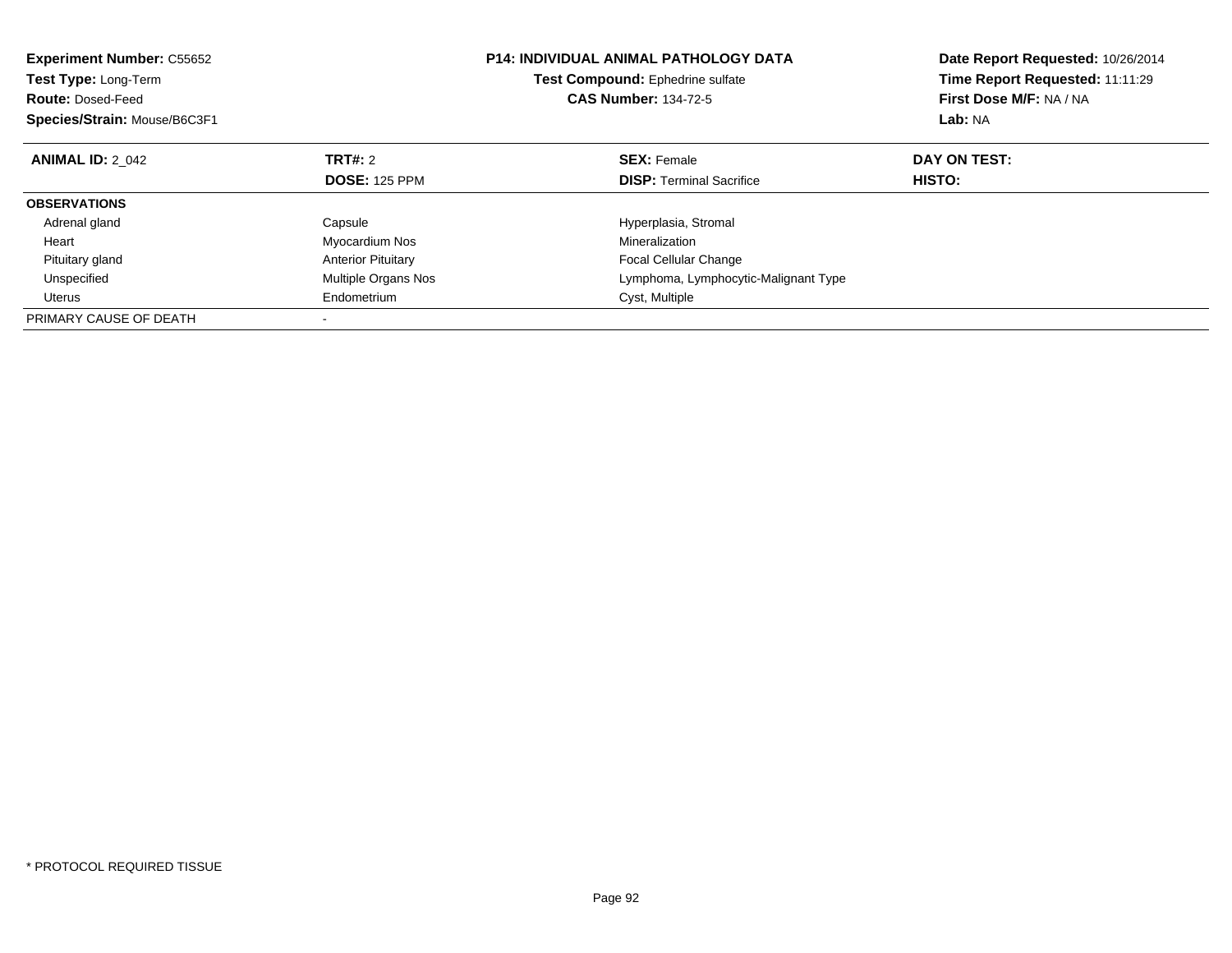| <b>Experiment Number: C55652</b><br>Test Type: Long-Term<br><b>Route: Dosed-Feed</b><br>Species/Strain: Mouse/B6C3F1 |                            | <b>P14: INDIVIDUAL ANIMAL PATHOLOGY DATA</b><br>Test Compound: Ephedrine sulfate<br><b>CAS Number: 134-72-5</b> | Date Report Requested: 10/26/2014<br>Time Report Requested: 11:11:29<br>First Dose M/F: NA / NA<br>Lab: NA |
|----------------------------------------------------------------------------------------------------------------------|----------------------------|-----------------------------------------------------------------------------------------------------------------|------------------------------------------------------------------------------------------------------------|
| <b>ANIMAL ID: 2 043</b>                                                                                              | <b>TRT#: 2</b>             | <b>SEX: Female</b>                                                                                              | DAY ON TEST:                                                                                               |
|                                                                                                                      | <b>DOSE: 125 PPM</b>       | <b>DISP:</b> Terminal Sacrifice                                                                                 | HISTO:                                                                                                     |
| <b>OBSERVATIONS</b>                                                                                                  |                            |                                                                                                                 |                                                                                                            |
| Adrenal gland                                                                                                        | Capsule                    | Hyperplasia, Stromal                                                                                            |                                                                                                            |
| Pancreas                                                                                                             | Islets                     | Hyperplasia, Nos                                                                                                |                                                                                                            |
| Pituitary gland                                                                                                      | <b>Anterior Pituitary</b>  | <b>Focal Cellular Change</b>                                                                                    |                                                                                                            |
| Thymus                                                                                                               |                            | Cyst, Nos                                                                                                       |                                                                                                            |
| Thyroid                                                                                                              |                            | Inflammation, Chronic Focal                                                                                     |                                                                                                            |
| Unspecified                                                                                                          | <b>Multiple Organs Nos</b> | Lymphoma, Mixed-Malignant Type                                                                                  |                                                                                                            |
| <b>Uterus</b>                                                                                                        |                            | Dilatation, Nos                                                                                                 |                                                                                                            |
| PRIMARY CAUSE OF DEATH                                                                                               |                            |                                                                                                                 |                                                                                                            |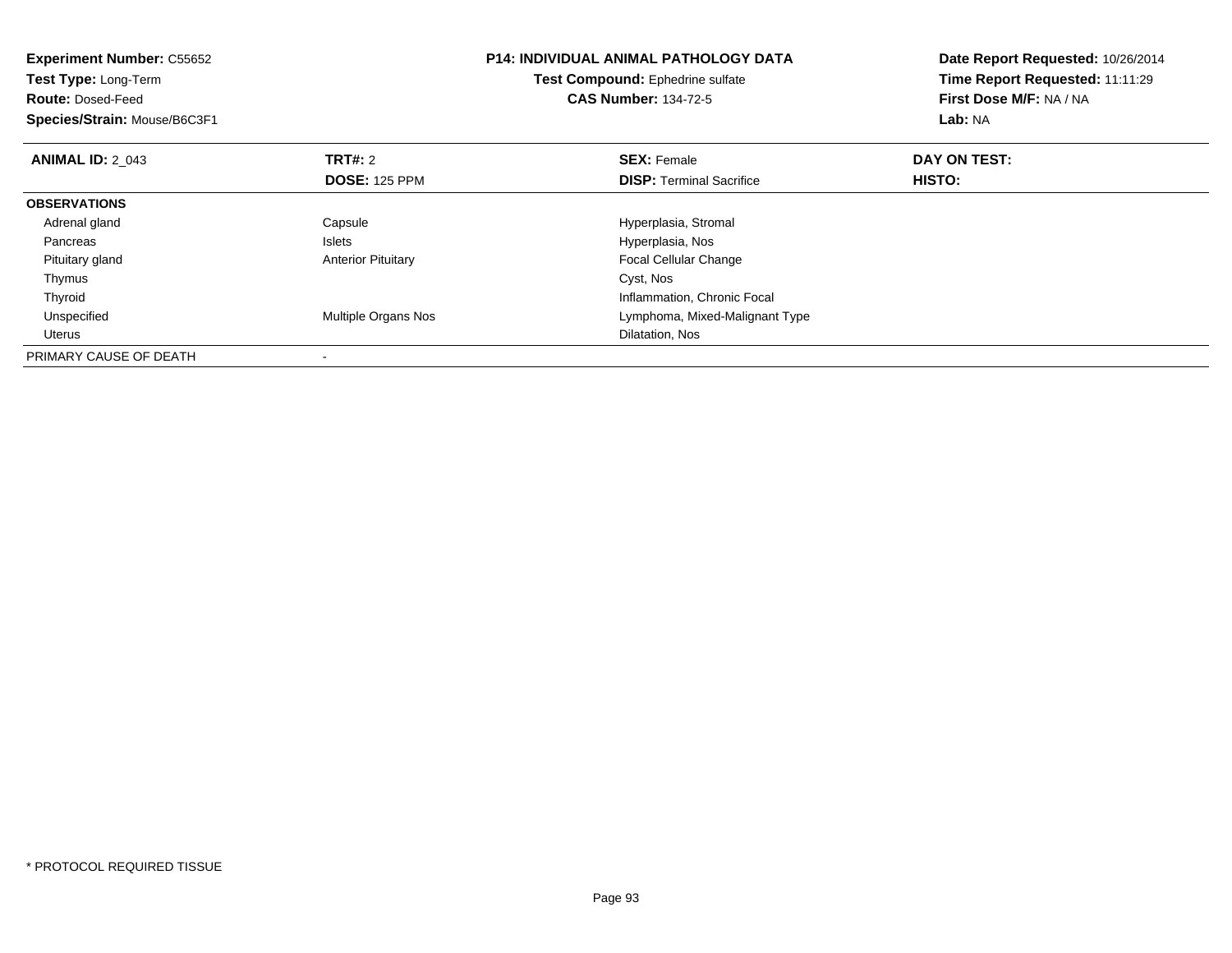| <b>Experiment Number: C55652</b><br>Test Type: Long-Term<br><b>Route: Dosed-Feed</b><br>Species/Strain: Mouse/B6C3F1 |                      | <b>P14: INDIVIDUAL ANIMAL PATHOLOGY DATA</b><br>Test Compound: Ephedrine sulfate<br><b>CAS Number: 134-72-5</b> | Date Report Requested: 10/26/2014<br>Time Report Requested: 11:11:29<br>First Dose M/F: NA / NA<br>Lab: NA |
|----------------------------------------------------------------------------------------------------------------------|----------------------|-----------------------------------------------------------------------------------------------------------------|------------------------------------------------------------------------------------------------------------|
| <b>ANIMAL ID: 2 044</b>                                                                                              | TRT#: 2              | <b>SEX: Female</b>                                                                                              | DAY ON TEST:                                                                                               |
|                                                                                                                      | <b>DOSE: 125 PPM</b> | <b>DISP:</b> Terminal Sacrifice                                                                                 | <b>HISTO:</b>                                                                                              |
| <b>OBSERVATIONS</b>                                                                                                  |                      |                                                                                                                 |                                                                                                            |
| Adrenal gland                                                                                                        | Capsule              | Hyperplasia, Stromal                                                                                            |                                                                                                            |
| Ovary                                                                                                                |                      | Cyst, Hemorrhagic                                                                                               |                                                                                                            |
|                                                                                                                      |                      | Cyst, Nos                                                                                                       |                                                                                                            |
| Unspecified                                                                                                          | Multiple Organs Nos  | Lymphoma, Histiocytic-Malignant Type                                                                            |                                                                                                            |
|                                                                                                                      | Tail                 | Osteosarcoma                                                                                                    |                                                                                                            |
| Uterus                                                                                                               | Endometrium          | Cyst, Multiple                                                                                                  |                                                                                                            |
| PRIMARY CAUSE OF DEATH                                                                                               |                      |                                                                                                                 |                                                                                                            |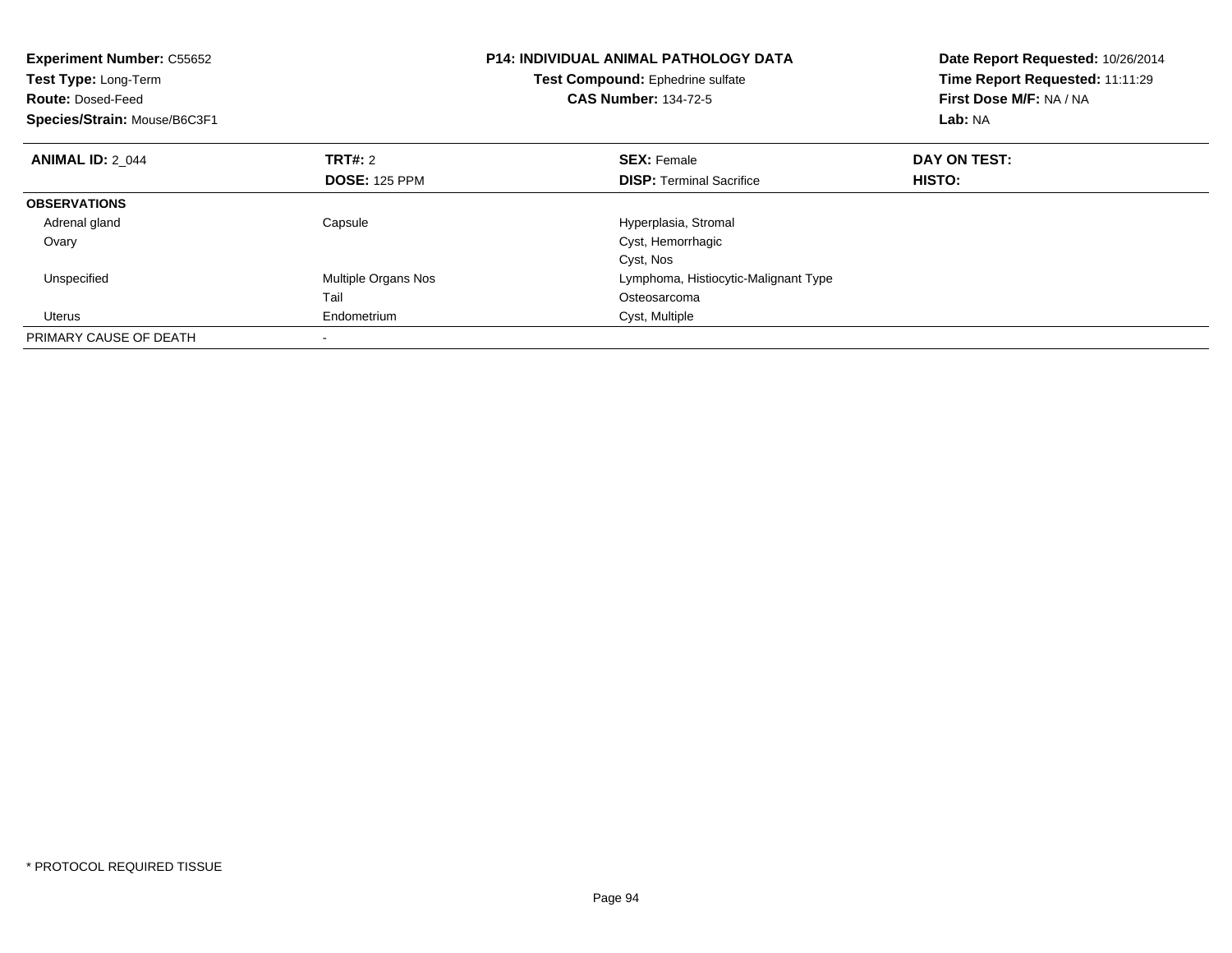| <b>Experiment Number: C55652</b><br>Test Type: Long-Term<br><b>Route: Dosed-Feed</b><br>Species/Strain: Mouse/B6C3F1 |                      | <b>P14: INDIVIDUAL ANIMAL PATHOLOGY DATA</b><br>Test Compound: Ephedrine sulfate<br><b>CAS Number: 134-72-5</b> | Date Report Requested: 10/26/2014<br>Time Report Requested: 11:11:29<br>First Dose M/F: NA / NA<br>Lab: NA |
|----------------------------------------------------------------------------------------------------------------------|----------------------|-----------------------------------------------------------------------------------------------------------------|------------------------------------------------------------------------------------------------------------|
| <b>ANIMAL ID: 2 045</b>                                                                                              | <b>TRT#: 2</b>       | <b>SEX: Female</b>                                                                                              | DAY ON TEST:                                                                                               |
|                                                                                                                      | <b>DOSE: 125 PPM</b> | <b>DISP:</b> Terminal Sacrifice                                                                                 | HISTO:                                                                                                     |
| <b>OBSERVATIONS</b>                                                                                                  |                      |                                                                                                                 |                                                                                                            |
| Adrenal gland                                                                                                        | Capsule              | Hyperplasia, Stromal                                                                                            |                                                                                                            |
| Bone                                                                                                                 |                      | Hyperplasia, Nos                                                                                                |                                                                                                            |
| Bone marrow                                                                                                          |                      | Fibrosis                                                                                                        |                                                                                                            |
| <b>Brain</b>                                                                                                         | Thalamus             | Calcification, Nos                                                                                              |                                                                                                            |
| Mammary gland                                                                                                        |                      | Cyst, Multiple                                                                                                  |                                                                                                            |
| Unspecified                                                                                                          | Multiple Organs Nos  | Lymphoma, Mixed-Malignant Type                                                                                  |                                                                                                            |
| Uterus                                                                                                               | Endometrium          | Hyperplasia, Cystic                                                                                             |                                                                                                            |
| PRIMARY CAUSE OF DEATH                                                                                               |                      |                                                                                                                 |                                                                                                            |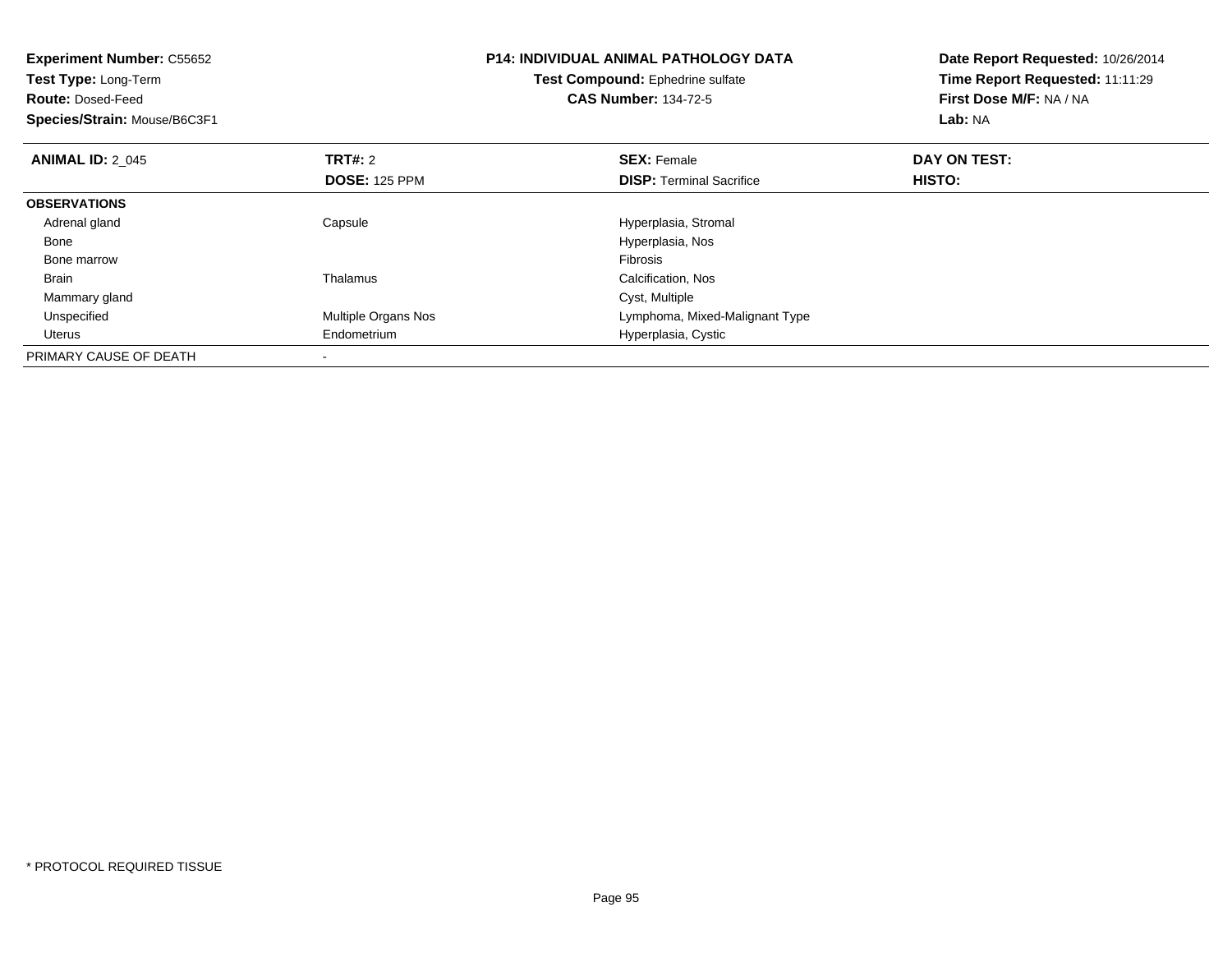| <b>Experiment Number: C55652</b><br>Test Type: Long-Term<br><b>Route: Dosed-Feed</b><br>Species/Strain: Mouse/B6C3F1 |                      | <b>P14: INDIVIDUAL ANIMAL PATHOLOGY DATA</b><br>Test Compound: Ephedrine sulfate<br><b>CAS Number: 134-72-5</b> | Date Report Requested: 10/26/2014<br>Time Report Requested: 11:11:29<br>First Dose M/F: NA / NA<br>Lab: NA |
|----------------------------------------------------------------------------------------------------------------------|----------------------|-----------------------------------------------------------------------------------------------------------------|------------------------------------------------------------------------------------------------------------|
| <b>ANIMAL ID: 2 046</b>                                                                                              | <b>TRT#: 2</b>       | <b>SEX: Female</b>                                                                                              | DAY ON TEST:                                                                                               |
|                                                                                                                      | <b>DOSE: 125 PPM</b> | <b>DISP:</b> Terminal Sacrifice                                                                                 | HISTO:                                                                                                     |
| <b>OBSERVATIONS</b>                                                                                                  |                      |                                                                                                                 |                                                                                                            |
| Adrenal gland                                                                                                        | Capsule              | Hyperplasia, Stromal                                                                                            |                                                                                                            |
|                                                                                                                      | Cortex Nos           | Hypertrophy, Focal                                                                                              |                                                                                                            |
| <b>Brain</b>                                                                                                         | Thalamus             | Calcification, Nos                                                                                              |                                                                                                            |
| Liver                                                                                                                |                      | Necrosis, Focal                                                                                                 |                                                                                                            |
| Ovary                                                                                                                |                      | Cyst, Nos                                                                                                       |                                                                                                            |
| Spleen                                                                                                               |                      | Hyperplasia, Lymphoid                                                                                           |                                                                                                            |
| <b>Uterus</b>                                                                                                        | Endometrium          | Hyperplasia, Cystic                                                                                             |                                                                                                            |
| PRIMARY CAUSE OF DEATH                                                                                               |                      |                                                                                                                 |                                                                                                            |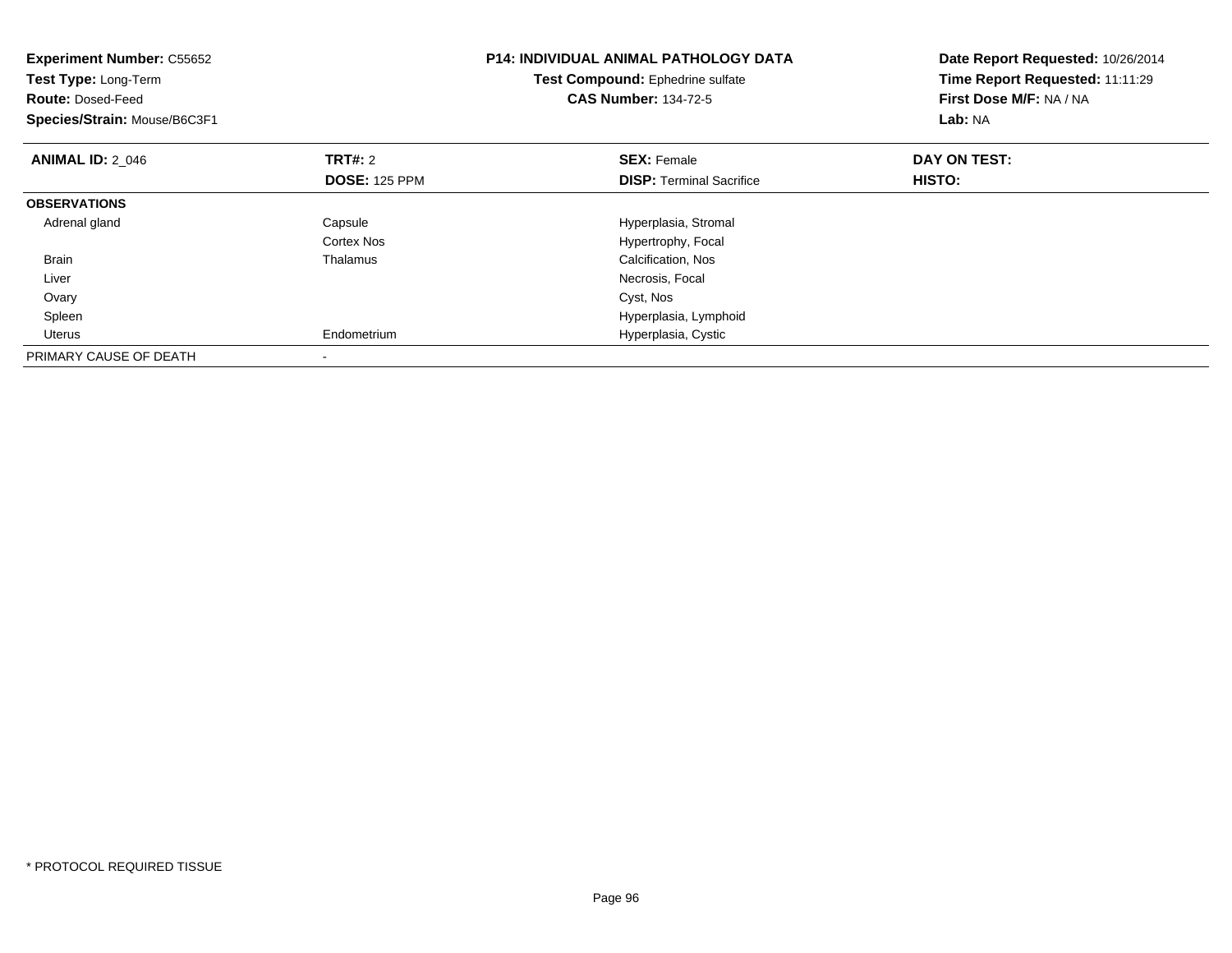| <b>Experiment Number: C55652</b><br>Test Type: Long-Term |                           | <b>P14: INDIVIDUAL ANIMAL PATHOLOGY DATA</b> | Date Report Requested: 10/26/2014 |
|----------------------------------------------------------|---------------------------|----------------------------------------------|-----------------------------------|
|                                                          |                           | Test Compound: Ephedrine sulfate             | Time Report Requested: 11:11:29   |
| <b>Route: Dosed-Feed</b>                                 |                           | <b>CAS Number: 134-72-5</b>                  | First Dose M/F: NA / NA           |
| Species/Strain: Mouse/B6C3F1                             |                           |                                              | Lab: NA                           |
| <b>ANIMAL ID: 2 047</b>                                  | <b>TRT#:</b> 2            | <b>SEX: Female</b>                           | DAY ON TEST:                      |
|                                                          | <b>DOSE: 125 PPM</b>      | <b>DISP:</b> Terminal Sacrifice              | HISTO:                            |
| <b>OBSERVATIONS</b>                                      |                           |                                              |                                   |
| Adrenal gland                                            | Capsule                   | Hyperplasia, Stromal                         |                                   |
| Brain                                                    | Thalamus                  | Calcification, Nos                           |                                   |
| Lung                                                     |                           | Hemorrhage                                   |                                   |
| Pituitary gland                                          | <b>Anterior Pituitary</b> | Adenoma, Nos                                 |                                   |
| Stomach                                                  | <b>Glandular Stomach</b>  | Inflammation, Acute/Chronic                  |                                   |
| Unspecified                                              | Multiple Organs Nos       | Lymphoma, Mixed-Malignant Type               |                                   |
| Uterus                                                   | Endometrium               | Cyst, Multiple                               |                                   |
|                                                          | Endometrium               | Inflammation, Acute                          |                                   |
| PRIMARY CAUSE OF DEATH                                   |                           |                                              |                                   |

-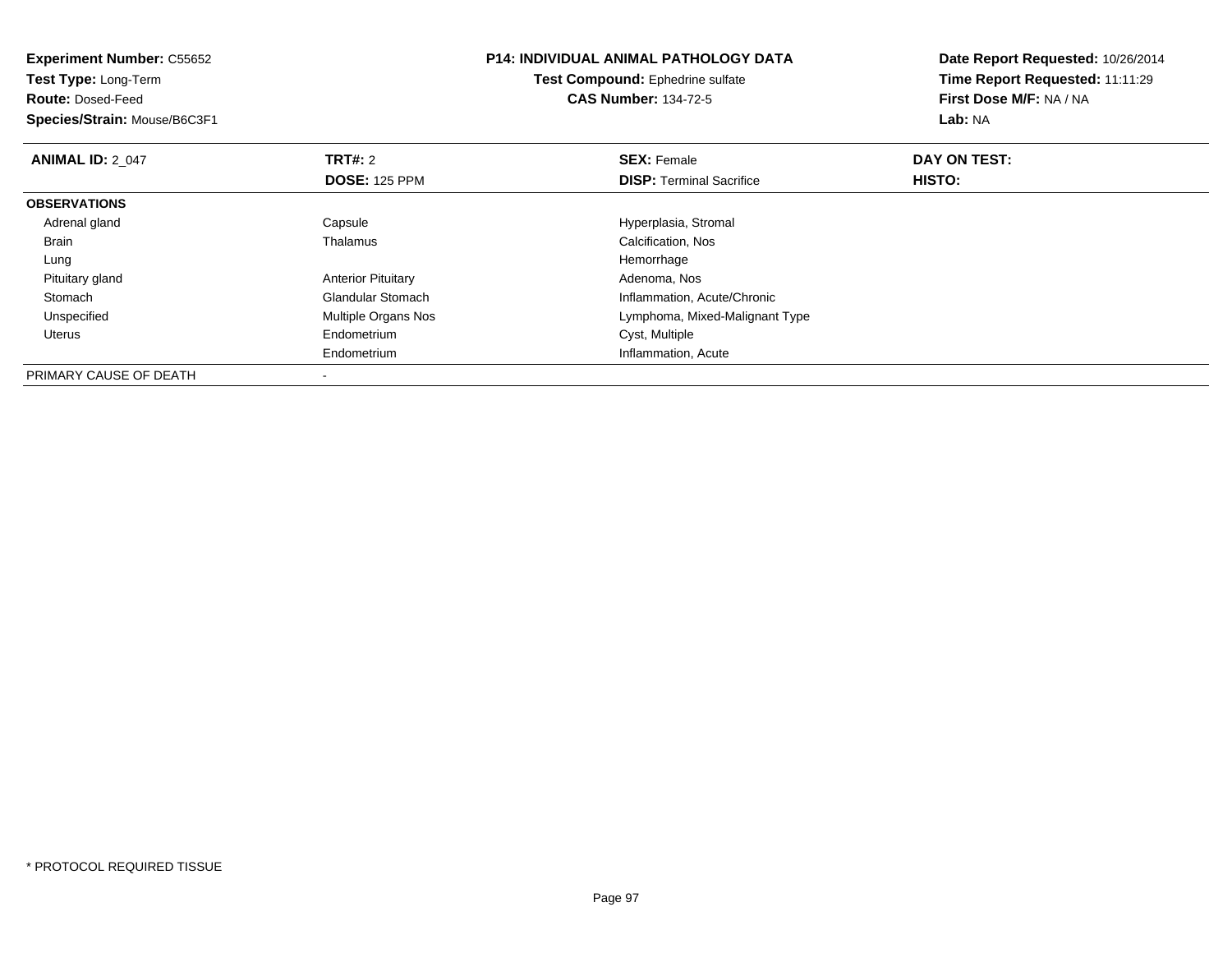**Test Type:** Long-Term

**Route:** Dosed-Feed

**Species/Strain:** Mouse/B6C3F1

## **P14: INDIVIDUAL ANIMAL PATHOLOGY DATA**

#### **Test Compound:** Ephedrine sulfate**CAS Number:** 134-72-5

| <b>ANIMAL ID: 2 048</b> | TRT#: 2                  | <b>SEX: Female</b>                   | DAY ON TEST: |  |
|-------------------------|--------------------------|--------------------------------------|--------------|--|
|                         | <b>DOSE: 125 PPM</b>     | <b>DISP:</b> Moribund Sacrifice      | HISTO:       |  |
| <b>OBSERVATIONS</b>     |                          |                                      |              |  |
| Adrenal gland           | Capsule                  | Hyperplasia, Stromal                 |              |  |
| Bone marrow             |                          | Hyperplasia, Granulocytic            |              |  |
| Mammary gland           |                          | Adenosquamous Carcinoma              |              |  |
| Ovary                   | Mesovarium               | Perivascular Cuffing                 |              |  |
| Spleen                  |                          | Hematopoiesis                        |              |  |
| Stomach                 | <b>Glandular Stomach</b> | Inflammation, Chronic Focal          |              |  |
| Unspecified             | Multiple Organs Nos      | Lymphoma, Histiocytic-Malignant Type |              |  |
| Urinary bladder         |                          | Perivascular Cuffing                 |              |  |
| Uterus                  | Endometrium              | Cyst, Multiple                       |              |  |
|                         | Endometrium              | Inflammation, Acute                  |              |  |
| PRIMARY CAUSE OF DEATH  | $\,$                     |                                      |              |  |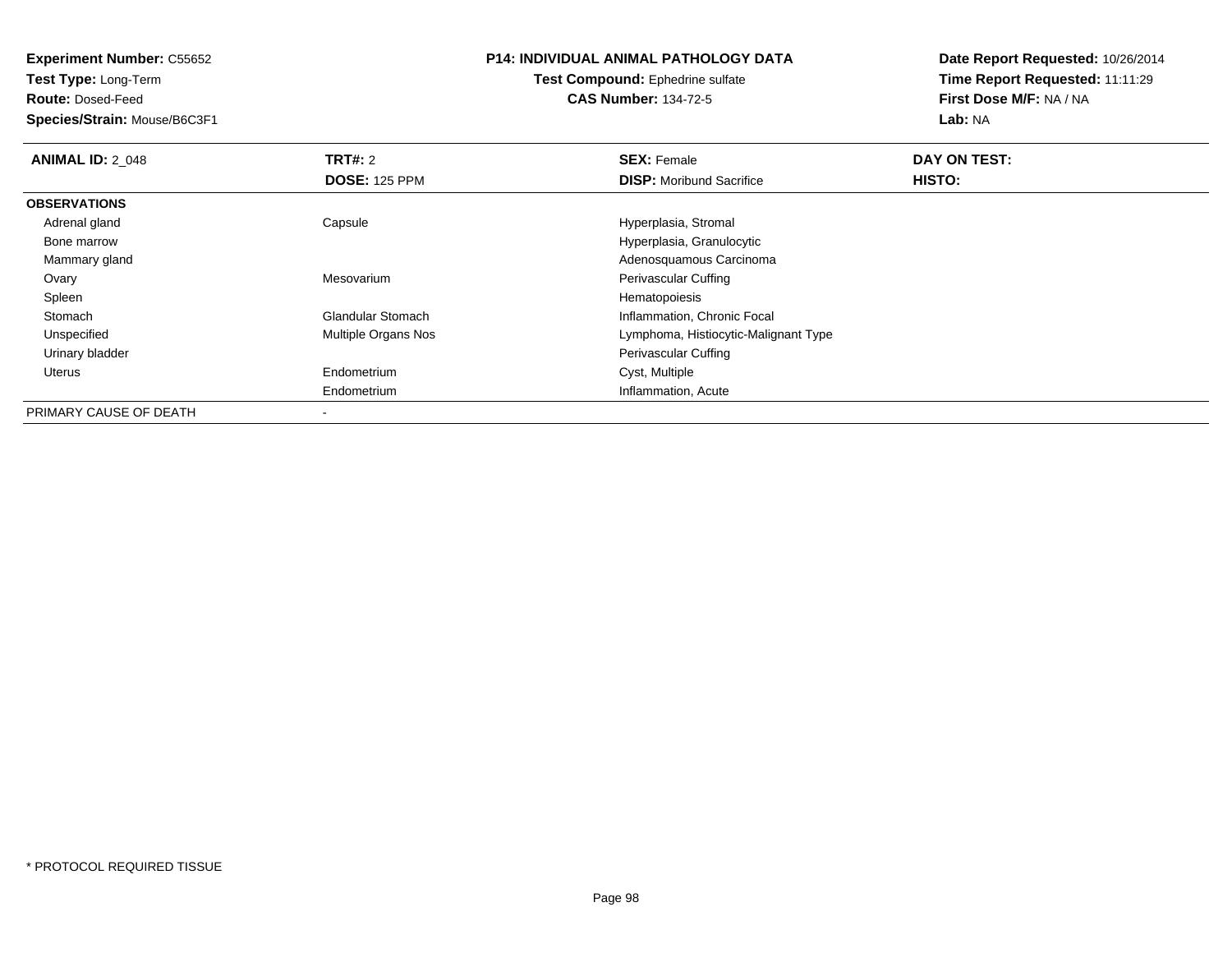| <b>Experiment Number: C55652</b><br>Test Type: Long-Term<br><b>Route: Dosed-Feed</b><br>Species/Strain: Mouse/B6C3F1 |                                 | <b>P14: INDIVIDUAL ANIMAL PATHOLOGY DATA</b><br>Test Compound: Ephedrine sulfate<br><b>CAS Number: 134-72-5</b> | Date Report Requested: 10/26/2014<br>Time Report Requested: 11:11:29<br>First Dose M/F: NA / NA<br>Lab: NA |
|----------------------------------------------------------------------------------------------------------------------|---------------------------------|-----------------------------------------------------------------------------------------------------------------|------------------------------------------------------------------------------------------------------------|
| <b>ANIMAL ID: 2 049</b>                                                                                              | TRT#: 2<br><b>DOSE: 125 PPM</b> | <b>SEX: Female</b><br><b>DISP:</b> Terminal Sacrifice                                                           | DAY ON TEST:<br>HISTO:                                                                                     |
| <b>OBSERVATIONS</b>                                                                                                  |                                 |                                                                                                                 |                                                                                                            |
| <b>Brain</b>                                                                                                         | Thalamus                        | Calcification, Nos                                                                                              |                                                                                                            |
|                                                                                                                      |                                 |                                                                                                                 |                                                                                                            |
| Heart                                                                                                                | Myocardium Nos                  | Degeneration, Nos                                                                                               |                                                                                                            |
| Unspecified                                                                                                          | Multiple Organs Nos             | Lymphoma, Lymphocytic-Malignant Type                                                                            |                                                                                                            |
| Uterus                                                                                                               | Endometrium                     | Cyst, Multiple                                                                                                  |                                                                                                            |
| PRIMARY CAUSE OF DEATH                                                                                               |                                 |                                                                                                                 |                                                                                                            |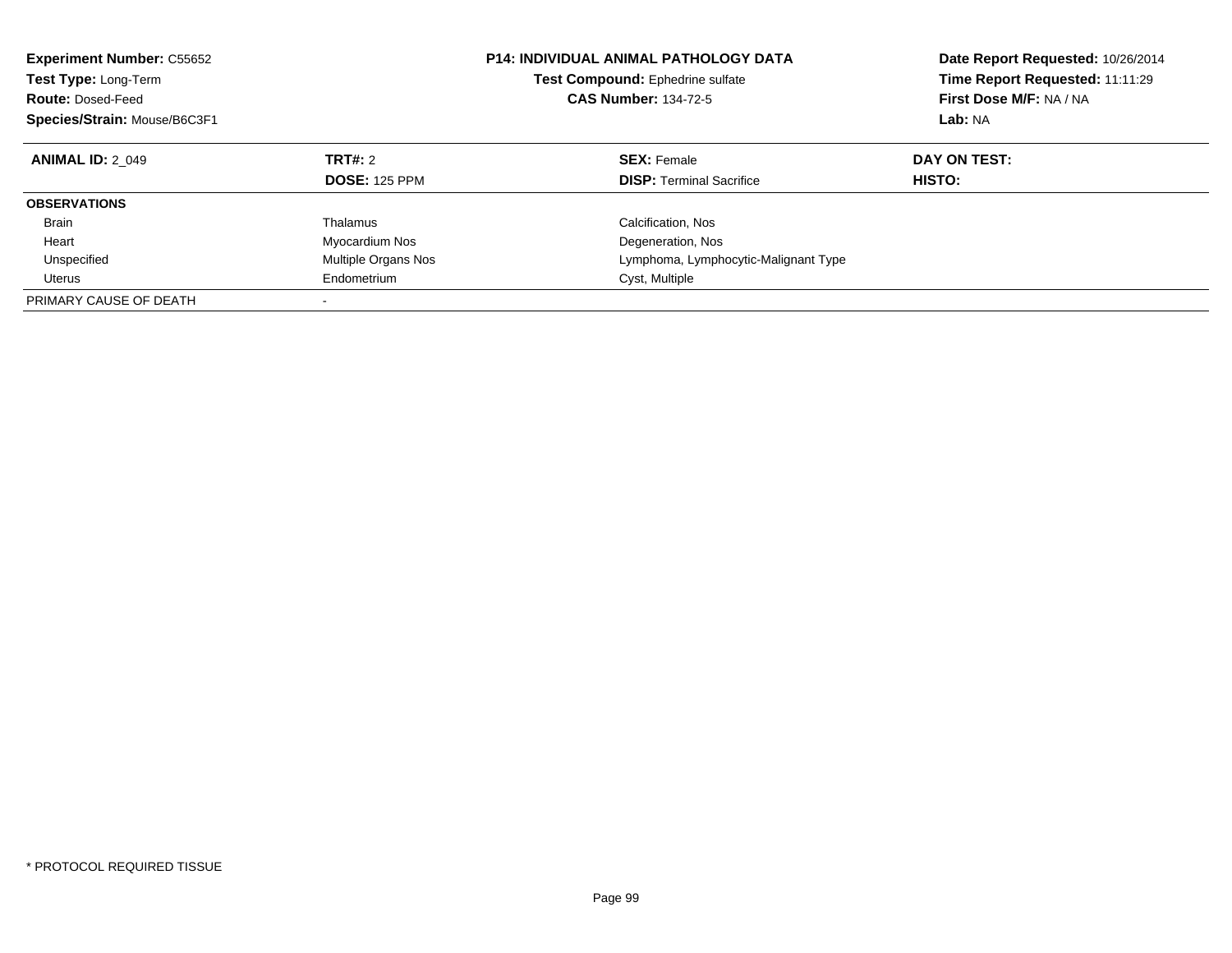**Test Type:** Long-Term

**Route:** Dosed-Feed

**Species/Strain:** Mouse/B6C3F1

### **P14: INDIVIDUAL ANIMAL PATHOLOGY DATA**

**Test Compound:** Ephedrine sulfate**CAS Number:** 134-72-5

| <b>ANIMAL ID: 2_050</b> | TRT#: 2                   | <b>SEX: Female</b>                   | DAY ON TEST: |  |
|-------------------------|---------------------------|--------------------------------------|--------------|--|
|                         | <b>DOSE: 125 PPM</b>      | <b>DISP:</b> Terminal Sacrifice      | HISTO:       |  |
| <b>OBSERVATIONS</b>     |                           |                                      |              |  |
| Adrenal gland           | Cortex Nos                | <b>Focal Cellular Change</b>         |              |  |
|                         | Capsule                   | Hyperplasia, Stromal                 |              |  |
| Bone                    |                           | Hyperplasia, Nos                     |              |  |
| Bone marrow             |                           | Fibrosis                             |              |  |
| Pancreas                | Islets                    | Hyperplasia, Nos                     |              |  |
| Pituitary gland         | <b>Anterior Pituitary</b> | Adenoma, Nos                         |              |  |
|                         | <b>Anterior Pituitary</b> | Angiectasis                          |              |  |
| Spleen                  |                           | Lymphoma, Histiocytic-Malignant Type |              |  |
| Thyroid                 |                           | Hyperplasia, Follicular Cell         |              |  |
|                         |                           | Inflammation, Focal                  |              |  |
| <b>Uterus</b>           | Endometrium               | Cyst, Multiple                       |              |  |
|                         |                           | Dilatation, Nos                      |              |  |
| PRIMARY CAUSE OF DEATH  | ۰                         |                                      |              |  |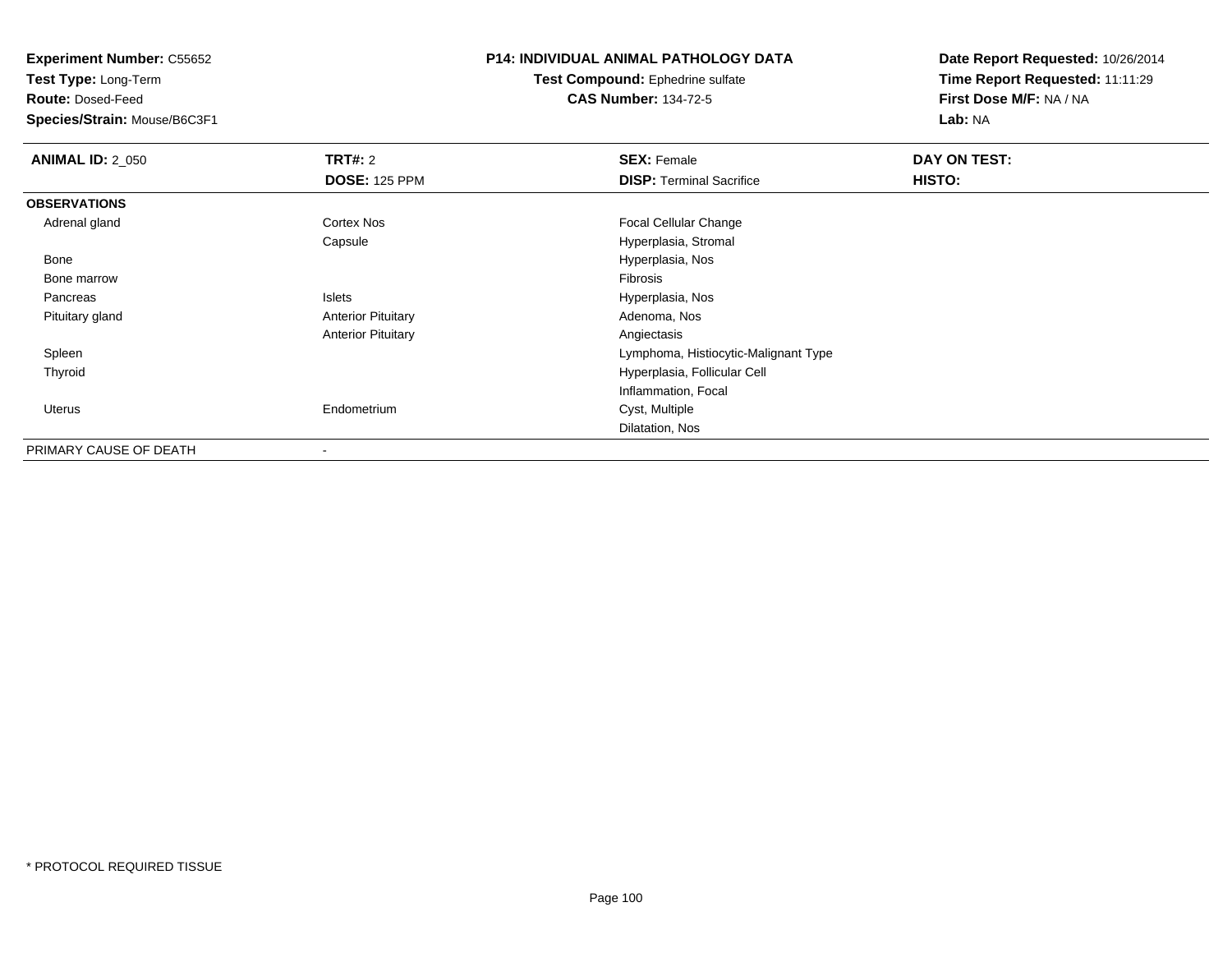**Test Type:** Long-Term

**Route:** Dosed-Feed

**Species/Strain:** Mouse/B6C3F1

### **P14: INDIVIDUAL ANIMAL PATHOLOGY DATA**

**Test Compound:** Ephedrine sulfate**CAS Number:** 134-72-5

| <b>ANIMAL ID: 3_101</b> | TRT#: 3                   | <b>SEX: Female</b>               | DAY ON TEST: |  |
|-------------------------|---------------------------|----------------------------------|--------------|--|
|                         | <b>DOSE: 0</b>            | <b>DISP: Terminal Sacrifice</b>  | HISTO:       |  |
| <b>OBSERVATIONS</b>     |                           |                                  |              |  |
| Adrenal gland           | Capsule                   | Hyperplasia, Stromal             |              |  |
| <b>Brain</b>            | Thalamus                  | Calcification, Nos               |              |  |
| Liver                   |                           | <b>Focal Cellular Change</b>     |              |  |
|                         |                           | Hepatocellular Carcinoma         |              |  |
|                         |                           | Necrosis, Focal                  |              |  |
| Lung                    |                           | Hemorrhage                       |              |  |
| Pancreas                |                           | Cyst, Nos                        |              |  |
| Pituitary gland         | <b>Anterior Pituitary</b> | Focal Cellular Change            |              |  |
| Stomach                 | Glandular Stomach         | Cyst, Nos                        |              |  |
| Unspecified             | Multiple Organs Nos       | Lymphoma, Mixed-Malignant Type   |              |  |
|                         | Adipose Tissue            | Necrosis, Fat                    |              |  |
| Uterus                  |                           | <b>Endometrial Stromal Polyp</b> |              |  |
|                         | Endometrium               | Hyperplasia, Cystic              |              |  |
| PRIMARY CAUSE OF DEATH  | $\,$                      |                                  |              |  |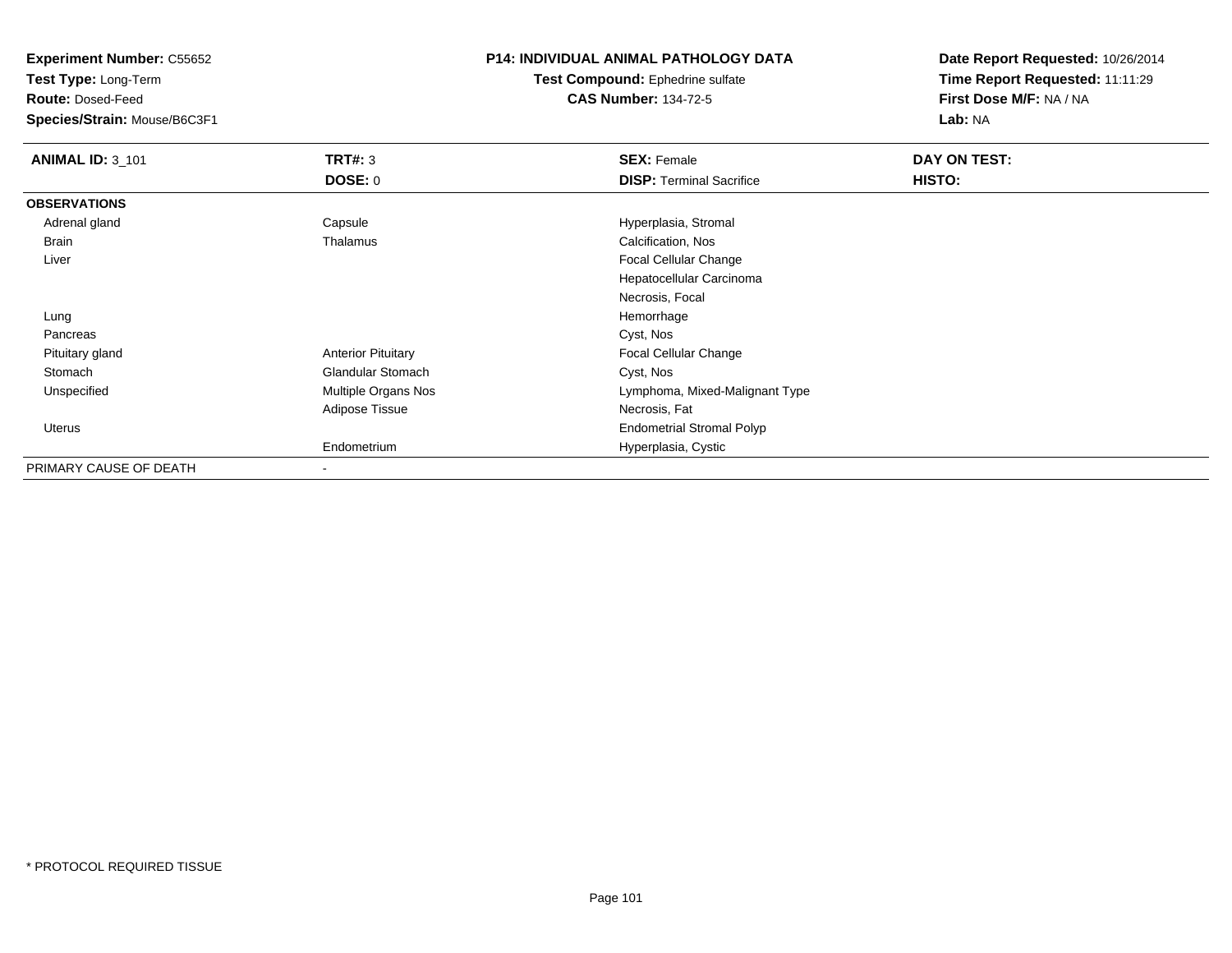| <b>Experiment Number: C55652</b><br>Test Type: Long-Term<br><b>Route: Dosed-Feed</b><br>Species/Strain: Mouse/B6C3F1 |                          | <b>P14: INDIVIDUAL ANIMAL PATHOLOGY DATA</b><br>Test Compound: Ephedrine sulfate<br><b>CAS Number: 134-72-5</b> | Date Report Requested: 10/26/2014<br>Time Report Requested: 11:11:29<br>First Dose M/F: NA / NA<br>Lab: NA |  |
|----------------------------------------------------------------------------------------------------------------------|--------------------------|-----------------------------------------------------------------------------------------------------------------|------------------------------------------------------------------------------------------------------------|--|
| <b>ANIMAL ID: 3_102</b>                                                                                              | <b>TRT#: 3</b>           | <b>SEX: Female</b>                                                                                              | DAY ON TEST:                                                                                               |  |
|                                                                                                                      | DOSE: 0                  | <b>DISP:</b> Terminal Sacrifice                                                                                 | HISTO:                                                                                                     |  |
| <b>OBSERVATIONS</b>                                                                                                  |                          |                                                                                                                 |                                                                                                            |  |
| Adrenal gland                                                                                                        | <b>Cortex Nos</b>        | Ectopia                                                                                                         |                                                                                                            |  |
|                                                                                                                      | Capsule                  | Hyperplasia, Stromal                                                                                            |                                                                                                            |  |
| Heart                                                                                                                | Epicardium               | Inflammation, Granulomatous                                                                                     |                                                                                                            |  |
| Liver                                                                                                                |                          | Necrosis, Focal                                                                                                 |                                                                                                            |  |
| Spleen                                                                                                               |                          | Hyperplasia, Lymphoid                                                                                           |                                                                                                            |  |
| Stomach                                                                                                              | <b>Glandular Stomach</b> | Cyst, Nos                                                                                                       |                                                                                                            |  |
|                                                                                                                      |                          | Inflammation, Chronic Focal                                                                                     |                                                                                                            |  |
| Unspecified                                                                                                          | Mediastinum Nos          | Hyperplasia, Lymphoid                                                                                           |                                                                                                            |  |
| PRIMARY CAUSE OF DEATH                                                                                               |                          |                                                                                                                 |                                                                                                            |  |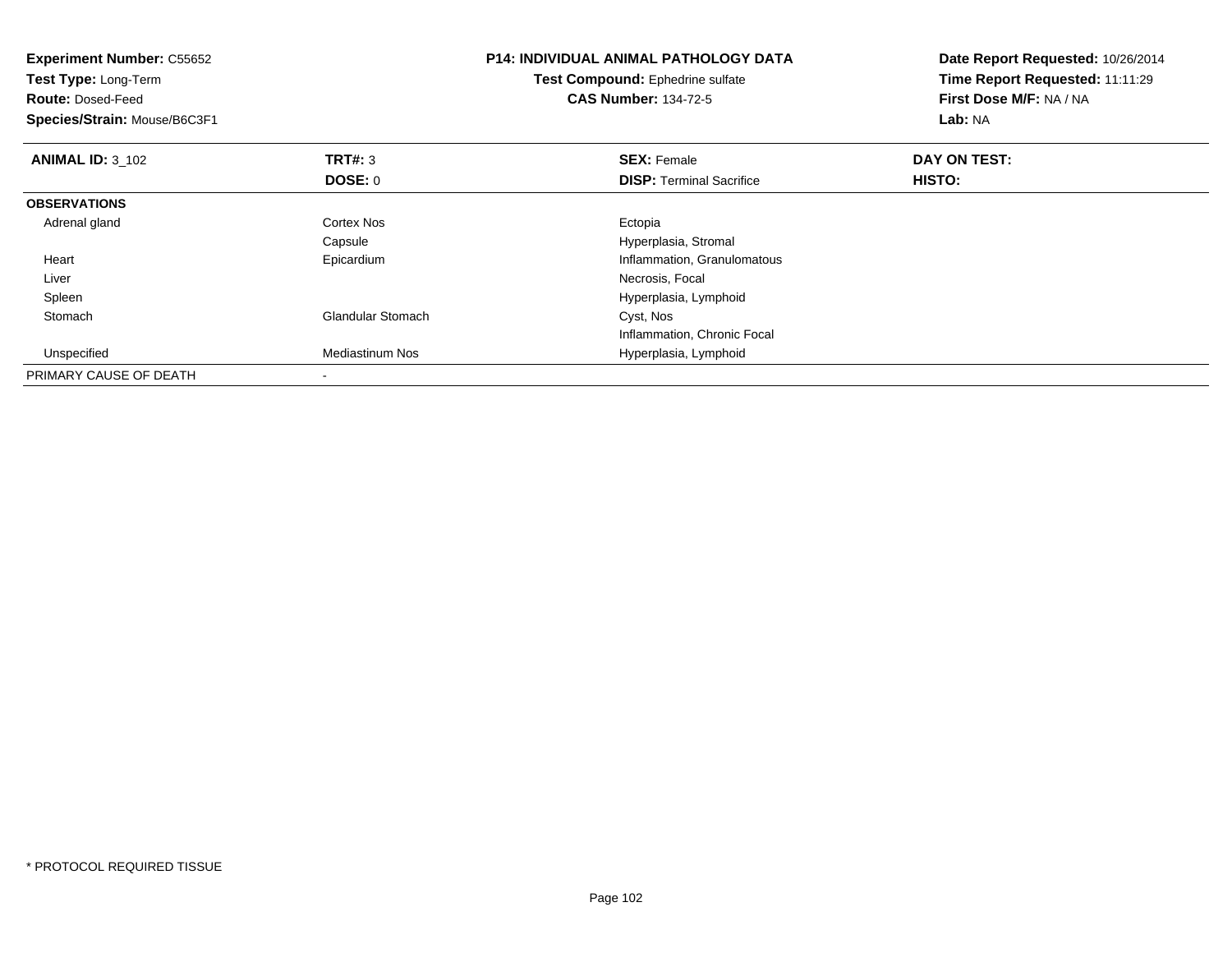**Test Type:** Long-Term

**Route:** Dosed-Feed

**Species/Strain:** Mouse/B6C3F1

## **P14: INDIVIDUAL ANIMAL PATHOLOGY DATA**

**Test Compound:** Ephedrine sulfate**CAS Number:** 134-72-5

| <b>ANIMAL ID: 3_103</b> | TRT#: 3                    | <b>SEX: Female</b>              | DAY ON TEST:  |  |
|-------------------------|----------------------------|---------------------------------|---------------|--|
|                         | DOSE: 0                    | <b>DISP:</b> Terminal Sacrifice | <b>HISTO:</b> |  |
| <b>OBSERVATIONS</b>     |                            |                                 |               |  |
| Adrenal gland           | <b>Cortex Nos</b>          | <b>Focal Cellular Change</b>    |               |  |
|                         | Capsule                    | Hyperplasia, Stromal            |               |  |
| Bone marrow             |                            | Hyperplasia, Granulocytic       |               |  |
| Brain                   | Thalamus                   | Calcification, Nos              |               |  |
| Liver                   |                            | Hepatocellular Adenoma          |               |  |
| Lung                    |                            | Perivascular Cuffing            |               |  |
| Pancreas                | <b>Islets</b>              | Hyperplasia, Nos                |               |  |
| Stomach                 | Forestomach                | Hyperkeratosis                  |               |  |
| Unspecified             | <b>Multiple Organs Nos</b> | Lymphoma, Mixed-Malignant Type  |               |  |
| Uterus                  | Endometrium                | Cyst, Multiple                  |               |  |
|                         |                            | Dilatation, Nos                 |               |  |
| PRIMARY CAUSE OF DEATH  |                            |                                 |               |  |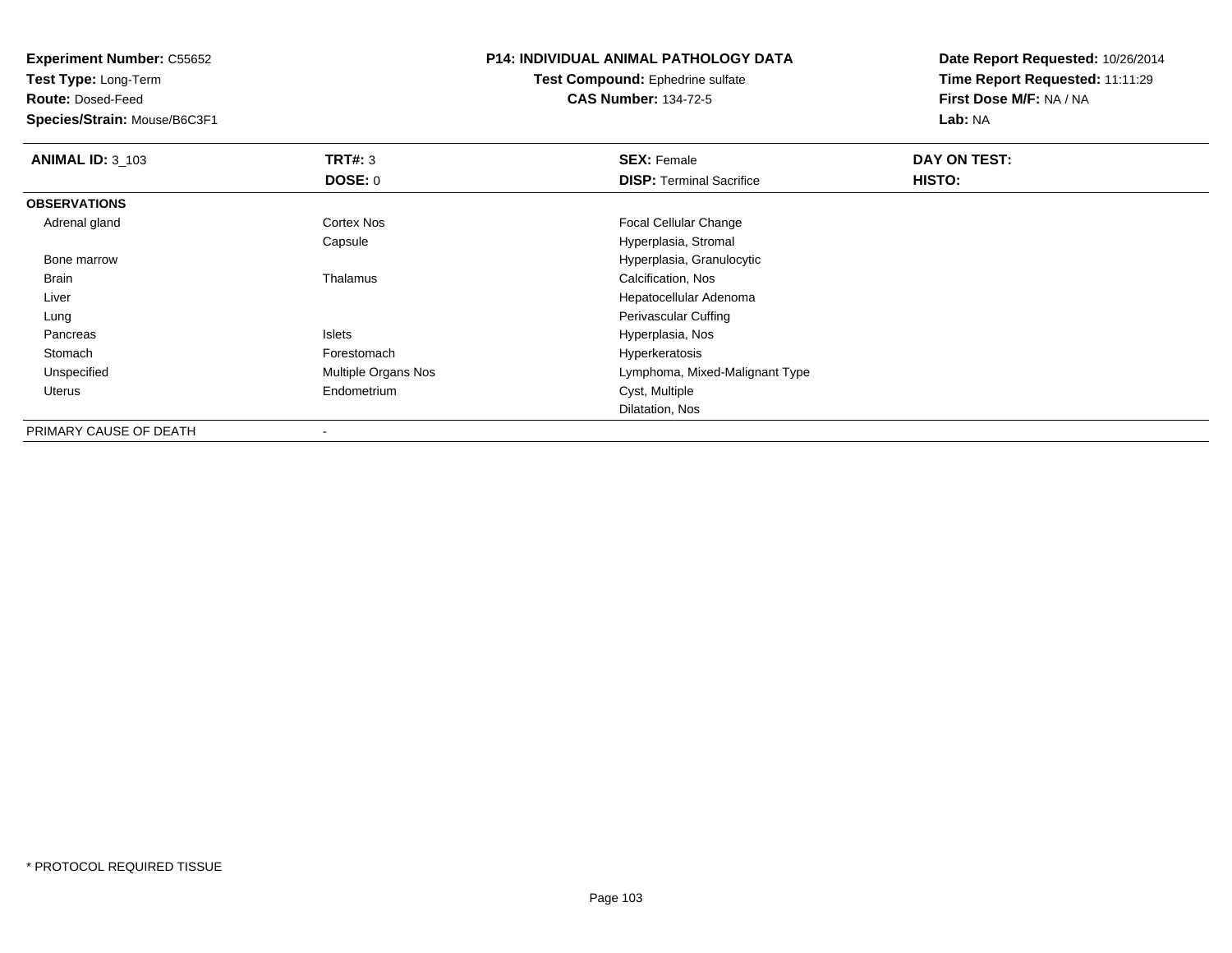| <b>Experiment Number: C55652</b><br>Test Type: Long-Term<br><b>Route: Dosed-Feed</b><br>Species/Strain: Mouse/B6C3F1 |                           | <b>P14: INDIVIDUAL ANIMAL PATHOLOGY DATA</b><br>Test Compound: Ephedrine sulfate<br><b>CAS Number: 134-72-5</b> | Date Report Requested: 10/26/2014<br>Time Report Requested: 11:11:29<br>First Dose M/F: NA / NA<br>Lab: NA |
|----------------------------------------------------------------------------------------------------------------------|---------------------------|-----------------------------------------------------------------------------------------------------------------|------------------------------------------------------------------------------------------------------------|
| <b>ANIMAL ID: 3 104</b>                                                                                              | <b>TRT#: 3</b>            | <b>SEX: Female</b>                                                                                              | DAY ON TEST:                                                                                               |
|                                                                                                                      | DOSE: 0                   | <b>DISP:</b> Terminal Sacrifice                                                                                 | HISTO:                                                                                                     |
| <b>OBSERVATIONS</b>                                                                                                  |                           |                                                                                                                 |                                                                                                            |
| Adrenal gland                                                                                                        | Cortex Nos                | <b>Focal Cellular Change</b>                                                                                    |                                                                                                            |
|                                                                                                                      | Capsule                   | Hyperplasia, Stromal                                                                                            |                                                                                                            |
| <b>Brain</b>                                                                                                         | Thalamus                  | Calcification, Nos                                                                                              |                                                                                                            |
| Pituitary gland                                                                                                      | <b>Anterior Pituitary</b> | Adenoma, Nos                                                                                                    |                                                                                                            |
| Thyroid                                                                                                              |                           | Hyperplasia, Follicular Cell                                                                                    |                                                                                                            |
| Unspecified                                                                                                          | Multiple Organs Nos       | Lymphoma, Lymphocytic-Malignant Type                                                                            |                                                                                                            |
|                                                                                                                      | Adipose Tissue            | Necrosis, Fat                                                                                                   |                                                                                                            |
| Uterus                                                                                                               | Endometrium               | Cyst, Multiple                                                                                                  |                                                                                                            |
| PRIMARY CAUSE OF DEATH                                                                                               |                           |                                                                                                                 |                                                                                                            |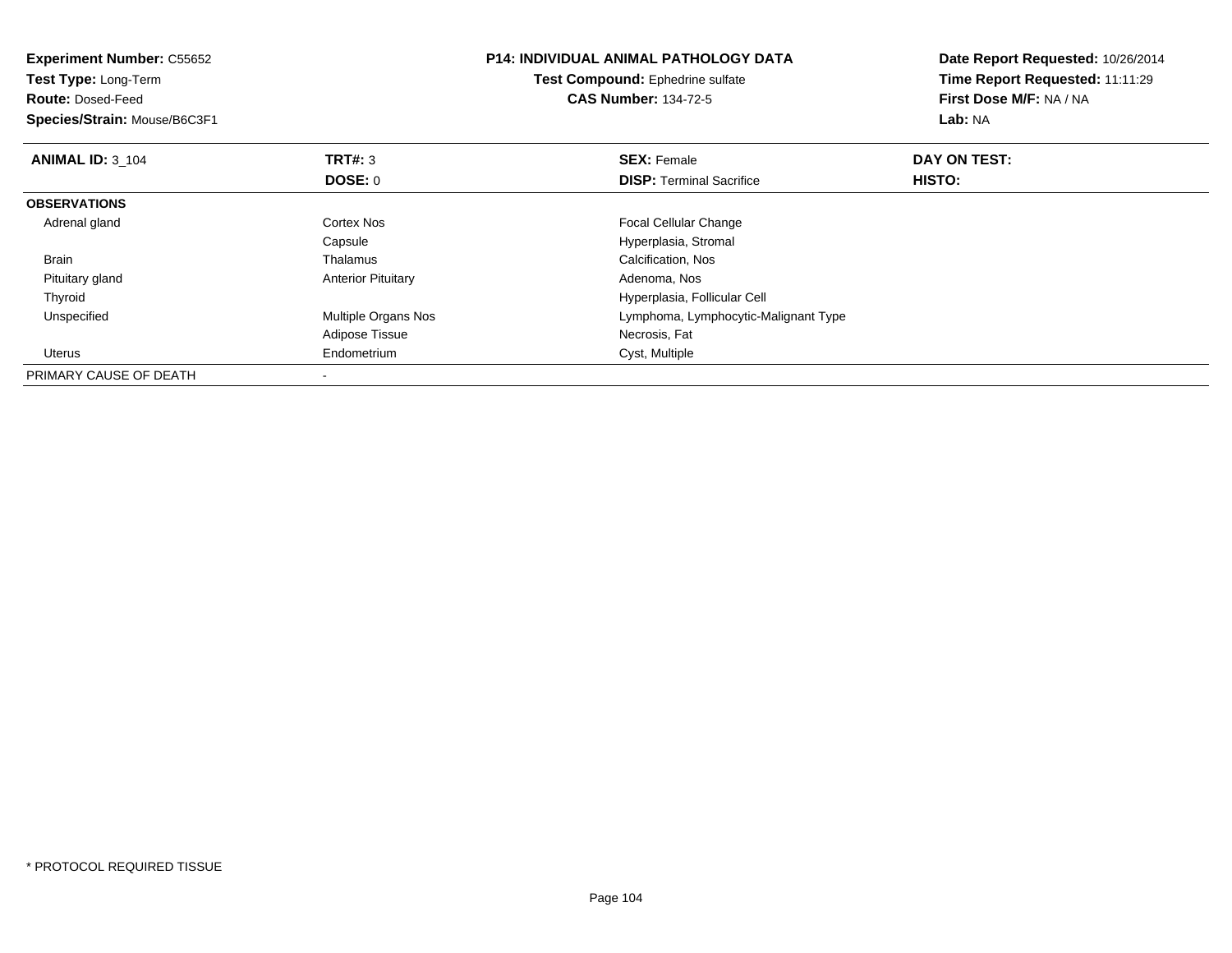| <b>Experiment Number: C55652</b><br>Test Type: Long-Term<br><b>Route: Dosed-Feed</b><br>Species/Strain: Mouse/B6C3F1 |                     | <b>P14: INDIVIDUAL ANIMAL PATHOLOGY DATA</b><br>Test Compound: Ephedrine sulfate<br><b>CAS Number: 134-72-5</b> | Date Report Requested: 10/26/2014<br>Time Report Requested: 11:11:29<br>First Dose M/F: NA / NA<br>Lab: NA |
|----------------------------------------------------------------------------------------------------------------------|---------------------|-----------------------------------------------------------------------------------------------------------------|------------------------------------------------------------------------------------------------------------|
| <b>ANIMAL ID: 3 105</b>                                                                                              | <b>TRT#: 3</b>      | <b>SEX: Female</b>                                                                                              | DAY ON TEST:                                                                                               |
|                                                                                                                      | DOSE: 0             | <b>DISP:</b> Terminal Sacrifice                                                                                 | <b>HISTO:</b>                                                                                              |
| <b>OBSERVATIONS</b>                                                                                                  |                     |                                                                                                                 |                                                                                                            |
| Adrenal gland                                                                                                        | Capsule             | Hyperplasia, Stromal                                                                                            |                                                                                                            |
| Brain                                                                                                                | Thalamus            | Calcification, Nos                                                                                              |                                                                                                            |
| Ovary                                                                                                                |                     | Cyst, Nos                                                                                                       |                                                                                                            |
| Pancreas                                                                                                             | Acinus              | Focal Cellular Change                                                                                           |                                                                                                            |
| Unspecified                                                                                                          | Multiple Organs Nos | Lymphoma, Mixed-Malignant Type                                                                                  |                                                                                                            |
|                                                                                                                      | Adipose Tissue      | Necrosis, Fat                                                                                                   |                                                                                                            |
| Uterus                                                                                                               | Endometrium         | Cyst, Multiple                                                                                                  |                                                                                                            |
| PRIMARY CAUSE OF DEATH                                                                                               |                     |                                                                                                                 |                                                                                                            |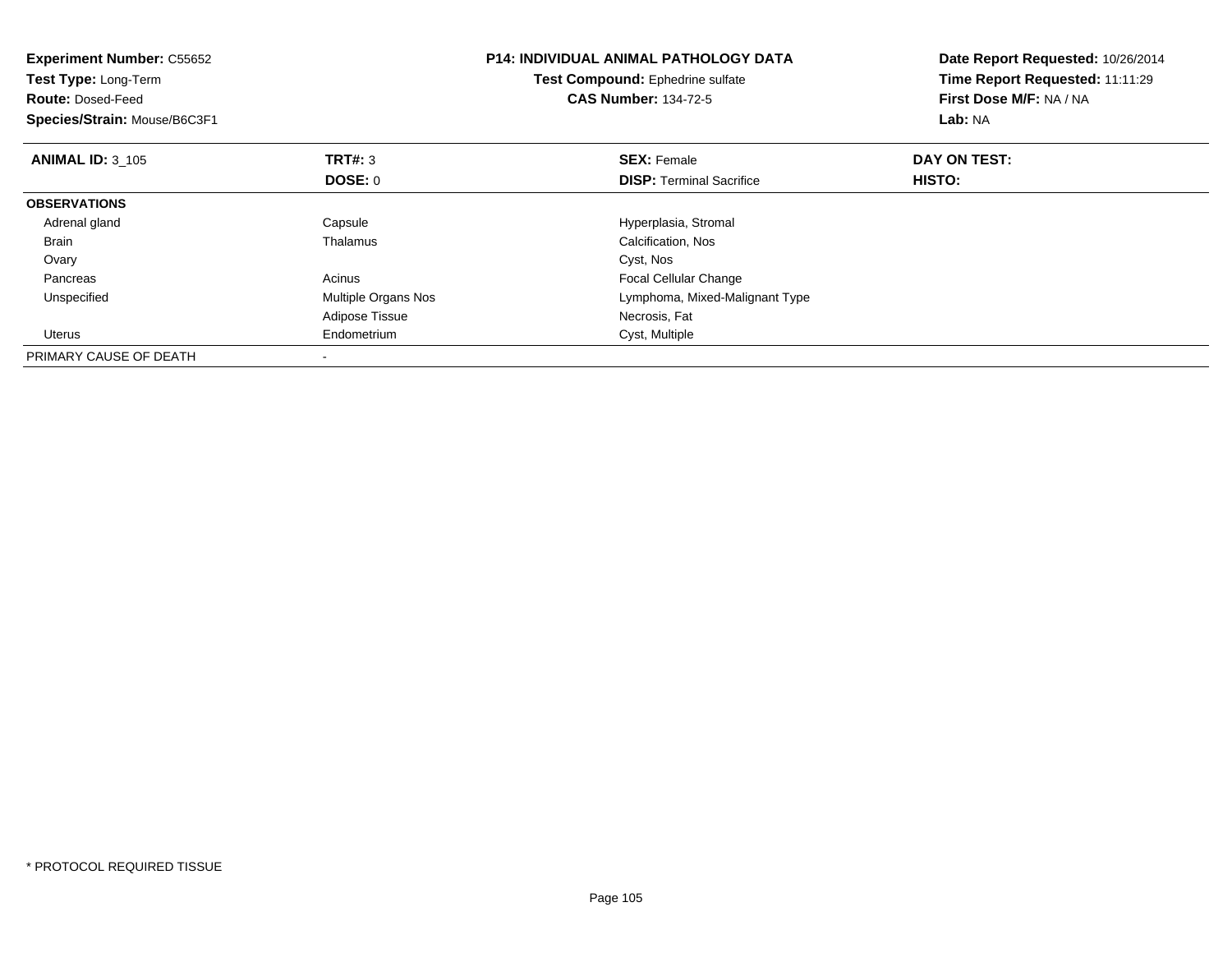| <b>Experiment Number: C55652</b><br>Test Type: Long-Term<br><b>Route: Dosed-Feed</b><br>Species/Strain: Mouse/B6C3F1 |                     | <b>P14: INDIVIDUAL ANIMAL PATHOLOGY DATA</b><br>Test Compound: Ephedrine sulfate<br><b>CAS Number: 134-72-5</b> | Date Report Requested: 10/26/2014<br>Time Report Requested: 11:11:29<br>First Dose M/F: NA / NA<br>Lab: NA |
|----------------------------------------------------------------------------------------------------------------------|---------------------|-----------------------------------------------------------------------------------------------------------------|------------------------------------------------------------------------------------------------------------|
| <b>ANIMAL ID: 3_106</b>                                                                                              | <b>TRT#: 3</b>      | <b>SEX: Female</b>                                                                                              | DAY ON TEST:                                                                                               |
|                                                                                                                      | DOSE: 0             | <b>DISP:</b> Terminal Sacrifice                                                                                 | HISTO:                                                                                                     |
| <b>OBSERVATIONS</b>                                                                                                  |                     |                                                                                                                 |                                                                                                            |
| Adrenal gland                                                                                                        | Capsule             | Hyperplasia, Stromal                                                                                            |                                                                                                            |
| <b>Brain</b>                                                                                                         | Thalamus            | Calcification, Nos                                                                                              |                                                                                                            |
| Harderian gland                                                                                                      | Hardarian Gland     | Adenoma, Nos                                                                                                    |                                                                                                            |
| Thymus                                                                                                               |                     | Cyst, Multiple                                                                                                  |                                                                                                            |
| Unspecified                                                                                                          | Multiple Organs Nos | Lymphoma, Mixed-Malignant Type                                                                                  |                                                                                                            |
| Uterus                                                                                                               | Endometrium         | Cyst, Multiple                                                                                                  |                                                                                                            |
| PRIMARY CAUSE OF DEATH                                                                                               |                     |                                                                                                                 |                                                                                                            |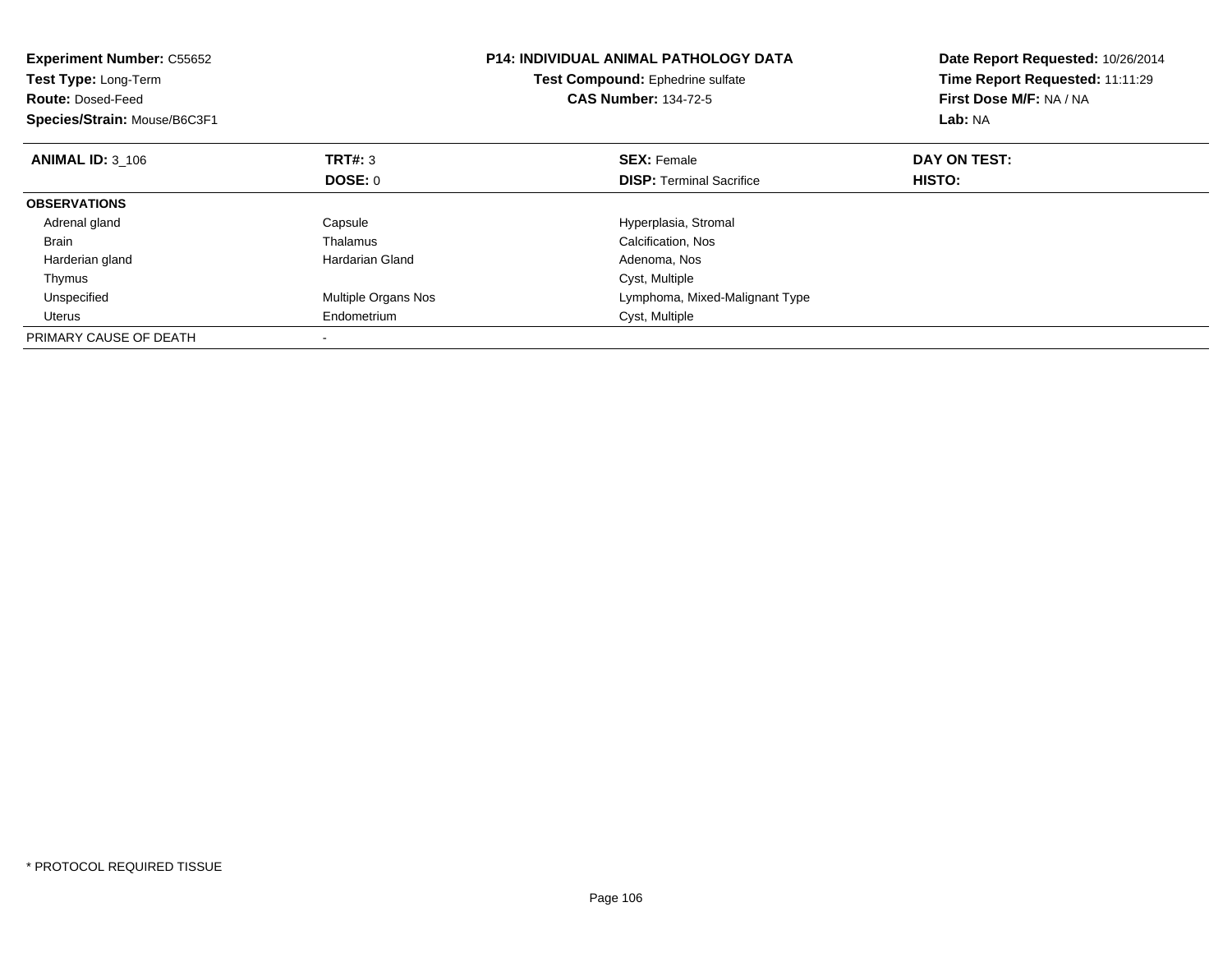| <b>Experiment Number: C55652</b><br><b>Test Type: Long-Term</b><br><b>Route: Dosed-Feed</b><br>Species/Strain: Mouse/B6C3F1 |                           | <b>P14: INDIVIDUAL ANIMAL PATHOLOGY DATA</b><br>Test Compound: Ephedrine sulfate<br><b>CAS Number: 134-72-5</b> | Date Report Requested: 10/26/2014<br>Time Report Requested: 11:11:30<br>First Dose M/F: NA / NA<br>Lab: NA |
|-----------------------------------------------------------------------------------------------------------------------------|---------------------------|-----------------------------------------------------------------------------------------------------------------|------------------------------------------------------------------------------------------------------------|
| <b>ANIMAL ID: 3 107</b>                                                                                                     | <b>TRT#: 3</b><br>DOSE: 0 | <b>SEX: Female</b><br><b>DISP:</b> Terminal Sacrifice                                                           | DAY ON TEST:<br>HISTO:                                                                                     |
| <b>OBSERVATIONS</b>                                                                                                         |                           |                                                                                                                 |                                                                                                            |
| Adrenal gland                                                                                                               | Capsule                   | Hyperplasia, Stromal                                                                                            |                                                                                                            |
| Mammary gland                                                                                                               |                           | Cyst, Multiple                                                                                                  |                                                                                                            |
| Ovary                                                                                                                       |                           | Cyst, Multiple                                                                                                  |                                                                                                            |
| Pituitary gland                                                                                                             | <b>Anterior Pituitary</b> | Hyperplasia, Focal                                                                                              |                                                                                                            |
| Thyroid                                                                                                                     |                           | Hyperplasia, Follicular Cell                                                                                    |                                                                                                            |
| Unspecified                                                                                                                 | Adipose Tissue            | Congestion, Nos                                                                                                 |                                                                                                            |
|                                                                                                                             | Multiple Organs Nos       | Lymphoma, Lymphocytic-Malignant Type                                                                            |                                                                                                            |
| PRIMARY CAUSE OF DEATH                                                                                                      |                           |                                                                                                                 |                                                                                                            |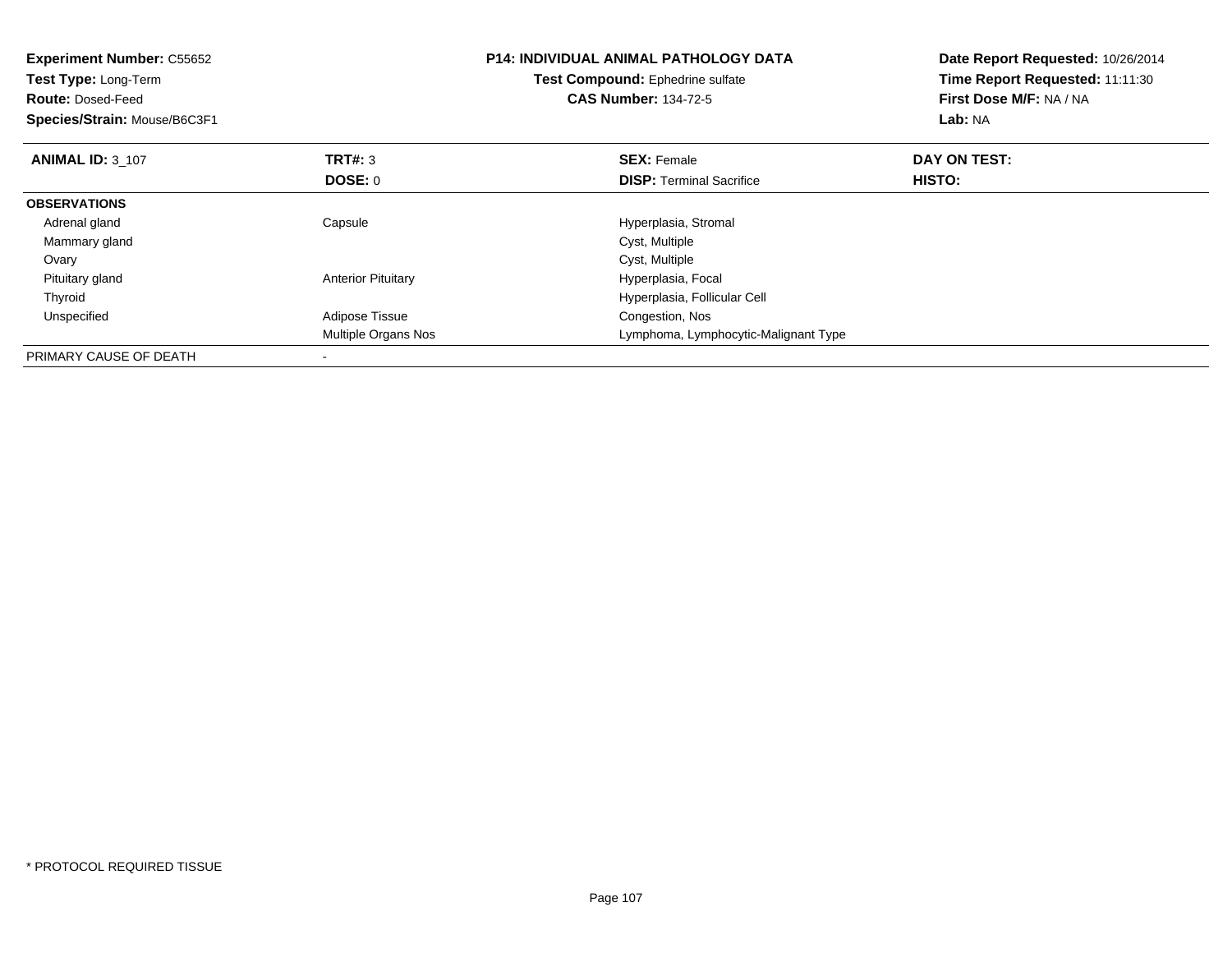**Test Type:** Long-Term

**Route:** Dosed-Feed

**Species/Strain:** Mouse/B6C3F1

## **P14: INDIVIDUAL ANIMAL PATHOLOGY DATA**

**Test Compound:** Ephedrine sulfate**CAS Number:** 134-72-5

| <b>ANIMAL ID: 3_108</b> | TRT#: 3                   | <b>SEX: Female</b>              | DAY ON TEST: |  |
|-------------------------|---------------------------|---------------------------------|--------------|--|
|                         | DOSE: 0                   | <b>DISP: Terminal Sacrifice</b> | HISTO:       |  |
| <b>OBSERVATIONS</b>     |                           |                                 |              |  |
| Adrenal gland           | Capsule                   | Hyperplasia, Stromal            |              |  |
| Bone                    |                           | Osteosclerosis                  |              |  |
| Bone marrow             |                           | Angiectasis                     |              |  |
| Lung                    |                           | Perivascular Cuffing            |              |  |
| Ovary                   |                           | Cyst, Hemorrhagic               |              |  |
|                         |                           | Cyst, Nos                       |              |  |
|                         |                           | Hematoma, Organized             |              |  |
| Pancreas                | <b>Islets</b>             | Hyperplasia, Nos                |              |  |
| Pituitary gland         | <b>Anterior Pituitary</b> | Focal Cellular Change           |              |  |
| Unspecified             | Multiple Organs Nos       | Lymphoma, Mixed-Malignant Type  |              |  |
| Uterus                  | Endometrium               | Cyst, Multiple                  |              |  |
| PRIMARY CAUSE OF DEATH  | $\overline{\phantom{a}}$  |                                 |              |  |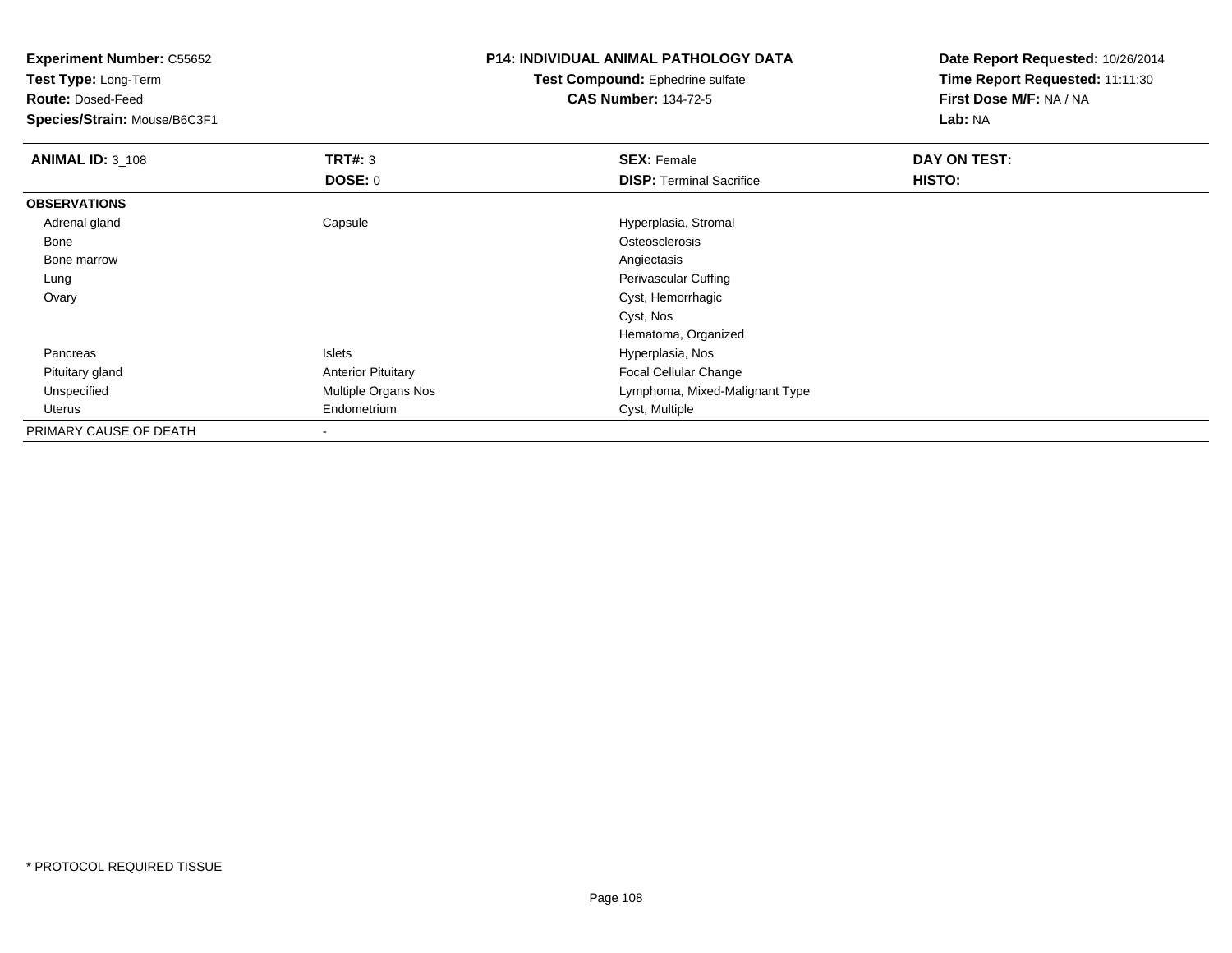| <b>Experiment Number: C55652</b><br>Test Compound: Ephedrine sulfate<br><b>Test Type: Long-Term</b><br><b>CAS Number: 134-72-5</b><br><b>Route: Dosed-Feed</b><br>Species/Strain: Mouse/B6C3F1 |                           | <b>P14: INDIVIDUAL ANIMAL PATHOLOGY DATA</b> | Date Report Requested: 10/26/2014<br>Time Report Requested: 11:11:30<br>First Dose M/F: NA / NA<br>Lab: NA |
|------------------------------------------------------------------------------------------------------------------------------------------------------------------------------------------------|---------------------------|----------------------------------------------|------------------------------------------------------------------------------------------------------------|
| <b>ANIMAL ID: 3 109</b>                                                                                                                                                                        | TRT#: 3                   | <b>SEX: Female</b>                           | DAY ON TEST:                                                                                               |
|                                                                                                                                                                                                | DOSE: 0                   | <b>DISP:</b> Natural Death                   | <b>HISTO:</b>                                                                                              |
| <b>OBSERVATIONS</b>                                                                                                                                                                            |                           |                                              |                                                                                                            |
| Adrenal gland                                                                                                                                                                                  | Capsule                   | Hyperplasia, Stromal                         |                                                                                                            |
| Brain                                                                                                                                                                                          | Thalamus                  | Calcification, Nos                           |                                                                                                            |
| Kidney                                                                                                                                                                                         |                           | Atrophy, Nos                                 |                                                                                                            |
| Parathyroid gland                                                                                                                                                                              |                           | Hyperplasia, Nos                             |                                                                                                            |
| Pituitary gland                                                                                                                                                                                | <b>Anterior Pituitary</b> | Hyperplasia, Focal                           |                                                                                                            |
| Spleen                                                                                                                                                                                         |                           | Hematopoiesis                                |                                                                                                            |
| Unspecified                                                                                                                                                                                    | Multiple Organs Nos       | Lymphoma, Mixed-Malignant Type               |                                                                                                            |
| Uterus                                                                                                                                                                                         |                           | Dilatation, Nos                              |                                                                                                            |
| PRIMARY CAUSE OF DEATH                                                                                                                                                                         |                           |                                              |                                                                                                            |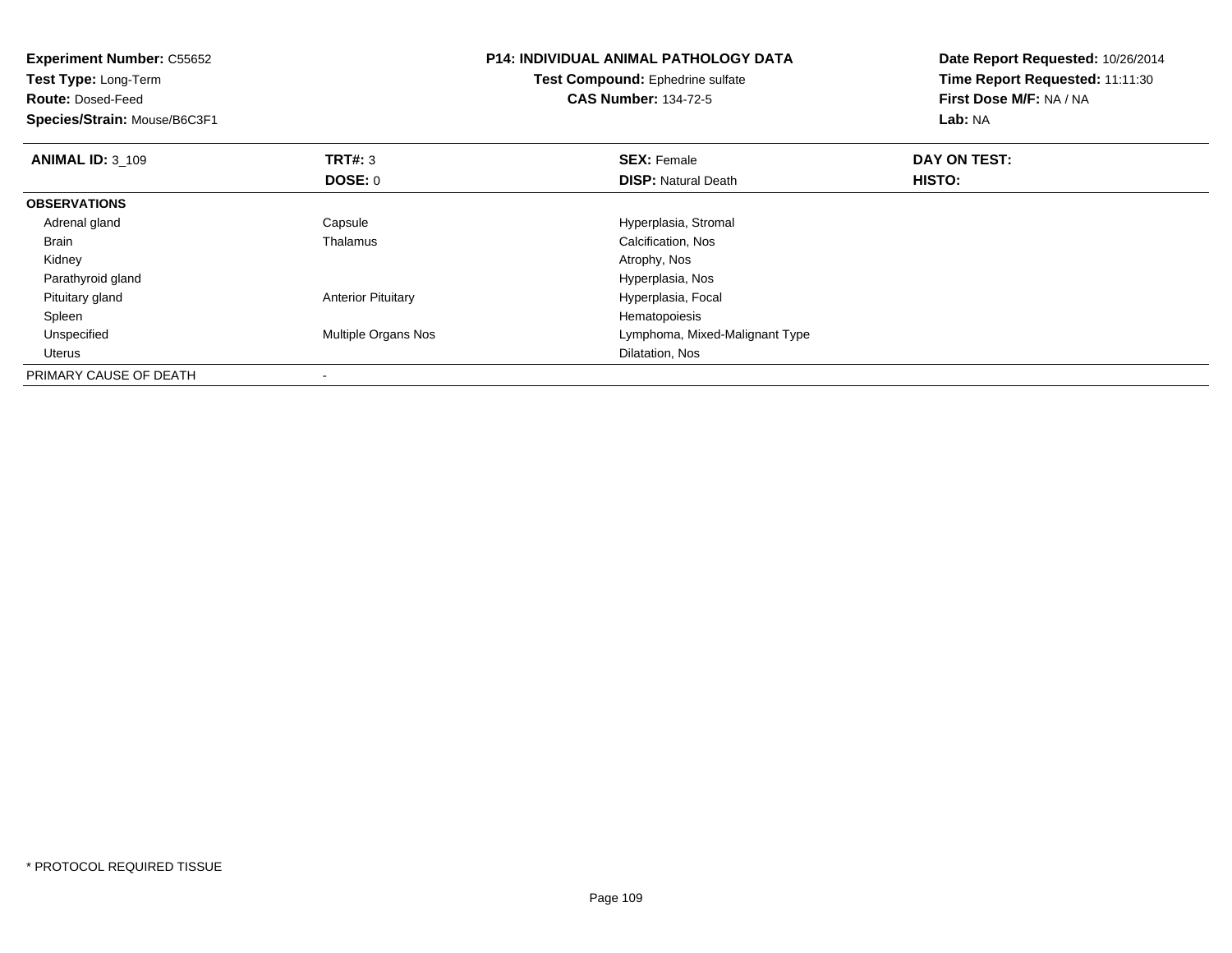| <b>Experiment Number: C55652</b><br>Test Type: Long-Term<br><b>Route: Dosed-Feed</b><br>Species/Strain: Mouse/B6C3F1 |                           | <b>P14: INDIVIDUAL ANIMAL PATHOLOGY DATA</b><br>Test Compound: Ephedrine sulfate<br><b>CAS Number: 134-72-5</b> | Date Report Requested: 10/26/2014<br>Time Report Requested: 11:11:30<br>First Dose M/F: NA / NA<br>Lab: NA |
|----------------------------------------------------------------------------------------------------------------------|---------------------------|-----------------------------------------------------------------------------------------------------------------|------------------------------------------------------------------------------------------------------------|
| <b>ANIMAL ID: 3 110</b>                                                                                              | TRT#: 3                   | <b>SEX: Female</b>                                                                                              | DAY ON TEST:                                                                                               |
|                                                                                                                      | <b>DOSE: 0</b>            | <b>DISP:</b> Terminal Sacrifice                                                                                 | <b>HISTO:</b>                                                                                              |
| <b>OBSERVATIONS</b>                                                                                                  |                           |                                                                                                                 |                                                                                                            |
| Adrenal gland                                                                                                        | Capsule                   | Hyperplasia, Stromal                                                                                            |                                                                                                            |
| <b>Brain</b>                                                                                                         | Thalamus                  | Calcification, Nos                                                                                              |                                                                                                            |
| Ovary                                                                                                                |                           | Cyst, Hemorrhagic                                                                                               |                                                                                                            |
|                                                                                                                      |                           | Cyst, Nos                                                                                                       |                                                                                                            |
| Pituitary gland                                                                                                      | <b>Anterior Pituitary</b> | Adenoma, Nos                                                                                                    |                                                                                                            |
| Stomach                                                                                                              | Forestomach               | Inflammation, Acute/Chronic                                                                                     |                                                                                                            |
| Unspecified                                                                                                          | Multiple Organs Nos       | Perivasculitis                                                                                                  |                                                                                                            |
| Uterus                                                                                                               | Endometrium               | Hyperplasia, Cystic                                                                                             |                                                                                                            |
| PRIMARY CAUSE OF DEATH                                                                                               |                           |                                                                                                                 |                                                                                                            |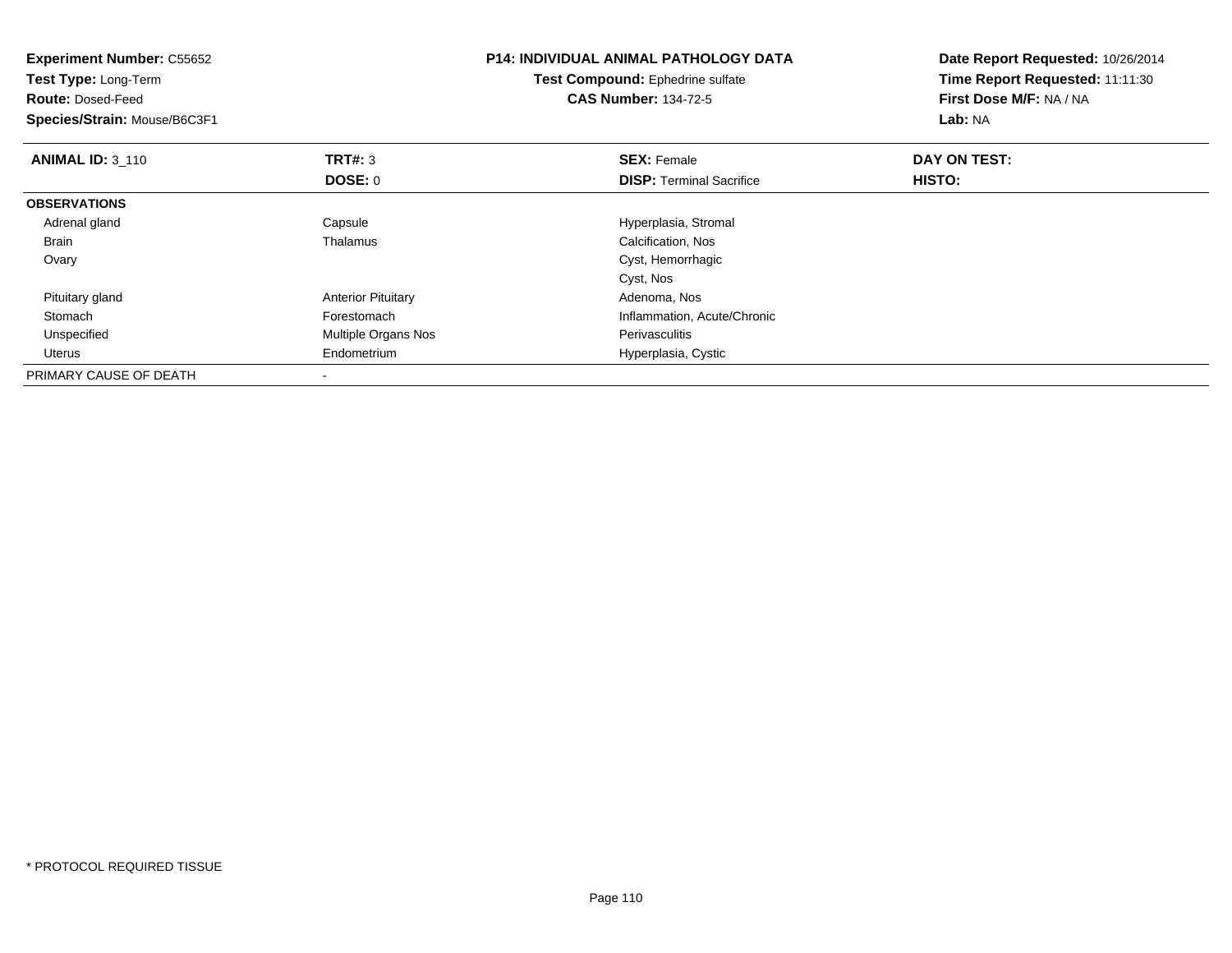| <b>Experiment Number: C55652</b><br>Test Type: Long-Term<br><b>Route: Dosed-Feed</b><br>Species/Strain: Mouse/B6C3F1 | <b>P14: INDIVIDUAL ANIMAL PATHOLOGY DATA</b><br>Test Compound: Ephedrine sulfate<br><b>CAS Number: 134-72-5</b> |                                 | Date Report Requested: 10/26/2014<br>Time Report Requested: 11:11:30<br>First Dose M/F: NA / NA<br>Lab: NA |
|----------------------------------------------------------------------------------------------------------------------|-----------------------------------------------------------------------------------------------------------------|---------------------------------|------------------------------------------------------------------------------------------------------------|
| <b>ANIMAL ID: 3 111</b>                                                                                              | TRT#: 3                                                                                                         | <b>SEX: Female</b>              | DAY ON TEST:                                                                                               |
|                                                                                                                      | DOSE: 0                                                                                                         | <b>DISP:</b> Moribund Sacrifice | <b>HISTO:</b>                                                                                              |
| <b>OBSERVATIONS</b>                                                                                                  |                                                                                                                 |                                 |                                                                                                            |
| Kidney                                                                                                               |                                                                                                                 | Perivasculitis                  |                                                                                                            |
| Liver                                                                                                                |                                                                                                                 | Inflammation, Acute/Chronic     |                                                                                                            |
| Ovary                                                                                                                |                                                                                                                 | Necrosis, Focal                 |                                                                                                            |
|                                                                                                                      |                                                                                                                 | Teratoma, Nos                   |                                                                                                            |
| Spleen                                                                                                               |                                                                                                                 | Hematopoiesis                   |                                                                                                            |
| PRIMARY CAUSE OF DEATH                                                                                               |                                                                                                                 |                                 |                                                                                                            |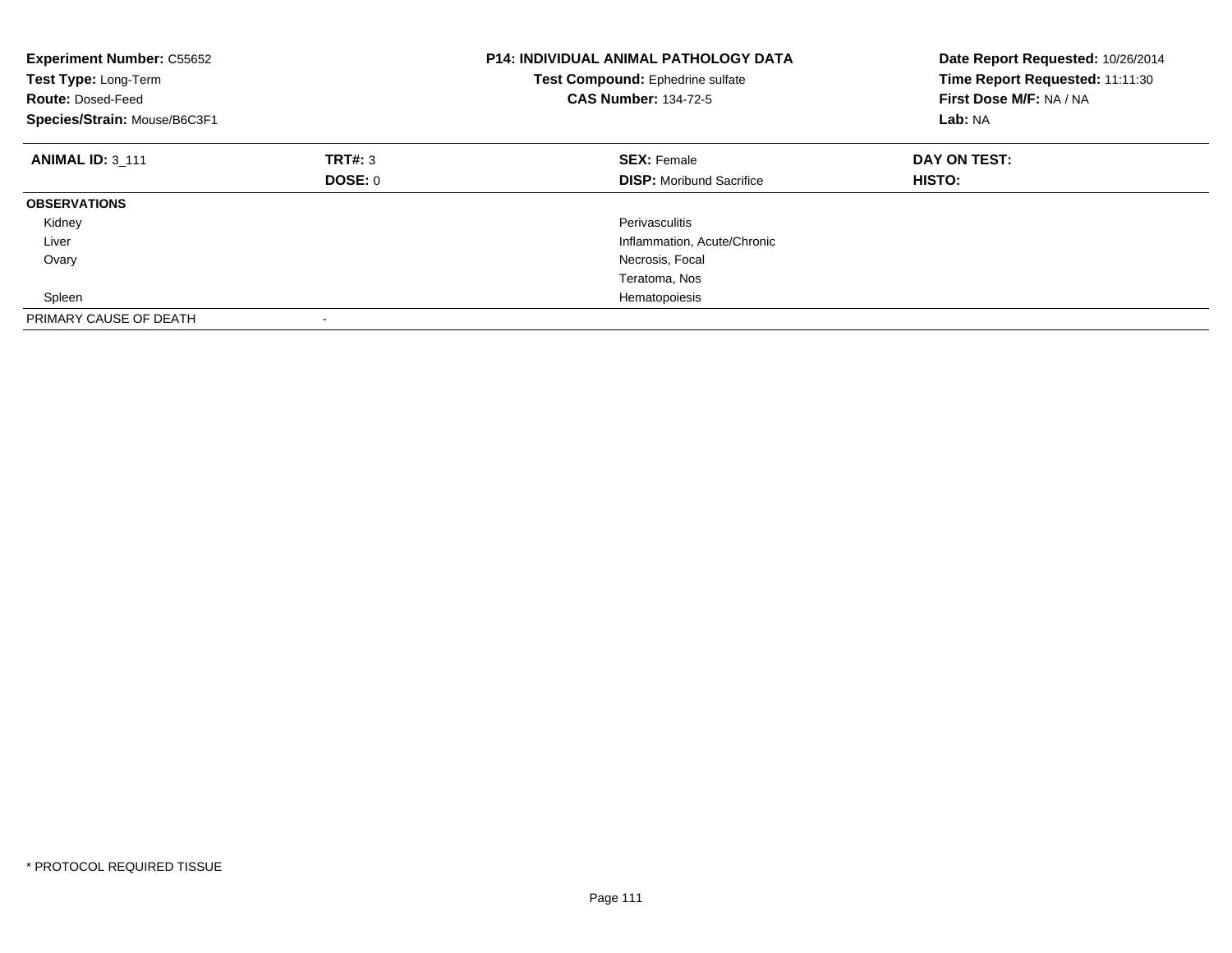| <b>Experiment Number: C55652</b><br>Test Type: Long-Term<br><b>Route: Dosed-Feed</b><br>Species/Strain: Mouse/B6C3F1 |                     | <b>P14: INDIVIDUAL ANIMAL PATHOLOGY DATA</b><br>Date Report Requested: 10/26/2014<br>Time Report Requested: 11:11:30<br>Test Compound: Ephedrine sulfate<br><b>CAS Number: 134-72-5</b><br>First Dose M/F: NA / NA<br>Lab: NA |              |
|----------------------------------------------------------------------------------------------------------------------|---------------------|-------------------------------------------------------------------------------------------------------------------------------------------------------------------------------------------------------------------------------|--------------|
| <b>ANIMAL ID: 3 112</b>                                                                                              | <b>TRT#: 3</b>      | <b>SEX: Female</b>                                                                                                                                                                                                            | DAY ON TEST: |
|                                                                                                                      | <b>DOSE: 0</b>      | <b>DISP:</b> Terminal Sacrifice                                                                                                                                                                                               | HISTO:       |
| <b>OBSERVATIONS</b>                                                                                                  |                     |                                                                                                                                                                                                                               |              |
| Adrenal gland                                                                                                        | Capsule             | Hyperplasia, Stromal                                                                                                                                                                                                          |              |
| <b>Brain</b>                                                                                                         | Thalamus            | Calcification, Nos                                                                                                                                                                                                            |              |
| Liver                                                                                                                | Hepatocytes         | Cytoplasmic Vacuolization                                                                                                                                                                                                     |              |
| Unspecified                                                                                                          | Multiple Organs Nos | Lymphoma, Mixed-Malignant Type                                                                                                                                                                                                |              |
|                                                                                                                      | Adipose Tissue      | Necrosis, Fat                                                                                                                                                                                                                 |              |
| Uterus                                                                                                               | Endometrium         | Cyst, Multiple                                                                                                                                                                                                                |              |
| PRIMARY CAUSE OF DEATH                                                                                               |                     |                                                                                                                                                                                                                               |              |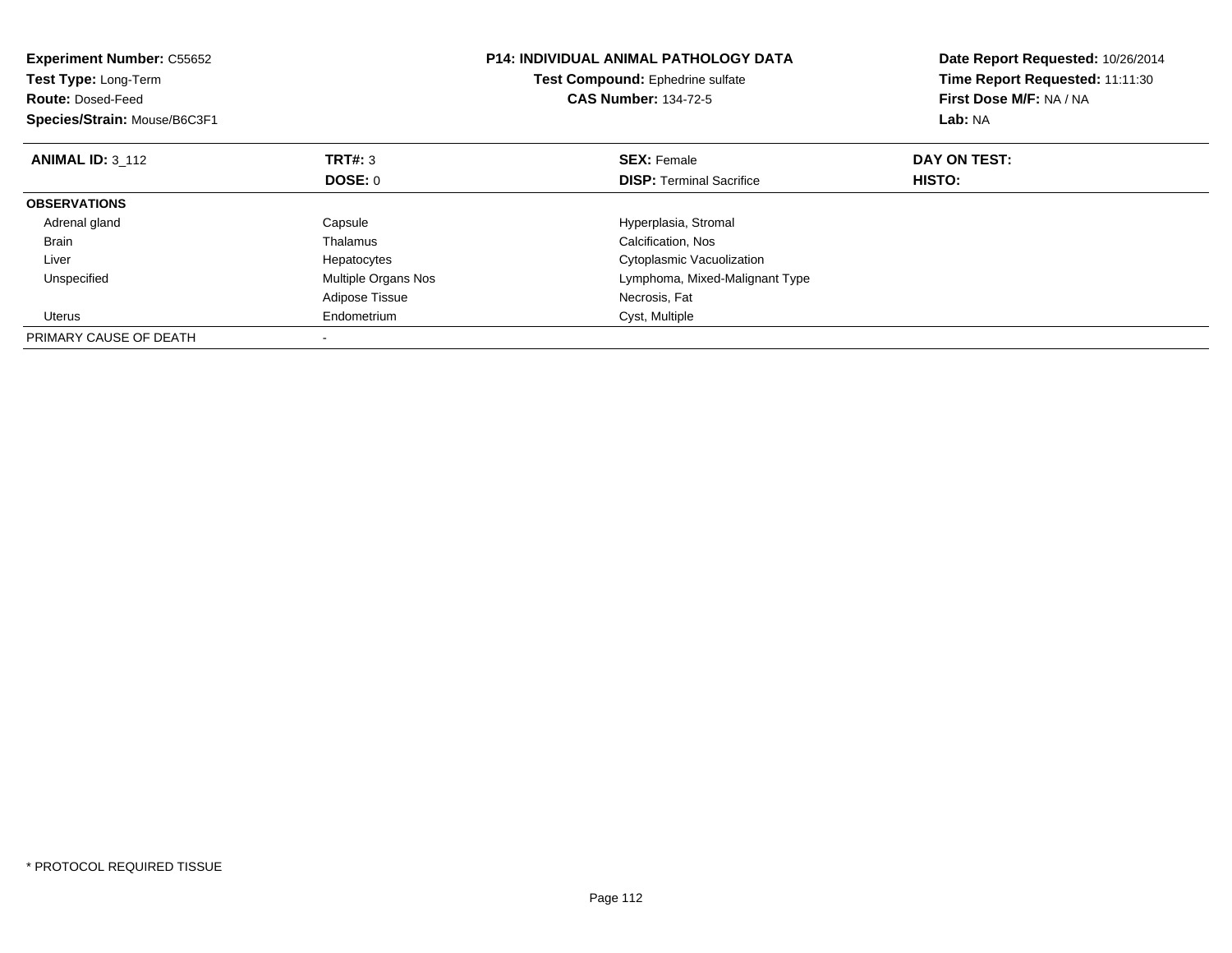| <b>Experiment Number: C55652</b><br>Test Type: Long-Term<br><b>Route: Dosed-Feed</b><br>Species/Strain: Mouse/B6C3F1 |                | <b>P14: INDIVIDUAL ANIMAL PATHOLOGY DATA</b><br>Test Compound: Ephedrine sulfate<br><b>CAS Number: 134-72-5</b> | Date Report Requested: 10/26/2014<br>Time Report Requested: 11:11:30<br>First Dose M/F: NA / NA<br>Lab: NA |  |
|----------------------------------------------------------------------------------------------------------------------|----------------|-----------------------------------------------------------------------------------------------------------------|------------------------------------------------------------------------------------------------------------|--|
| <b>ANIMAL ID: 3 113</b>                                                                                              | <b>TRT#: 3</b> | <b>SEX: Female</b>                                                                                              | DAY ON TEST:                                                                                               |  |
|                                                                                                                      | DOSE: 0        | <b>DISP:</b> Terminal Sacrifice                                                                                 | HISTO:                                                                                                     |  |
| <b>OBSERVATIONS</b>                                                                                                  |                |                                                                                                                 |                                                                                                            |  |
| Adrenal gland                                                                                                        | Capsule        | Adenoma, Nos                                                                                                    |                                                                                                            |  |
| Bone marrow                                                                                                          |                | Angiectasis                                                                                                     |                                                                                                            |  |
|                                                                                                                      |                | Hyperplasia, Granulocytic                                                                                       |                                                                                                            |  |
| <b>Brain</b>                                                                                                         | Thalamus       | Calcification, Nos                                                                                              |                                                                                                            |  |
| Spleen                                                                                                               |                | Hyperplasia, Lymphoid                                                                                           |                                                                                                            |  |
|                                                                                                                      |                | Lymphoma, Mixed-Malignant Type                                                                                  |                                                                                                            |  |
| Uterus                                                                                                               | Endometrium    | Cyst, Multiple                                                                                                  |                                                                                                            |  |
| PRIMARY CAUSE OF DEATH                                                                                               |                |                                                                                                                 |                                                                                                            |  |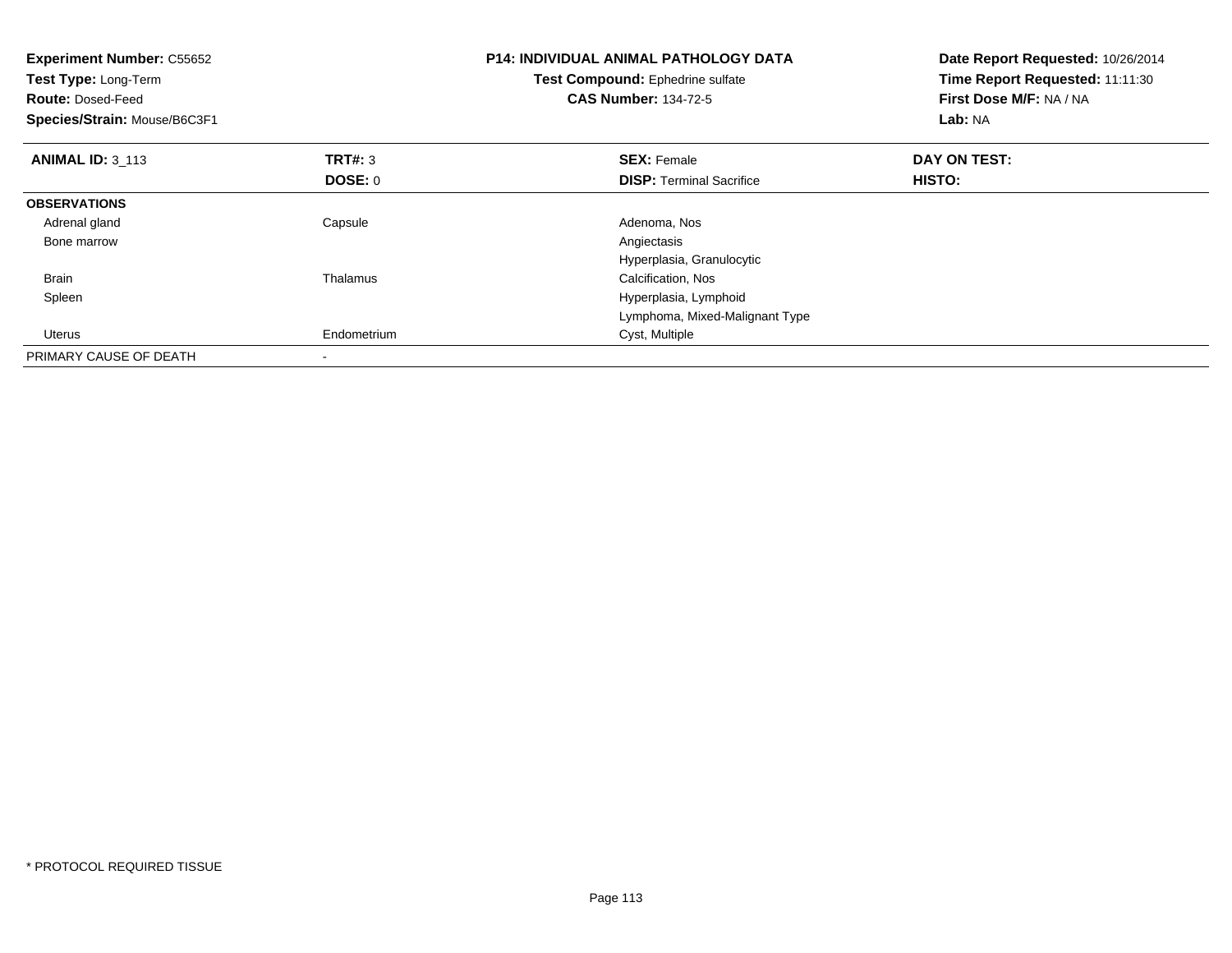**Test Type:** Long-Term

**Route:** Dosed-Feed

**Species/Strain:** Mouse/B6C3F1

## **P14: INDIVIDUAL ANIMAL PATHOLOGY DATA**

**Test Compound:** Ephedrine sulfate**CAS Number:** 134-72-5

| <b>ANIMAL ID: 3_114</b> | TRT#: 3                   | <b>SEX: Female</b>                   | DAY ON TEST: |  |
|-------------------------|---------------------------|--------------------------------------|--------------|--|
|                         | <b>DOSE: 0</b>            | <b>DISP: Terminal Sacrifice</b>      | HISTO:       |  |
| <b>OBSERVATIONS</b>     |                           |                                      |              |  |
| Adrenal gland           | <b>Cortex Nos</b>         | <b>Focal Cellular Change</b>         |              |  |
|                         | Capsule                   | Hyperplasia, Stromal                 |              |  |
| Bone                    |                           | Hyperplasia, Nos                     |              |  |
| Bone marrow             |                           | Fibrosis                             |              |  |
| Brain                   | Thalamus                  | Calcification, Nos                   |              |  |
| Liver                   |                           | Necrosis, Focal                      |              |  |
| Pancreas                | Islets                    | Hyperplasia, Nos                     |              |  |
| Pituitary gland         | <b>Anterior Pituitary</b> | Hyperplasia, Focal                   |              |  |
| Spleen                  |                           | Hyperplasia, Lymphoid                |              |  |
| Thymus                  |                           | Cyst, Nos                            |              |  |
| Unspecified             | Multiple Organs Nos       | Lymphoma, Lymphocytic-Malignant Type |              |  |
| Uterus                  | Endometrium               | Cyst, Multiple                       |              |  |
| PRIMARY CAUSE OF DEATH  |                           |                                      |              |  |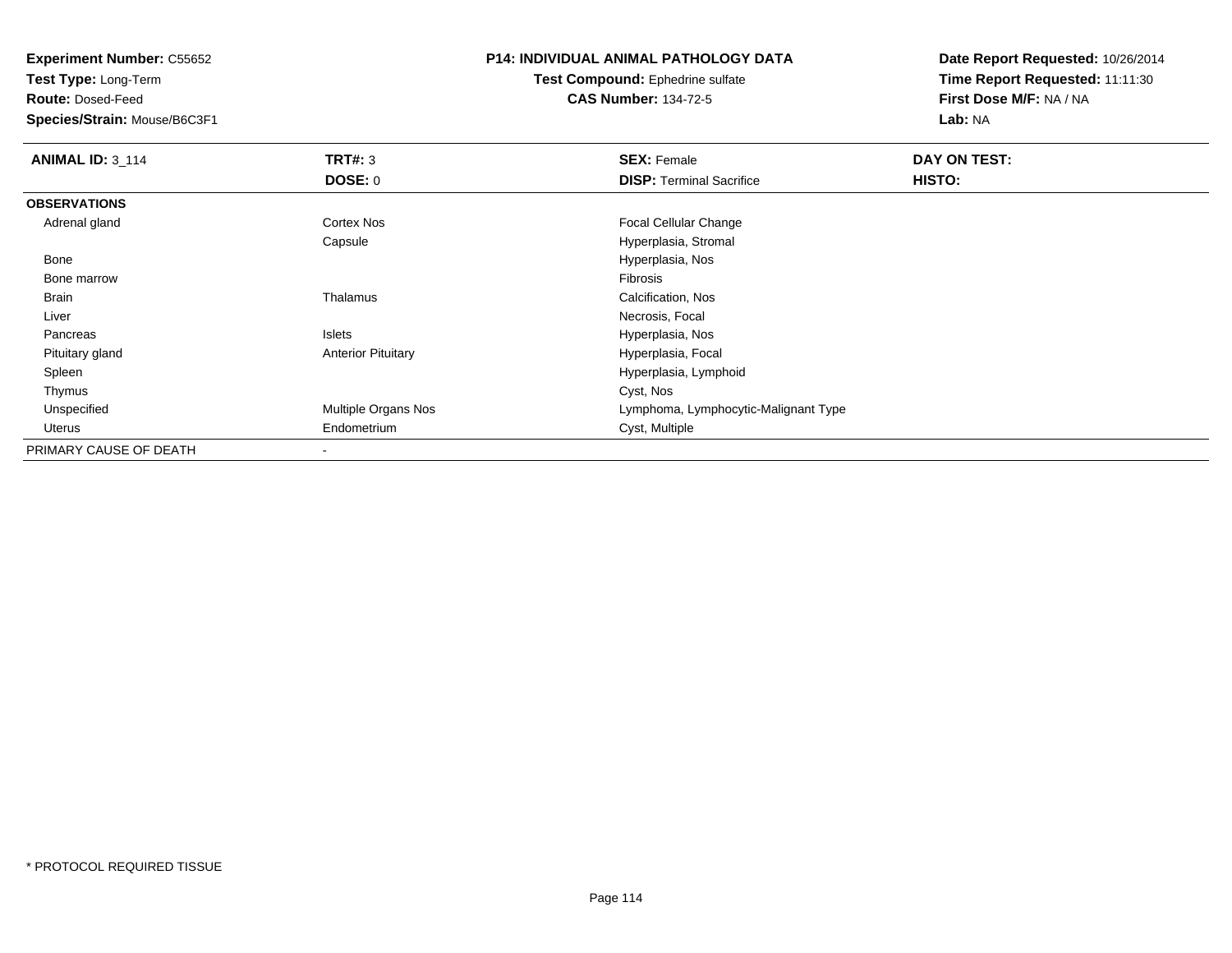| <b>Experiment Number: C55652</b><br>Test Type: Long-Term<br><b>Route: Dosed-Feed</b><br>Species/Strain: Mouse/B6C3F1 |                           | <b>P14: INDIVIDUAL ANIMAL PATHOLOGY DATA</b><br>Date Report Requested: 10/26/2014<br>Time Report Requested: 11:11:30<br>Test Compound: Ephedrine sulfate<br><b>CAS Number: 134-72-5</b><br>First Dose M/F: NA / NA<br>Lab: NA |              |
|----------------------------------------------------------------------------------------------------------------------|---------------------------|-------------------------------------------------------------------------------------------------------------------------------------------------------------------------------------------------------------------------------|--------------|
| <b>ANIMAL ID: 3 115</b>                                                                                              | TRT#: 3                   | <b>SEX: Female</b>                                                                                                                                                                                                            | DAY ON TEST: |
|                                                                                                                      | <b>DOSE: 0</b>            | <b>DISP:</b> Terminal Sacrifice                                                                                                                                                                                               | HISTO:       |
| <b>OBSERVATIONS</b>                                                                                                  |                           |                                                                                                                                                                                                                               |              |
| Adrenal gland                                                                                                        | Capsule                   | Hyperplasia, Stromal                                                                                                                                                                                                          |              |
| Lung                                                                                                                 |                           | Hemorrhage                                                                                                                                                                                                                    |              |
| Pancreas                                                                                                             | <b>Islets</b>             | Hyperplasia, Nos                                                                                                                                                                                                              |              |
|                                                                                                                      | Islets                    | Islet-Cell Adenoma                                                                                                                                                                                                            |              |
| Pituitary gland                                                                                                      | <b>Anterior Pituitary</b> | Cyst, Nos                                                                                                                                                                                                                     |              |
| Unspecified                                                                                                          | Multiple Organs Nos       | Lymphoma, Mixed-Malignant Type                                                                                                                                                                                                |              |
| Uterus                                                                                                               | Endometrium               | Cyst, Multiple                                                                                                                                                                                                                |              |
|                                                                                                                      |                           | Dilatation, Nos                                                                                                                                                                                                               |              |
| PRIMARY CAUSE OF DEATH                                                                                               |                           |                                                                                                                                                                                                                               |              |

-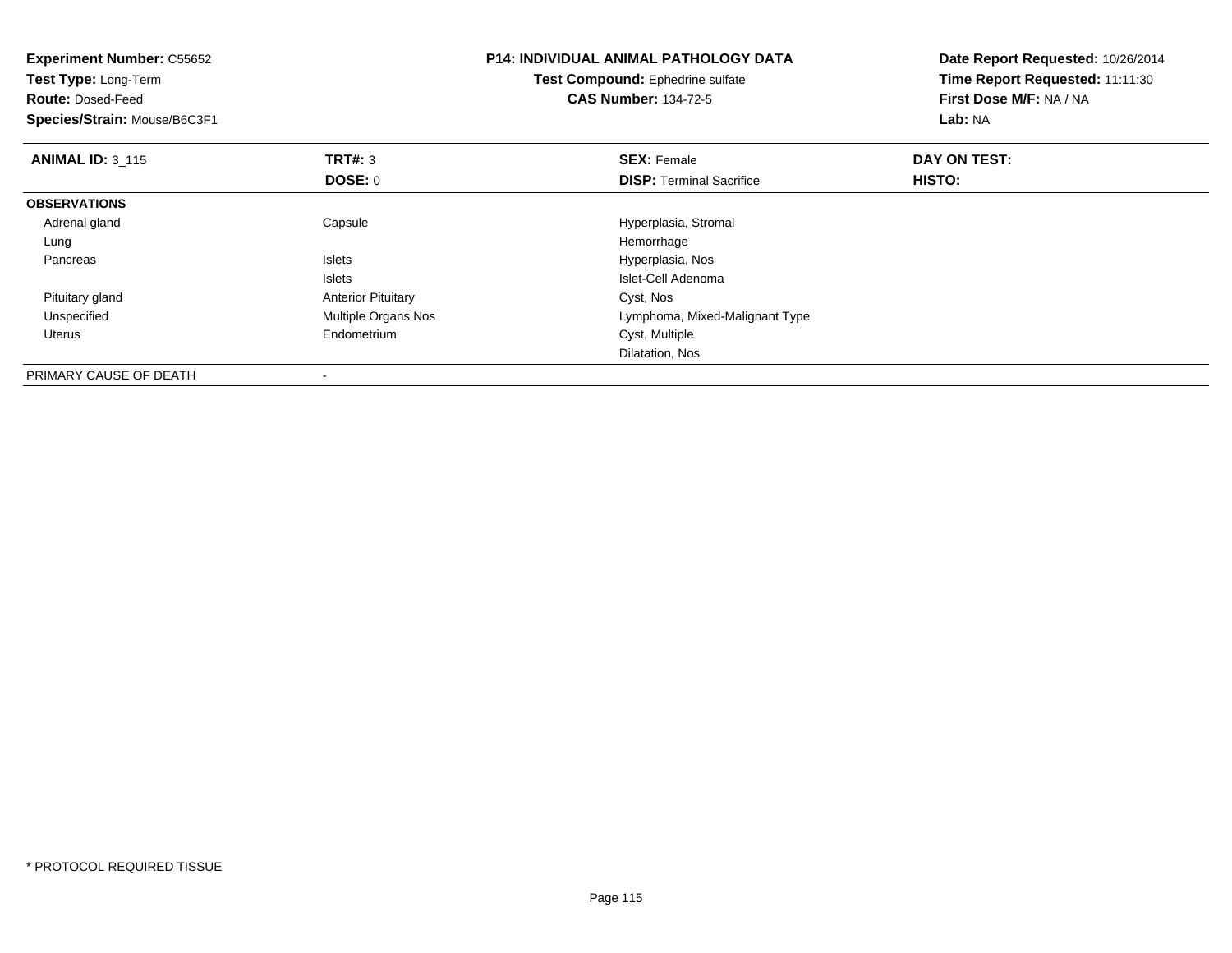**Test Type:** Long-Term

**Route:** Dosed-Feed

**Species/Strain:** Mouse/B6C3F1

## **P14: INDIVIDUAL ANIMAL PATHOLOGY DATA**

**Test Compound:** Ephedrine sulfate**CAS Number:** 134-72-5

| <b>ANIMAL ID: 3_116</b> | TRT#: 3        | <b>SEX: Female</b>              | DAY ON TEST: |
|-------------------------|----------------|---------------------------------|--------------|
|                         | <b>DOSE: 0</b> | <b>DISP: Terminal Sacrifice</b> | HISTO:       |
| <b>OBSERVATIONS</b>     |                |                                 |              |
| Adrenal gland           | Capsule        | Hyperplasia, Stromal            |              |
| Bone                    |                | Osteosclerosis                  |              |
| Kidney                  | Pelvis         | Mineralization                  |              |
| Liver                   |                | Fibrosis                        |              |
|                         |                | Hepatocellular Adenoma          |              |
|                         |                | Hyperplasia, Nodular            |              |
|                         |                | Lipoidosis                      |              |
|                         |                | Perivascular Cuffing            |              |
| Pancreas                | Islets         | Angiectasis                     |              |
|                         | Islets         | Hyperplasia, Nos                |              |
| Spleen                  |                | Lymphoma, Mixed-Malignant Type  |              |
| Unspecified             | Adipose Tissue | Necrosis, Fat                   |              |
| Uterus                  | Endometrium    | Cyst, Multiple                  |              |
| PRIMARY CAUSE OF DEATH  |                |                                 |              |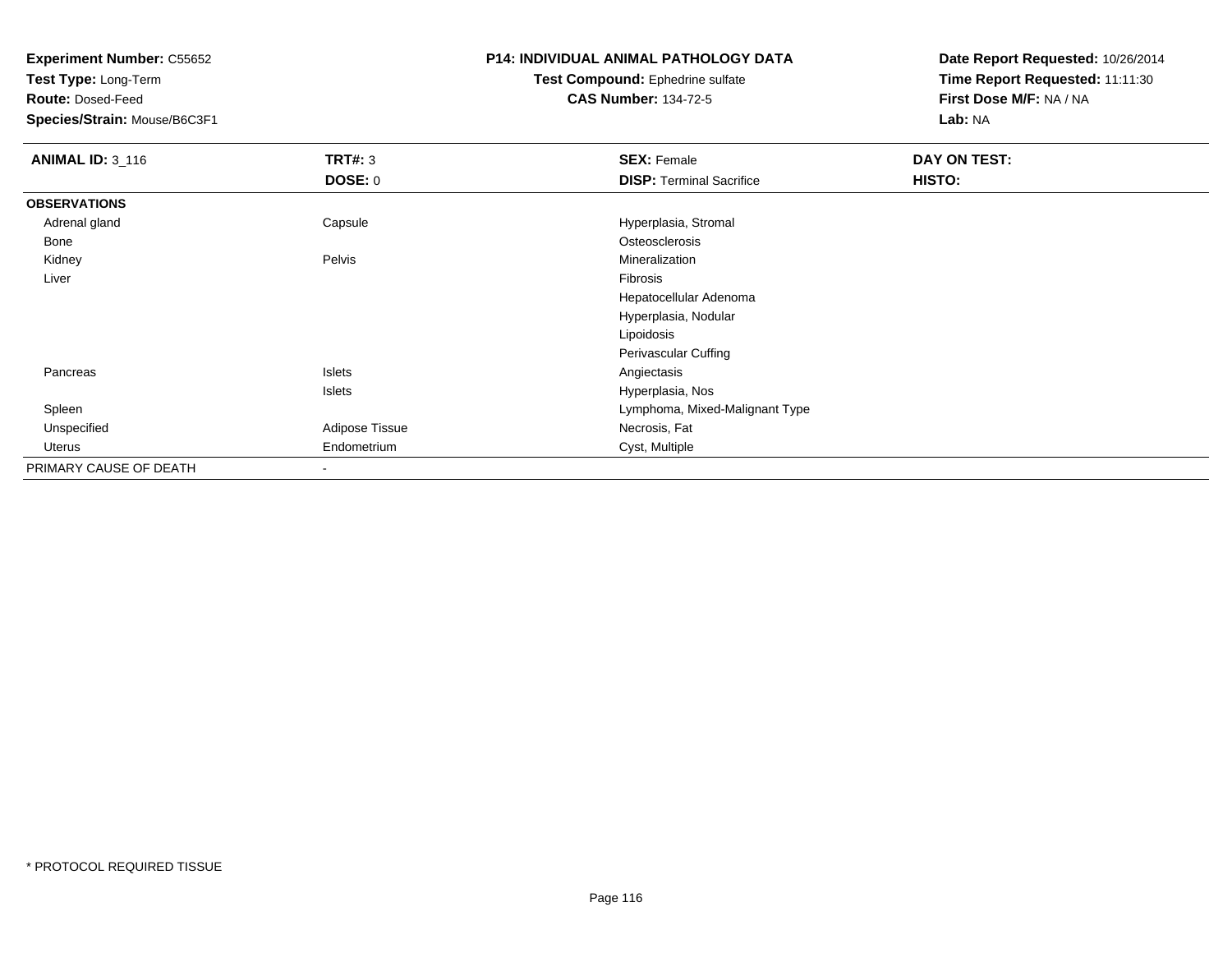**Experiment Number:** C55652**Test Type:** Long-Term**Route:** Dosed-Feed **Species/Strain:** Mouse/B6C3F1**P14: INDIVIDUAL ANIMAL PATHOLOGY DATATest Compound:** Ephedrine sulfate**CAS Number:** 134-72-5**Date Report Requested:** 10/26/2014**Time Report Requested:** 11:11:30**First Dose M/F:** NA / NA**Lab:** NA**ANIMAL ID: 3 117 TRT#:** <sup>3</sup> **SEX:** Female **DAY ON TEST: DOSE:** 0**DISP:** Terminal Sacrifice **HISTO: OBSERVATIONS** Adrenal glandCapsule Capsule Capsule Capsule Capsule Hyperplasia, Stromal Thalamus<br>
Calcification, Nos BrainCalcification, Nos<br>Hemorrhage Lungg and the state of the state of the state of the state of the state of the state of the state of the state of the state of the state of the state of the state of the state of the state of the state of the state of the stat **Ovary** y and the control of the control of the control of the control of the control of the control of the control of the control of the control of the control of the control of the control of the control of the control of the co Pituitary glandAnterior Pituitary **Adenoma, Nostandiary Contract Adenoma**, Nostal Adenoma, Nostal Adenoma, Nostandiary Adenoma, Nostandiary and Adenoma, Nostandiary Adenoma, Nostandiary and Adenoma, Nostandiary Adenoma, Nostandiary Adeno Thymuss the control of the control of the control of the control of the control of the control of the control of the control of the control of the control of the control of the control of the control of the control of the contro d **Example 20 and 19 and 19 and 19 and 19 and 19 and 19 and 19 and 19 and 19 and 19 and 19 and 19 and 19 and 19 and 19 and 19 and 19 and 19 and 19 and 19 and 19 and 19 and 19 and 19 and 19 and 19 and 19 and 19 and 19 and 1**  UnspecifiedAdipose Tissue Necrosis, Fat Uterus Endometrium Angiectasis Endometrium Cyst, Multiple PRIMARY CAUSE OF DEATH

-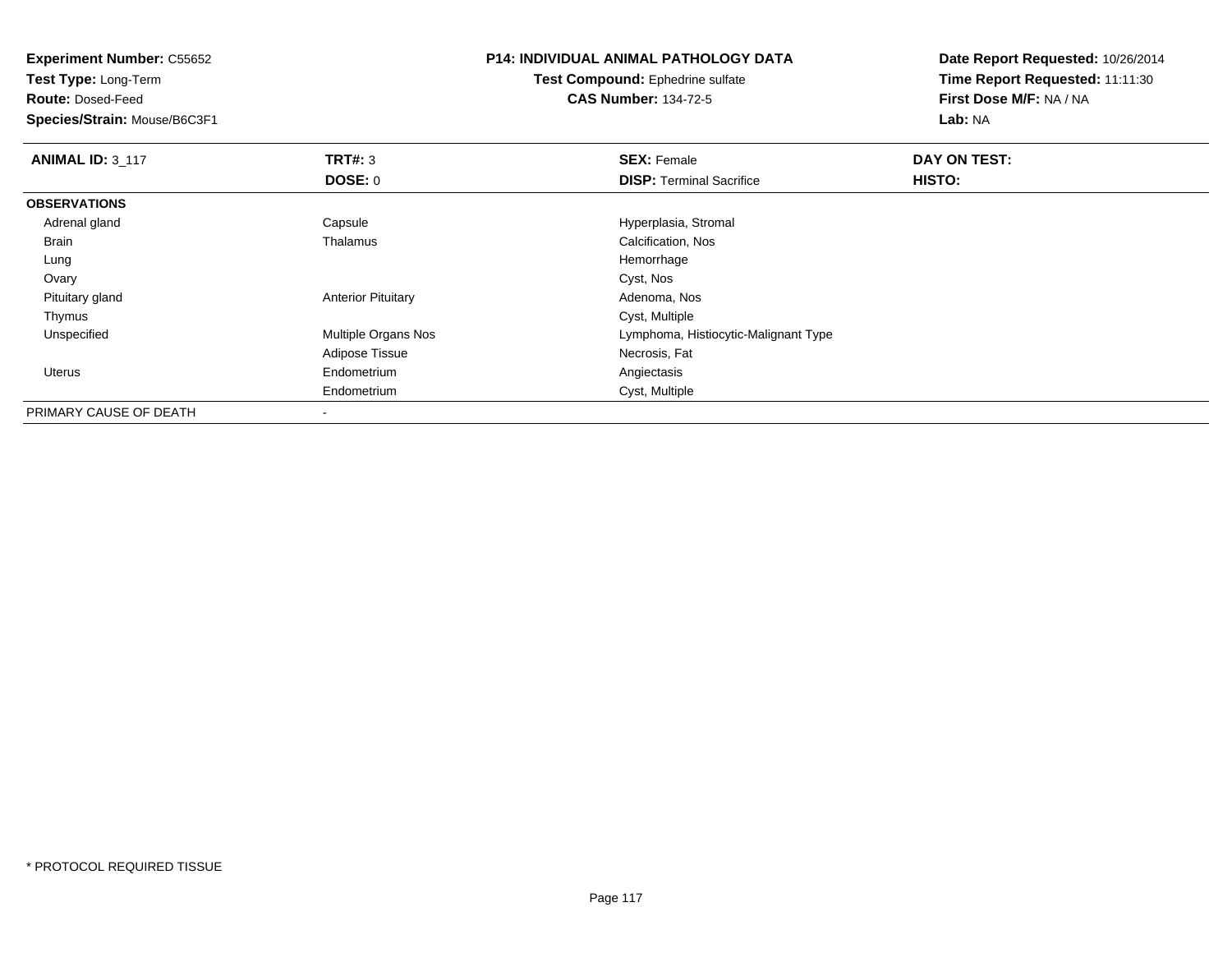**Test Type:** Long-Term

**Route:** Dosed-Feed

**Species/Strain:** Mouse/B6C3F1

### **P14: INDIVIDUAL ANIMAL PATHOLOGY DATA**

**Test Compound:** Ephedrine sulfate**CAS Number:** 134-72-5

| <b>ANIMAL ID: 3_118</b> | TRT#: 3                    | <b>SEX: Female</b>                   | DAY ON TEST: |  |
|-------------------------|----------------------------|--------------------------------------|--------------|--|
|                         | <b>DOSE: 0</b>             | <b>DISP:</b> Terminal Sacrifice      | HISTO:       |  |
| <b>OBSERVATIONS</b>     |                            |                                      |              |  |
| Adrenal gland           | Capsule                    | Hyperplasia, Stromal                 |              |  |
| Brain                   | Thalamus                   | Calcification, Nos                   |              |  |
|                         | Cortex                     | <b>Cholesterol Deposit</b>           |              |  |
| Mammary gland           |                            | Cyst, Multiple                       |              |  |
| Ovary                   |                            | Cyst, Multiple                       |              |  |
| Pancreas                | Islets                     | Hyperplasia, Nos                     |              |  |
| Pituitary gland         | <b>Anterior Pituitary</b>  | Adenoma, Nos                         |              |  |
| Stomach                 | <b>Glandular Stomach</b>   | Degeneration, Hyaline                |              |  |
| Unspecified             | <b>Adipose Tissue</b>      | Hemorrhage                           |              |  |
|                         | <b>Multiple Organs Nos</b> | Lymphoma, Histiocytic-Malignant Type |              |  |
| Uterus                  |                            | Angiectasis                          |              |  |
| PRIMARY CAUSE OF DEATH  |                            |                                      |              |  |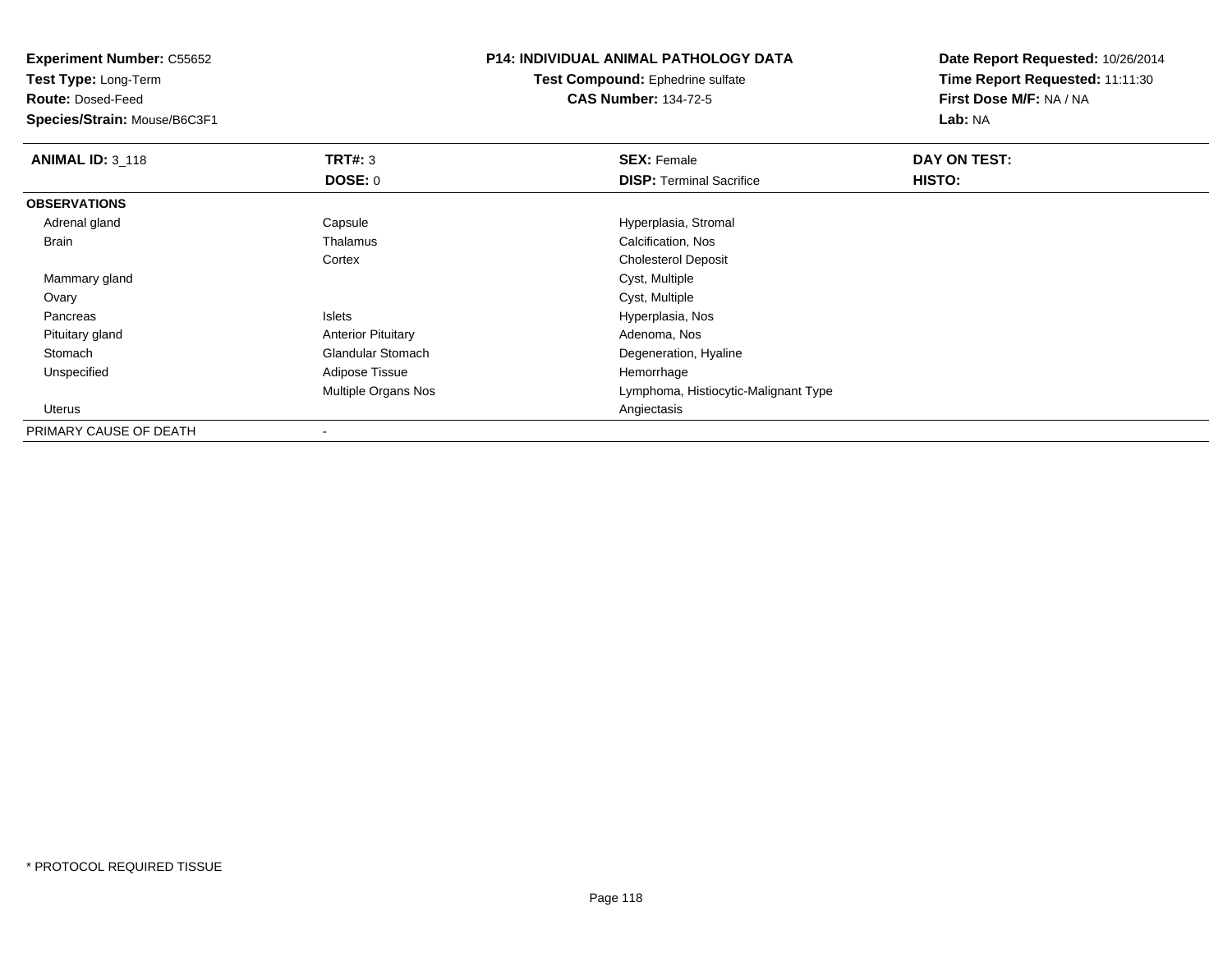| <b>Experiment Number: C55652</b><br>Test Type: Long-Term<br><b>Route: Dosed-Feed</b><br>Species/Strain: Mouse/B6C3F1 |                     | <b>P14: INDIVIDUAL ANIMAL PATHOLOGY DATA</b><br>Date Report Requested: 10/26/2014<br>Time Report Requested: 11:11:30<br>Test Compound: Ephedrine sulfate<br>First Dose M/F: NA / NA<br><b>CAS Number: 134-72-5</b><br>Lab: NA |              |
|----------------------------------------------------------------------------------------------------------------------|---------------------|-------------------------------------------------------------------------------------------------------------------------------------------------------------------------------------------------------------------------------|--------------|
| <b>ANIMAL ID: 3 119</b>                                                                                              | TRT#: 3             | <b>SEX: Female</b>                                                                                                                                                                                                            | DAY ON TEST: |
|                                                                                                                      | DOSE: 0             | <b>DISP:</b> Terminal Sacrifice                                                                                                                                                                                               | HISTO:       |
| <b>OBSERVATIONS</b>                                                                                                  |                     |                                                                                                                                                                                                                               |              |
| Adrenal gland                                                                                                        | Capsule             | Hyperplasia, Stromal                                                                                                                                                                                                          |              |
| <b>Brain</b>                                                                                                         | Thalamus            | Calcification, Nos                                                                                                                                                                                                            |              |
| Lung                                                                                                                 |                     | Hemorrhage                                                                                                                                                                                                                    |              |
| Unspecified                                                                                                          | Multiple Organs Nos | Lymphoma, Mixed-Malignant Type                                                                                                                                                                                                |              |
| Uterus                                                                                                               | Endometrium         | Cyst, Multiple                                                                                                                                                                                                                |              |
|                                                                                                                      |                     | Hemangioma                                                                                                                                                                                                                    |              |
| PRIMARY CAUSE OF DEATH                                                                                               |                     |                                                                                                                                                                                                                               |              |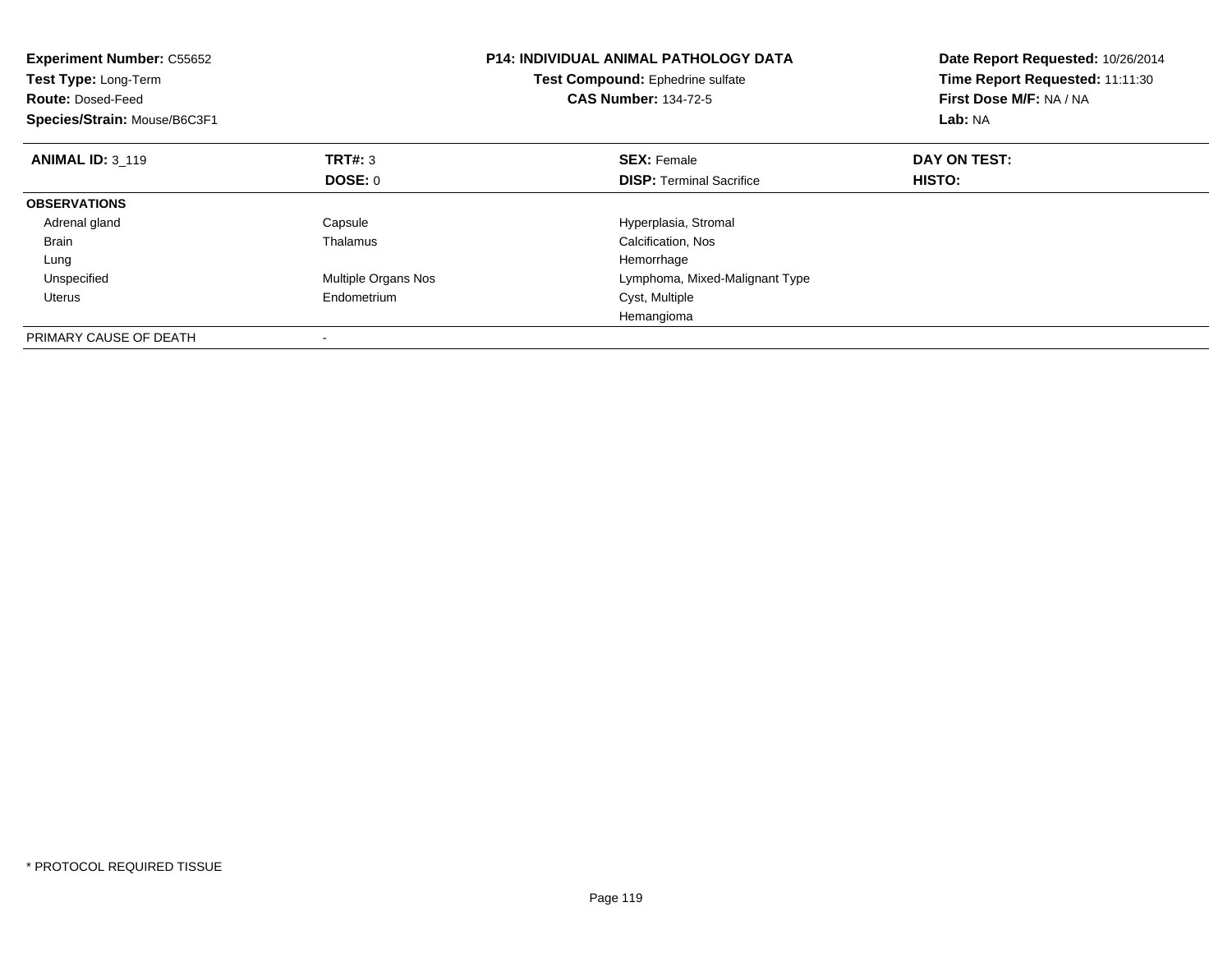| <b>Experiment Number: C55652</b><br>Test Type: Long-Term<br><b>Route: Dosed-Feed</b><br>Species/Strain: Mouse/B6C3F1 |                           | <b>P14: INDIVIDUAL ANIMAL PATHOLOGY DATA</b><br>Test Compound: Ephedrine sulfate<br><b>CAS Number: 134-72-5</b> | Date Report Requested: 10/26/2014<br>Time Report Requested: 11:11:30<br>First Dose M/F: NA / NA<br>Lab: NA |
|----------------------------------------------------------------------------------------------------------------------|---------------------------|-----------------------------------------------------------------------------------------------------------------|------------------------------------------------------------------------------------------------------------|
| <b>ANIMAL ID: 3 120</b>                                                                                              | <b>TRT#:</b> 3            | <b>SEX: Female</b>                                                                                              | DAY ON TEST:                                                                                               |
|                                                                                                                      | DOSE: 0                   | <b>DISP:</b> Terminal Sacrifice                                                                                 | HISTO:                                                                                                     |
| <b>OBSERVATIONS</b>                                                                                                  |                           |                                                                                                                 |                                                                                                            |
| Adrenal gland                                                                                                        | Capsule                   | Hyperplasia, Stromal                                                                                            |                                                                                                            |
| <b>Brain</b>                                                                                                         | Thalamus                  | Calcification, Nos                                                                                              |                                                                                                            |
| Liver                                                                                                                |                           | Hepatocellular Adenoma                                                                                          |                                                                                                            |
| Ovary                                                                                                                |                           | Cyst, Hemorrhagic                                                                                               |                                                                                                            |
| Pituitary gland                                                                                                      | <b>Anterior Pituitary</b> | Adenoma, Nos                                                                                                    |                                                                                                            |
| Unspecified                                                                                                          | Multiple Organs Nos       | Lymphoma, Mixed-Malignant Type                                                                                  |                                                                                                            |
| Uterus                                                                                                               | Endometrium               | Cyst, Multiple                                                                                                  |                                                                                                            |
| PRIMARY CAUSE OF DEATH                                                                                               |                           |                                                                                                                 |                                                                                                            |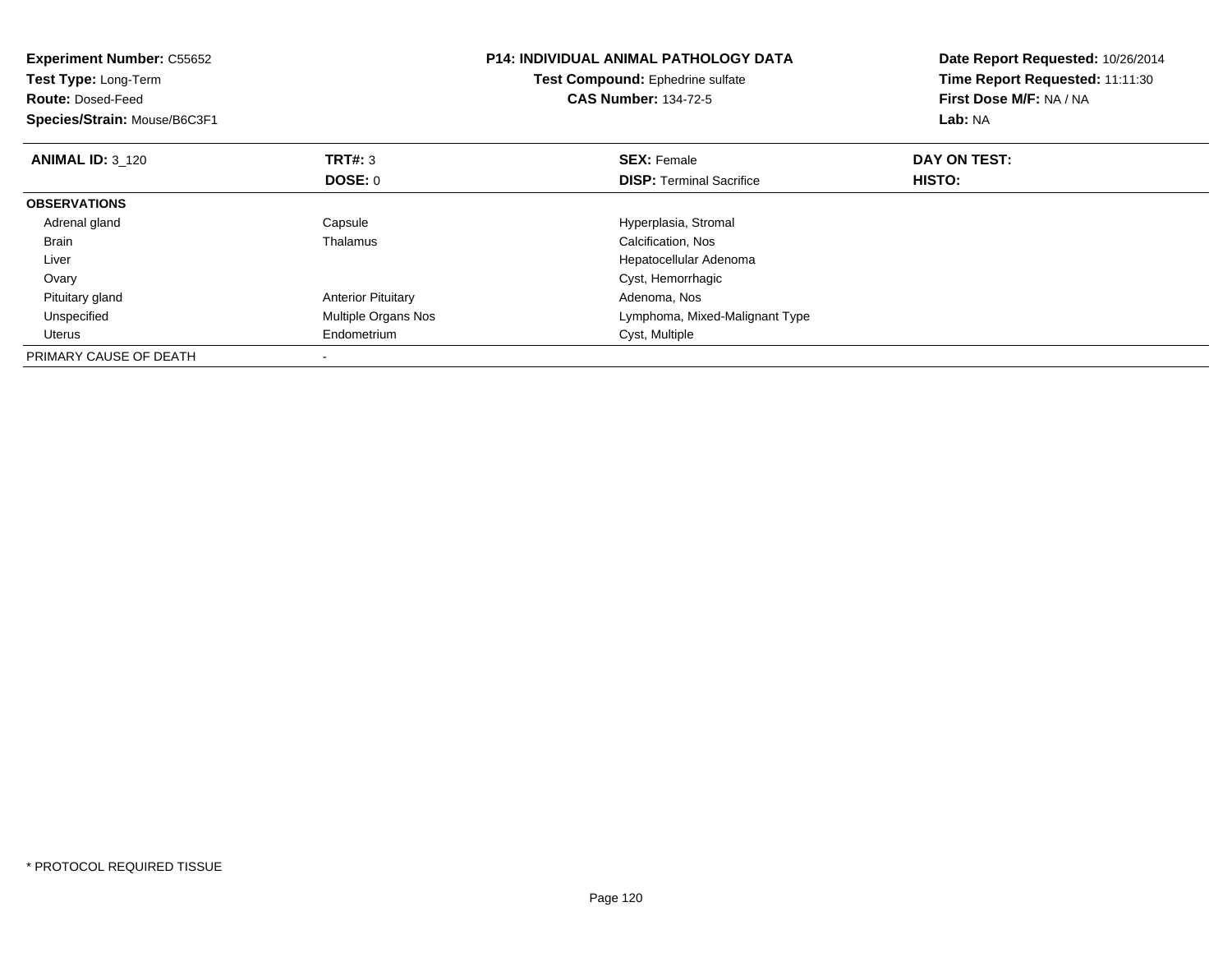**Test Type:** Long-Term

**Route:** Dosed-Feed

**Species/Strain:** Mouse/B6C3F1

## **P14: INDIVIDUAL ANIMAL PATHOLOGY DATA**

**Test Compound:** Ephedrine sulfate**CAS Number:** 134-72-5

| <b>ANIMAL ID: 3_121</b> | TRT#: 3                  | <b>SEX: Female</b>              | DAY ON TEST: |  |
|-------------------------|--------------------------|---------------------------------|--------------|--|
|                         | DOSE: 0                  | <b>DISP: Terminal Sacrifice</b> | HISTO:       |  |
| <b>OBSERVATIONS</b>     |                          |                                 |              |  |
| Adrenal gland           | Capsule                  | Hyperplasia, Stromal            |              |  |
| Brain                   | Thalamus                 | Calcification, Nos              |              |  |
| Kidney                  |                          | Nephropathy                     |              |  |
|                         |                          | Nephrosis, Hydro                |              |  |
| Liver                   |                          | Hepatocellular Carcinoma        |              |  |
| Pancreas                | Islets                   | Hyperplasia, Nos                |              |  |
| Salivary gland          |                          | Perivascular Cuffing            |              |  |
| Spleen                  |                          | Hematopoiesis                   |              |  |
| Unspecified             | Multiple Organs Nos      | Lymphoma, Mixed-Malignant Type  |              |  |
|                         | Adipose Tissue           | Necrosis, Fat                   |              |  |
| Uterus                  | Endometrium              | Cyst, Multiple                  |              |  |
| PRIMARY CAUSE OF DEATH  | $\overline{\phantom{a}}$ |                                 |              |  |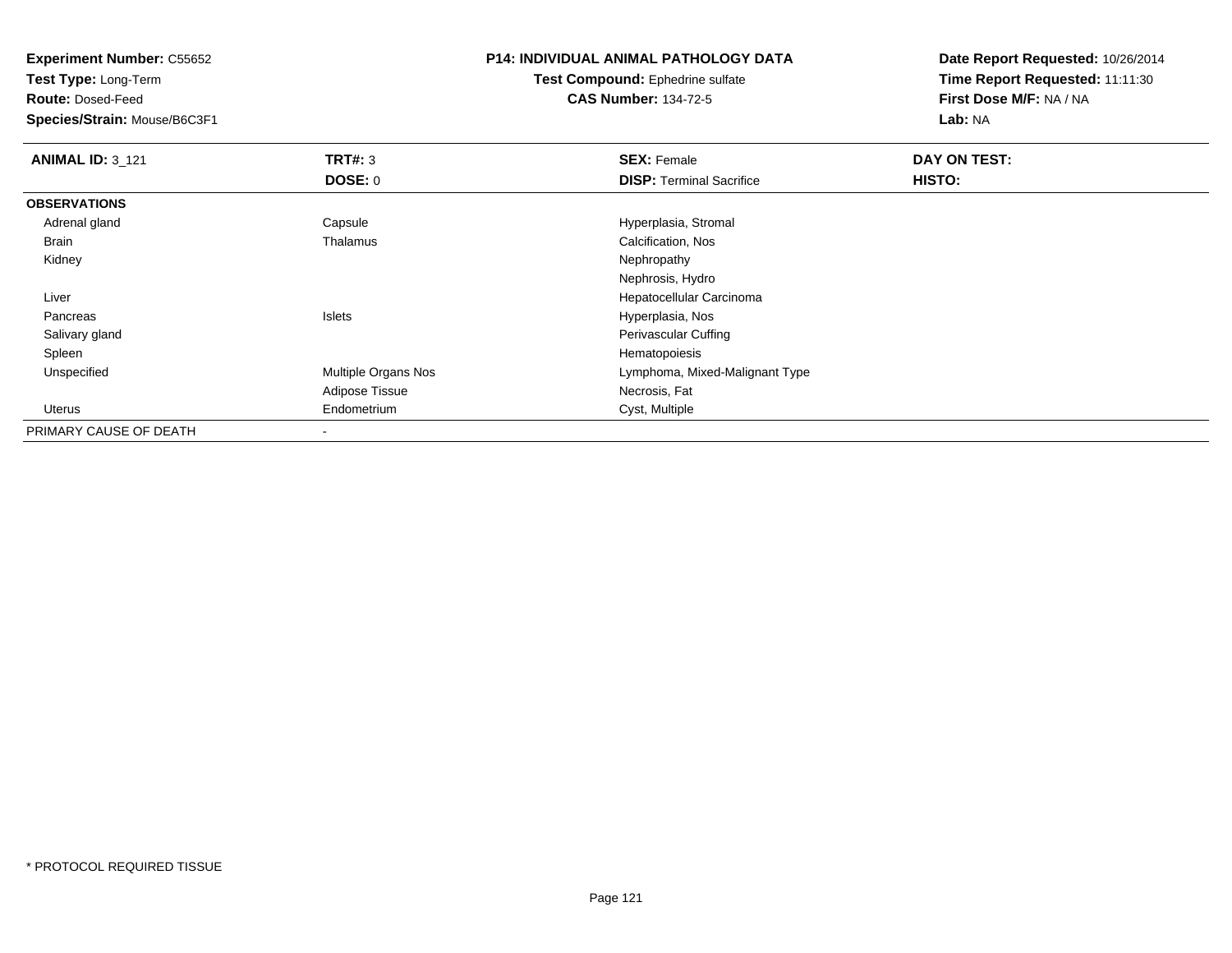| <b>Experiment Number: C55652</b><br>Test Type: Long-Term<br><b>Route: Dosed-Feed</b><br>Species/Strain: Mouse/B6C3F1 |                     | <b>P14: INDIVIDUAL ANIMAL PATHOLOGY DATA</b><br>Test Compound: Ephedrine sulfate<br><b>CAS Number: 134-72-5</b> | Date Report Requested: 10/26/2014<br>Time Report Requested: 11:11:30<br>First Dose M/F: NA / NA<br>Lab: NA |
|----------------------------------------------------------------------------------------------------------------------|---------------------|-----------------------------------------------------------------------------------------------------------------|------------------------------------------------------------------------------------------------------------|
| <b>ANIMAL ID: 3 123</b>                                                                                              | <b>TRT#: 3</b>      | <b>SEX: Female</b>                                                                                              | DAY ON TEST:                                                                                               |
|                                                                                                                      | <b>DOSE: 0</b>      | <b>DISP:</b> Terminal Sacrifice                                                                                 | HISTO:                                                                                                     |
| <b>OBSERVATIONS</b>                                                                                                  |                     |                                                                                                                 |                                                                                                            |
| Bone marrow                                                                                                          |                     | Hyperplasia, Granulocytic                                                                                       |                                                                                                            |
| Lung                                                                                                                 |                     | Inflammation, Chronic                                                                                           |                                                                                                            |
| Unspecified                                                                                                          | Multiple Organs Nos | Hyperplasia, Lymphoid                                                                                           |                                                                                                            |
| Urinary bladder                                                                                                      |                     | Perivascular Cuffing                                                                                            |                                                                                                            |
| Uterus                                                                                                               | Endometrium         | Angiectasis                                                                                                     |                                                                                                            |
|                                                                                                                      | Endometrium         | Cyst, Multiple                                                                                                  |                                                                                                            |
| PRIMARY CAUSE OF DEATH                                                                                               |                     |                                                                                                                 |                                                                                                            |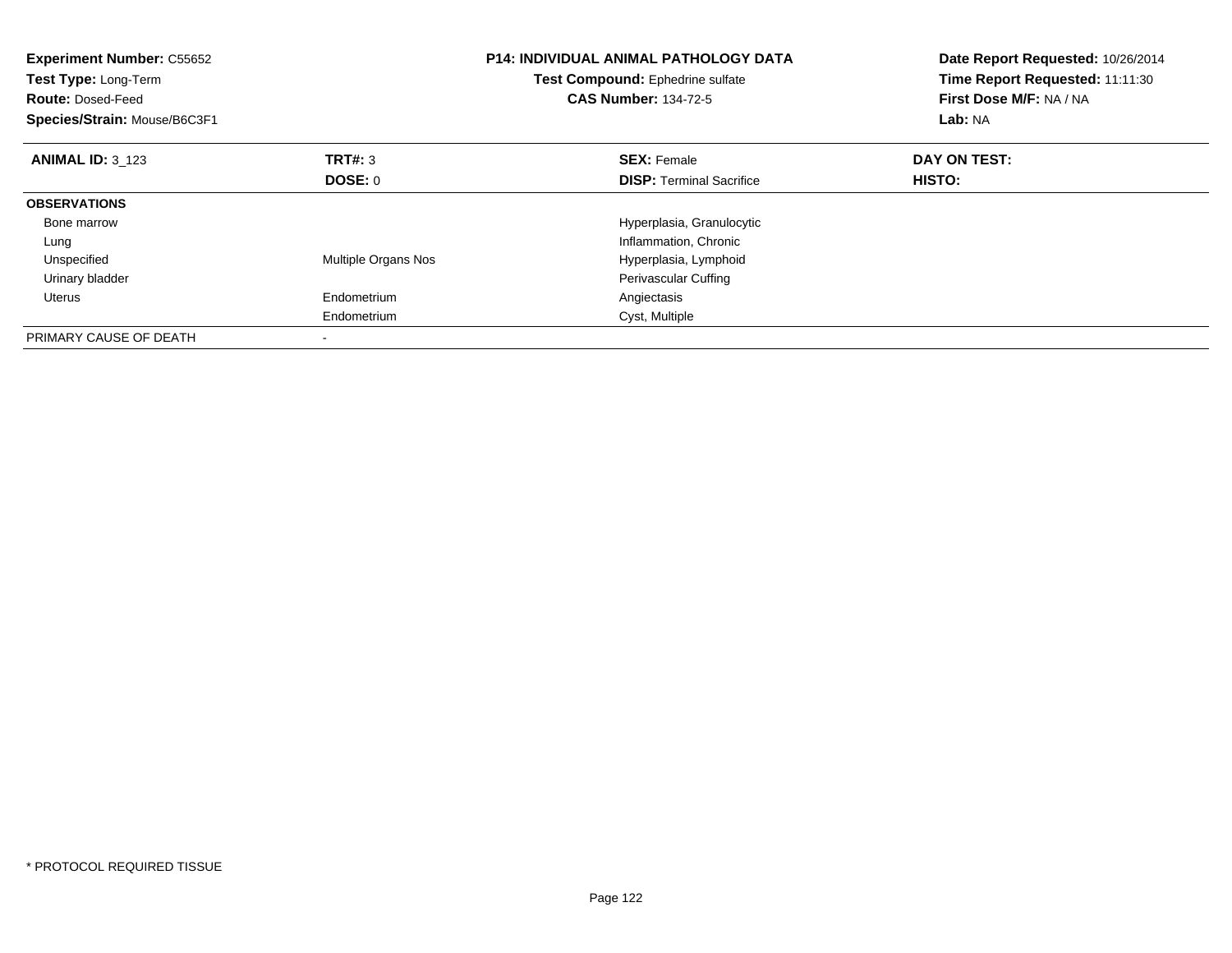**Test Type:** Long-Term

**Route:** Dosed-Feed

**Species/Strain:** Mouse/B6C3F1

### **P14: INDIVIDUAL ANIMAL PATHOLOGY DATA**

**Test Compound:** Ephedrine sulfate**CAS Number:** 134-72-5

| <b>ANIMAL ID: 3_124</b> | TRT#: 3                   | <b>SEX: Female</b>              | DAY ON TEST:  |  |
|-------------------------|---------------------------|---------------------------------|---------------|--|
|                         | <b>DOSE: 0</b>            | <b>DISP: Terminal Sacrifice</b> | <b>HISTO:</b> |  |
| <b>OBSERVATIONS</b>     |                           |                                 |               |  |
| Adrenal gland           | Cortex Nos                | Focal Cellular Change           |               |  |
|                         | Capsule                   | Hyperplasia, Stromal            |               |  |
| Brain                   | Thalamus                  | Calcification, Nos              |               |  |
| Kidney                  |                           | Metaplasia, Osseous             |               |  |
|                         |                           | Nephropathy                     |               |  |
| Ovary                   |                           | Cyst, Hemorrhagic               |               |  |
| Pituitary gland         | <b>Anterior Pituitary</b> | Focal Cellular Change           |               |  |
| Spleen                  |                           | Hyperplasia, Lymphoid           |               |  |
| Thymus                  |                           | Cyst, Nos                       |               |  |
| Thyroid                 |                           | Hyperplasia, Follicular Cell    |               |  |
| Unspecified             | Multiple Organs Nos       | Perivascular Cuffing            |               |  |
| Urinary bladder         |                           | Inflammation, Chronic Focal     |               |  |
| Uterus                  |                           | Dilatation, Nos                 |               |  |
| PRIMARY CAUSE OF DEATH  |                           |                                 |               |  |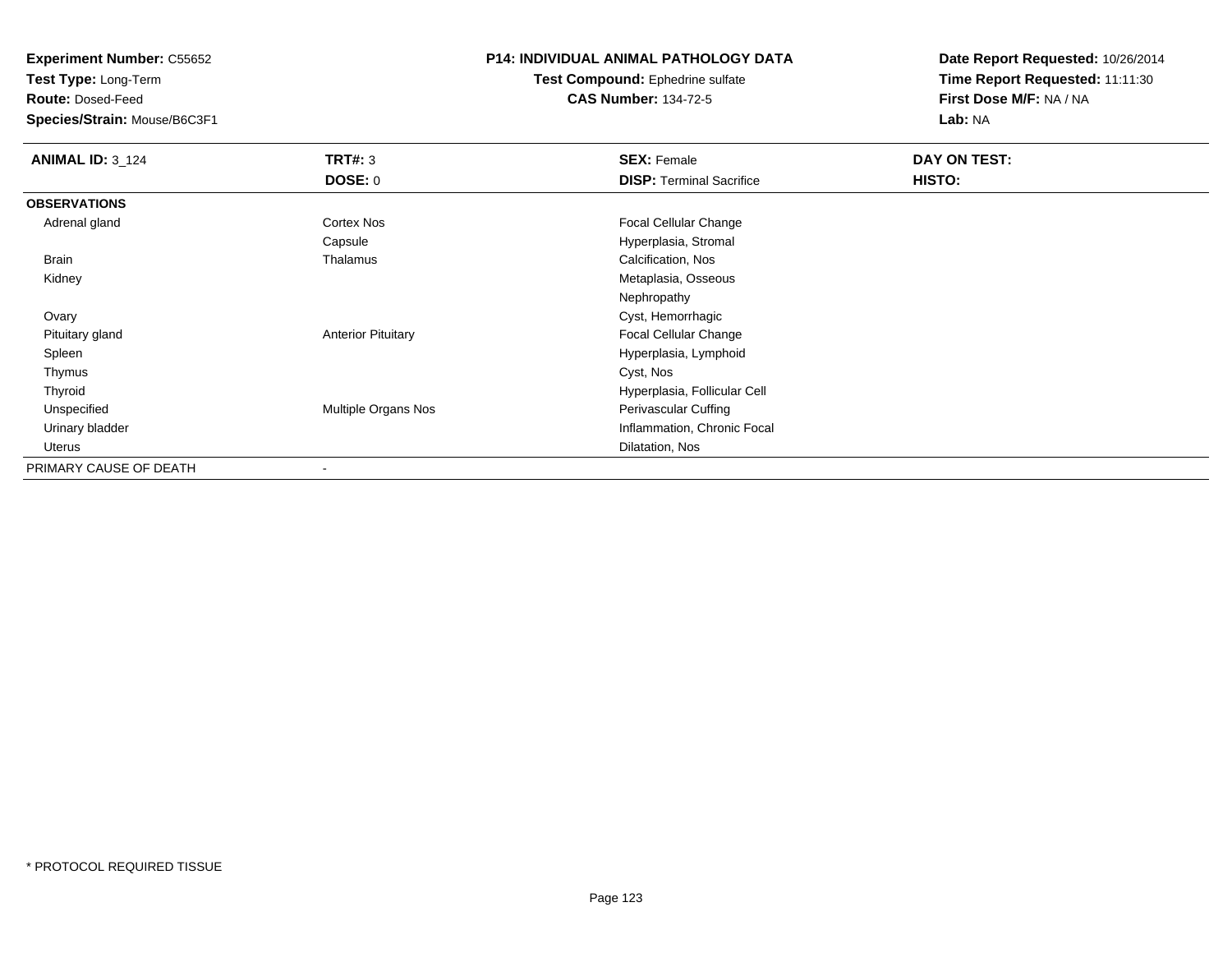| <b>Experiment Number: C55652</b><br>Test Type: Long-Term<br><b>Route: Dosed-Feed</b><br>Species/Strain: Mouse/B6C3F1 |                           | <b>P14: INDIVIDUAL ANIMAL PATHOLOGY DATA</b><br>Test Compound: Ephedrine sulfate<br><b>CAS Number: 134-72-5</b> | Date Report Requested: 10/26/2014<br>Time Report Requested: 11:11:30<br>First Dose M/F: NA / NA<br>Lab: NA |
|----------------------------------------------------------------------------------------------------------------------|---------------------------|-----------------------------------------------------------------------------------------------------------------|------------------------------------------------------------------------------------------------------------|
| <b>ANIMAL ID: 3 125</b>                                                                                              | <b>TRT#:</b> 3<br>DOSE: 0 | <b>SEX: Female</b><br><b>DISP:</b> Moribund Sacrifice                                                           | DAY ON TEST:<br>HISTO:                                                                                     |
| <b>OBSERVATIONS</b>                                                                                                  |                           |                                                                                                                 |                                                                                                            |
| Adrenal gland                                                                                                        | Capsule                   | Hyperplasia, Stromal                                                                                            |                                                                                                            |
| Kidney                                                                                                               | <b>Convoluted Tubules</b> | Degeneration, Hyaline                                                                                           |                                                                                                            |
|                                                                                                                      |                           | Glomerulonephritis, Subacute                                                                                    |                                                                                                            |
| Liver                                                                                                                |                           | Necrosis, Nos                                                                                                   |                                                                                                            |
| Ovary                                                                                                                |                           | Cyst, Nos                                                                                                       |                                                                                                            |
| Unspecified                                                                                                          | Multiple Organs Nos       | Lymphoma, Mixed-Malignant Type                                                                                  |                                                                                                            |
| Uterus                                                                                                               | Endometrium               | Cyst, Multiple                                                                                                  |                                                                                                            |
| PRIMARY CAUSE OF DEATH                                                                                               |                           |                                                                                                                 |                                                                                                            |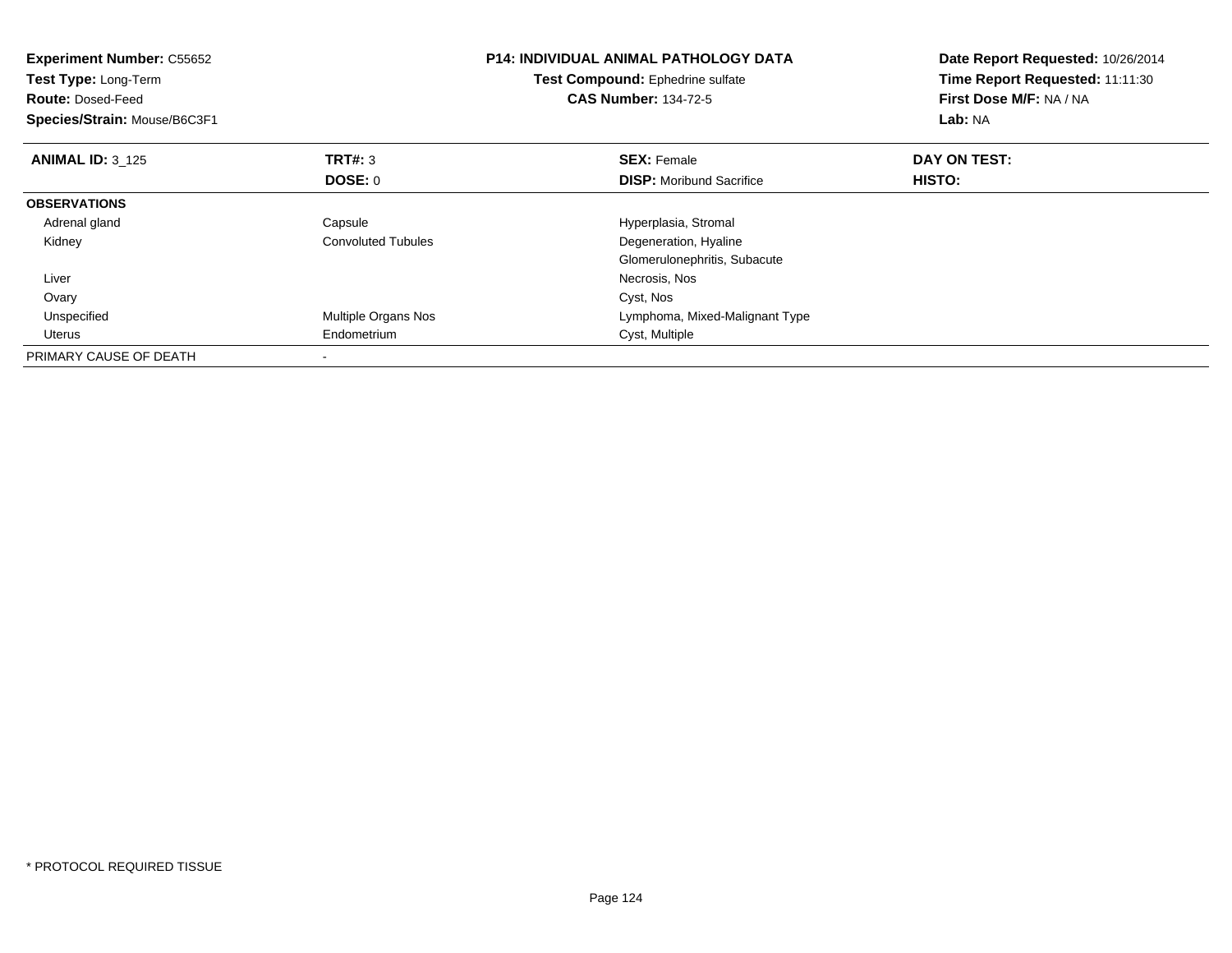| <b>Experiment Number: C55652</b><br>Test Type: Long-Term<br><b>Route: Dosed-Feed</b><br>Species/Strain: Mouse/B6C3F1 |                          | <b>P14: INDIVIDUAL ANIMAL PATHOLOGY DATA</b><br><b>Test Compound:</b> Ephedrine sulfate<br><b>CAS Number: 134-72-5</b> | Date Report Requested: 10/26/2014<br>Time Report Requested: 11:11:30<br>First Dose M/F: NA / NA<br>Lab: NA |
|----------------------------------------------------------------------------------------------------------------------|--------------------------|------------------------------------------------------------------------------------------------------------------------|------------------------------------------------------------------------------------------------------------|
| <b>ANIMAL ID: 3 126</b>                                                                                              | <b>TRT#: 3</b>           | <b>SEX: Female</b>                                                                                                     | DAY ON TEST:                                                                                               |
|                                                                                                                      | DOSE: 0                  | <b>DISP:</b> Terminal Sacrifice                                                                                        | HISTO:                                                                                                     |
| <b>OBSERVATIONS</b>                                                                                                  |                          |                                                                                                                        |                                                                                                            |
| Adrenal gland                                                                                                        | Capsule                  | Hyperplasia, Stromal                                                                                                   |                                                                                                            |
| Brain                                                                                                                | Thalamus                 | Calcification, Nos                                                                                                     |                                                                                                            |
| Lung                                                                                                                 |                          | Congestion, Nos                                                                                                        |                                                                                                            |
|                                                                                                                      |                          | Hemorrhage                                                                                                             |                                                                                                            |
| Pancreas                                                                                                             | <b>Islets</b>            | Hyperplasia, Nos                                                                                                       |                                                                                                            |
| Unspecified                                                                                                          | Multiple Organs Nos      | Lymphoma, Mixed-Malignant Type                                                                                         |                                                                                                            |
| Uterus                                                                                                               | Endometrium              | Cyst, Multiple                                                                                                         |                                                                                                            |
|                                                                                                                      | Endometrium              | Inflammation, Acute                                                                                                    |                                                                                                            |
| PRIMARY CAUSE OF DEATH                                                                                               | $\overline{\phantom{a}}$ |                                                                                                                        |                                                                                                            |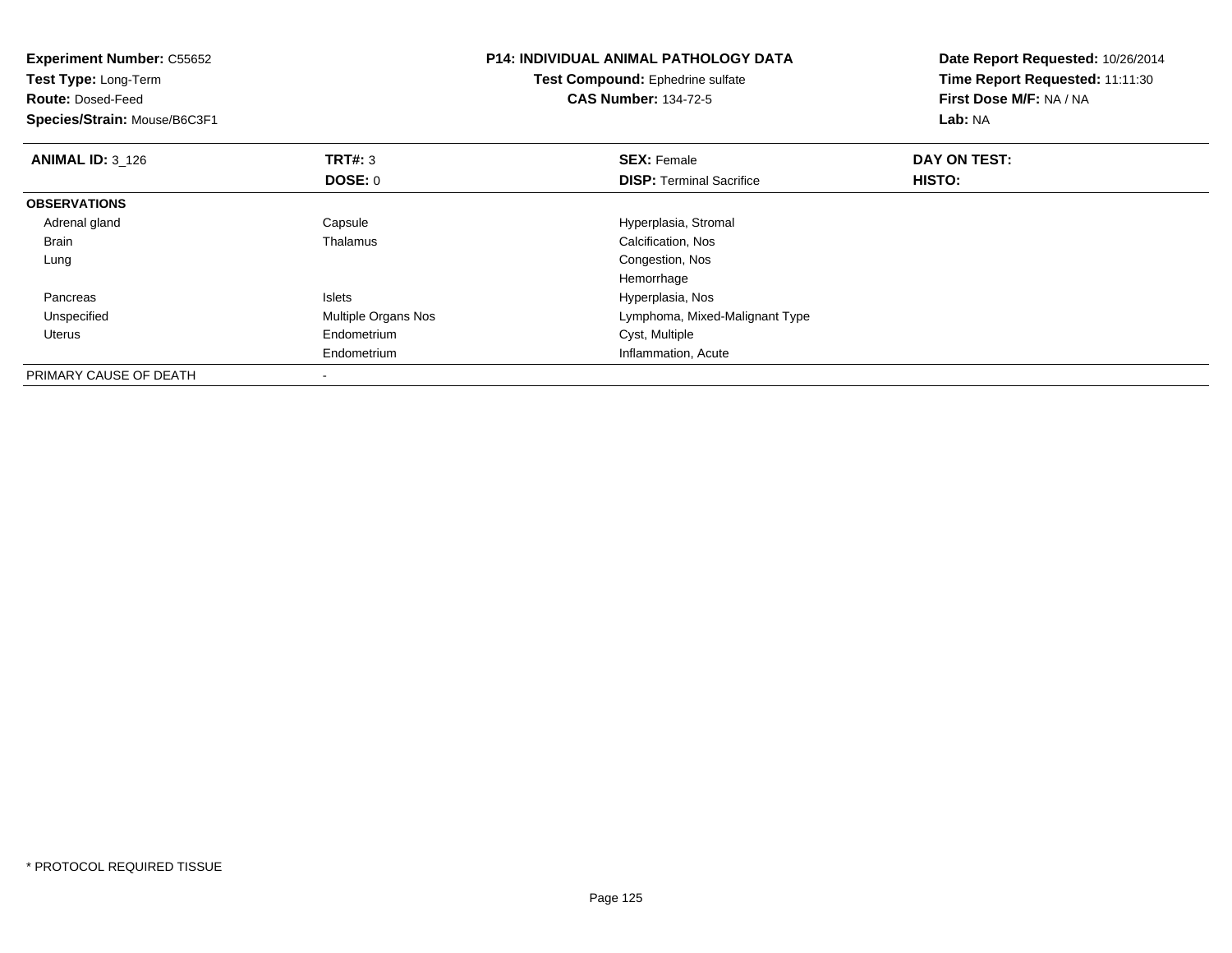| <b>Experiment Number: C55652</b> |                           | <b>P14: INDIVIDUAL ANIMAL PATHOLOGY DATA</b> | Date Report Requested: 10/26/2014 |  |
|----------------------------------|---------------------------|----------------------------------------------|-----------------------------------|--|
| Test Type: Long-Term             |                           | <b>Test Compound: Ephedrine sulfate</b>      | Time Report Requested: 11:11:30   |  |
| <b>Route: Dosed-Feed</b>         |                           | <b>CAS Number: 134-72-5</b>                  | First Dose M/F: NA / NA           |  |
| Species/Strain: Mouse/B6C3F1     |                           |                                              | Lab: NA                           |  |
| <b>ANIMAL ID: 3_127</b>          | <b>TRT#: 3</b>            | <b>SEX: Female</b>                           | DAY ON TEST:                      |  |
|                                  | <b>DOSE: 0</b>            | <b>DISP:</b> Terminal Sacrifice              | <b>HISTO:</b>                     |  |
| <b>OBSERVATIONS</b>              |                           |                                              |                                   |  |
| Adrenal gland                    | Capsule                   | Hyperplasia, Stromal                         |                                   |  |
| Liver                            |                           | Necrosis, Focal                              |                                   |  |
| Ovary                            |                           | Cyst, Hemorrhagic                            |                                   |  |
|                                  |                           | Cyst, Multiple                               |                                   |  |
| Pituitary gland                  | <b>Anterior Pituitary</b> | Carcinoma, Nos                               |                                   |  |
| Thyroid                          |                           | Follicular-Cell Adenoma                      |                                   |  |
|                                  |                           | Inflammation, Chronic Focal                  |                                   |  |
| Unspecified                      | Multiple Organs Nos       | Lymphoma, Lymphocytic-Malignant Type         |                                   |  |
|                                  | Adipose Tissue            | Necrosis, Fat                                |                                   |  |
| PRIMARY CAUSE OF DEATH           | ٠                         |                                              |                                   |  |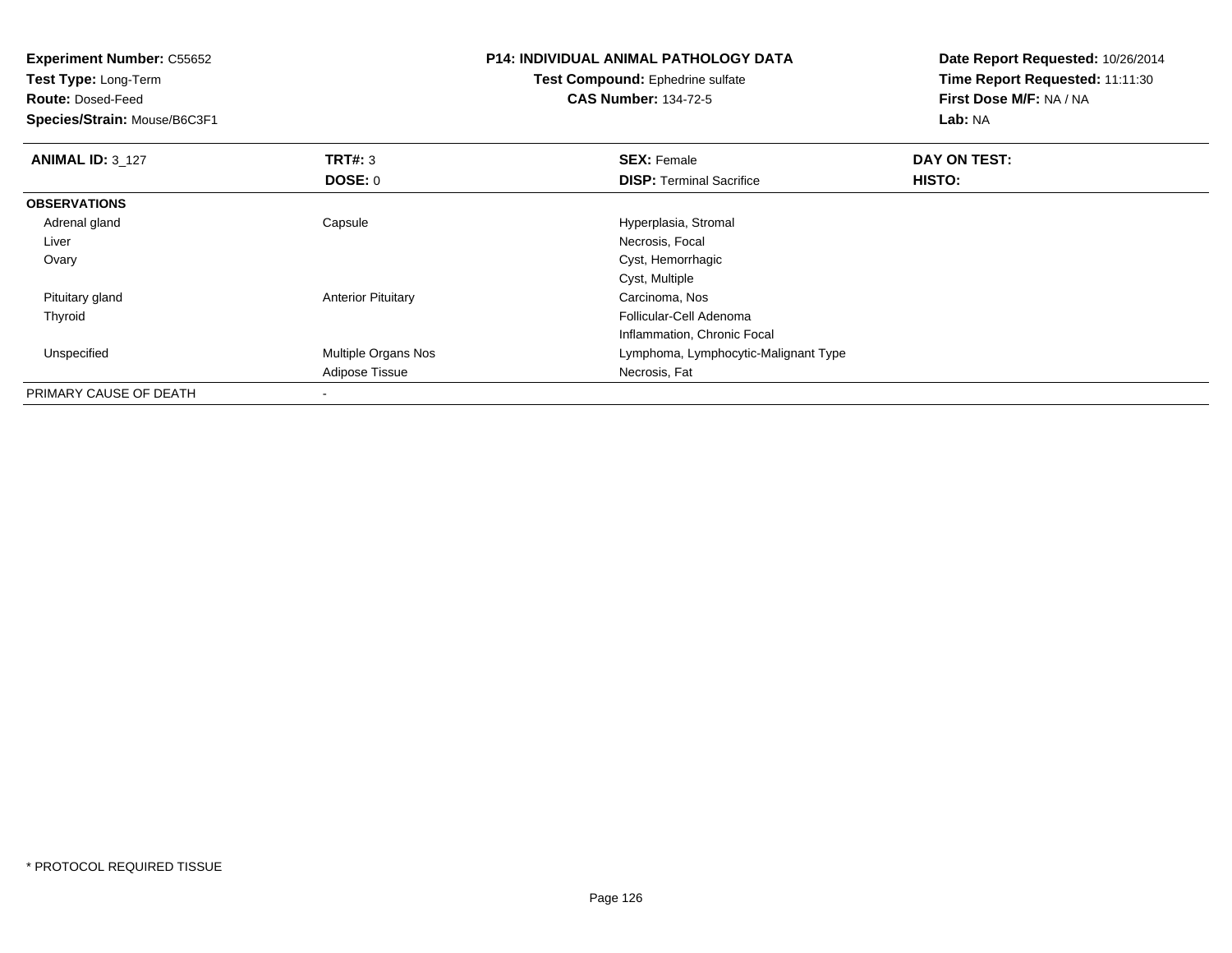| <b>Experiment Number: C55652</b><br>Test Type: Long-Term<br><b>Route: Dosed-Feed</b><br>Species/Strain: Mouse/B6C3F1 |                     | <b>P14: INDIVIDUAL ANIMAL PATHOLOGY DATA</b><br>Test Compound: Ephedrine sulfate<br><b>CAS Number: 134-72-5</b> | Date Report Requested: 10/26/2014<br>Time Report Requested: 11:11:30<br>First Dose M/F: NA / NA<br>Lab: NA |
|----------------------------------------------------------------------------------------------------------------------|---------------------|-----------------------------------------------------------------------------------------------------------------|------------------------------------------------------------------------------------------------------------|
| <b>ANIMAL ID: 3 128</b>                                                                                              | TRT#: 3<br>DOSE: 0  | <b>SEX: Female</b><br><b>DISP:</b> Terminal Sacrifice                                                           | DAY ON TEST:<br>HISTO:                                                                                     |
| <b>OBSERVATIONS</b>                                                                                                  |                     |                                                                                                                 |                                                                                                            |
| Liver                                                                                                                | Hepatocytes         | Cytoplasmic Vacuolization                                                                                       |                                                                                                            |
| Unspecified                                                                                                          | Multiple Organs Nos | Lymphoma, Mixed-Malignant Type                                                                                  |                                                                                                            |
| Uterus                                                                                                               | Endometrium         | Cyst, Multiple                                                                                                  |                                                                                                            |
| PRIMARY CAUSE OF DEATH                                                                                               |                     |                                                                                                                 |                                                                                                            |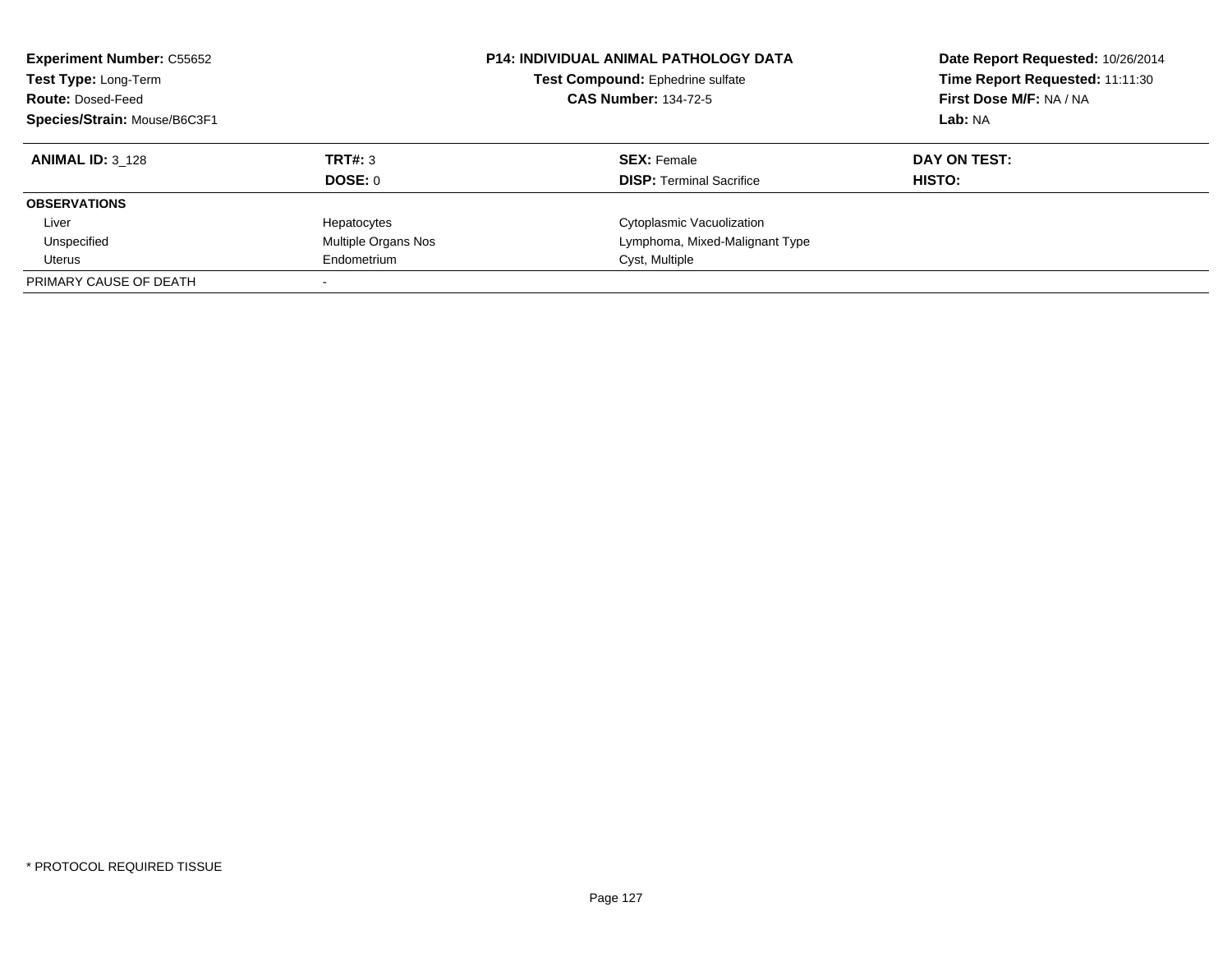**Experiment Number:** C55652**Test Type:** Long-Term**Route:** Dosed-Feed **Species/Strain:** Mouse/B6C3F1**P14: INDIVIDUAL ANIMAL PATHOLOGY DATATest Compound:** Ephedrine sulfate**CAS Number:** 134-72-5**Date Report Requested:** 10/26/2014**Time Report Requested:** 11:11:30**First Dose M/F:** NA / NA**Lab:** NA**ANIMAL ID:** 3\_129**TRT#:** 3 **SEX:** Female **DAY ON TEST: DOSE:** 0**DISP:** Terminal Sacrifice **HISTO: OBSERVATIONS** Adrenal glandd Cortex Nos Cortex Nos Cyst, Nos Cortex Nos Focal Cellular ChangeCortex Nos Hyperplasia, Focal Capsule Hyperplasia, Stromal Bone marroww Fibrosis and the contract of the contract of the contract of the contract of the contract of the contract of the contract of the contract of the contract of the contract of the contract of the contract of the contract of **Ovary** y and the contract of the contract of the contract of the contract of the contract of the contract of the contract of the contract of the contract of the contract of the contract of the contract of the contract of the cont Cyst, NosAdenoma, Nos Pituitary glandAnterior Pituitary ThyroidFollicular-Cell Adenoma<br>Lymphoma, Mixed-Maligued Multiple Organs Nos UnspecifiedLymphoma, Mixed-Malignant Type Uterus Endometrium Hyperplasia, Cystic PRIMARY CAUSE OF DEATH-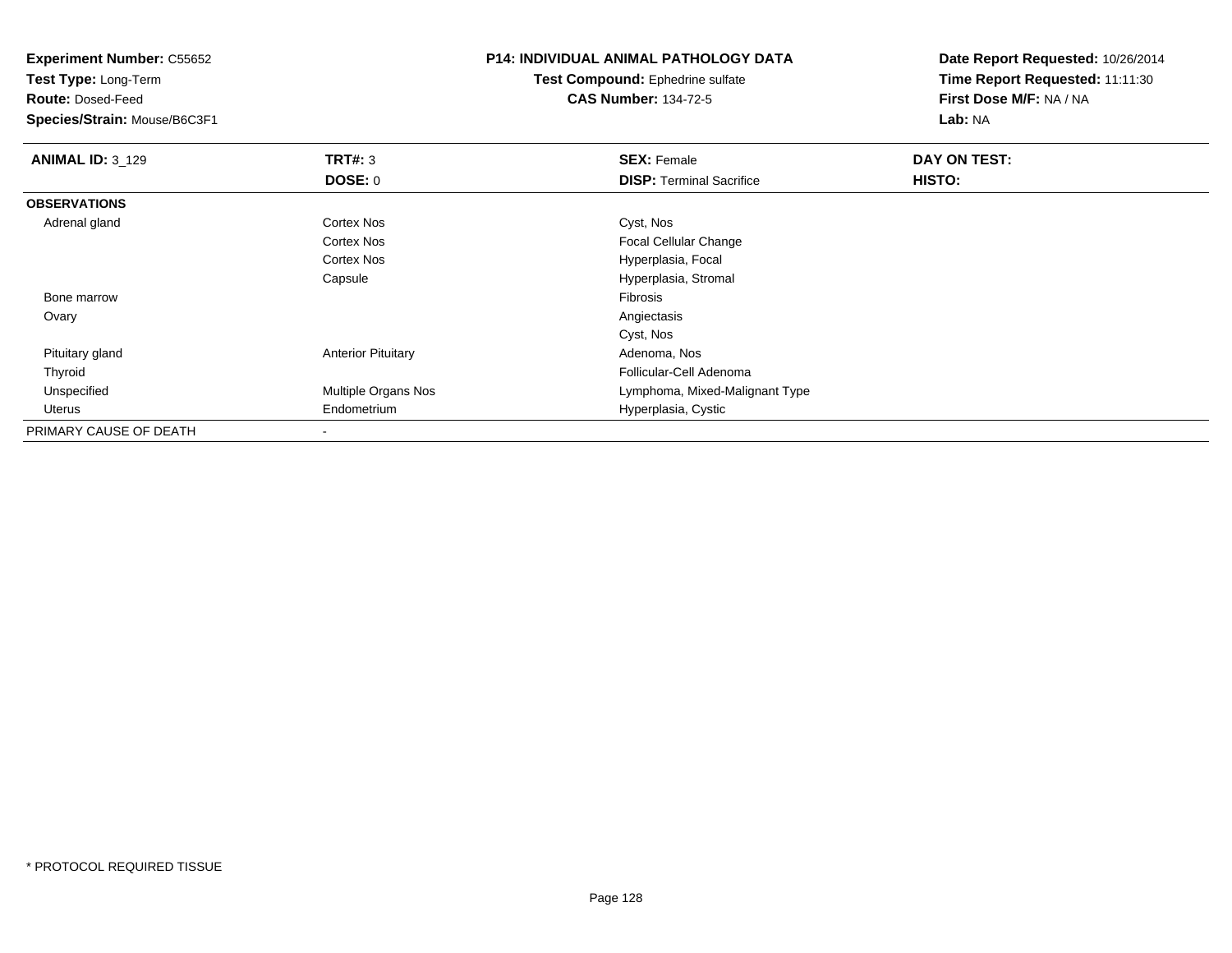**Test Type:** Long-Term

**Route:** Dosed-Feed

**Species/Strain:** Mouse/B6C3F1

# **P14: INDIVIDUAL ANIMAL PATHOLOGY DATA**

**Test Compound:** Ephedrine sulfate**CAS Number:** 134-72-5

| <b>ANIMAL ID: 3_130</b> | TRT#: 3                    | <b>SEX: Female</b>              | DAY ON TEST: |  |
|-------------------------|----------------------------|---------------------------------|--------------|--|
|                         | <b>DOSE: 0</b>             | <b>DISP:</b> Moribund Sacrifice | HISTO:       |  |
| <b>OBSERVATIONS</b>     |                            |                                 |              |  |
| Adrenal gland           | Capsule                    | Hyperplasia, Stromal            |              |  |
|                         | Medulla                    | Pheochromocytoma                |              |  |
| Ovary                   |                            | Cyst, Hemorrhagic               |              |  |
|                         |                            | Cyst, Nos                       |              |  |
| Pancreas                | Islets                     | Hyperplasia, Nos                |              |  |
| Spleen                  |                            | Hematopoiesis                   |              |  |
|                         |                            | Hyperplasia, Lymphoid           |              |  |
| Stomach                 | <b>Glandular Stomach</b>   | Inflammation, Acute/Chronic     |              |  |
| Unspecified             | <b>Multiple Organs Nos</b> | Lymphoma, Mixed-Malignant Type  |              |  |
| Uterus                  | Endometrium                | Cyst, Multiple                  |              |  |
| PRIMARY CAUSE OF DEATH  |                            |                                 |              |  |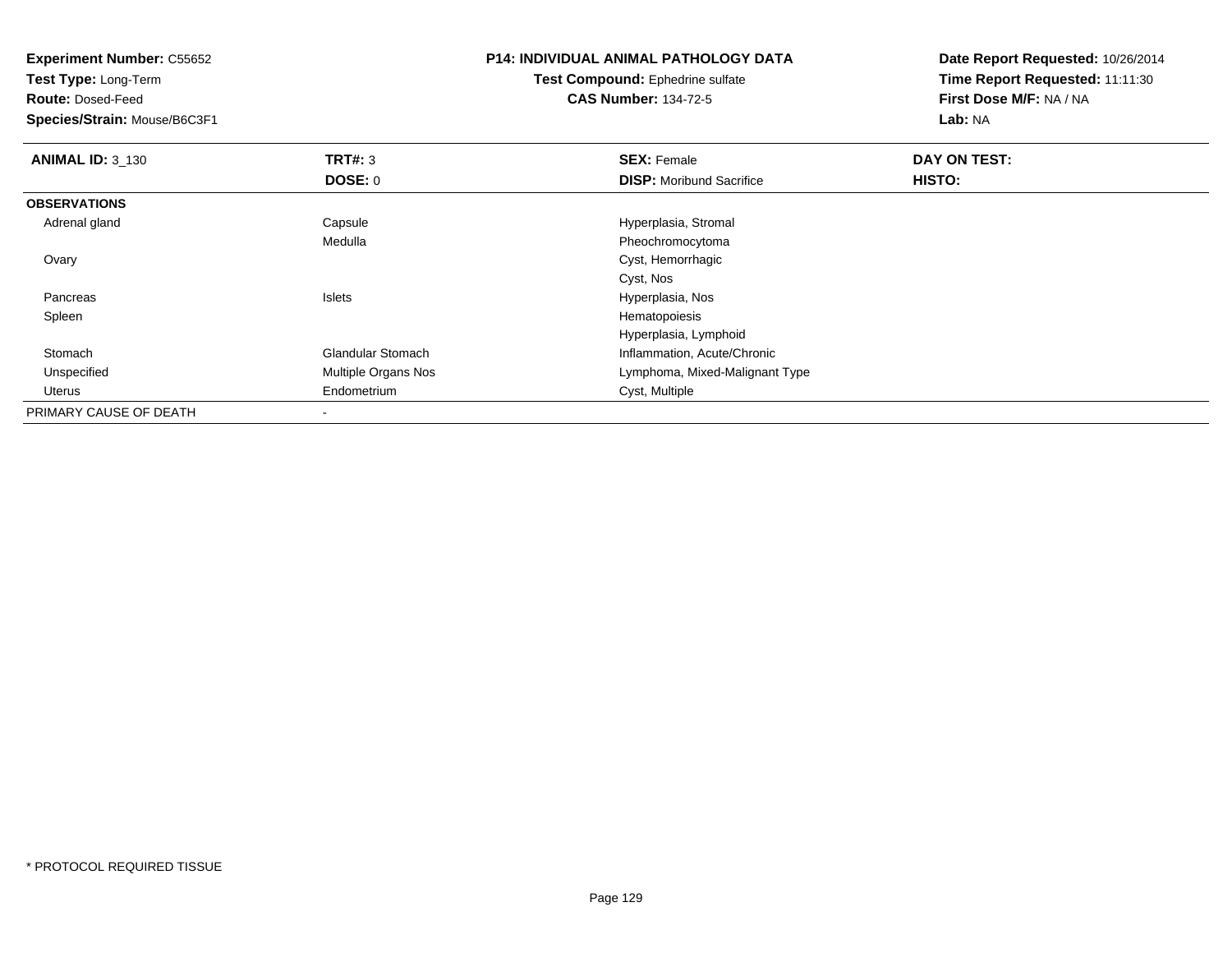| <b>Experiment Number: C55652</b><br><b>Test Type: Long-Term</b><br><b>Route: Dosed-Feed</b><br>Species/Strain: Mouse/B6C3F1 |                           | <b>P14: INDIVIDUAL ANIMAL PATHOLOGY DATA</b><br><b>Test Compound:</b> Ephedrine sulfate<br><b>CAS Number: 134-72-5</b> | Date Report Requested: 10/26/2014<br>Time Report Requested: 11:11:30<br>First Dose M/F: NA / NA<br>Lab: NA |
|-----------------------------------------------------------------------------------------------------------------------------|---------------------------|------------------------------------------------------------------------------------------------------------------------|------------------------------------------------------------------------------------------------------------|
| <b>ANIMAL ID: 3 131</b>                                                                                                     | <b>TRT#: 3</b>            | <b>SEX: Female</b>                                                                                                     | DAY ON TEST:                                                                                               |
|                                                                                                                             | DOSE: 0                   | <b>DISP:</b> Terminal Sacrifice                                                                                        | <b>HISTO:</b>                                                                                              |
| <b>OBSERVATIONS</b>                                                                                                         |                           |                                                                                                                        |                                                                                                            |
| Adrenal gland                                                                                                               | Capsule                   | Hyperplasia, Stromal                                                                                                   |                                                                                                            |
|                                                                                                                             | Medulla                   | Pheochromocytoma                                                                                                       |                                                                                                            |
| <b>Brain</b>                                                                                                                | Thalamus                  | Calcification, Nos                                                                                                     |                                                                                                            |
| Liver                                                                                                                       |                           | Degeneration, Nos                                                                                                      |                                                                                                            |
| Pituitary gland                                                                                                             | <b>Anterior Pituitary</b> | Cyst, Hemorrhagic                                                                                                      |                                                                                                            |
| Thyroid                                                                                                                     |                           | Hyperplasia, Follicular Cell                                                                                           |                                                                                                            |
| Unspecified                                                                                                                 | Multiple Organs Nos       | Lymphoma, Lymphocytic-Malignant Type                                                                                   |                                                                                                            |
| Uterus                                                                                                                      | Endometrium               | Hyperplasia, Cystic                                                                                                    |                                                                                                            |
| PRIMARY CAUSE OF DEATH                                                                                                      |                           |                                                                                                                        |                                                                                                            |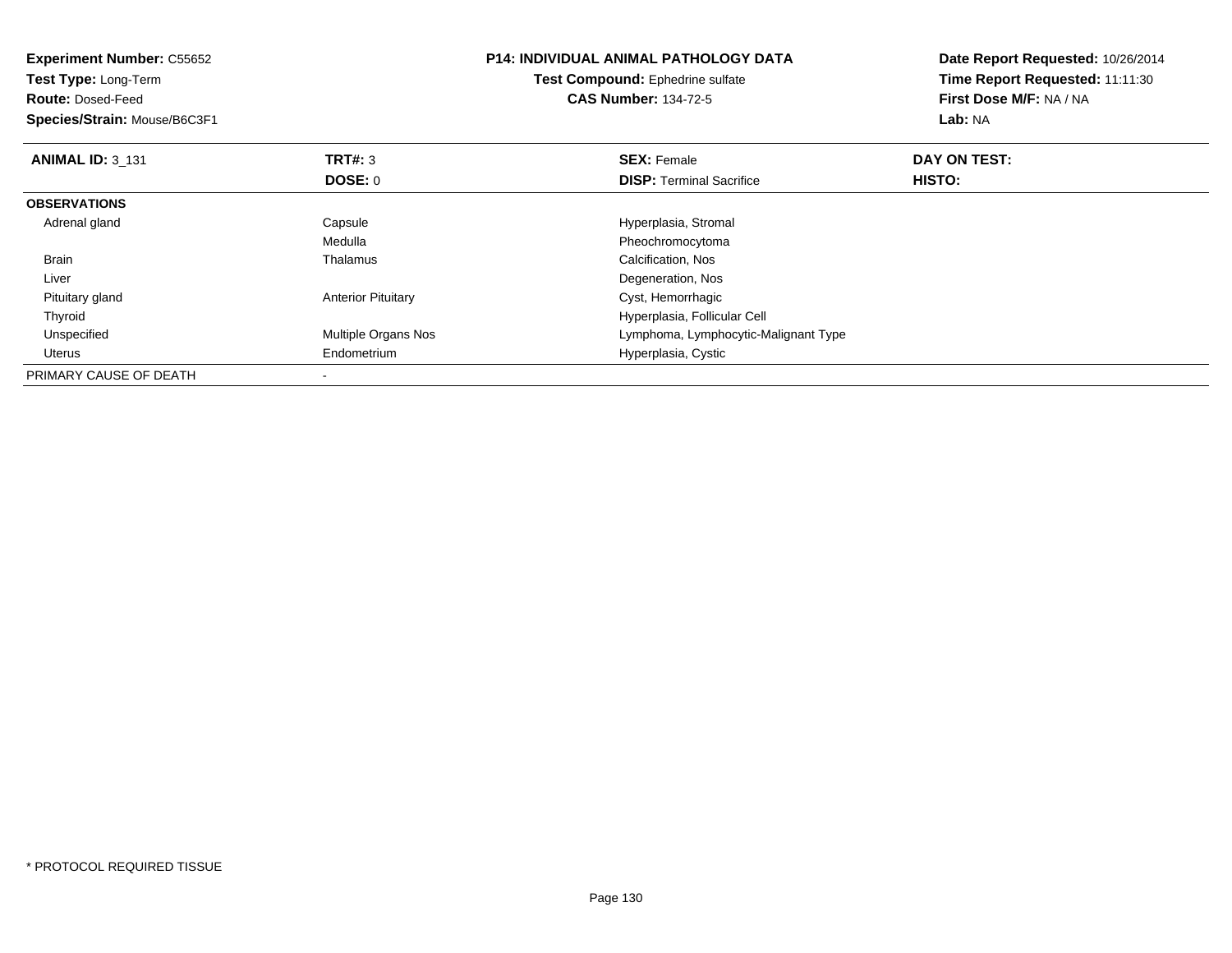| <b>Experiment Number: C55652</b><br><b>Test Type: Long-Term</b><br><b>Route: Dosed-Feed</b><br>Species/Strain: Mouse/B6C3F1 |                                  | <b>P14: INDIVIDUAL ANIMAL PATHOLOGY DATA</b><br>Test Compound: Ephedrine sulfate<br><b>CAS Number: 134-72-5</b> | Date Report Requested: 10/26/2014<br>Time Report Requested: 11:11:30<br>First Dose M/F: NA / NA<br>Lab: NA |
|-----------------------------------------------------------------------------------------------------------------------------|----------------------------------|-----------------------------------------------------------------------------------------------------------------|------------------------------------------------------------------------------------------------------------|
| <b>ANIMAL ID: 3 132</b>                                                                                                     | <b>TRT#:</b> 3<br><b>DOSE: 0</b> | <b>SEX: Female</b><br><b>DISP:</b> Terminal Sacrifice                                                           | DAY ON TEST:<br>HISTO:                                                                                     |
| <b>OBSERVATIONS</b>                                                                                                         |                                  |                                                                                                                 |                                                                                                            |
| Adrenal gland                                                                                                               | Capsule                          | Hyperplasia, Stromal                                                                                            |                                                                                                            |
| Bone marrow                                                                                                                 |                                  | Hyperplasia, Granulocytic                                                                                       |                                                                                                            |
| Mammary gland                                                                                                               |                                  | Cyst, Multiple                                                                                                  |                                                                                                            |
| Pancreas                                                                                                                    | <b>Islets</b>                    | Hyperplasia, Nos                                                                                                |                                                                                                            |
| Pituitary gland                                                                                                             | <b>Anterior Pituitary</b>        | Cyst, Nos                                                                                                       |                                                                                                            |
| Unspecified                                                                                                                 | Multiple Organs Nos              | Lymphoma, Mixed-Malignant Type                                                                                  |                                                                                                            |
| Uterus                                                                                                                      | Endometrium                      | Cyst, Multiple                                                                                                  |                                                                                                            |
| PRIMARY CAUSE OF DEATH                                                                                                      |                                  |                                                                                                                 |                                                                                                            |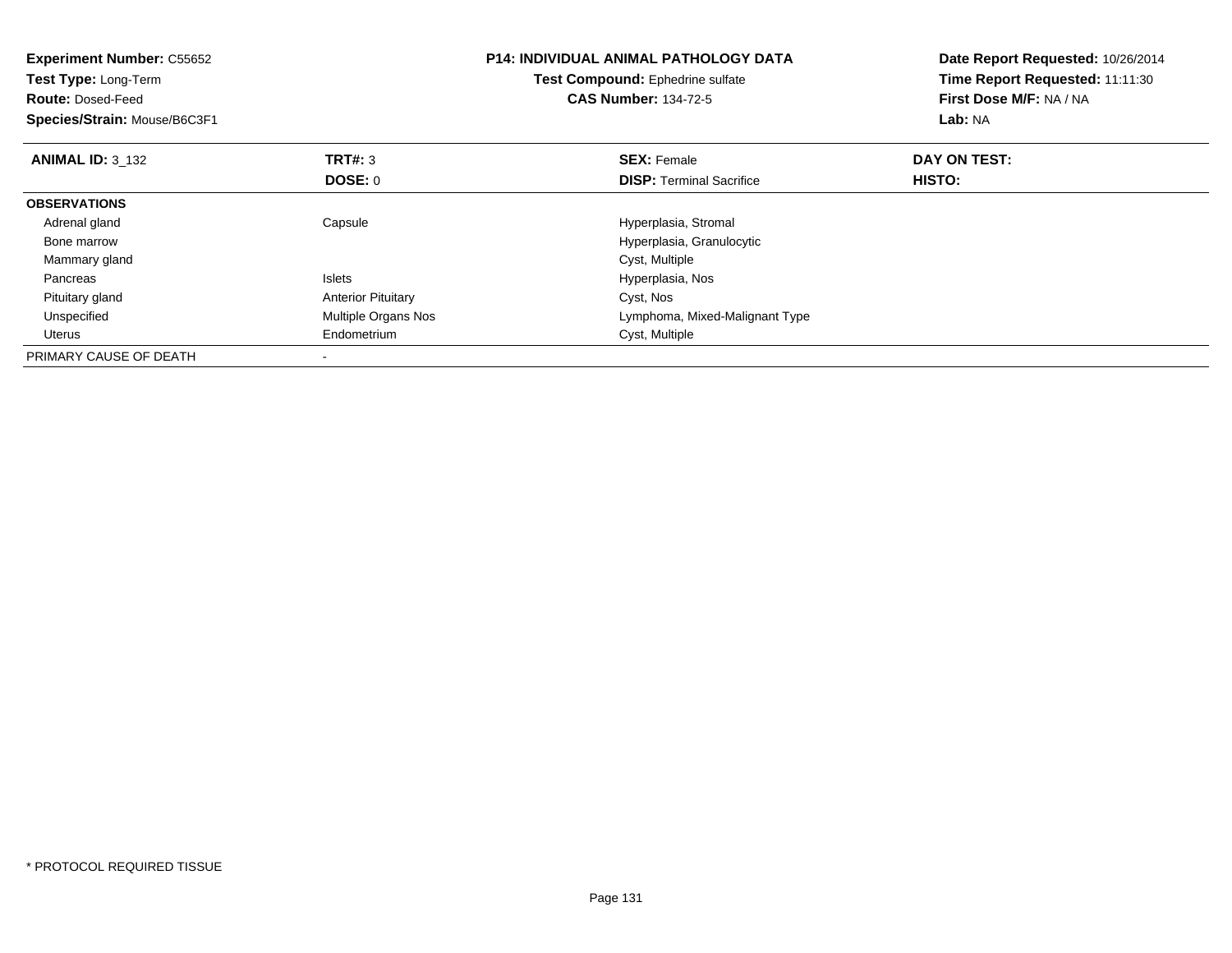| <b>Experiment Number: C55652</b><br>Test Type: Long-Term<br><b>Route: Dosed-Feed</b><br>Species/Strain: Mouse/B6C3F1 |                          | <b>P14: INDIVIDUAL ANIMAL PATHOLOGY DATA</b><br>Test Compound: Ephedrine sulfate<br><b>CAS Number: 134-72-5</b> | Date Report Requested: 10/26/2014<br>Time Report Requested: 11:11:30<br>First Dose M/F: NA / NA<br>Lab: NA |
|----------------------------------------------------------------------------------------------------------------------|--------------------------|-----------------------------------------------------------------------------------------------------------------|------------------------------------------------------------------------------------------------------------|
| <b>ANIMAL ID: 3 133</b>                                                                                              | TRT#: 3                  | <b>SEX: Female</b>                                                                                              | DAY ON TEST:                                                                                               |
|                                                                                                                      | DOSE: 0                  | <b>DISP:</b> Terminal Sacrifice                                                                                 | <b>HISTO:</b>                                                                                              |
| <b>OBSERVATIONS</b>                                                                                                  |                          |                                                                                                                 |                                                                                                            |
| Adrenal gland                                                                                                        | Capsule                  | Hyperplasia, Stromal                                                                                            |                                                                                                            |
| Bone                                                                                                                 |                          | Hyperplasia, Nos                                                                                                |                                                                                                            |
| Bone marrow                                                                                                          |                          | Fibrosis                                                                                                        |                                                                                                            |
| <b>Brain</b>                                                                                                         | Thalamus                 | Calcification, Nos                                                                                              |                                                                                                            |
| Ovary                                                                                                                |                          | Cyst, Hemorrhagic                                                                                               |                                                                                                            |
|                                                                                                                      |                          | Cyst, Multiple                                                                                                  |                                                                                                            |
| Unspecified                                                                                                          | Multiple Organs Nos      | Lymphoma, Mixed-Malignant Type                                                                                  |                                                                                                            |
| Uterus                                                                                                               | Endometrium              | Cyst, Multiple                                                                                                  |                                                                                                            |
| PRIMARY CAUSE OF DEATH                                                                                               | $\overline{\phantom{a}}$ |                                                                                                                 |                                                                                                            |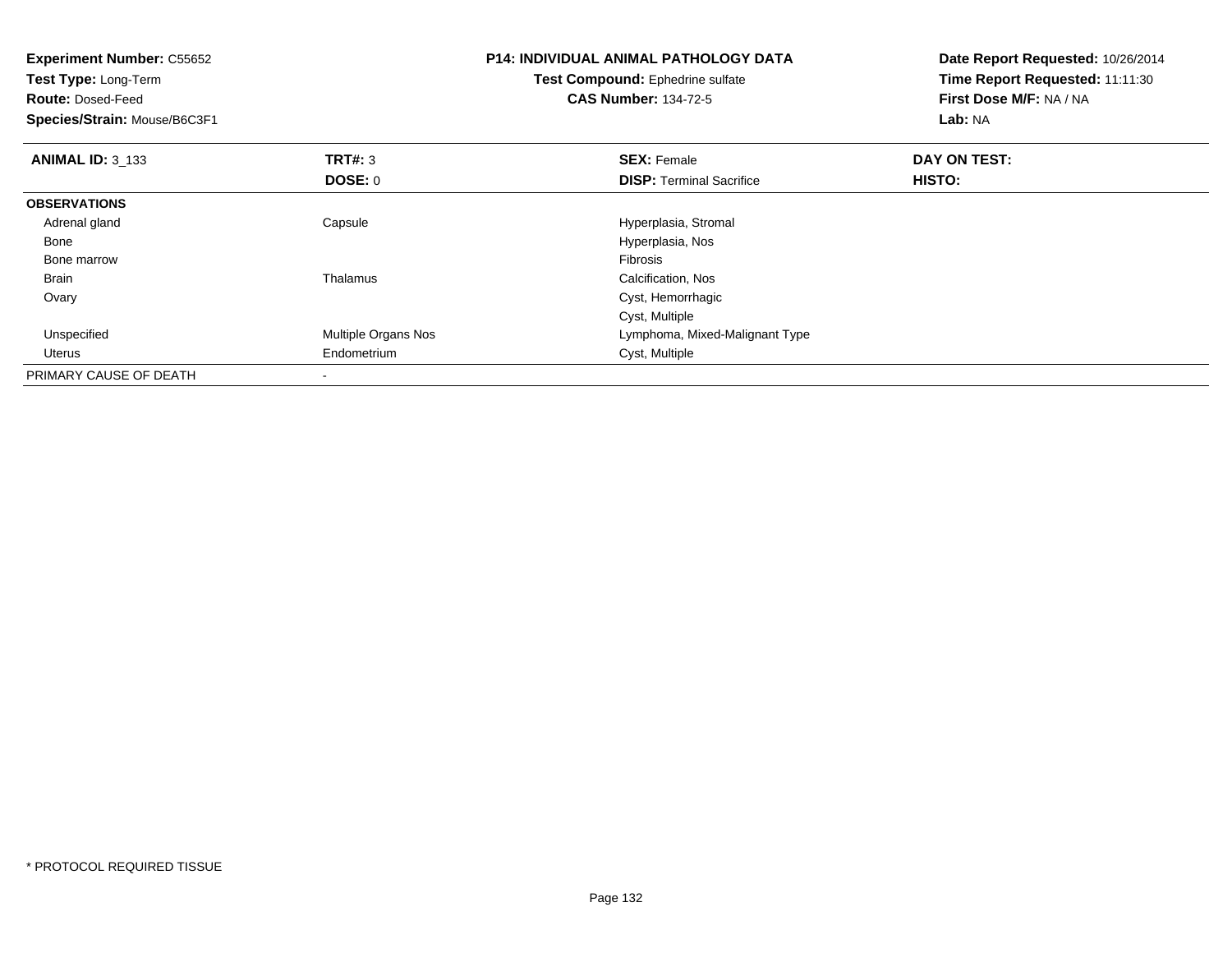**Test Type:** Long-Term

**Route:** Dosed-Feed

**Species/Strain:** Mouse/B6C3F1

# **P14: INDIVIDUAL ANIMAL PATHOLOGY DATA**

**Test Compound:** Ephedrine sulfate**CAS Number:** 134-72-5

| <b>ANIMAL ID: 3_134</b> | TRT#: 3                   | <b>SEX: Female</b>              | DAY ON TEST: |  |
|-------------------------|---------------------------|---------------------------------|--------------|--|
|                         | <b>DOSE: 0</b>            | <b>DISP: Terminal Sacrifice</b> | HISTO:       |  |
| <b>OBSERVATIONS</b>     |                           |                                 |              |  |
| Adrenal gland           | Cortex Nos                | <b>Focal Cellular Change</b>    |              |  |
|                         | Capsule                   | Hyperplasia, Stromal            |              |  |
| Brain                   | Thalamus                  | Calcification, Nos              |              |  |
| Kidney                  | Glomerulus                | Hypertrophy, Nos                |              |  |
|                         |                           | Nephropathy                     |              |  |
| Liver                   |                           | Necrosis, Focal                 |              |  |
| Ovary                   |                           | Cyst, Hemorrhagic               |              |  |
|                         |                           | Cyst, Nos                       |              |  |
| Pituitary gland         | <b>Anterior Pituitary</b> | Hyperplasia, Focal              |              |  |
| Spleen                  |                           | Hyperplasia, Lymphoid           |              |  |
| Urinary bladder         |                           | Perivascular Cuffing            |              |  |
| Uterus                  | Endometrium               | Hyperplasia, Cystic             |              |  |
| PRIMARY CAUSE OF DEATH  |                           |                                 |              |  |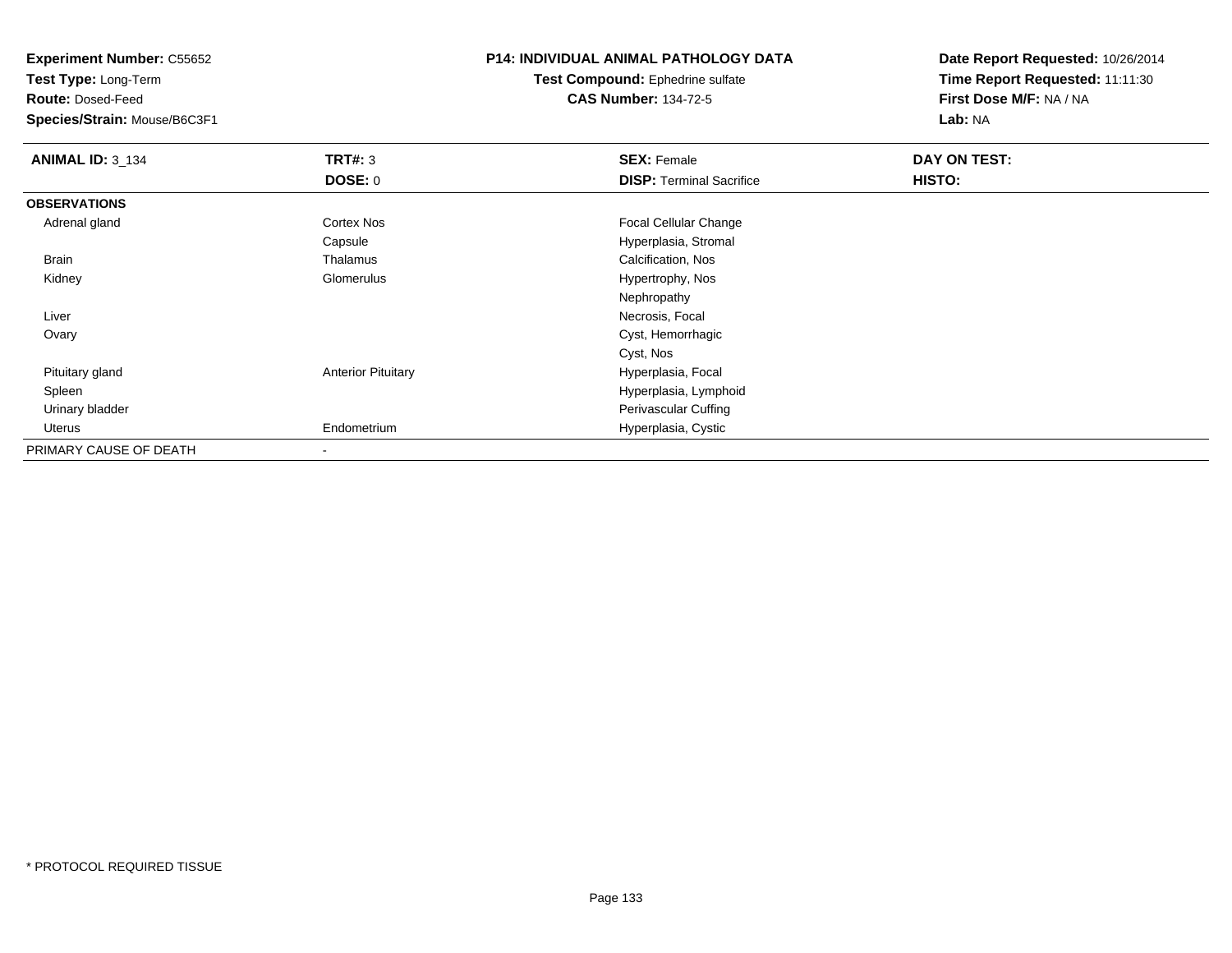| <b>Experiment Number: C55652</b><br>Test Type: Long-Term<br><b>Route: Dosed-Feed</b><br>Species/Strain: Mouse/B6C3F1 |                     | <b>P14: INDIVIDUAL ANIMAL PATHOLOGY DATA</b><br><b>Test Compound: Ephedrine sulfate</b><br><b>CAS Number: 134-72-5</b> | Date Report Requested: 10/26/2014<br>Time Report Requested: 11:11:30<br>First Dose M/F: NA / NA<br>Lab: NA |
|----------------------------------------------------------------------------------------------------------------------|---------------------|------------------------------------------------------------------------------------------------------------------------|------------------------------------------------------------------------------------------------------------|
| <b>ANIMAL ID: 3_135</b>                                                                                              | TRT#: 3             | <b>SEX: Female</b>                                                                                                     | DAY ON TEST:                                                                                               |
|                                                                                                                      | DOSE: 0             | <b>DISP: Terminal Sacrifice</b>                                                                                        | HISTO:                                                                                                     |
| <b>OBSERVATIONS</b>                                                                                                  |                     |                                                                                                                        |                                                                                                            |
| Adrenal gland                                                                                                        | Capsule             | Hyperplasia, Stromal                                                                                                   |                                                                                                            |
| Bone                                                                                                                 |                     | Hyperplasia, Nos                                                                                                       |                                                                                                            |
| Bone marrow                                                                                                          |                     | Fibrosis                                                                                                               |                                                                                                            |
| Ovary                                                                                                                |                     | Cyst, Hemorrhagic                                                                                                      |                                                                                                            |
|                                                                                                                      |                     | Cyst, Nos                                                                                                              |                                                                                                            |
| Pancreas                                                                                                             | <b>Islets</b>       | Hyperplasia, Nos                                                                                                       |                                                                                                            |
| Unspecified                                                                                                          | Multiple Organs Nos | Lymphoma, Histiocytic-Malignant Type                                                                                   |                                                                                                            |
| Uterus                                                                                                               | Endometrium         | Cyst, Multiple                                                                                                         |                                                                                                            |
|                                                                                                                      | Endometrium         | Hyperplasia, Cystic                                                                                                    |                                                                                                            |
| PRIMARY CAUSE OF DEATH                                                                                               |                     |                                                                                                                        |                                                                                                            |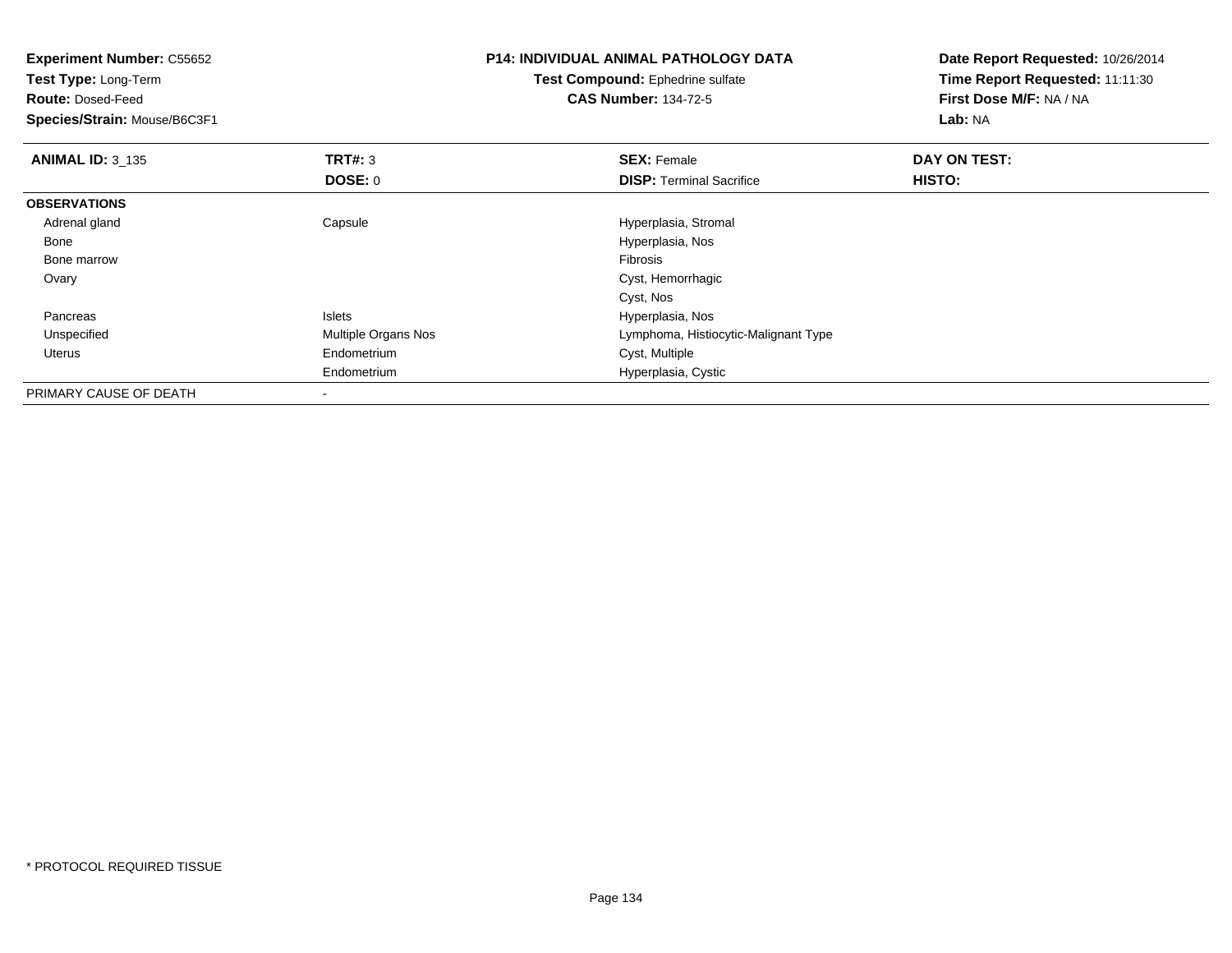| <b>Experiment Number: C55652</b><br>Test Type: Long-Term<br><b>Route: Dosed-Feed</b><br>Species/Strain: Mouse/B6C3F1 |                           | <b>P14: INDIVIDUAL ANIMAL PATHOLOGY DATA</b><br>Test Compound: Ephedrine sulfate<br><b>CAS Number: 134-72-5</b> | Date Report Requested: 10/26/2014<br>Time Report Requested: 11:11:30<br>First Dose M/F: NA / NA<br>Lab: NA |
|----------------------------------------------------------------------------------------------------------------------|---------------------------|-----------------------------------------------------------------------------------------------------------------|------------------------------------------------------------------------------------------------------------|
| ANIMAL ID: $3_136$                                                                                                   | TRT#: 3                   | <b>SEX: Female</b>                                                                                              | DAY ON TEST:                                                                                               |
|                                                                                                                      | <b>DOSE: 0</b>            | <b>DISP:</b> Terminal Sacrifice                                                                                 | HISTO:                                                                                                     |
| <b>OBSERVATIONS</b>                                                                                                  |                           |                                                                                                                 |                                                                                                            |
| Adrenal gland                                                                                                        | Capsule                   | Hyperplasia, Stromal                                                                                            |                                                                                                            |
| Liver                                                                                                                |                           | Hepatocellular Adenoma                                                                                          |                                                                                                            |
| Pancreas                                                                                                             | <b>Islets</b>             | Islet-Cell Carcinoma                                                                                            |                                                                                                            |
| Pituitary gland                                                                                                      | <b>Anterior Pituitary</b> | Adenoma, Nos                                                                                                    |                                                                                                            |
| Spleen                                                                                                               |                           | Hematopoiesis                                                                                                   |                                                                                                            |
| Unspecified                                                                                                          | Adipose Tissue            | Hemangiosarcoma                                                                                                 |                                                                                                            |
|                                                                                                                      | Multiple Organs Nos       | Lymphoma, Lymphocytic-Malignant Type                                                                            |                                                                                                            |
|                                                                                                                      | Adipose Tissue            | Necrosis, Fat                                                                                                   |                                                                                                            |
| Uterus                                                                                                               | Endometrium               | Cyst, Multiple                                                                                                  |                                                                                                            |
| PRIMARY CAUSE OF DEATH                                                                                               |                           |                                                                                                                 |                                                                                                            |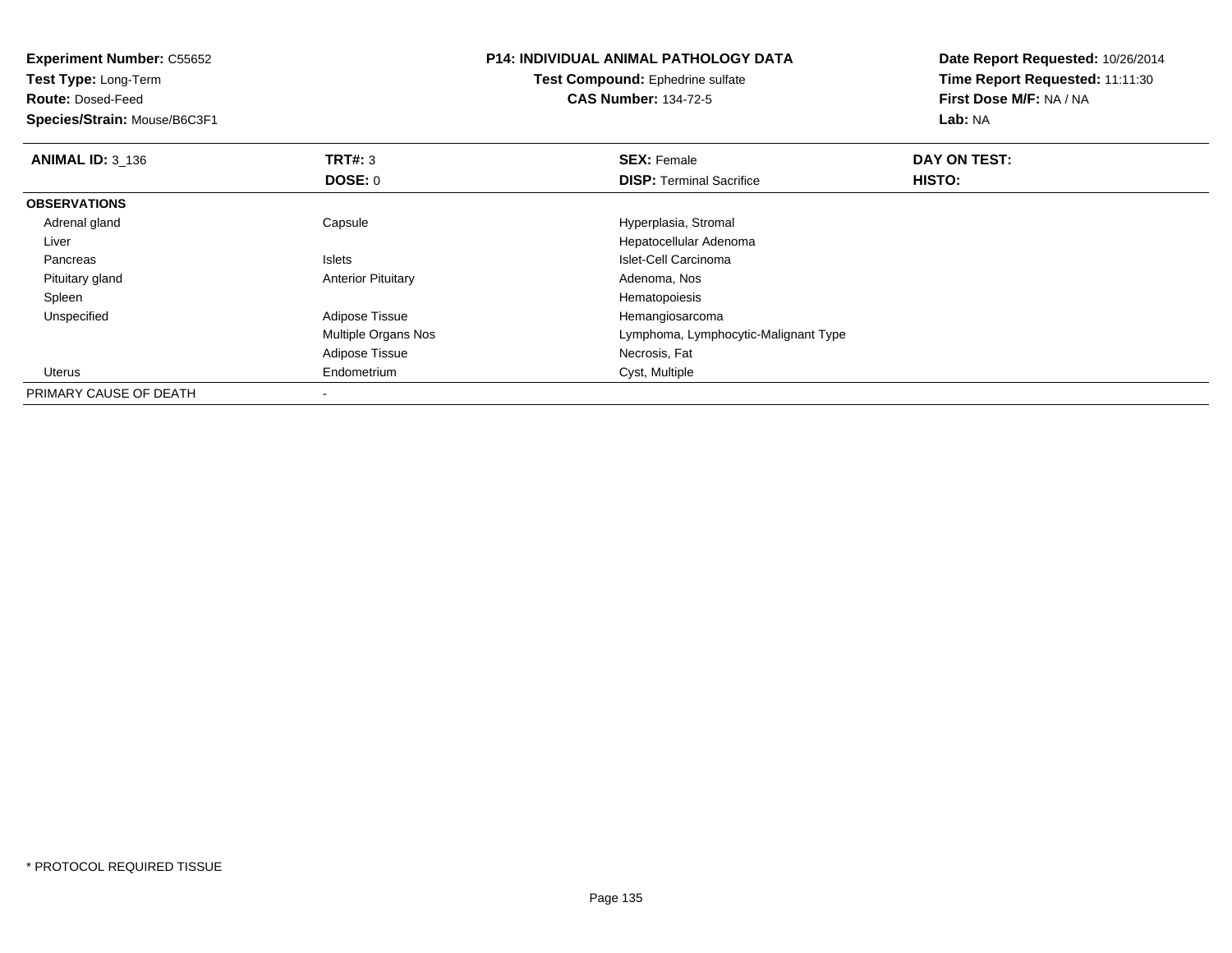| <b>Experiment Number: C55652</b><br><b>Test Type: Long-Term</b> |                           | <b>P14: INDIVIDUAL ANIMAL PATHOLOGY DATA</b> | Date Report Requested: 10/26/2014 |
|-----------------------------------------------------------------|---------------------------|----------------------------------------------|-----------------------------------|
|                                                                 |                           | <b>Test Compound:</b> Ephedrine sulfate      | Time Report Requested: 11:11:30   |
| <b>Route: Dosed-Feed</b>                                        |                           | <b>CAS Number: 134-72-5</b>                  | First Dose M/F: NA / NA           |
| Species/Strain: Mouse/B6C3F1                                    |                           |                                              | Lab: NA                           |
| <b>ANIMAL ID: 3 137</b>                                         | TRT#: 3                   | <b>SEX: Female</b>                           | DAY ON TEST:                      |
|                                                                 | DOSE: 0                   | <b>DISP:</b> Terminal Sacrifice              | HISTO:                            |
| <b>OBSERVATIONS</b>                                             |                           |                                              |                                   |
| Adrenal gland                                                   | Capsule                   | Hyperplasia, Stromal                         |                                   |
| Heart                                                           |                           | Perivascular Cuffing                         |                                   |
| Intestine Small                                                 | <b>Mesentery Nos</b>      | Lymphocytic Inflammatory Infiltrate          |                                   |
| Kidney                                                          | <b>Perirenal Tissue</b>   | Perivascular Cuffing                         |                                   |
| Pituitary gland                                                 | <b>Anterior Pituitary</b> | Focal Cellular Change                        |                                   |
| Salivary gland                                                  |                           | Perivascular Cuffing                         |                                   |
| Spleen                                                          |                           | Hyperplasia, Lymphoid                        |                                   |
| Unspecified                                                     | Adipose Tissue            | Necrosis, Fat                                |                                   |
| Uterus                                                          | Endometrium               | Hyperplasia, Cystic                          |                                   |
| PRIMARY CAUSE OF DEATH                                          |                           |                                              |                                   |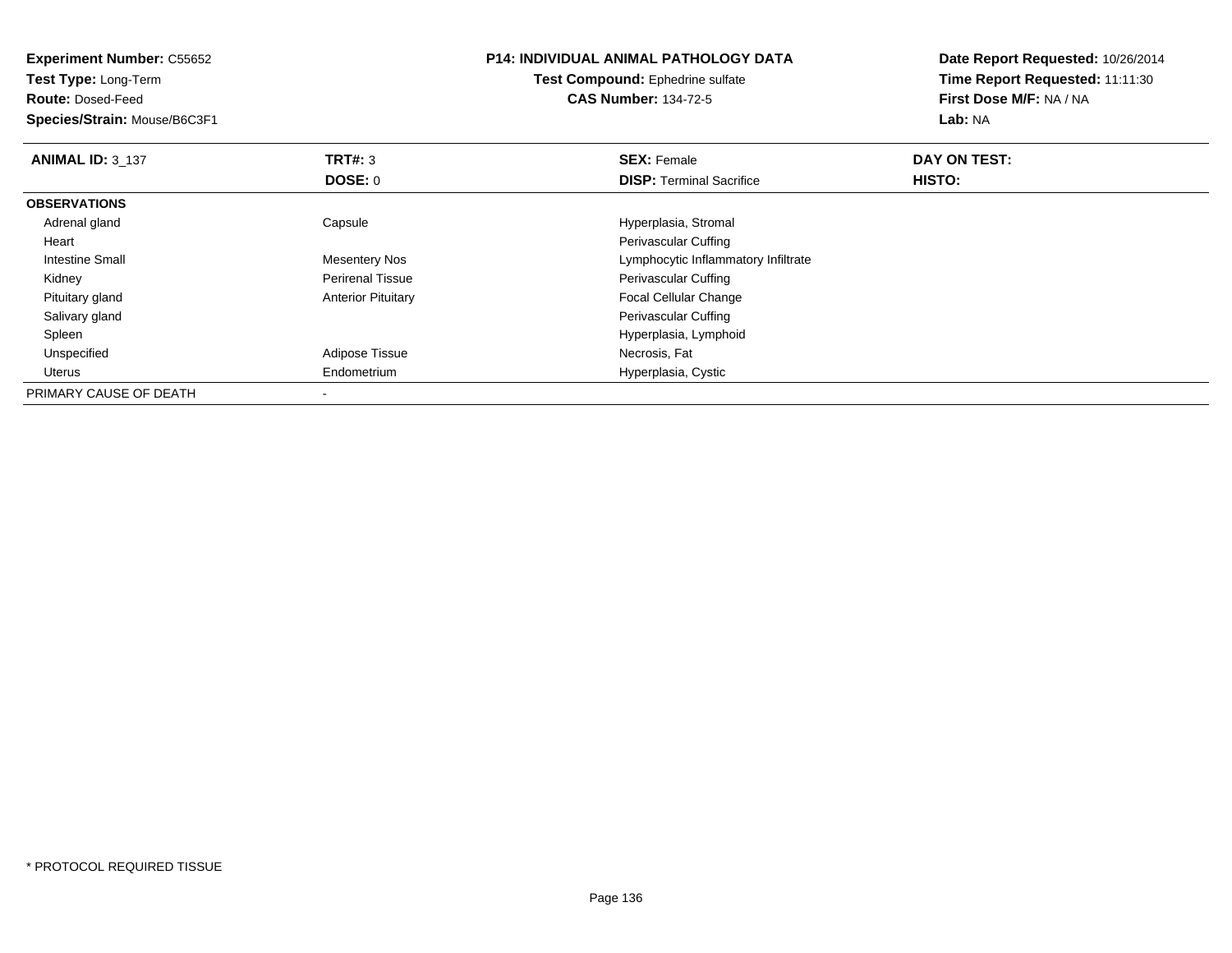| <b>Experiment Number: C55652</b><br><b>Test Type: Long-Term</b><br><b>Route: Dosed-Feed</b><br>Species/Strain: Mouse/B6C3F1 |                           | <b>P14: INDIVIDUAL ANIMAL PATHOLOGY DATA</b><br>Test Compound: Ephedrine sulfate<br><b>CAS Number: 134-72-5</b> | Date Report Requested: 10/26/2014<br>Time Report Requested: 11:11:30<br>First Dose M/F: NA / NA<br>Lab: NA |
|-----------------------------------------------------------------------------------------------------------------------------|---------------------------|-----------------------------------------------------------------------------------------------------------------|------------------------------------------------------------------------------------------------------------|
| <b>ANIMAL ID: 3 138</b>                                                                                                     | TRT#: 3                   | <b>SEX: Female</b>                                                                                              | DAY ON TEST:                                                                                               |
|                                                                                                                             | DOSE: 0                   | <b>DISP:</b> Terminal Sacrifice                                                                                 | <b>HISTO:</b>                                                                                              |
| <b>OBSERVATIONS</b>                                                                                                         |                           |                                                                                                                 |                                                                                                            |
| Adrenal gland                                                                                                               | Capsule                   | Hyperplasia, Stromal                                                                                            |                                                                                                            |
| Eye                                                                                                                         | <b>Crystalline Lens</b>   | Cataract                                                                                                        |                                                                                                            |
| Intestine Small                                                                                                             | <b>Mesentery Nos</b>      | Cyst, Multiple                                                                                                  |                                                                                                            |
| Kidney                                                                                                                      |                           | Glomerulonephritis, Subacute                                                                                    |                                                                                                            |
|                                                                                                                             |                           | Nephropathy                                                                                                     |                                                                                                            |
| Pituitary gland                                                                                                             | <b>Anterior Pituitary</b> | Focal Cellular Change                                                                                           |                                                                                                            |
| Unspecified                                                                                                                 | Multiple Organs Nos       | Lymphoma, Mixed-Malignant Type                                                                                  |                                                                                                            |
| <b>Uterus</b>                                                                                                               |                           | Dilatation, Nos                                                                                                 |                                                                                                            |
| PRIMARY CAUSE OF DEATH                                                                                                      |                           |                                                                                                                 |                                                                                                            |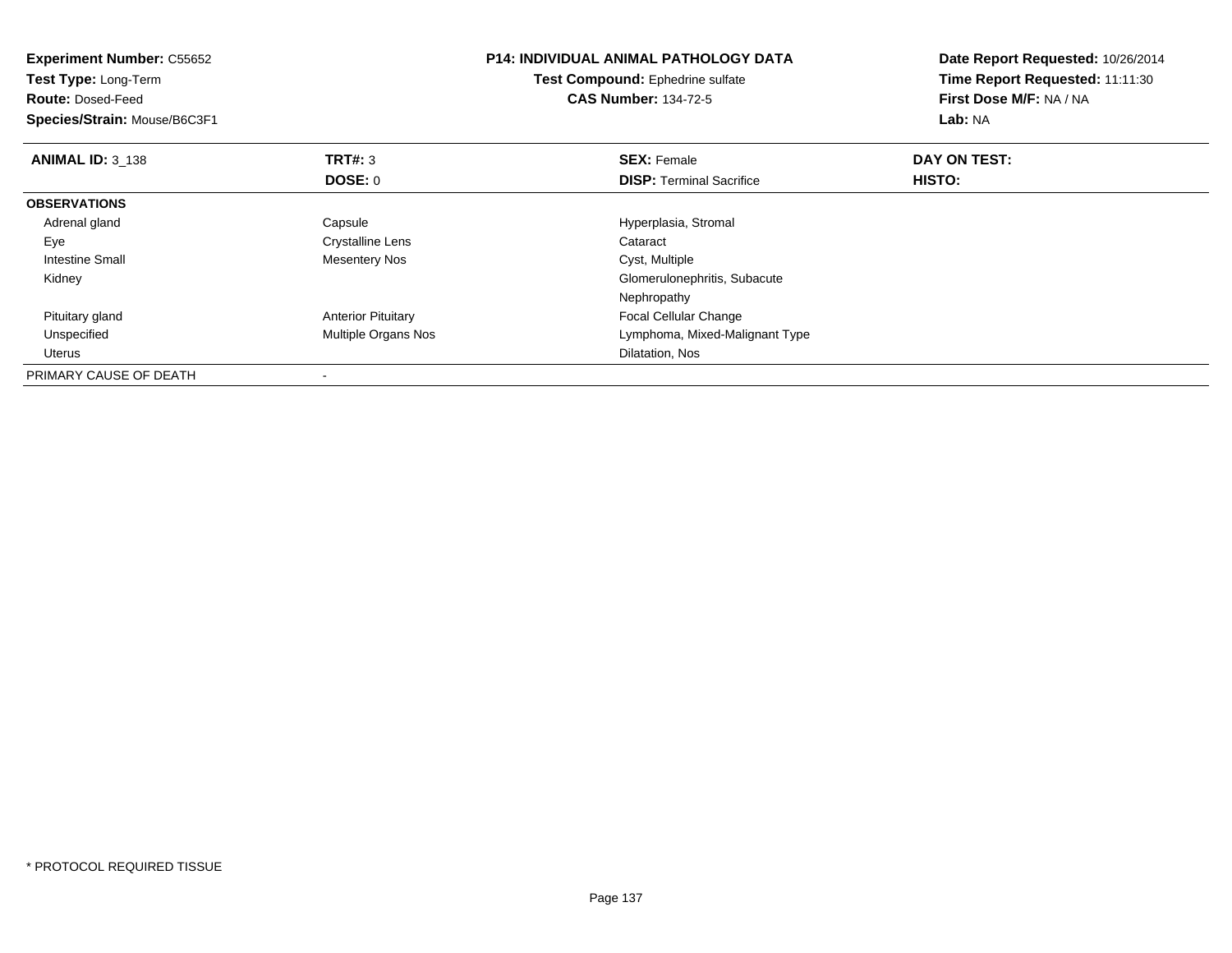| <b>Experiment Number: C55652</b><br>Test Type: Long-Term<br><b>Route: Dosed-Feed</b><br>Species/Strain: Mouse/B6C3F1 |                     | <b>P14: INDIVIDUAL ANIMAL PATHOLOGY DATA</b><br><b>Test Compound:</b> Ephedrine sulfate<br><b>CAS Number: 134-72-5</b> | Date Report Requested: 10/26/2014<br>Time Report Requested: 11:11:30<br>First Dose M/F: NA / NA<br>Lab: NA |
|----------------------------------------------------------------------------------------------------------------------|---------------------|------------------------------------------------------------------------------------------------------------------------|------------------------------------------------------------------------------------------------------------|
| <b>ANIMAL ID: 3 139</b>                                                                                              | <b>TRT#: 3</b>      | <b>SEX: Female</b>                                                                                                     | DAY ON TEST:                                                                                               |
|                                                                                                                      | <b>DOSE: 0</b>      | <b>DISP:</b> Terminal Sacrifice                                                                                        | <b>HISTO:</b>                                                                                              |
| <b>OBSERVATIONS</b>                                                                                                  |                     |                                                                                                                        |                                                                                                            |
| Adrenal gland                                                                                                        | Cortex Nos          | Ectopia                                                                                                                |                                                                                                            |
|                                                                                                                      | Capsule             | Hyperplasia, Stromal                                                                                                   |                                                                                                            |
|                                                                                                                      |                     | Hypoplasia, Nos                                                                                                        |                                                                                                            |
| <b>Brain</b>                                                                                                         | Thalamus            | Calcification, Nos                                                                                                     |                                                                                                            |
| Heart                                                                                                                | Myocardium Nos      | Calcification, Nos                                                                                                     |                                                                                                            |
| Kidney                                                                                                               |                     | Hypoplasia, Nos                                                                                                        |                                                                                                            |
| Lung                                                                                                                 |                     | Alveolar/Bronchiolar Adenoma                                                                                           |                                                                                                            |
| Unspecified                                                                                                          | Multiple Organs Nos | Lymphoma, Mixed-Malignant Type                                                                                         |                                                                                                            |
| Uterus                                                                                                               | Endometrium         | Cyst, Multiple                                                                                                         |                                                                                                            |
| PRIMARY CAUSE OF DEATH                                                                                               |                     |                                                                                                                        |                                                                                                            |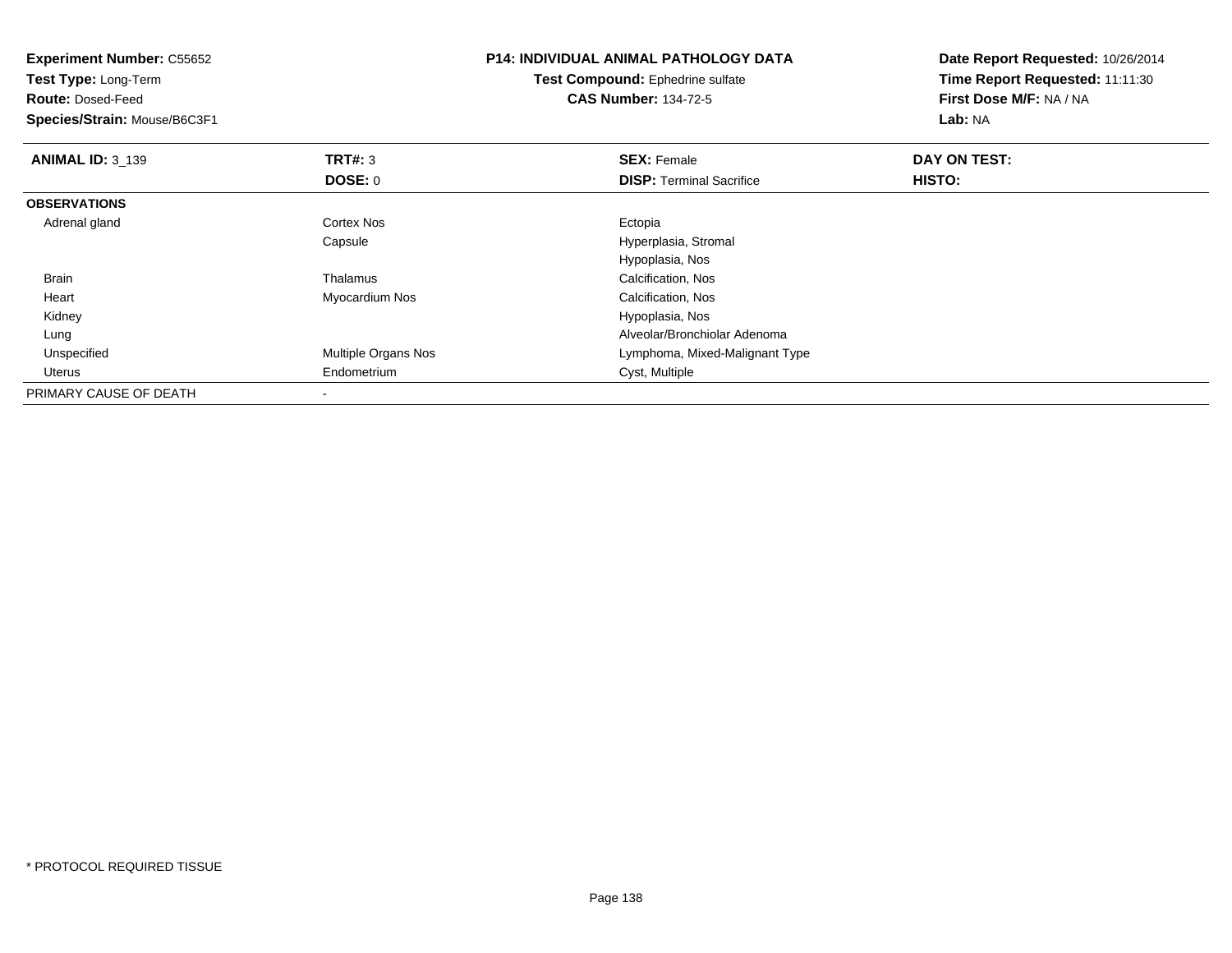**Test Type:** Long-Term

**Route:** Dosed-Feed

**Species/Strain:** Mouse/B6C3F1

### **P14: INDIVIDUAL ANIMAL PATHOLOGY DATA**

**Test Compound:** Ephedrine sulfate**CAS Number:** 134-72-5

| <b>ANIMAL ID: 3_140</b> | TRT#: 3                   | <b>SEX: Female</b>                   | DAY ON TEST: |  |
|-------------------------|---------------------------|--------------------------------------|--------------|--|
|                         | DOSE: 0                   | <b>DISP: Terminal Sacrifice</b>      | HISTO:       |  |
| <b>OBSERVATIONS</b>     |                           |                                      |              |  |
| Adrenal gland           | Capsule                   | Hyperplasia, Stromal                 |              |  |
| Liver                   |                           | Hepatocellular Adenoma               |              |  |
|                         |                           | Necrosis, Focal                      |              |  |
| Ovary                   |                           | Cyst, Hemorrhagic                    |              |  |
| Pancreas                | <b>Islets</b>             | Hyperplasia, Nos                     |              |  |
| Pituitary gland         | <b>Anterior Pituitary</b> | <b>Focal Cellular Change</b>         |              |  |
| Thymus                  |                           | Angiectasis                          |              |  |
| Unspecified             | Multiple Organs Nos       | Lymphoma, Lymphocytic-Malignant Type |              |  |
| Uterus                  | Endometrium               | Cyst, Multiple                       |              |  |
|                         |                           | Dilatation, Nos                      |              |  |
|                         |                           | Hemangioma                           |              |  |
| PRIMARY CAUSE OF DEATH  | ۰                         |                                      |              |  |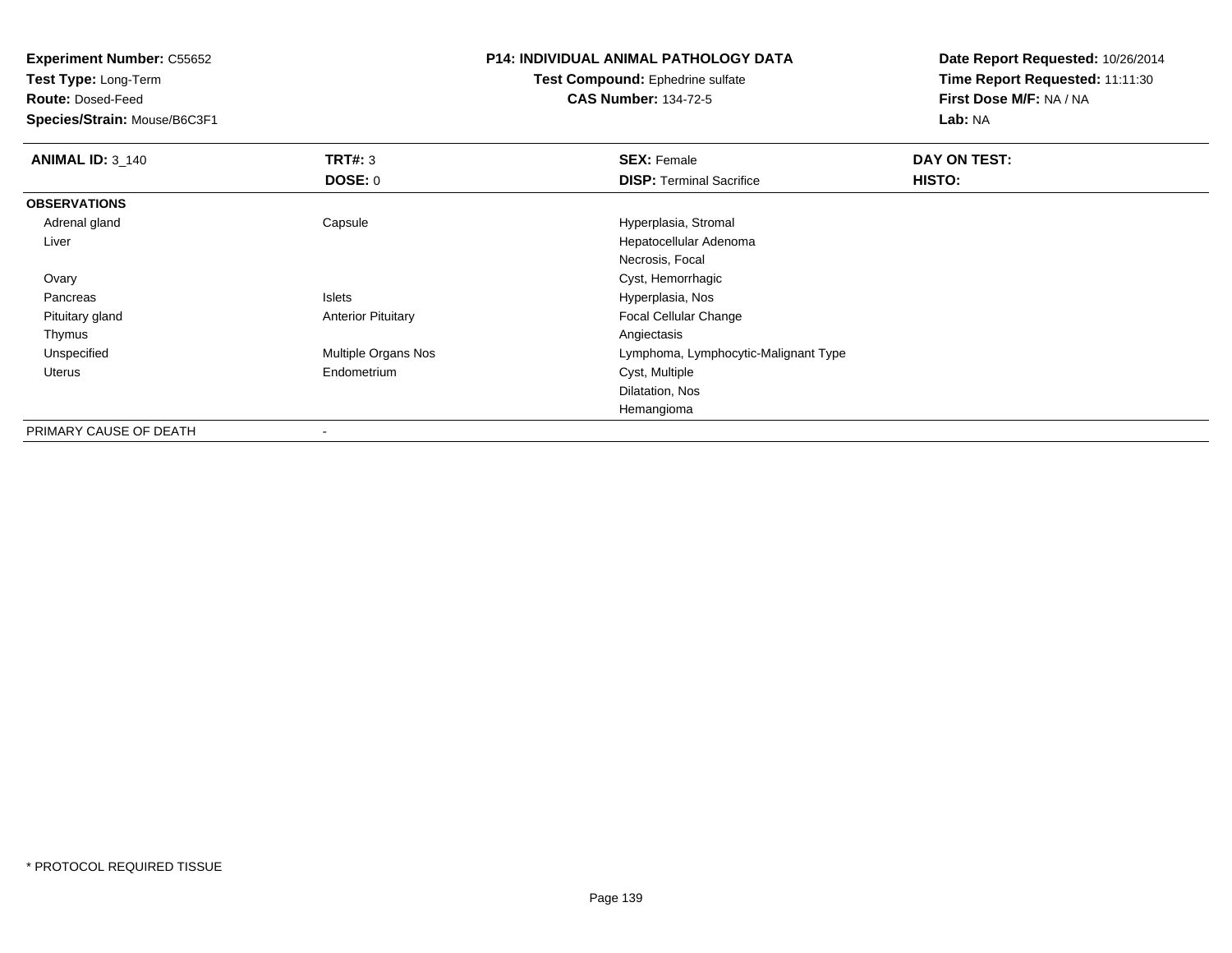| <b>Experiment Number: C55652</b><br>Test Type: Long-Term<br><b>Route: Dosed-Feed</b><br>Species/Strain: Mouse/B6C3F1 |                          | <b>P14: INDIVIDUAL ANIMAL PATHOLOGY DATA</b><br>Test Compound: Ephedrine sulfate<br><b>CAS Number: 134-72-5</b> | Date Report Requested: 10/26/2014<br>Time Report Requested: 11:11:30<br>First Dose M/F: NA / NA<br>Lab: NA |  |
|----------------------------------------------------------------------------------------------------------------------|--------------------------|-----------------------------------------------------------------------------------------------------------------|------------------------------------------------------------------------------------------------------------|--|
| <b>ANIMAL ID: 3 141</b>                                                                                              | TRT#: 3<br>DOSE: 0       | <b>SEX: Female</b><br><b>DISP:</b> Natural Death                                                                | DAY ON TEST:<br>HISTO:                                                                                     |  |
| <b>OBSERVATIONS</b>                                                                                                  |                          |                                                                                                                 |                                                                                                            |  |
| Adrenal gland                                                                                                        | Capsule                  | Hyperplasia, Stromal                                                                                            |                                                                                                            |  |
| Lung                                                                                                                 |                          | Perivascular Cuffing                                                                                            |                                                                                                            |  |
| Uterus                                                                                                               | Endometrium              | Cyst, Multiple                                                                                                  |                                                                                                            |  |
|                                                                                                                      |                          | Hemangiosarcoma                                                                                                 |                                                                                                            |  |
| PRIMARY CAUSE OF DEATH                                                                                               | $\overline{\phantom{a}}$ |                                                                                                                 |                                                                                                            |  |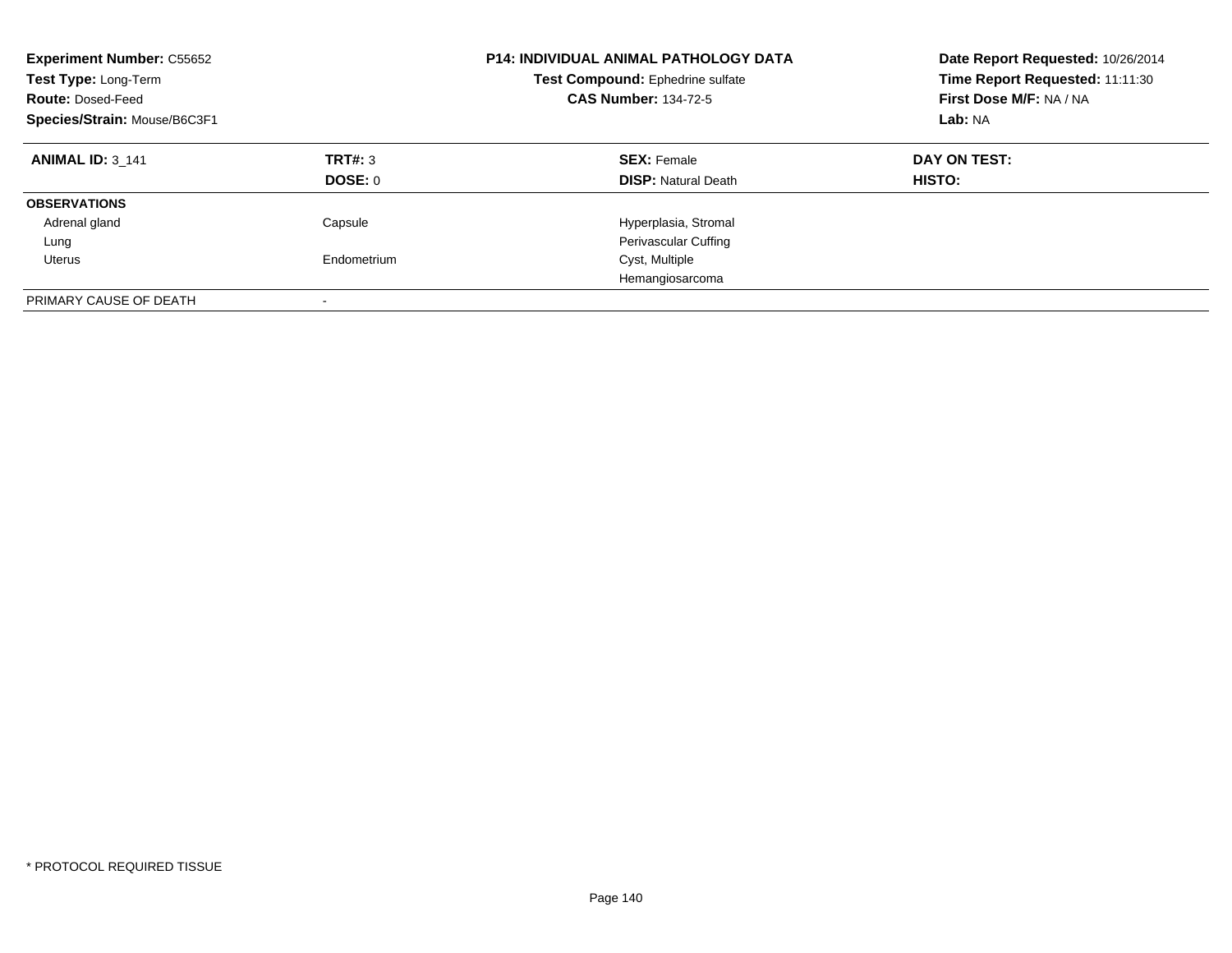| <b>Experiment Number: C55652</b><br>Test Type: Long-Term<br><b>Route: Dosed-Feed</b><br>Species/Strain: Mouse/B6C3F1 |                     | <b>P14: INDIVIDUAL ANIMAL PATHOLOGY DATA</b><br>Test Compound: Ephedrine sulfate<br><b>CAS Number: 134-72-5</b> | Date Report Requested: 10/26/2014<br>Time Report Requested: 11:11:30<br>First Dose M/F: NA / NA<br>Lab: NA |
|----------------------------------------------------------------------------------------------------------------------|---------------------|-----------------------------------------------------------------------------------------------------------------|------------------------------------------------------------------------------------------------------------|
| <b>ANIMAL ID: 3_142</b>                                                                                              | <b>TRT#: 3</b>      | <b>SEX: Female</b>                                                                                              | DAY ON TEST:                                                                                               |
|                                                                                                                      | <b>DOSE: 0</b>      | <b>DISP:</b> Terminal Sacrifice                                                                                 | <b>HISTO:</b>                                                                                              |
| <b>OBSERVATIONS</b>                                                                                                  |                     |                                                                                                                 |                                                                                                            |
| Adrenal gland                                                                                                        | Cortex Nos          | Ectopia                                                                                                         |                                                                                                            |
|                                                                                                                      | Capsule             | Hyperplasia, Stromal                                                                                            |                                                                                                            |
| <b>Brain</b>                                                                                                         | Thalamus            | Calcification, Nos                                                                                              |                                                                                                            |
| Kidney                                                                                                               |                     | Nephropathy                                                                                                     |                                                                                                            |
| Pancreas                                                                                                             | <b>Islets</b>       | Hyperplasia, Nos                                                                                                |                                                                                                            |
| Thymus                                                                                                               |                     | Cyst, Nos                                                                                                       |                                                                                                            |
| Unspecified                                                                                                          | Multiple Organs Nos | Lymphoma, Mixed-Malignant Type                                                                                  |                                                                                                            |
| Uterus                                                                                                               |                     | Dilatation, Nos                                                                                                 |                                                                                                            |
| PRIMARY CAUSE OF DEATH                                                                                               |                     |                                                                                                                 |                                                                                                            |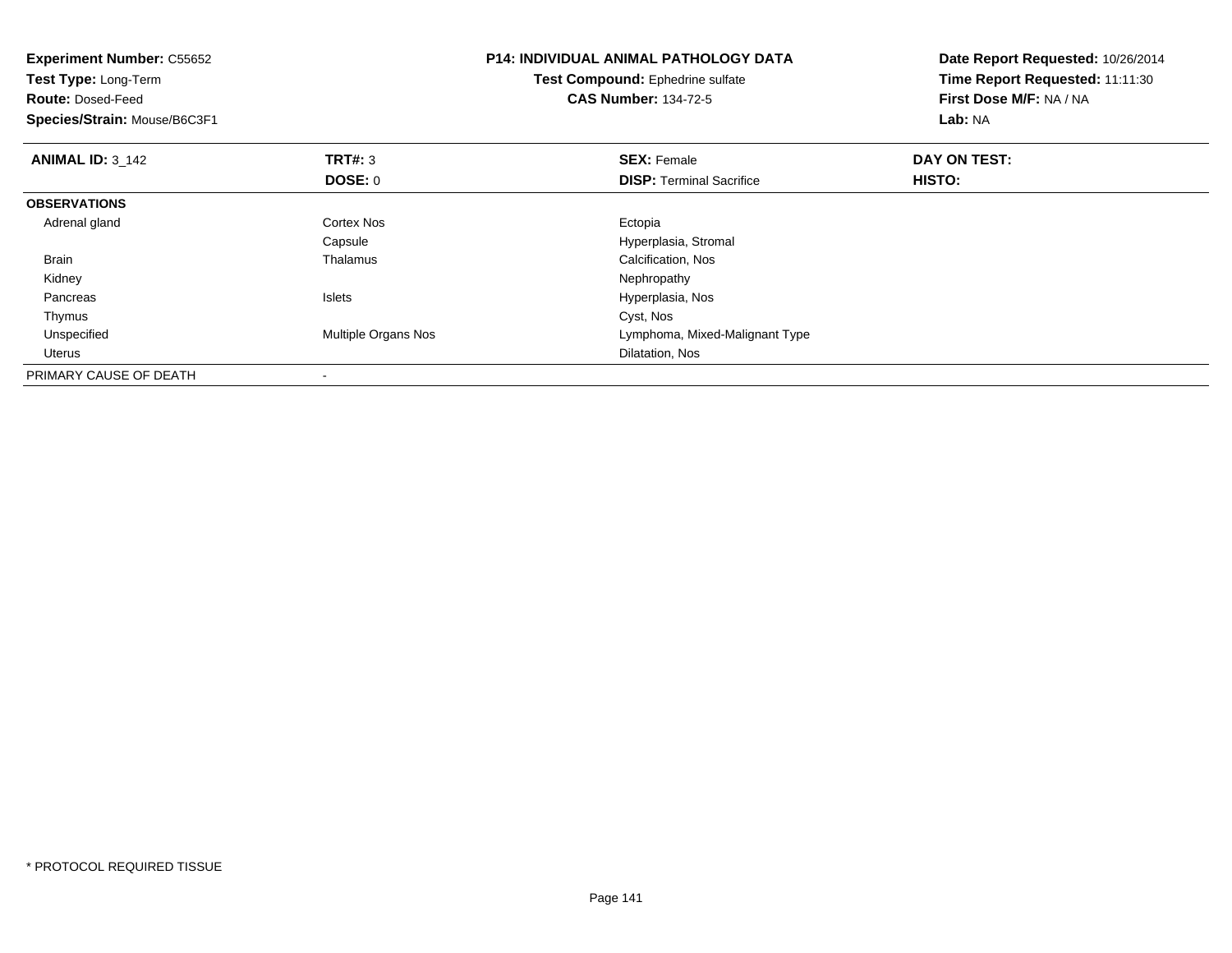**Test Type:** Long-Term

**Route:** Dosed-Feed

**Species/Strain:** Mouse/B6C3F1

# **P14: INDIVIDUAL ANIMAL PATHOLOGY DATA**

**Test Compound:** Ephedrine sulfate**CAS Number:** 134-72-5

| <b>ANIMAL ID: 3 143</b> | TRT#: 3                   | <b>SEX: Female</b>              | DAY ON TEST: |  |
|-------------------------|---------------------------|---------------------------------|--------------|--|
|                         | <b>DOSE: 0</b>            | <b>DISP:</b> Terminal Sacrifice | HISTO:       |  |
| <b>OBSERVATIONS</b>     |                           |                                 |              |  |
| Adrenal gland           | <b>Cortex Nos</b>         | Degeneration, Lipoid            |              |  |
|                         | Capsule                   | Hyperplasia, Stromal            |              |  |
| Kidney                  |                           | Nephropathy                     |              |  |
| Liver                   | Hepatocytes               | Cytoplasmic Vacuolization       |              |  |
| Pituitary gland         | <b>Anterior Pituitary</b> | Adenoma, Nos                    |              |  |
| Spleen                  |                           | Hyperplasia, Reticulum Cell     |              |  |
| Stomach                 | Forestomach               | Inflammation, Chronic Focal     |              |  |
| Thymus                  |                           | Hyperplasia, Lymphoid           |              |  |
| Unspecified             | Multiple Organs Nos       | Lymphoma, Mixed-Malignant Type  |              |  |
| Uterus                  | Endometrium               | Hyperplasia, Cystic             |              |  |
| PRIMARY CAUSE OF DEATH  |                           |                                 |              |  |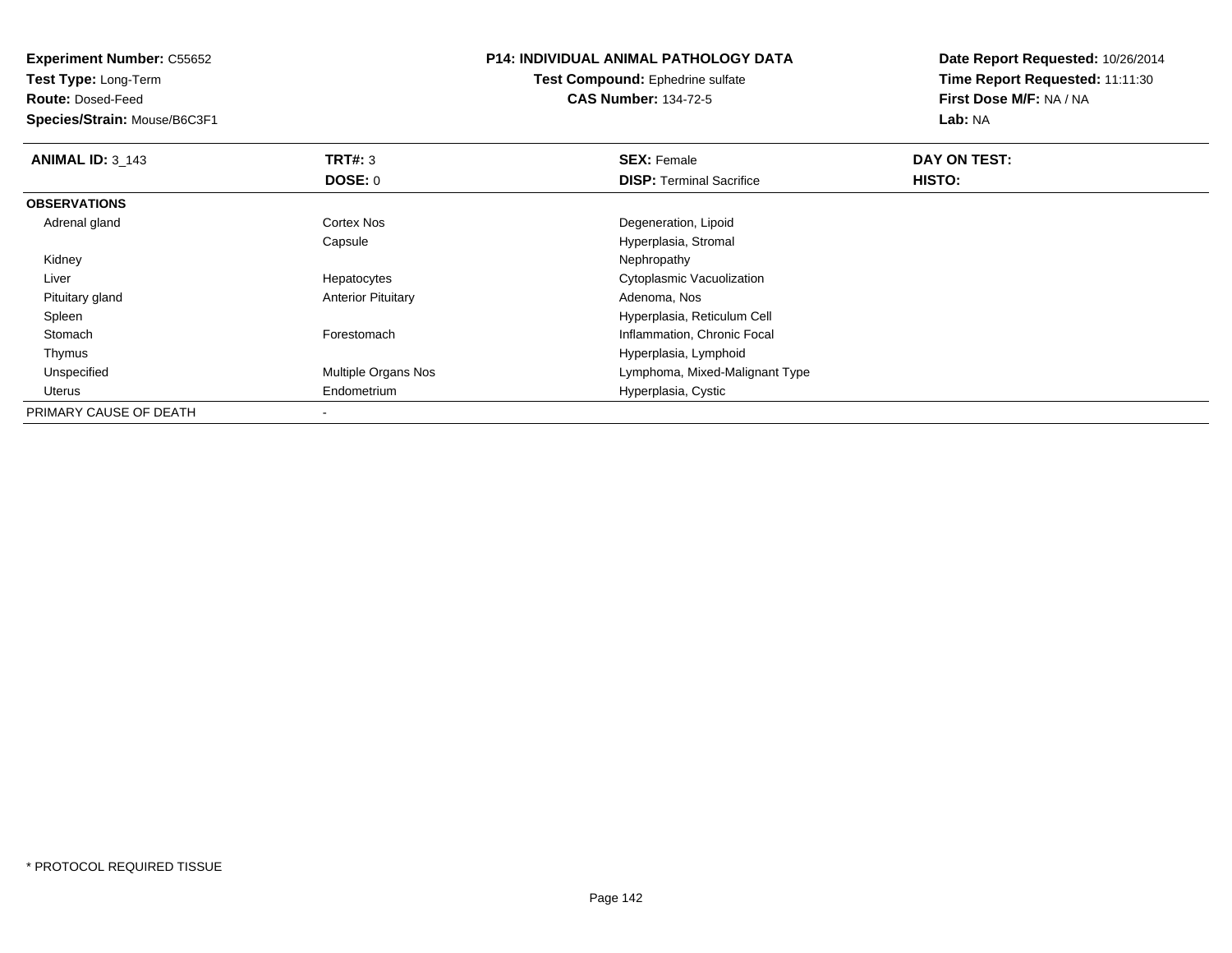| <b>Experiment Number: C55652</b><br>Test Type: Long-Term<br><b>Route: Dosed-Feed</b><br>Species/Strain: Mouse/B6C3F1 |                            | <b>P14: INDIVIDUAL ANIMAL PATHOLOGY DATA</b><br>Test Compound: Ephedrine sulfate<br><b>CAS Number: 134-72-5</b> | Date Report Requested: 10/26/2014<br>Time Report Requested: 11:11:30<br>First Dose M/F: NA / NA<br>Lab: NA |
|----------------------------------------------------------------------------------------------------------------------|----------------------------|-----------------------------------------------------------------------------------------------------------------|------------------------------------------------------------------------------------------------------------|
| <b>ANIMAL ID: 3 144</b>                                                                                              | <b>TRT#: 3</b>             | <b>SEX: Female</b>                                                                                              | DAY ON TEST:                                                                                               |
|                                                                                                                      | DOSE: 0                    | <b>DISP:</b> Moribund Sacrifice                                                                                 | HISTO:                                                                                                     |
| <b>OBSERVATIONS</b>                                                                                                  |                            |                                                                                                                 |                                                                                                            |
| Adrenal gland                                                                                                        | Capsule                    | Hyperplasia, Stromal                                                                                            |                                                                                                            |
| Liver                                                                                                                |                            | Hepatocellular Adenoma                                                                                          |                                                                                                            |
| Pituitary gland                                                                                                      | <b>Anterior Pituitary</b>  | Hyperplasia, Focal                                                                                              |                                                                                                            |
| Spleen                                                                                                               |                            | Hemangioma                                                                                                      |                                                                                                            |
| Thyroid                                                                                                              |                            | Hyperplasia, Follicular Cell                                                                                    |                                                                                                            |
| Unspecified                                                                                                          | <b>Multiple Organs Nos</b> | Lymphoma, Mixed-Malignant Type                                                                                  |                                                                                                            |
| Uterus                                                                                                               |                            | Dilatation, Nos                                                                                                 |                                                                                                            |
| PRIMARY CAUSE OF DEATH                                                                                               |                            |                                                                                                                 |                                                                                                            |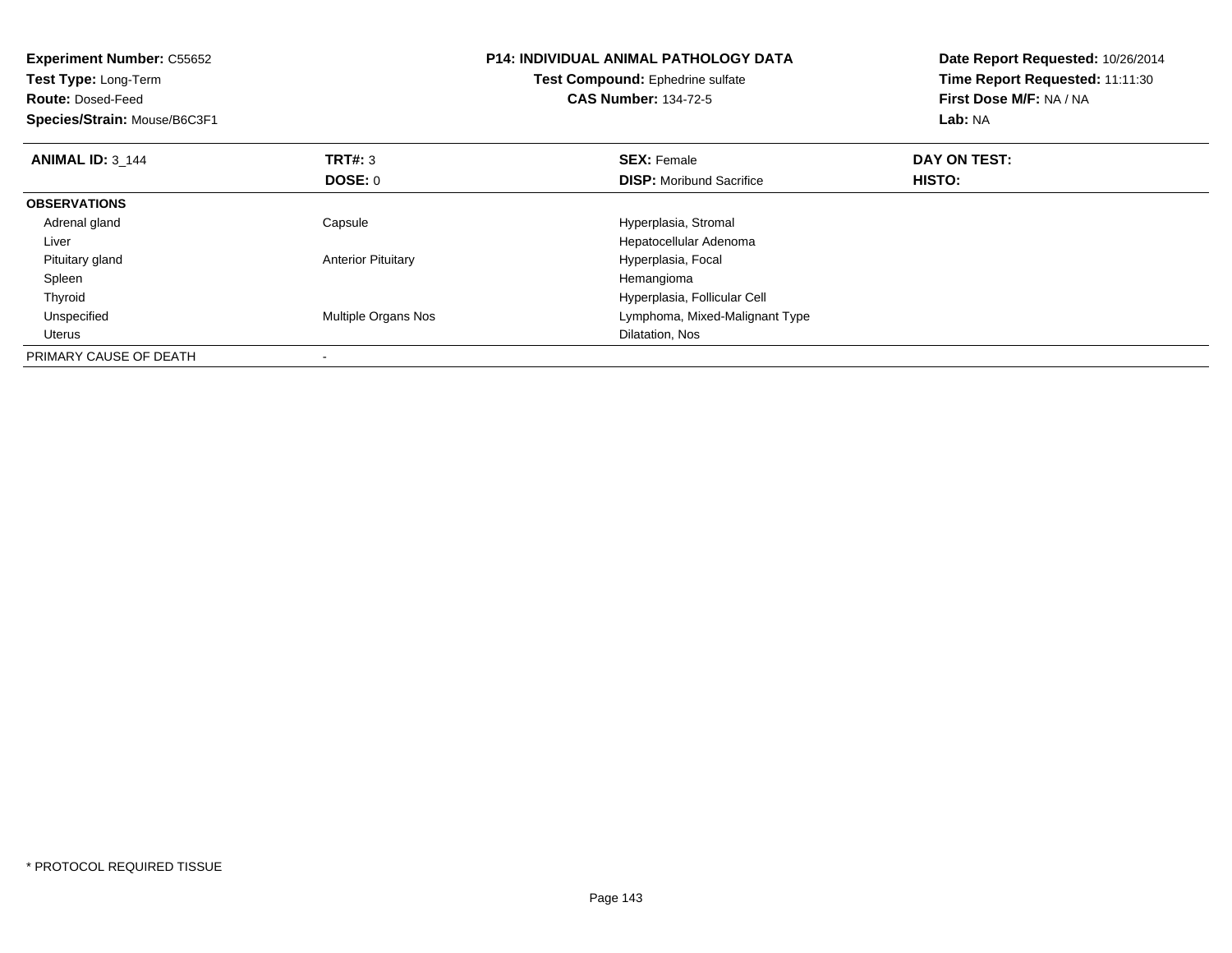**Test Type:** Long-Term

**Route:** Dosed-Feed

**Species/Strain:** Mouse/B6C3F1

### **P14: INDIVIDUAL ANIMAL PATHOLOGY DATA**

**Test Compound:** Ephedrine sulfate**CAS Number:** 134-72-5

| <b>ANIMAL ID: 3_145</b> | <b>TRT#: 3</b>           | <b>SEX: Female</b>              | DAY ON TEST: |  |
|-------------------------|--------------------------|---------------------------------|--------------|--|
|                         | DOSE: 0                  | <b>DISP:</b> Moribund Sacrifice | HISTO:       |  |
| <b>OBSERVATIONS</b>     |                          |                                 |              |  |
| Adrenal gland           | Capsule                  | Hyperplasia, Stromal            |              |  |
| Bone                    |                          | Osteosclerosis                  |              |  |
| Bone marrow             |                          | Hyperplasia, Erythroid          |              |  |
| Lung                    |                          | Perivascular Cuffing            |              |  |
| Mammary gland           |                          | Cyst, Multiple                  |              |  |
| Ovary                   | Mesovarium               | Perivascular Cuffing            |              |  |
| Pancreas                | Islets                   | Hyperplasia, Nos                |              |  |
| Spleen                  |                          | Hematopoiesis                   |              |  |
|                         |                          | Hyperplasia, Lymphoid           |              |  |
| Thymus                  |                          | Lymphoma, Mixed-Malignant Type  |              |  |
| Urinary bladder         |                          | Perivascular Cuffing            |              |  |
| Uterus                  |                          | Hemangioma                      |              |  |
|                         | Endometrium              | Hyperplasia, Cystic             |              |  |
|                         | Endometrium              | Inflammation, Acute             |              |  |
| PRIMARY CAUSE OF DEATH  | $\overline{\phantom{0}}$ |                                 |              |  |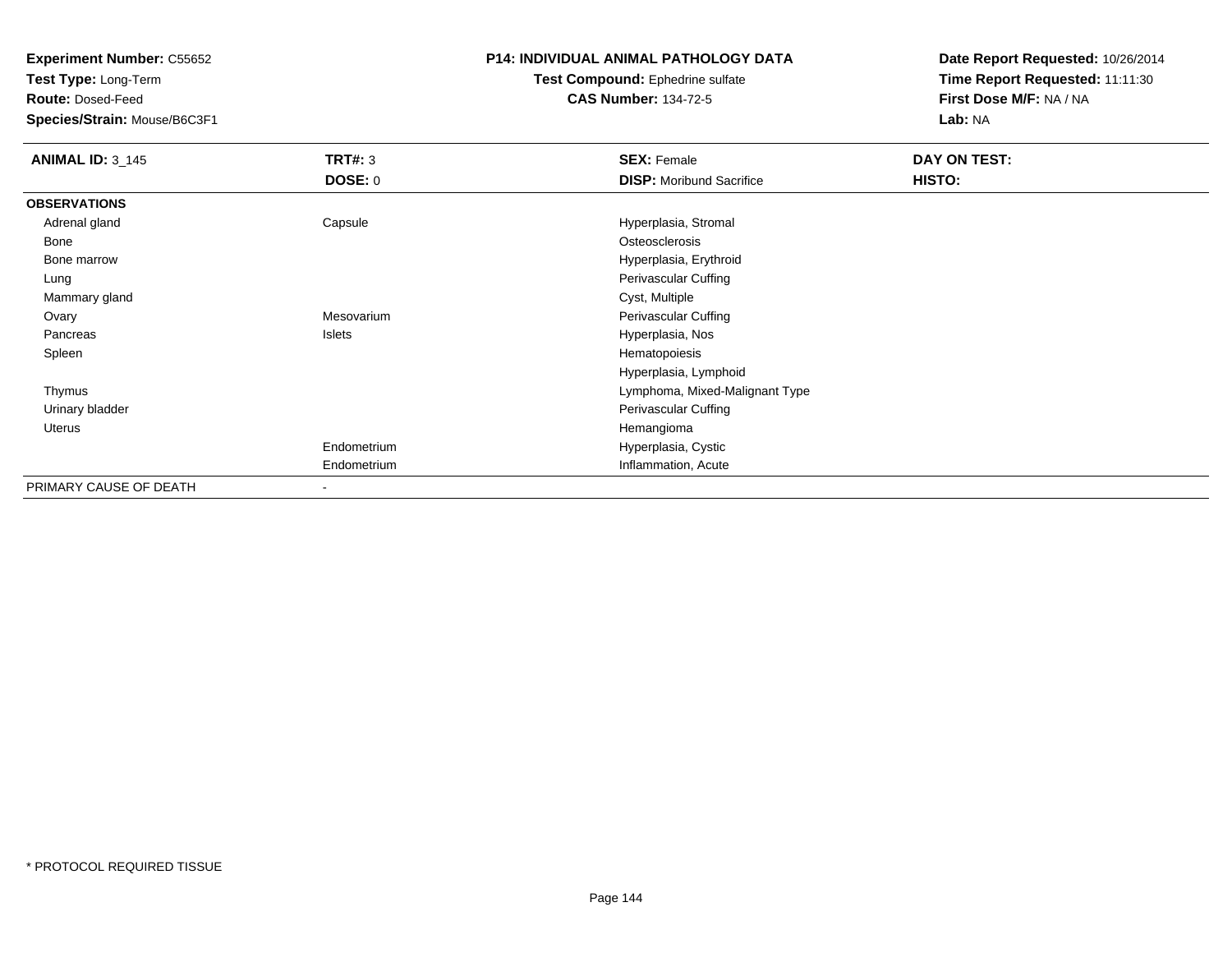| <b>Experiment Number: C55652</b><br>Test Type: Long-Term<br><b>Route: Dosed-Feed</b><br>Species/Strain: Mouse/B6C3F1 |                | <b>P14: INDIVIDUAL ANIMAL PATHOLOGY DATA</b><br>Test Compound: Ephedrine sulfate<br><b>CAS Number: 134-72-5</b> | Date Report Requested: 10/26/2014<br>Time Report Requested: 11:11:30<br>First Dose M/F: NA / NA<br>Lab: NA |
|----------------------------------------------------------------------------------------------------------------------|----------------|-----------------------------------------------------------------------------------------------------------------|------------------------------------------------------------------------------------------------------------|
| <b>ANIMAL ID:</b> $3_{146}$                                                                                          | <b>TRT#: 3</b> | <b>SEX: Female</b>                                                                                              | DAY ON TEST:                                                                                               |
|                                                                                                                      | DOSE: 0        | <b>DISP:</b> Terminal Sacrifice                                                                                 | <b>HISTO:</b>                                                                                              |
| <b>OBSERVATIONS</b>                                                                                                  |                |                                                                                                                 |                                                                                                            |
| Adrenal gland                                                                                                        | Capsule        | Hyperplasia, Stromal                                                                                            |                                                                                                            |
| <b>Brain</b>                                                                                                         | Thalamus       | Calcification, Nos                                                                                              |                                                                                                            |
| Liver                                                                                                                |                | Necrosis, Focal                                                                                                 |                                                                                                            |
| Ovary                                                                                                                |                | Cyst, Nos                                                                                                       |                                                                                                            |
| Spleen                                                                                                               |                | Hyperplasia, Lymphoid                                                                                           |                                                                                                            |
| Thymus                                                                                                               |                | Hyperplasia, Lymphoid                                                                                           |                                                                                                            |
| Thyroid                                                                                                              |                | Hyperplasia, Follicular Cell                                                                                    |                                                                                                            |
| Uterus                                                                                                               | Endometrium    | Hyperplasia, Cystic                                                                                             |                                                                                                            |
| PRIMARY CAUSE OF DEATH                                                                                               |                |                                                                                                                 |                                                                                                            |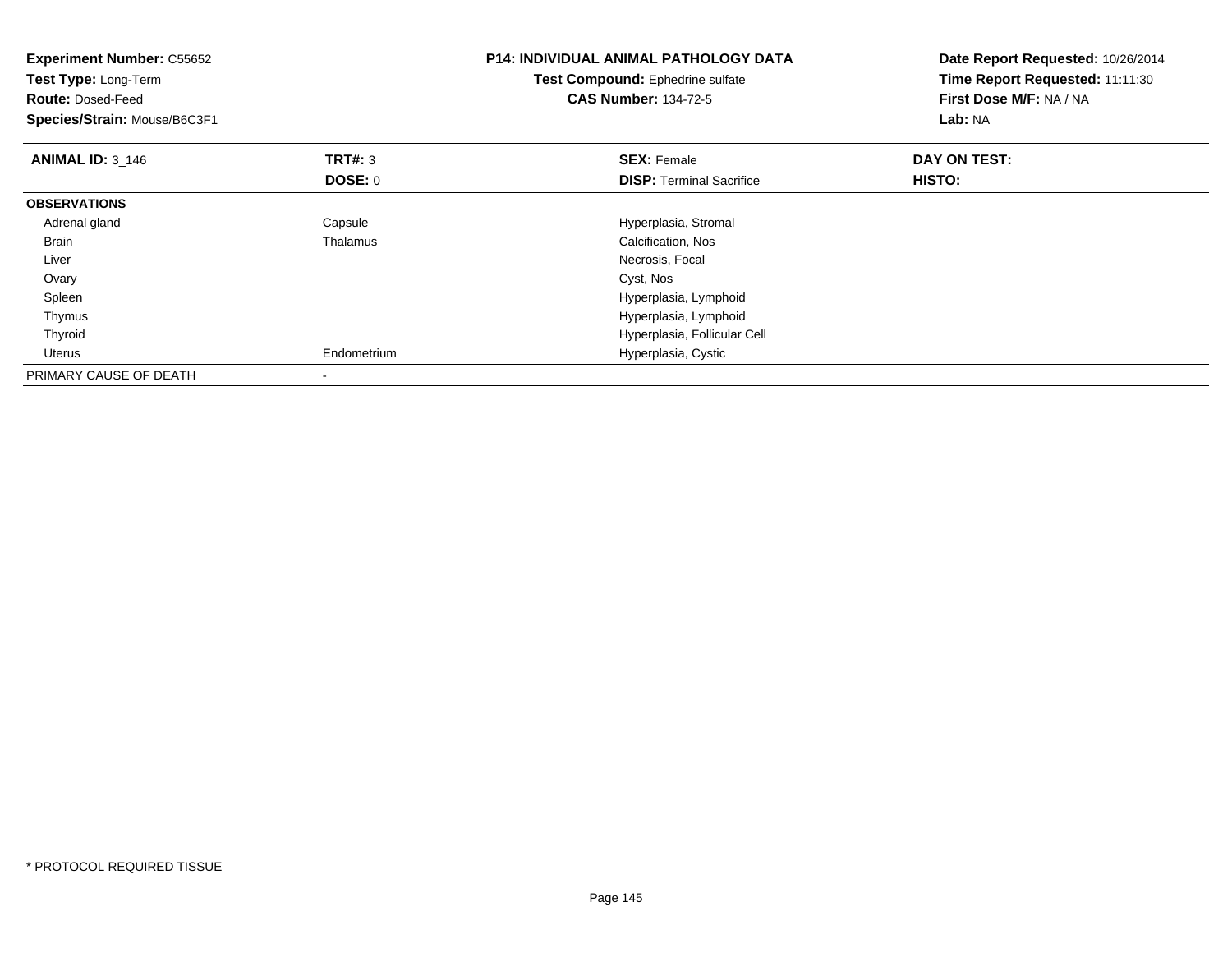| <b>Experiment Number: C55652</b><br>Test Type: Long-Term<br><b>Route: Dosed-Feed</b><br>Species/Strain: Mouse/B6C3F1 |                          | <b>P14: INDIVIDUAL ANIMAL PATHOLOGY DATA</b><br>Test Compound: Ephedrine sulfate<br><b>CAS Number: 134-72-5</b> | Date Report Requested: 10/26/2014<br>Time Report Requested: 11:11:30<br>First Dose M/F: NA / NA<br>Lab: NA |
|----------------------------------------------------------------------------------------------------------------------|--------------------------|-----------------------------------------------------------------------------------------------------------------|------------------------------------------------------------------------------------------------------------|
| <b>ANIMAL ID: 3 147</b>                                                                                              | <b>TRT#: 3</b>           | <b>SEX: Female</b>                                                                                              | DAY ON TEST:                                                                                               |
|                                                                                                                      | DOSE: 0                  | <b>DISP:</b> Terminal Sacrifice                                                                                 | HISTO:                                                                                                     |
| <b>OBSERVATIONS</b>                                                                                                  |                          |                                                                                                                 |                                                                                                            |
| Adrenal gland                                                                                                        | Capsule                  | Hyperplasia, Stromal                                                                                            |                                                                                                            |
| Liver                                                                                                                |                          | Hepatocellular Carcinoma                                                                                        |                                                                                                            |
|                                                                                                                      |                          | Necrosis, Focal                                                                                                 |                                                                                                            |
| Thymus                                                                                                               |                          | Cyst, Nos                                                                                                       |                                                                                                            |
| Unspecified                                                                                                          | Multiple Organs Nos      | Hyperplasia, Lymphoid                                                                                           |                                                                                                            |
| Uterus                                                                                                               | Endometrium              | Hyperplasia, Cystic                                                                                             |                                                                                                            |
|                                                                                                                      | Endometrium              | Inflammation, Acute                                                                                             |                                                                                                            |
| PRIMARY CAUSE OF DEATH                                                                                               | $\overline{\phantom{a}}$ |                                                                                                                 |                                                                                                            |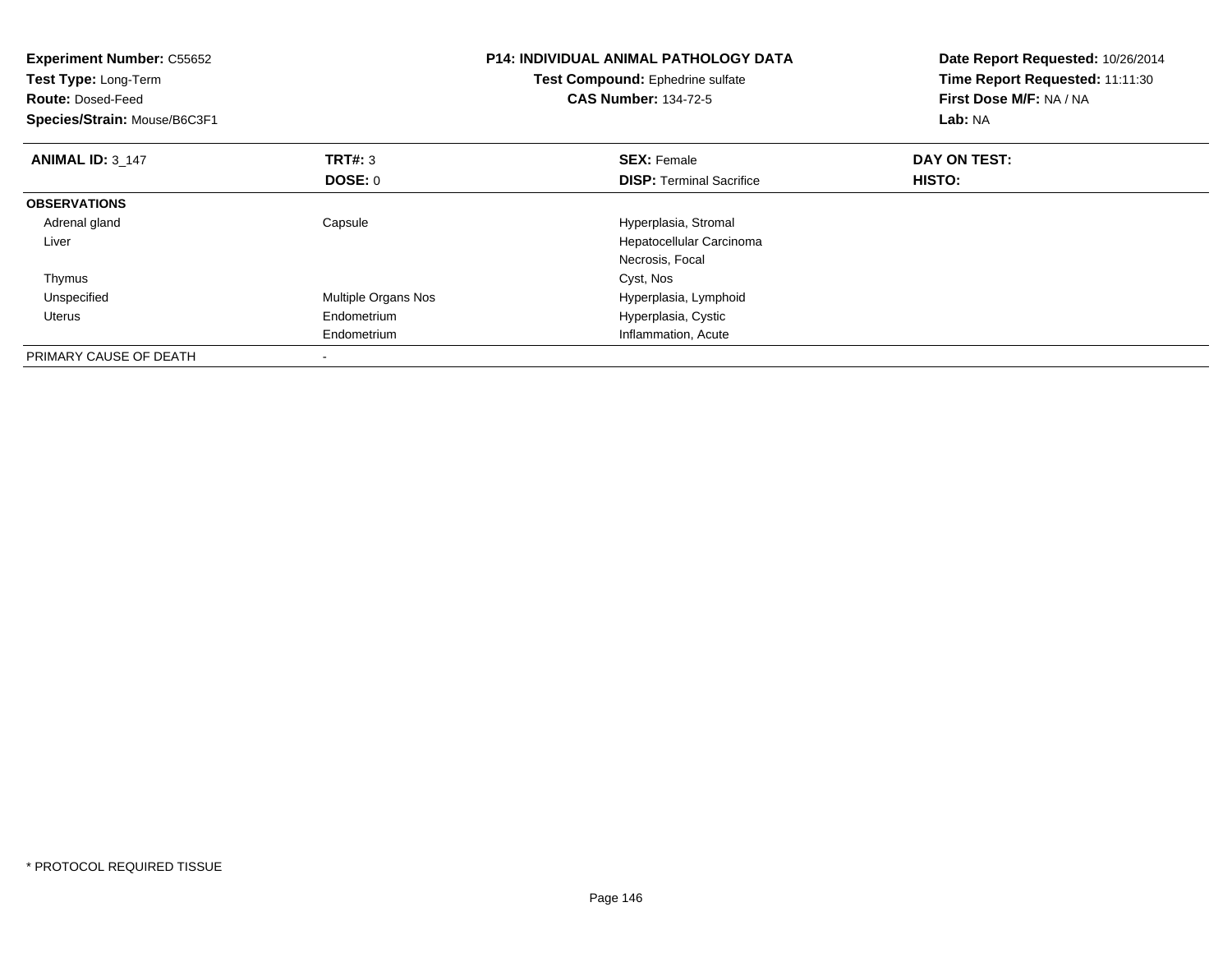**Experiment Number:** C55652

**Test Type:** Long-Term

**Route:** Dosed-Feed

**Species/Strain:** Mouse/B6C3F1

## **P14: INDIVIDUAL ANIMAL PATHOLOGY DATA**

**Test Compound:** Ephedrine sulfate**CAS Number:** 134-72-5

**Date Report Requested:** 10/26/2014**Time Report Requested:** 11:11:30**First Dose M/F:** NA / NA**Lab:** NA

| <b>ANIMAL ID: 3_148</b> | <b>TRT#: 3</b>            | <b>SEX: Female</b>              | <b>DAY ON TEST:</b> |
|-------------------------|---------------------------|---------------------------------|---------------------|
|                         | <b>DOSE: 0</b>            | <b>DISP:</b> Moribund Sacrifice | HISTO:              |
| <b>OBSERVATIONS</b>     |                           |                                 |                     |
| Adrenal gland           | Capsule                   | Hyperplasia, Stromal            |                     |
| Bone marrow             |                           | Hyperplasia, Granulocytic       |                     |
| <b>Brain</b>            | Thalamus                  | Calcification, Nos              |                     |
|                         | Cortex                    | Gliosis                         |                     |
|                         | Hippocampus               | Inflammation, Acute/Chronic     |                     |
| Heart                   | Myocardium Nos            | Fibrosis, Focal                 |                     |
| Kidney                  | <b>Convoluted Tubules</b> | Degeneration, Nos               |                     |
|                         |                           | Nephropathy                     |                     |
| Lung                    |                           | Perivascular Cuffing            |                     |
| Ovary                   | Mesovarium                | Perivascular Cuffing            |                     |
| Pancreas                | Islets                    | Hyperplasia, Nos                |                     |
| Salivary gland          |                           | Perivascular Cuffing            |                     |
| Spleen                  |                           | Hematopoiesis                   |                     |
|                         |                           | Hyperplasia, Lymphoid           |                     |
| Unspecified             |                           | Fibrosarcoma                    |                     |
| Uterus                  | Endometrium               | Cyst, Multiple                  |                     |
| PRIMARY CAUSE OF DEATH  | $\overline{\phantom{a}}$  |                                 |                     |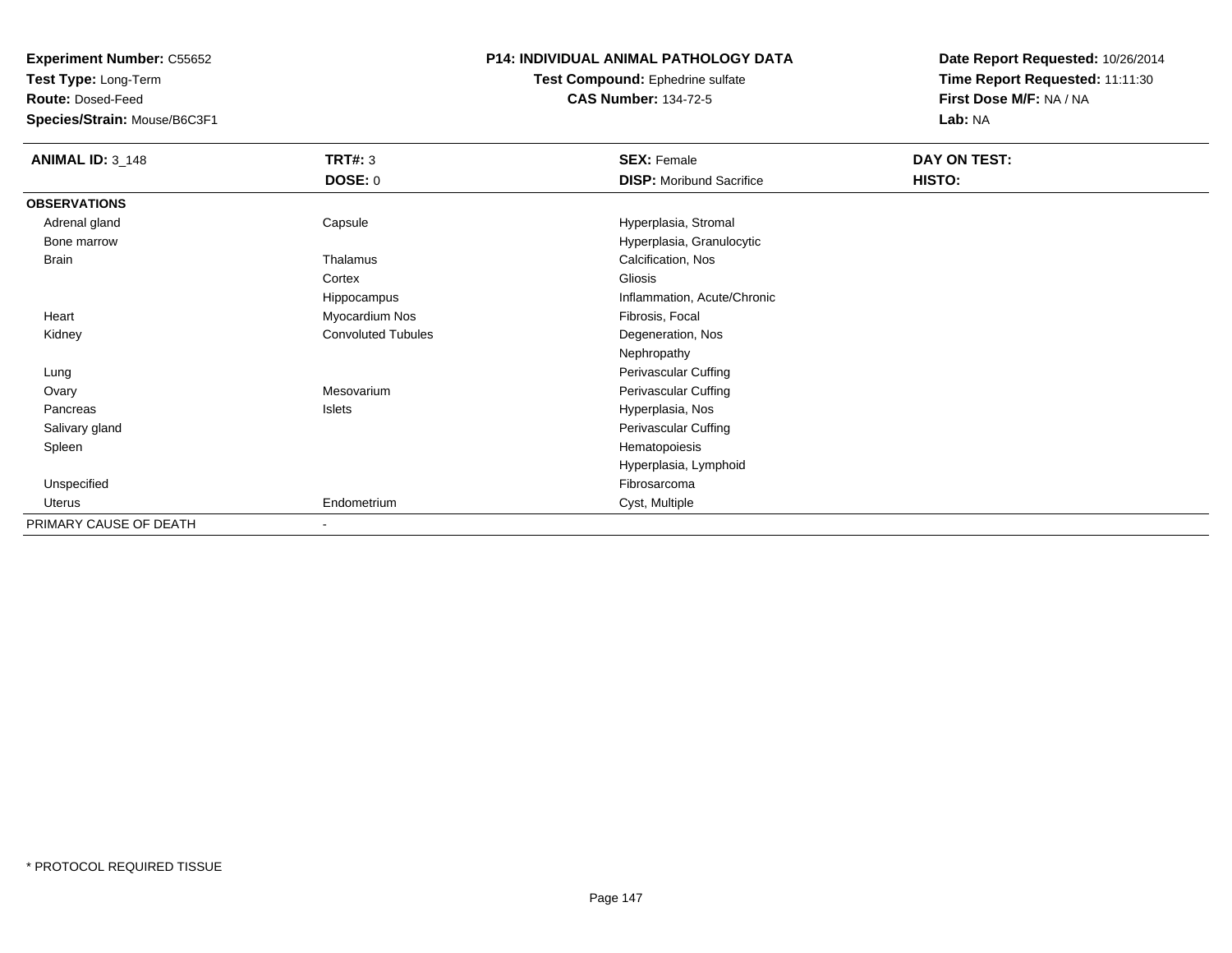| <b>Experiment Number: C55652</b><br>Test Type: Long-Term<br><b>Route: Dosed-Feed</b><br>Species/Strain: Mouse/B6C3F1 |                     | <b>P14: INDIVIDUAL ANIMAL PATHOLOGY DATA</b><br>Test Compound: Ephedrine sulfate<br><b>CAS Number: 134-72-5</b> | Date Report Requested: 10/26/2014<br>Time Report Requested: 11:11:30<br>First Dose M/F: NA / NA<br>Lab: NA |
|----------------------------------------------------------------------------------------------------------------------|---------------------|-----------------------------------------------------------------------------------------------------------------|------------------------------------------------------------------------------------------------------------|
| <b>ANIMAL ID: 3 149</b>                                                                                              | <b>TRT#: 3</b>      | <b>SEX: Female</b>                                                                                              | DAY ON TEST:                                                                                               |
|                                                                                                                      | DOSE: 0             | <b>DISP: Natural Death</b>                                                                                      | HISTO:                                                                                                     |
| <b>OBSERVATIONS</b>                                                                                                  |                     |                                                                                                                 |                                                                                                            |
| Adrenal gland                                                                                                        | Capsule             | Hyperplasia, Stromal                                                                                            |                                                                                                            |
| <b>Blood vessel</b>                                                                                                  | Pulmonary Vein Nos  | Thrombosis, Nos                                                                                                 |                                                                                                            |
| Brain                                                                                                                | Thalamus            | Calcification, Nos                                                                                              |                                                                                                            |
|                                                                                                                      | Corpus Callosum Nos | Malacia                                                                                                         |                                                                                                            |
| Lung                                                                                                                 |                     | Hemorrhage                                                                                                      |                                                                                                            |
| Unspecified                                                                                                          | Multiple Organs Nos | Leukemia, Granulocytic                                                                                          |                                                                                                            |
| <b>Uterus</b>                                                                                                        | Endometrium         | Cyst, Multiple                                                                                                  |                                                                                                            |
| PRIMARY CAUSE OF DEATH                                                                                               |                     |                                                                                                                 |                                                                                                            |